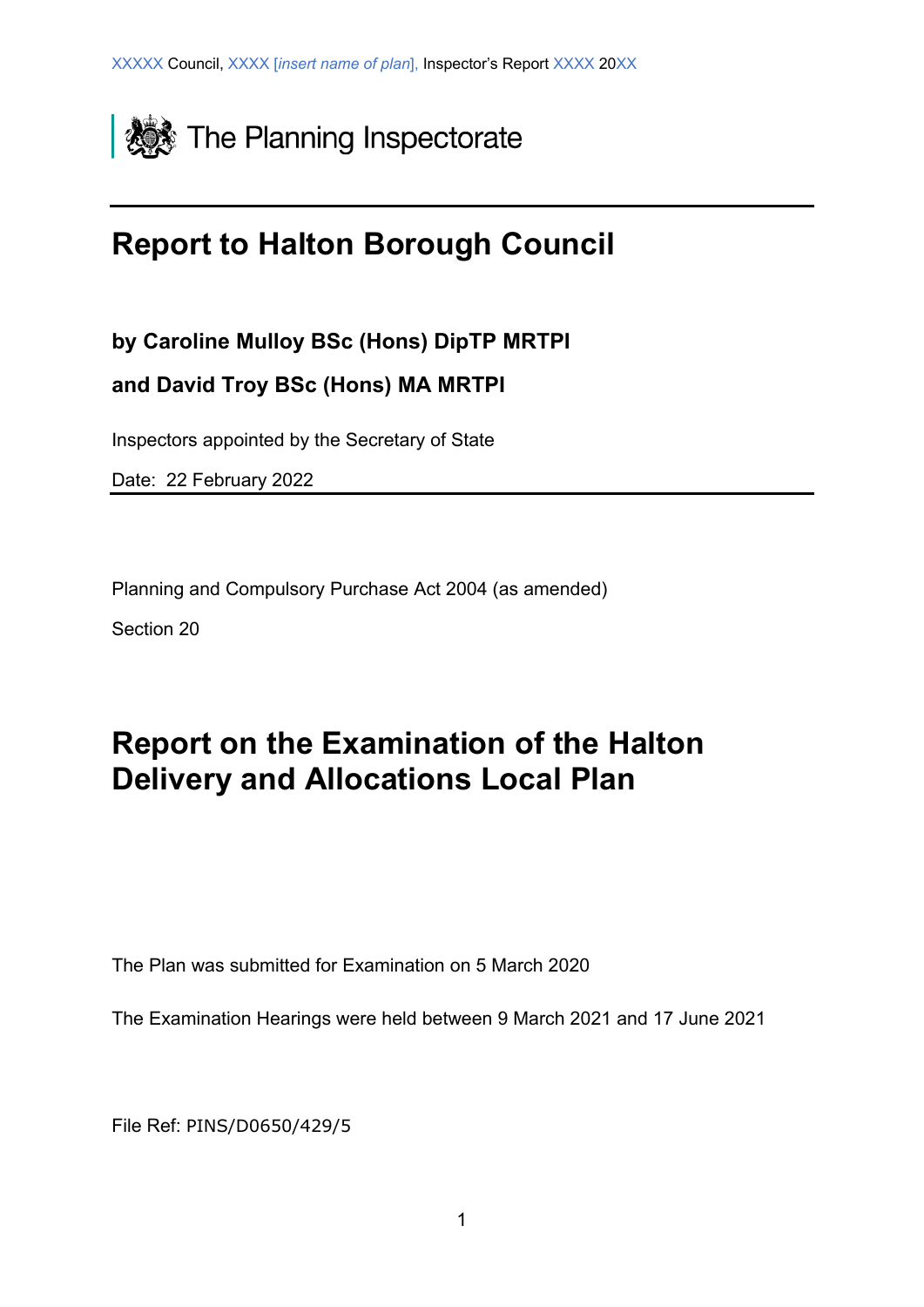## **Contents**

| <b>Issue 1 –</b> Whether the spatial strategy is justified, effective and consistent with                                                                                            |  |
|--------------------------------------------------------------------------------------------------------------------------------------------------------------------------------------|--|
| <b>Issue 2a</b> - Whether the Local Plan has been positively prepared and whether it is<br>justified, effective and consistent with national policy in relation to the overall       |  |
| <b>Issue 2b</b> – Whether the Local Plan has been positively prepared and whether it is<br>justified, effective and consistent with national policy in relation to the provision for |  |
| <b>Issue 3</b> – Whether the Local Plan has been positively prepared and is justified,<br>effective and consistent with national policy in relation to employment development?       |  |
| <b>Issue 4</b> – Whether the Local Plan has been positively prepared and whether is it<br>justified, effective and consistent with national policy in relation to Halton Centres?.29 |  |
| <b>Issue 5</b> – Whether the approach to the alteration of the Green Belt and development<br>within it is justified, effective and consistent with national policy?31                |  |
| <b>Issue 6</b> – Whether the Local Plan is justified, effective and consistent with national                                                                                         |  |
| <b>Issue 7</b> – Whether the Local Plan is positively prepared, justified, effective and<br>consistent with national policy in relation to Liverpool John Lennon Airport?37          |  |
| <b>Issue 8</b> – Whether the Local Plan is justified, effective and consistent with national                                                                                         |  |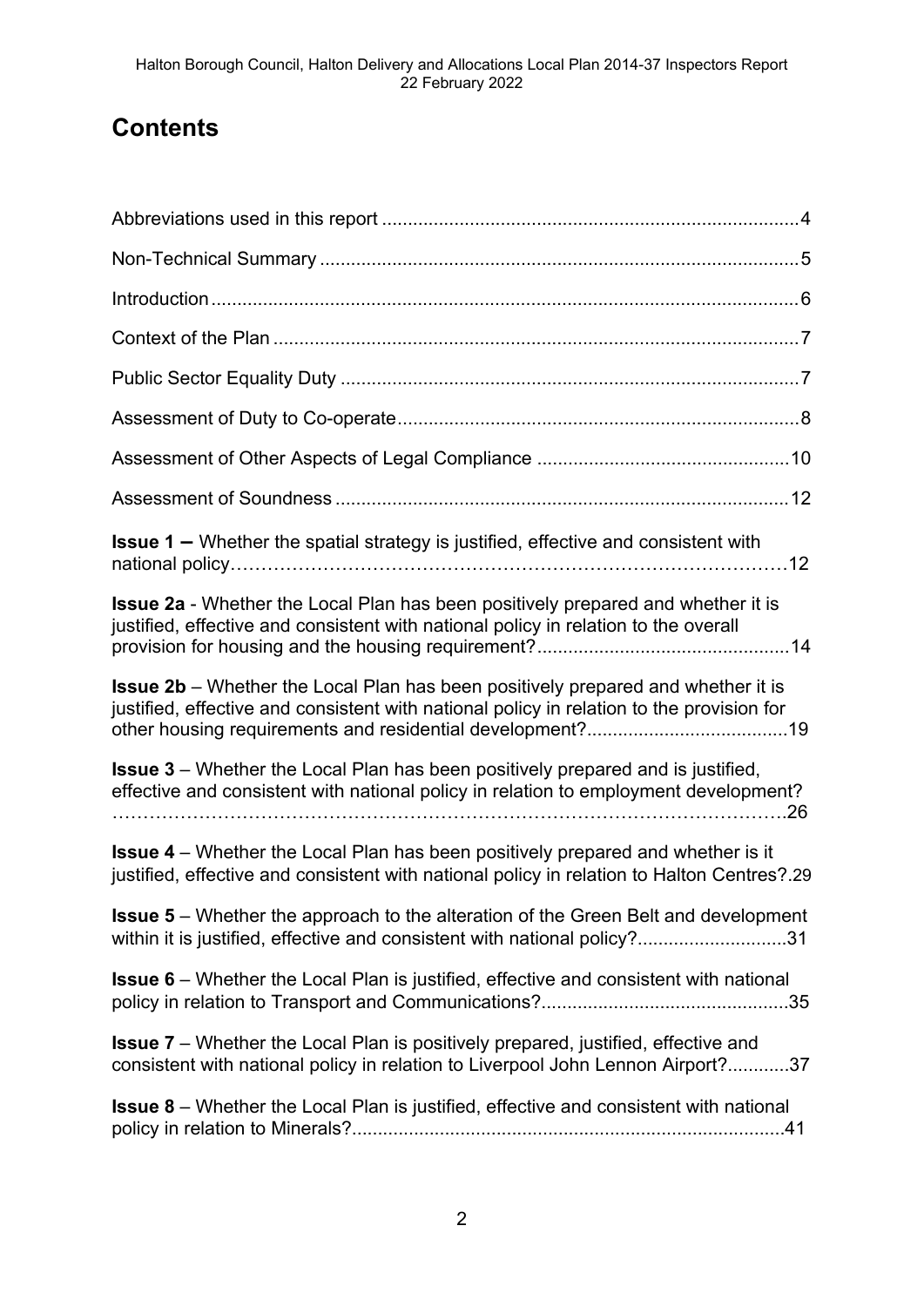| <b>Issue 9</b> – Whether the Local Plan is justified, effective and consistent with national                                                                                    |
|---------------------------------------------------------------------------------------------------------------------------------------------------------------------------------|
| <b>Issue 10</b> – Whether the Local Plan is justified, effective and consistent with national                                                                                   |
| <b>Issue 11</b> – Whether the proposed housing allocations are justified, effective and                                                                                         |
| <b>Issue 12</b> – Whether the approach towards the supply and delivery of housing land is                                                                                       |
| <b>Issue 13</b> - Whether the proposed employment allocations are justified, effective and                                                                                      |
| Issue 14 - Whether the proposed Halton centre allocations are justified, effective and                                                                                          |
| Issue 15 - Whether the proposed Gypsy, Traveller and Traveller Showpeople<br>allocations are justified, effective and consistent with national policy?72                        |
| <b>Issue 16</b> – Whether the land proposed for safeguarding is justified, effective and                                                                                        |
|                                                                                                                                                                                 |
| <b>Issue 18</b> – Whether the Local Plan is justified, effective and consistent with national<br>policy in relation to Infrastructure Provision, Implementation, Monitoring and |
|                                                                                                                                                                                 |
|                                                                                                                                                                                 |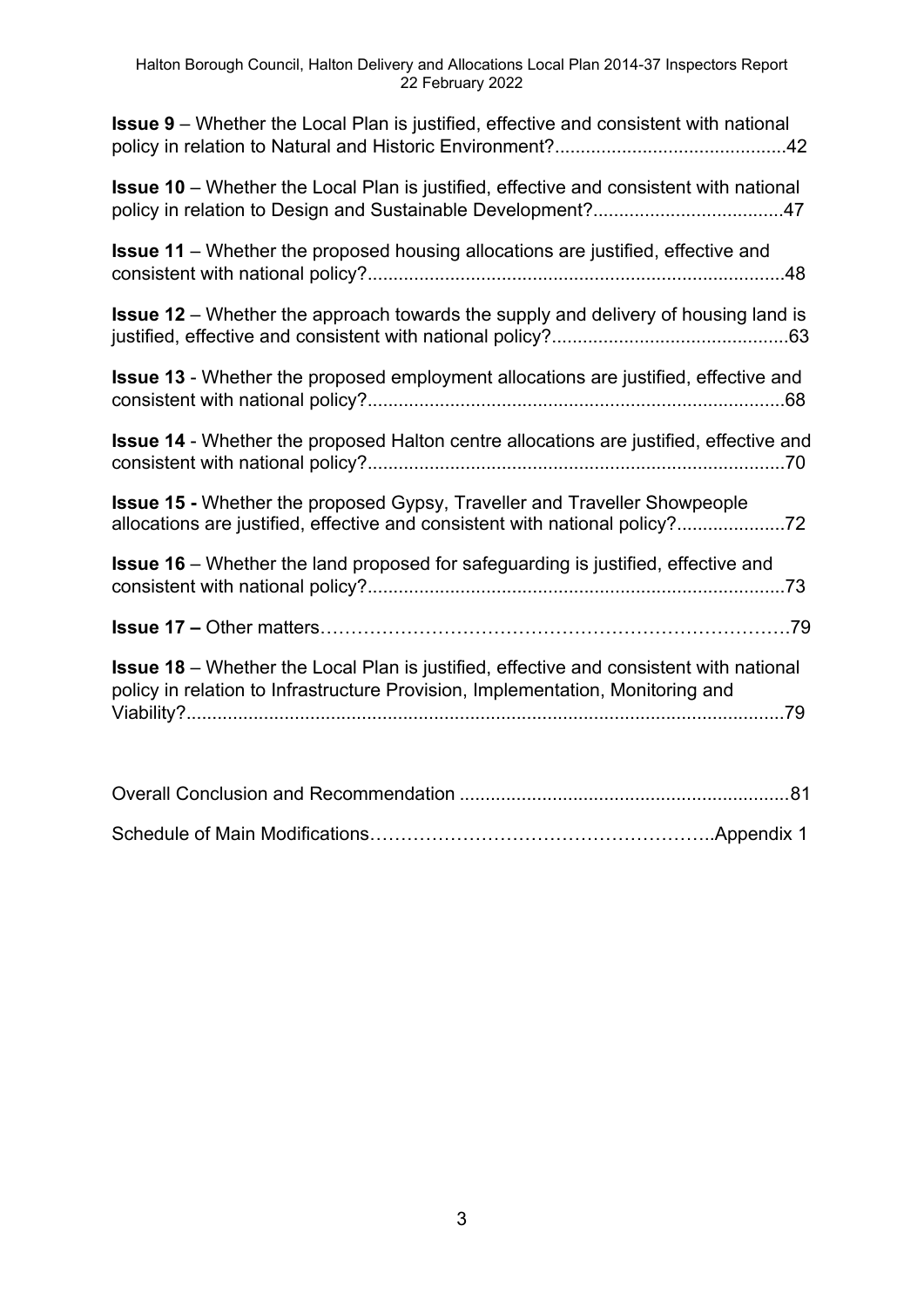## **Abbreviations used in this report**

| dpa           | dwellings per annum                                     |
|---------------|---------------------------------------------------------|
| <b>DTC</b>    | Duty to Co-operate                                      |
| <b>GTAA</b>   | Gypsy and Traveller Accommodation Assessment            |
| <b>HRA</b>    | <b>Habitat Regulations Assessment</b>                   |
| <b>HRS</b>    | Halton Retail Study (2017)                              |
| <b>HRMIA</b>  | Halton Recreational Management Interim Approach         |
| <b>IDP</b>    | Infrastructure Delivery Plan                            |
| <b>LEP</b>    | <b>Local Enterprise Partnership</b>                     |
| <b>LCR</b>    | <b>Liverpool City Region</b>                            |
| <b>LJLA</b>   | Liverpool John Lennon Airport                           |
| <b>MEAS</b>   | <b>Mersey Environmental Advisory Service</b>            |
| MM-HMA        | Mid-Mersey Housing Market Area                          |
| <b>MM</b>     | <b>Main Modification</b>                                |
| <b>NPPF</b>   | <b>National Planning Policy Framework</b>               |
| <b>PPG</b>    | <b>Planning Practice Guidance</b>                       |
| <b>SA</b>     | <b>Sustainability Appraisal</b>                         |
| <b>SAMM</b>   | <b>Site Avoidance Mitigation Measures</b>               |
| <b>SANG</b>   | Suitable Alternative Natural Greenspace                 |
| <b>SDC</b>    | <b>Spatial Development Strategy</b>                     |
| <b>SHELMA</b> | <b>Strategic Housing and Employment Land Assessment</b> |
| <b>SHLAA</b>  | <b>Strategic Housing Land Availability Assessment</b>   |
| <b>SHMA</b>   | <b>Strategic Housing Market Assessment</b>              |
| <b>SNHP</b>   | Sub-national household projections                      |
| <b>SNPP</b>   | Sub-national population projections                     |
| <b>SoCG</b>   | <b>Statement of Common Ground</b>                       |
| <b>SPA</b>    | <b>Special Protection Area</b>                          |
| <b>UDP</b>    | Halton Unitary Development Plan (2005)                  |
| <b>WPVA</b>   | <b>Whole Plan Viability Assessment</b>                  |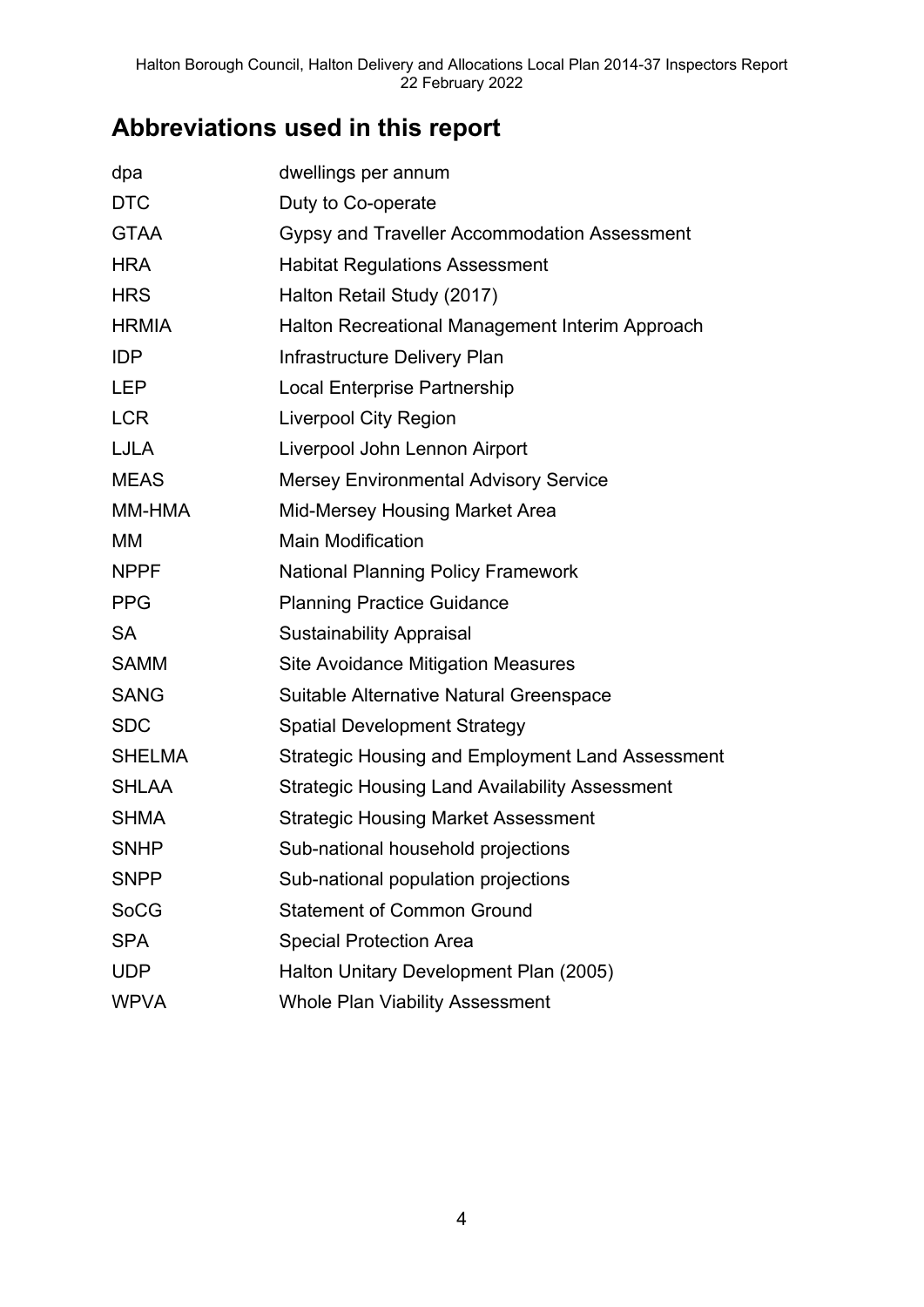## **Non-Technical Summary**

This report concludes that the Halton Delivery and Allocations Local Plan (Local Plan) provides an appropriate basis for the planning of the Borough provided that a number of main modifications [MMs] are made to it. Halton Borough Council has specifically requested that we recommend any MMs necessary to enable the Plan to be adopted.

Following the Hearings, the Council prepared schedules of the proposed modifications and carried out sustainability appraisal and habitats regulations assessment of them. The MMs were subject to public consultation over a six-week period. In some cases, we have amended their detailed wording and/or added consequential modifications where necessary. We have recommended their inclusion in the Plan after considering the sustainability appraisal and habitats regulations assessment and all the representations made in response to consultation on them.

The Main Modifications can be summarised as follows:

- A number of MMs are necessary to enable a conclusion of no likely significant effect at plan-making level on the qualifying features of internationally important sites (Natura 2000 sites), including the clarification that mitigation would be required on all residential proposals of 10 or more dwellings/units in relation to measures to deal with the likely significant adverse effects from recreational disturbance on qualifying features of nearby marine and estuarine environments.
- Incorporating an interim approach for Halton for strategically securing mitigation in relation to recreational disturbance and residential development in advance of any wider City Region mechanism.
- A revised housing trajectory and updated housing supply position.
- MM's to delete the proposed housing and safeguarded sites proposed around Daresbury village to retain the existing Green Belt boundary on the A56 Chester Road.
- MM's to delete four residential sites and one mixed use allocation within the Health and Safety Inner consultation zone for reasons of health and safety.
- Various amendments to site allocations to reflect revised site capacities.
- A number of other modifications to ensure that the Local Plan is positively prepared, justified, effective and consistent with national policy.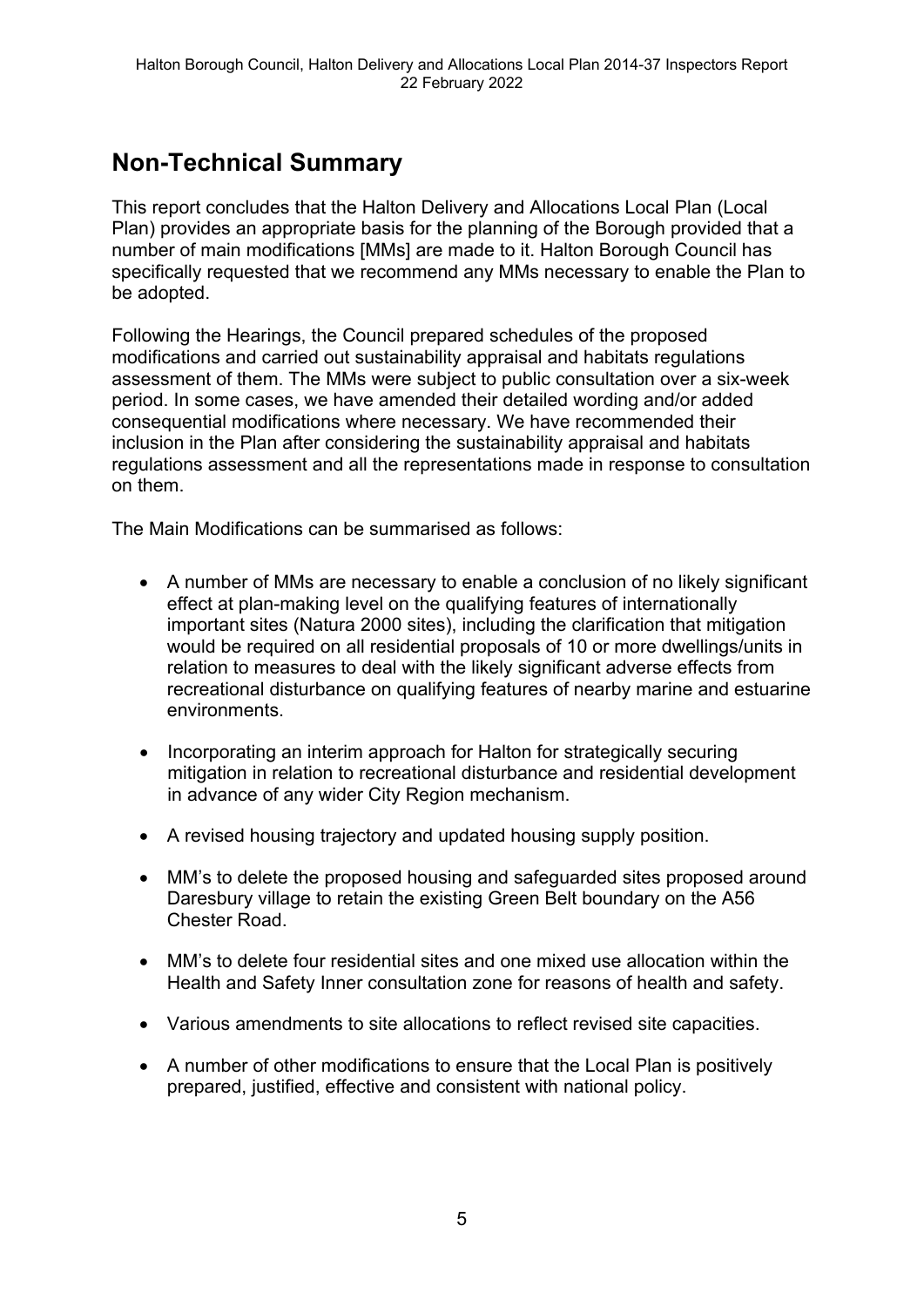## **Introduction**

- 1. This report contains our assessment of the Local Plan in terms of Section 20(5) of the Planning and Compulsory Purchase Act 2004 (as amended). It considers first whether the Plan's preparation has complied with the duty to co-operate. It then considers whether the Plan is compliant with the legal requirements and whether or not it is sound. The National Planning Policy Framework 2021 (paragraph 35) (NPPF) makes it clear that in order to be sound, a Local Plan should be positively prepared, justified, effective and consistent with national policy.
- 2. The starting point for the Examination is the assumption that the local planning authority has submitted what it considers to be a sound and legally compliant plan. The Halton Delivery and Allocations Local Plan Proposed Submission Draft, August 2019, submitted in March 2020 is the basis for our Examination. It is the same document as was published for consultation in August 2019.

## **Main Modifications**

- 3. In accordance with section 20(7C) of the 2004 Act the Council requested that we should recommend any MMs necessary to rectify matters that make the Plan unsound and not legally compliant and thus incapable of being adopted. Our report explains why the recommended MMs are necessary. The MMs are referenced in bold in the report in the form **MM001, MM022** etc, and are set out in full in the Appendix.
- 4. Following the Examination Hearings, the Council prepared a schedule of proposed MMs and carried out sustainability appraisal (SA) and habitats regulations assessment (HRA) of them. The MM schedule was subject to public consultation for six weeks. We have taken account of the consultation responses in coming to our conclusions in this report and, in this light, we have made some amendments to the detailed wording of the MMs and added consequential modifications where these are necessary for consistency or clarity. None of the amendments significantly alters the content of the modifications as published for consultation or undermines the participatory processes and sustainability appraisal/habitats regulations assessment that has been undertaken. Where necessary we have highlighted these amendments in the report.

## **Policies Map**

5. The Council must maintain an adopted policies map which illustrates geographically the application of the policies in the adopted development plan. When submitting a local plan for examination, the Council is required to provide a submission policies map showing the changes to the adopted policies map that would result from the proposals in the submitted local plan. In this case, the submission policies map comprises the set of plans identified as DALP Policies Map Submission Version as set out in SD02.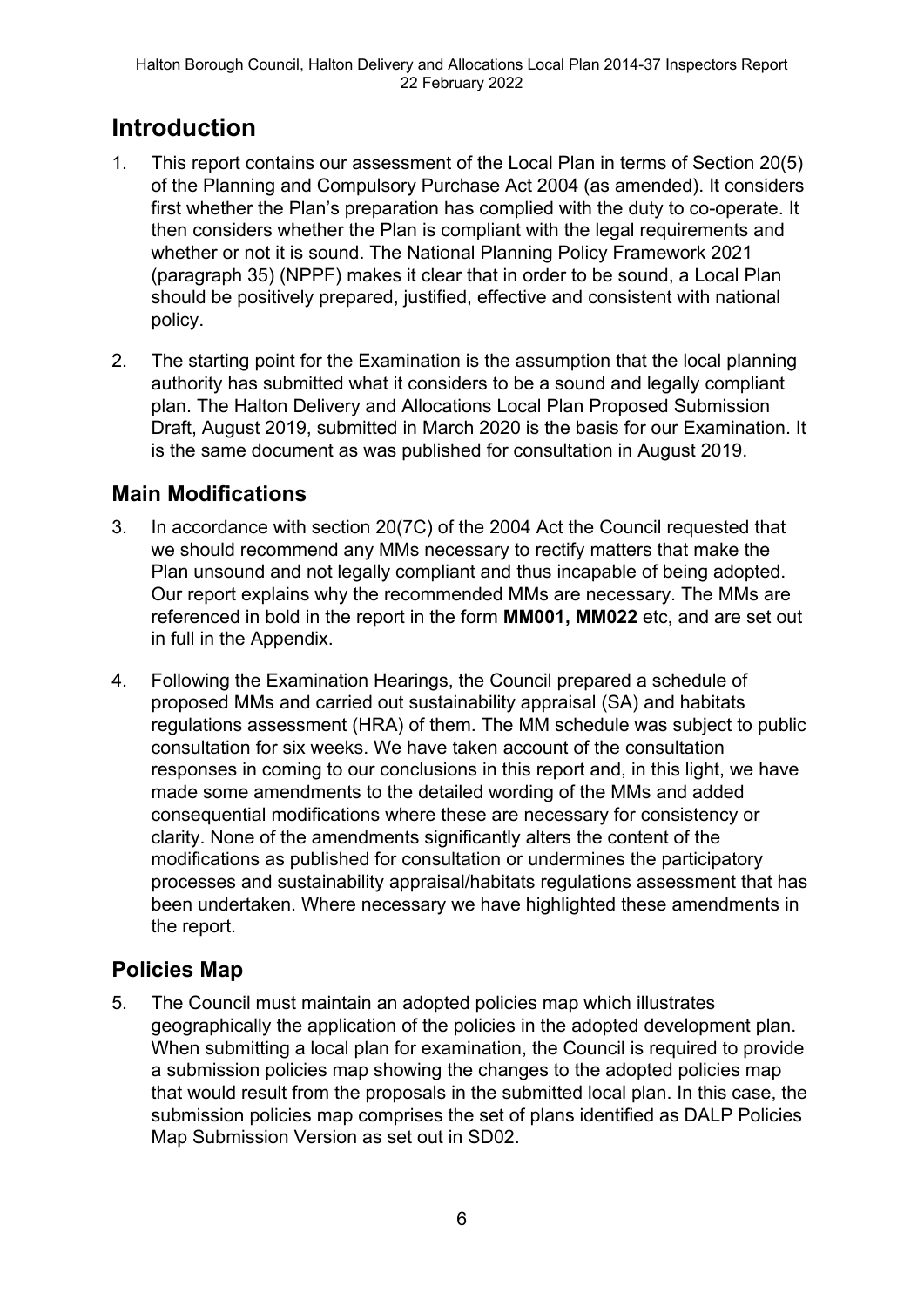- 6. The policies map is not defined in statute as a development plan document and so we do not have the power to recommend MMs to it. However, a number of the published MMs to the Local Plan's policies require further corresponding changes to be made to the policies map. In addition, there are some instances where the geographic illustration of policies on the submission policies map is not justified and changes to the policies map are needed to ensure that the relevant policies are effective.
- 7. These further changes to the policies map were published for consultation alongside the MMs 'Amendments to Policies Map'. In this report we identify any amendments that are needed to those further changes in the light of the consultation responses.
- 8. When the Plan is adopted, in order to comply with the legislation and give effect to the Plan's policies, the Council will need to update the adopted policies map to include all the changes proposed in 'Amendments to Policies Map' and the further changes published alongside the MMs incorporating any necessary amendments identified in this report.

## **Context of the Plan**

- 9. The Local Plan will replace some of the planning policies contained in the Halton Core Strategy Local Plan (2013). Part 1 of the document contains strategic policies, updating the Core Strategy policies. Part 2 contains nonstrategic policies and site allocations which will replace the saved policies of the Halton Unitary Development Plan (2005) (UDP). Core Strategy policies CS23: Managing Pollution and Risk and CS24: Waste are to be retained. The Joint Waste Local Plan (2013) provides the planning strategy for sustainable waste management to 2025.
- 10. The Borough comprises of the two main towns of Widnes to the north of the River Mersey and Runcorn to the south. There are also the smaller settlements of Moore, Daresbury, Preston-on-the-Hill and Hale Village. The Borough has a population of 128,432 people and lies within the core of the Liverpool City Region. Around one third of the Borough is Green Belt and the Mersey Estuary and foreshore is designated as a Special Protection Area (SPA), Ramsar site and Site of Special Scientific Interest.

## **Public Sector Equality Duty**

11. We have had due regard to the aims expressed in S149(1) of the Equality Act 2010. This has included our consideration of several matters during the Examination including the provision of traveller sites to meet need and accessible and adaptable housing. The Local Plan was accompanied by an Equality Impact Assessment (2019) [SD06] which has considered the impact of the Plan on those with protected characteristics. The analysis identifies only positive or neutral impacts. Positive impacts include improving accessibility to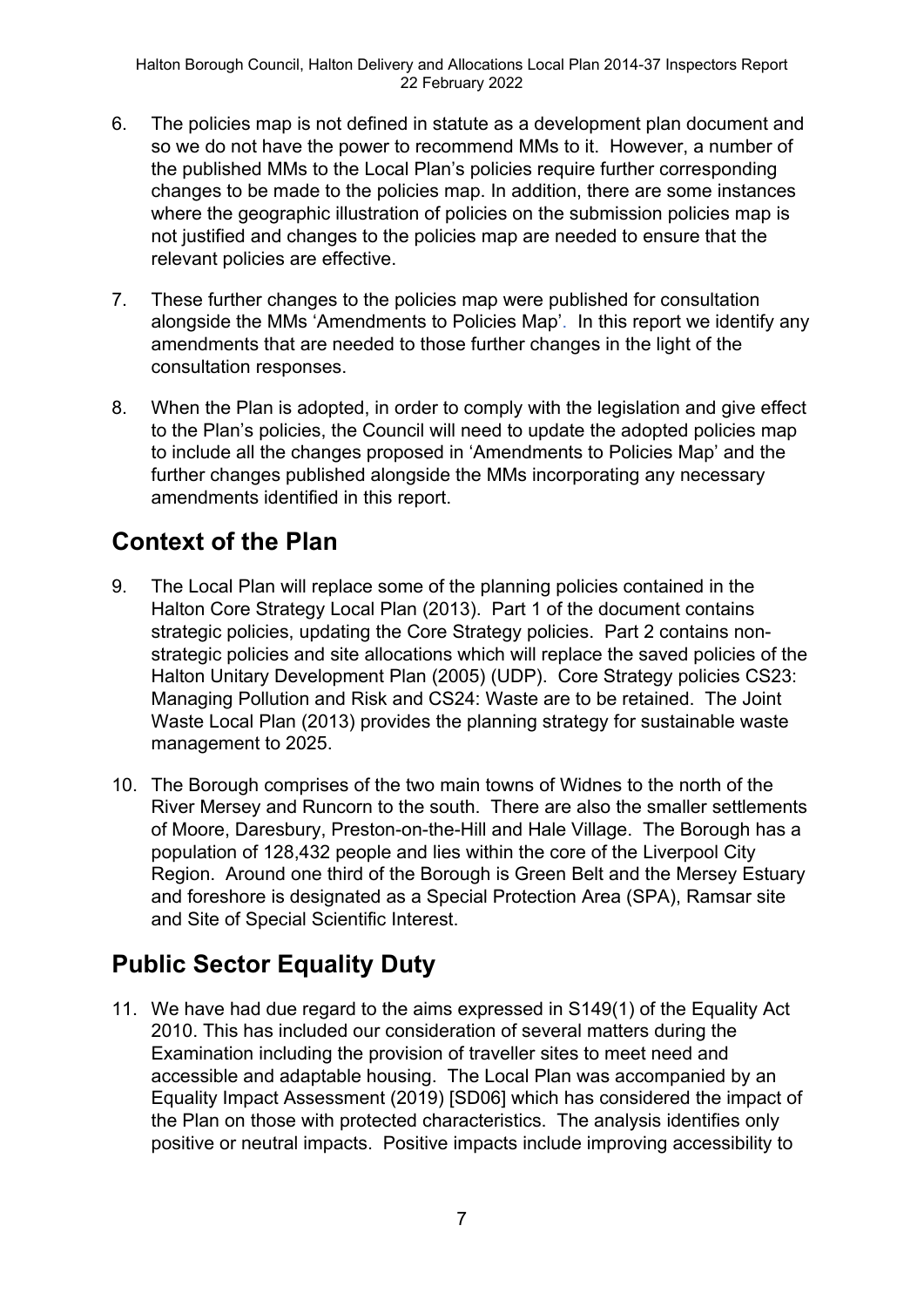services and facilities for all of those with protected characteristics and the provision of specialist housing for particular groups.

## **Assessment of Duty to Co-operate (DtC)**

- 12. Section 20(5)(c) of the 2004 Act requires that we consider whether the Council complied with any duty imposed on it by section 33A in respect of the Plan's preparation.
- 13. Halton forms part of the wider Liverpool City Region (LCR), which also comprises Knowsley, St. Helens, Sefton and Wirral as well as West Lancashire as an associate member. The LCR is a combined authority with a metro-mayor and a responsibility to prepare a Spatial Development Strategy (SDS) for the city region. In early 2020 a Spatial Planning Statement of Common Ground (SoCG) was published by the LCR authorities including Halton which sets out strategic priorities for the region including housing delivery, the strategic role of the Liverpool John Lennon Airport and the need to protect important environmental habitats.
- 14. Halton forms part of the 'Mid-Mersey' Housing Market Area (MM-HMA) together with St. Helens and Warrington. The constituent authorities prepared the Mid-Mersey Strategic Housing Market Assessment (SHMA) (EL026) which identified objectively assessed need for each of the three Council areas. This was subsequently followed by the Liverpool City Region Strategic Housing Market and Employment Land Market Assessment (LCR-SHELMA) (EL014) which confirmed the MM-HMA. The SHELMA identified a demographic housing need and also two economic-based scenarios for the Liverpool City Region (LCR) and its component local authorities. Consequently, the Council has worked proactively with neighbouring authorities in the preparation of a shared evidence base.
- 15. Since the production of the SHMAA and SHELMA the Government introduced the Standard Method for calculating housing requirements and the LCR authorities have had to reappraise the housing figure in their emerging plans. Whilst there are substantial two-way migration flows identified between Halton and the surrounding authorities, net flows are modest. It is, therefore, unlikely that any additional housing in Halton to support economic growth would have a meaningful impact on surrounding authorities.
- 16. The Green Belt Study employed the same methodology as used by Knowsley, Sefton and subsequently St. Helen's. Where Green Belt release has been proposed in proximity to borough boundaries, these have been subject to DtC discussions. This has resulted in some amendments to proposed Green Belt release for example close to the border with Warrington to retain the integrity of the Green Belt.
- 17. Given that the Local Plan involves Green Belt release to meet housing need, the Council was proactive in asking other authorities if they would be able to accommodate any of its housing need on non-Green Belt land within their areas. None of the other authorities can do so and indeed some of those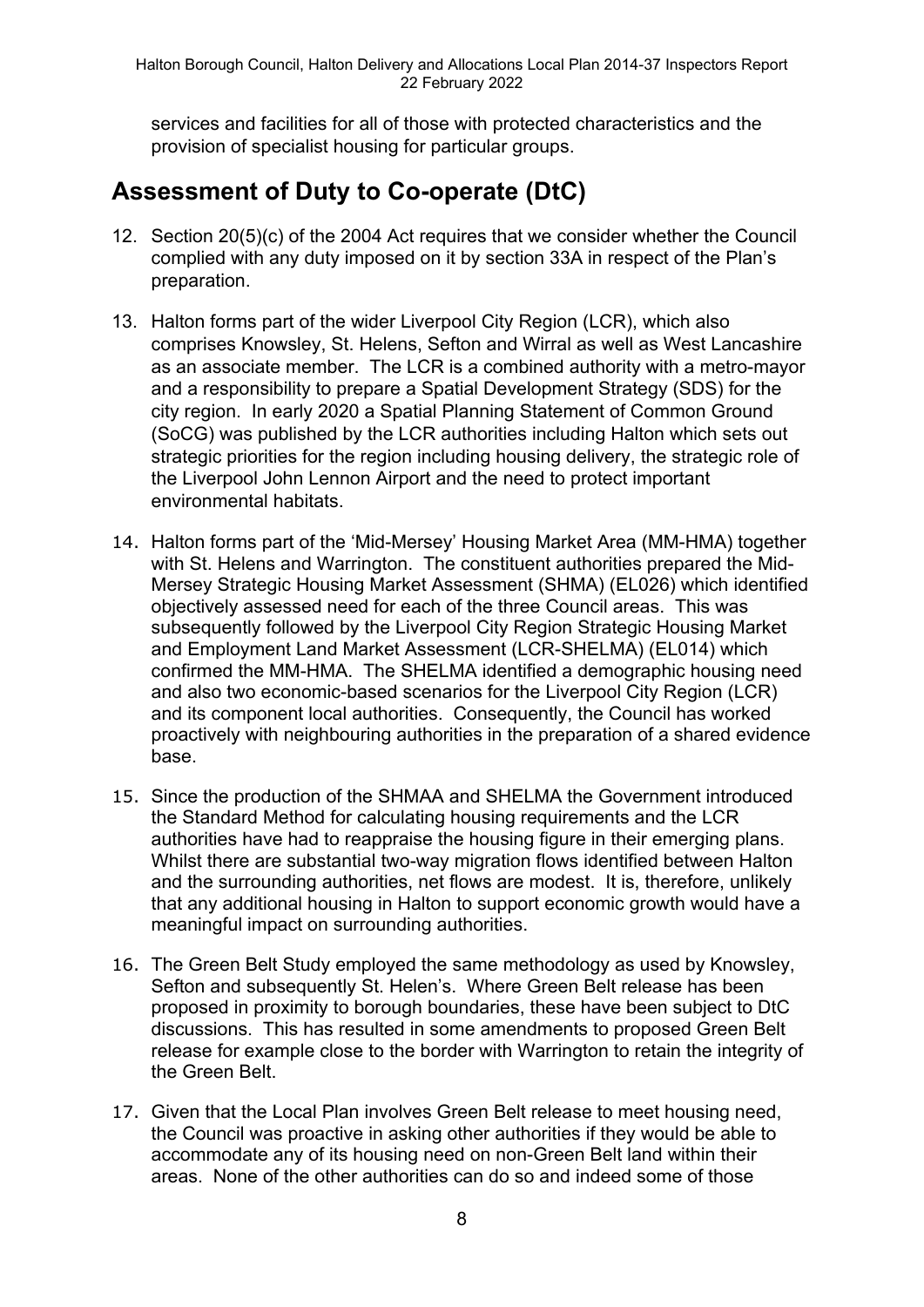authorities' own Local Plans also involve Green Belt release. As set out in the various Statements of Common Ground (SoCG) it is agreed by the authorities within the LCR that each authority will plan to meet their own locally arising need. No neighbouring authority has raised concerns regarding the level of housing provision or the approach to Green Belt release proposed in the Local Plan or the DtC.

- 18. Halton worked with partners across the LCR in commissioning and completion of the LCR-SHELMA which shares economic projections which underpin the Local Enterprise Partnerships (LEP) Growth Strategy including the effects of the LEP's priority growth sectors. Each authority also provided information in relation to 'transformational' sites to feed into the LCR-SHELMA Growth Scenario. The LCR-SHELMA provides the evidence base to inform the respective local plans. Volume 2a of the LCR-SHELMA (EL015) sought to quantify the existing stock of sites across the City Region suitable for large scale B8 development whilst Volume 2b (EL016) looked at a range of further potential sites.
- 19. The LCR partners have not yet agreed to formally disaggregate the identified shortfall in committed supply between the districts; however, due to the advanced stage of Local Plan preparation, Halton has made its own assessment of large scale B8 uses for the Borough. Whilst this precedes the regional disaggregation, the Council has kept neighbouring authorities within the LCR region informed of its position.
- 20. Given the cross-boundary issues involved, the Council has worked closely with neighbouring authorities in the City Region, Natural England and other organisations in relation to habitat protection and mitigation. The Liverpool City Region Ecological Network developed by the Merseyside Environmental Advisory Service (MEAS) has assisted in providing a consistent approach to these matters across the LCR region. In particular, the Council and its partners are working closely to develop the emerging LCR Recreation Mitigation Strategy to ensure a strategic approach to the mitigation of recreational pressure on international and European Sites arising from new development. The draft Halton Interim Approach reflects the regional approach.
- 21. A significant cross-boundary matter is the proposed expansion at Liverpool John Lennon Airport (LJLA), the majority of which is within Liverpool, with part of the runway and the proposed Eastern Access Transport Corridor within Halton Borough. The proposed expansion is clearly identified as being of strategic importance for the LCR authorities as part of the LCR Growth Strategy (EL017) and the LCR Combined Authorities Transport Plan (EL042). The LJLA expansion proposals are reaffirmed through the respective plan-making processes in the Local Plan and the Liverpool Local Plan 2022 reflecting the cross-boundary consistency and cooperation on the airport.
- 22. In conclusion, we are satisfied that where necessary the Council has engaged constructively, actively and on an on-going basis in the preparation of the Plan and that the DtC has therefore been met.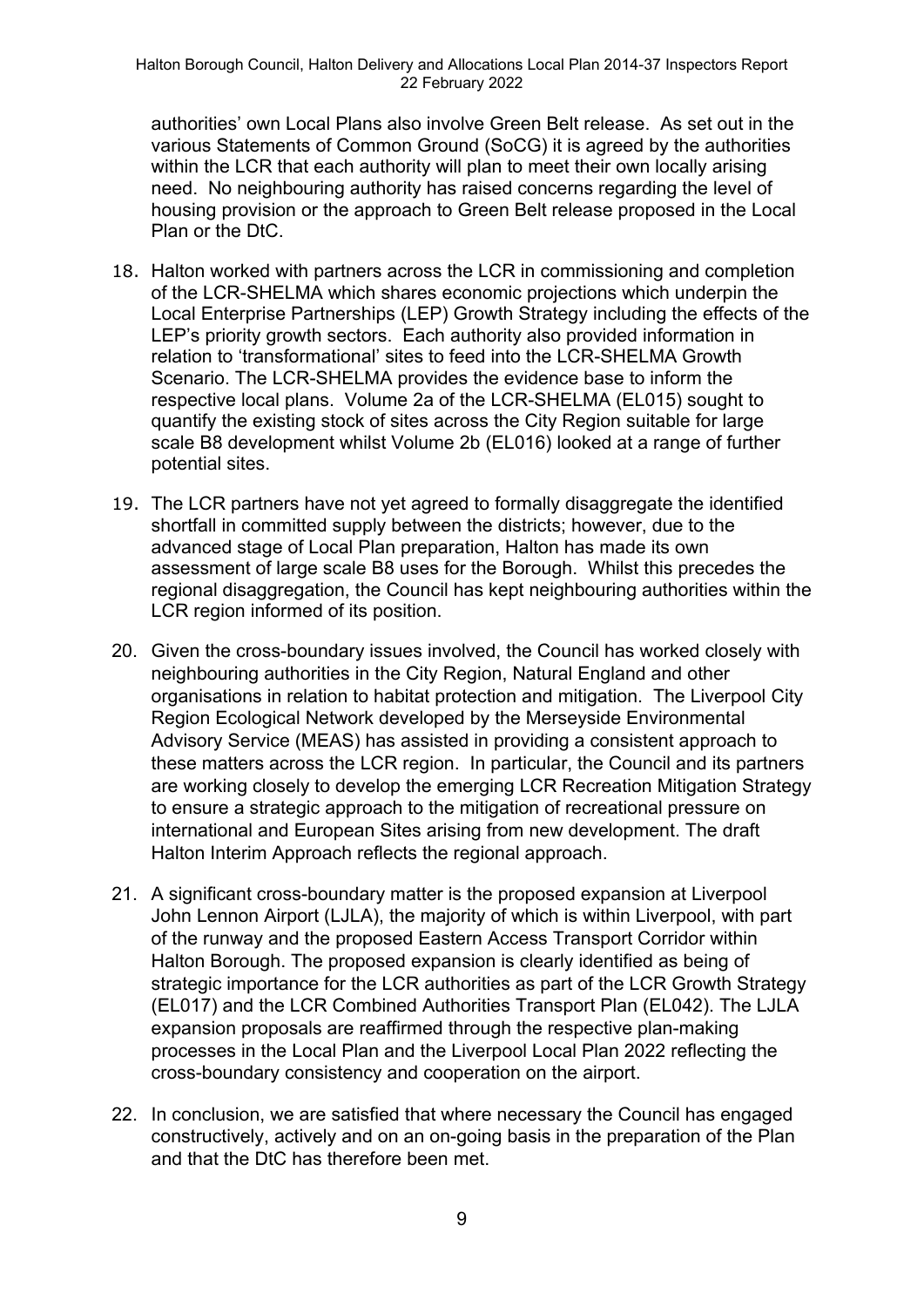## **Assessment of Other Aspects of Legal Compliance**

- 23. The Plan has been prepared in accordance with the Council's Local Development Scheme, which has been updated at various stages. The January 2020 update reflects the revised 5 March 2020 submission date. A further update to the LDS was published alongside modifications. Consultation on the Plan and the MMs was carried out in compliance with the Council's Statement of Community Involvement.
- 24. The Council carried out a SA of the Plan, prepared a report of the findings of the appraisal, and published the report along with the Local Plan and other submission documents under regulation 19.
- 25. Historic England raised concerns regarding the scoring of some of the policies and site allocations in the appraisal in relation to the effect on the SA Objective 'Cultural Heritage and Landscape'. The Council and Historic England prepared a SoCG [PSD03a] in which modifications to a number of policies are proposed to address these concerns. It also sets out a Site Allocation Heritage Impact Assessment in consultation with Historic England.
- 26. The proposed modifications to the various policies are discussed at the relevant sections below. Historic England confirm that these modifications address their concerns. The SA was updated to reflect the proposed changes and assess the MM<sub>s</sub>.
- 27. The HRA (July 2020) [SD03a] sets out that an appropriate assessment has been undertaken. It identifies that the Local Plan may have some negative impacts which require mitigation, and this mitigation has been secured through the Local Plan as modified.
- 28. The HRA identified that some impact pathways relating to the Mersey Estuary SPA and Ramsar, the Sefton Coast SAC and the Manchester Mosses SAC require the incorporation of further mitigation wording into the relevant policies to avoid adverse effects on site integrity. In the case of the Mersey Estuary SPA and Ramsar potential impacts may arise due to the proximity of the designated sites to development allocated in the Local Plan. In relation to the Sefton Coast additional mitigation is necessary to protect the vulnerable dune habitats and the associated specialised vegetation from recreational pressure.
- 29. In order to address these impacts the Council has worked with MEAS, the Liverpool City Region and Natural England. The Council and Natural England have agreed a SoCG [PSD 03d) which sets out suggested modifications to various policies in the Local Plan and the HRA itself. The Council has also prepared the Halton Recreational Management Interim Approach (HRMIA) [PDS04], in consultation with partners, in order to address recreational pressures arising from development proposed in the Local Plan until the LCR Recreational Management Strategy is adopted.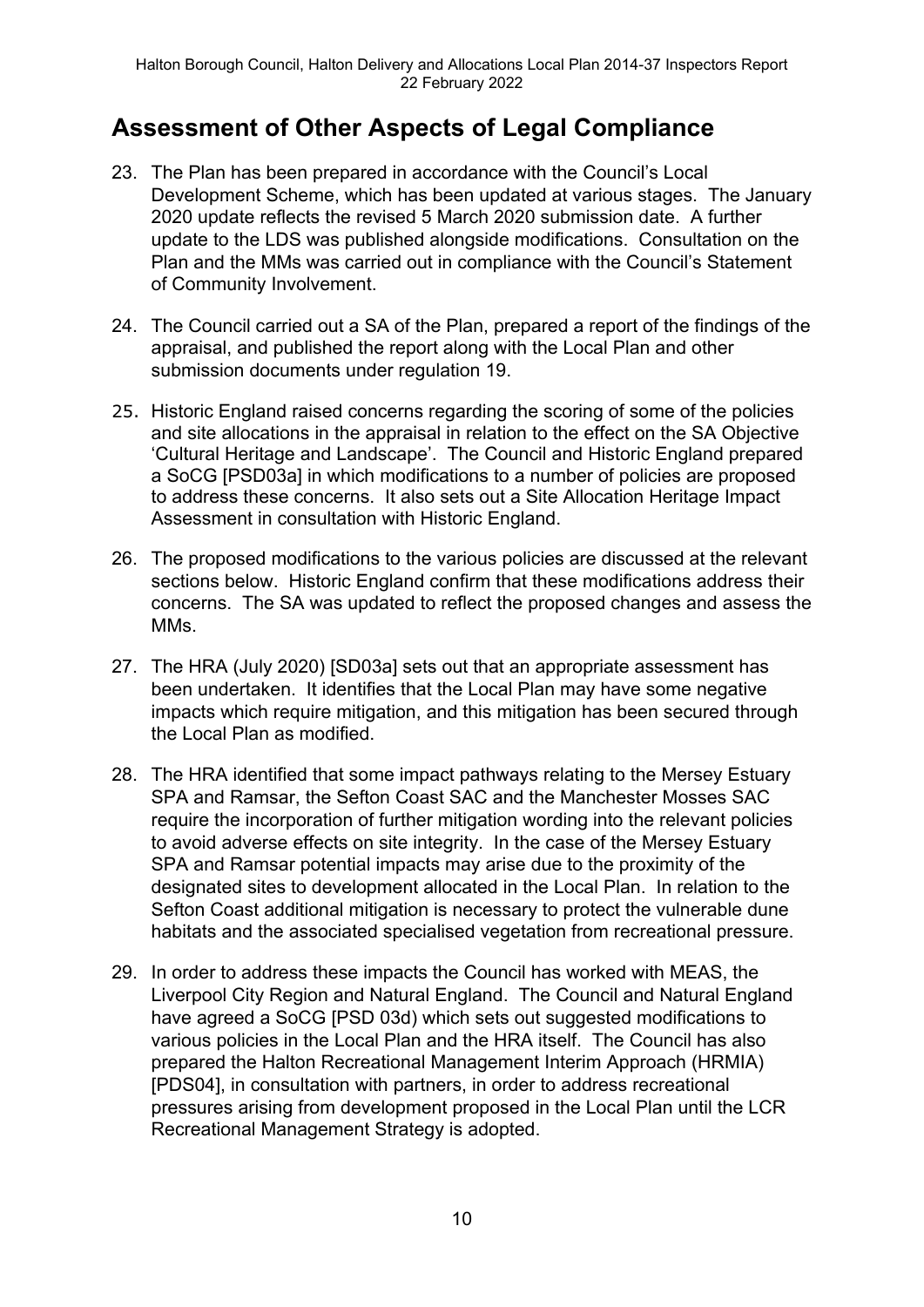- 30. The HRMIA would apply to all residential schemes over 10 dwellings, and it would recognise a distinction between a core zone within 5km of protected habitats; and an outer zone beyond. Three types of mitigation would be secured including Suitable Alternative Natural Greenspaces (SANG), Site Avoidance Mitigation Measures (SAMM) and householder packs. The HRMIA identifies Halton SANG locations including Town Par, Wigg Island and Widnes Waterfront. Hale Head is identified as Halton's SAMM for the targeting of mitigation.
- 31. Main Modifications to Policies CS(R)1 [**MM003**], CS(R)20 [**MM016**] and HE1 [**MM037**] are required to ensure that future development proposals satisfy the requirements of the Habitat Regulations; mitigate any recreational disturbance impacts arising from developments; deliver green infrastructure approaches in all developments in accordance with the HRMIA and the LCR RMS; and ensure that development proposals adequately assess and mitigate the loss of supporting habitat. These modifications are required to ensure that the Plan is legally compliant.
- 32. Main Modification **MM008** is required to Policy CS(R)7 to ensure that there is sufficient wastewater treatment capacity. Main Modification **MM013** is required to Policy CS(R)17 to ensure that assessment of air quality impacts arising from proposals at LJLA are undertaken at the project level to ensure that the Local Plan is legally compliant.
- 33. Main Modification **MM045** is required to Policy HE7 and the supporting text to ensure that development does not have an unacceptable impact on national and international designated nature conservation sites. These modifications are necessary to meet the Habitat Regulations and to ensure that the Local Plan is legally compliant.
- 34. Overall, with these modifications we are satisfied that the HRA work underpinning the Plan has been carried out in accordance with the relevant legal requirements and that the policies of the Local Plan provide an appropriate framework to ensure that development would not have an adverse impact on European Protected habitats. Furthermore, the Whole Plan Viability Assessment (WPVA) takes account of the effect of any contributions towards recreational mitigation and management.
- 35. The Development Plan, taken as a whole, includes policies to address the strategic priorities for the development and use of land in the local planning authority's area. Furthermore, the Local Plan, includes policies designed to secure that the development and use of land in the local planning authority's area which contribute to the mitigation of, and adaptation to, climate change.
- 36. The Plan complies with all other relevant legal requirements, including in the 2004 Act (as amended) and the 2012 Regulations.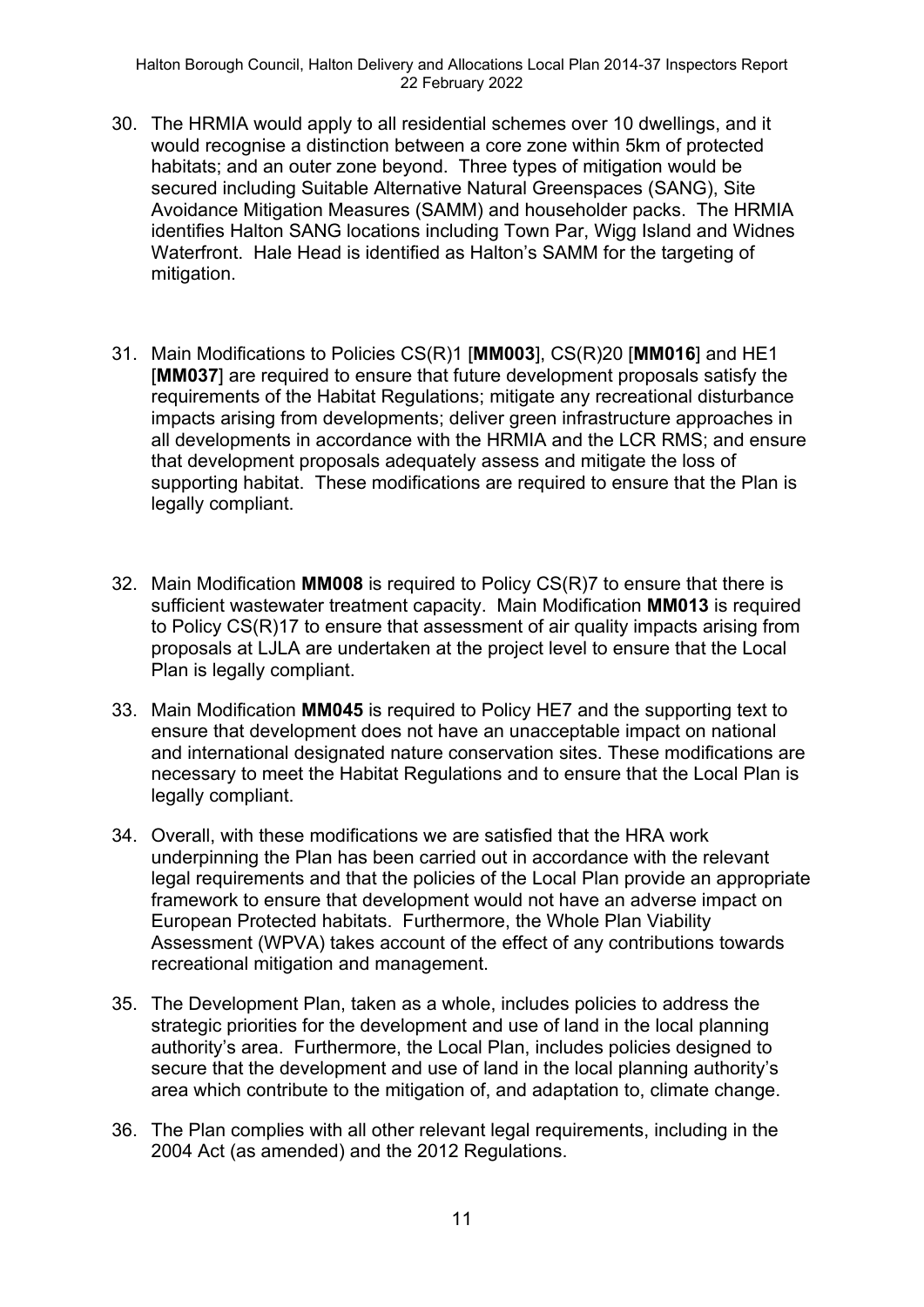## **Assessment of Soundness**

## **Main Issues**

37. Taking account of all the representations, the written evidence and the discussions that took place at the Examination Hearings, we have identified 18 main issues upon which the soundness of this Local Plan depends. This report deals with these main issues. It does not respond to every point or issue raised by representors. Nor does it refer to every policy, policy criterion or allocation in the Plan.

## **Issue 1 – Whether the spatial strategy is justified, effective and consistent with national policy**

## **Spatial Strategy**

- 38. The spatial strategy set out in Policy CS(R)1 seeks to focus development within or around Principal Towns of Runcorn and Widnes; reflecting their size, wide range of services and facilities and accessibility by a range of transport modes. Together they form the main urban areas within the Borough and provide significant opportunities to accommodate development, including remaining undeveloped land associated with the previous Runcorn New Town. However, the actual distribution of development proposed in the Local Plan is also influenced by a number of other factors that affect the availability of suitable sites, such as biodiversity, flood risk and Green Belt.
- 39. The spatial strategy seeks to focus on a balanced approach of prioritised urban regeneration supported by greenfield expansion in five Key Urban Regeneration Areas within or around Runcorn and Widnes. This concept builds on the Areas of Change established in the Halton Core Strategy and focuses on renewing Halton's urban landscape through the re-use of previously developed land. The areas include West Runcorn, South Widnes and Halebank and Ditton Corridor, that contain sizeable areas of previously developed land. These areas have benefitted from previous regeneration initiatives and improved accessibility arising from the opening of the Mersey Gateway Bridge and are suitable for a mix of employment and residential uses.
- 40. However not all of the development required over the plan period can be accommodated on previously developed land, hence the need to identify greenfield land suitable for development. East Runcorn was selected because it is on the edge of Runcorn, it is not in the Green Belt, it represents a continuation of the policy of developing housing at Sandymoor and, by incorporating the currently free standing employment areas at Daresbury Park and Daresbury Sci-Tech Campus, it creates the opportunity to expand them.
- 41. The built-up areas of North Widnes and Halebank cover the main areas for greenfield expansion in the Green Belt on the northern and western edge of Widnes. The Core Strategy Inspector indicated that due to the limitations on the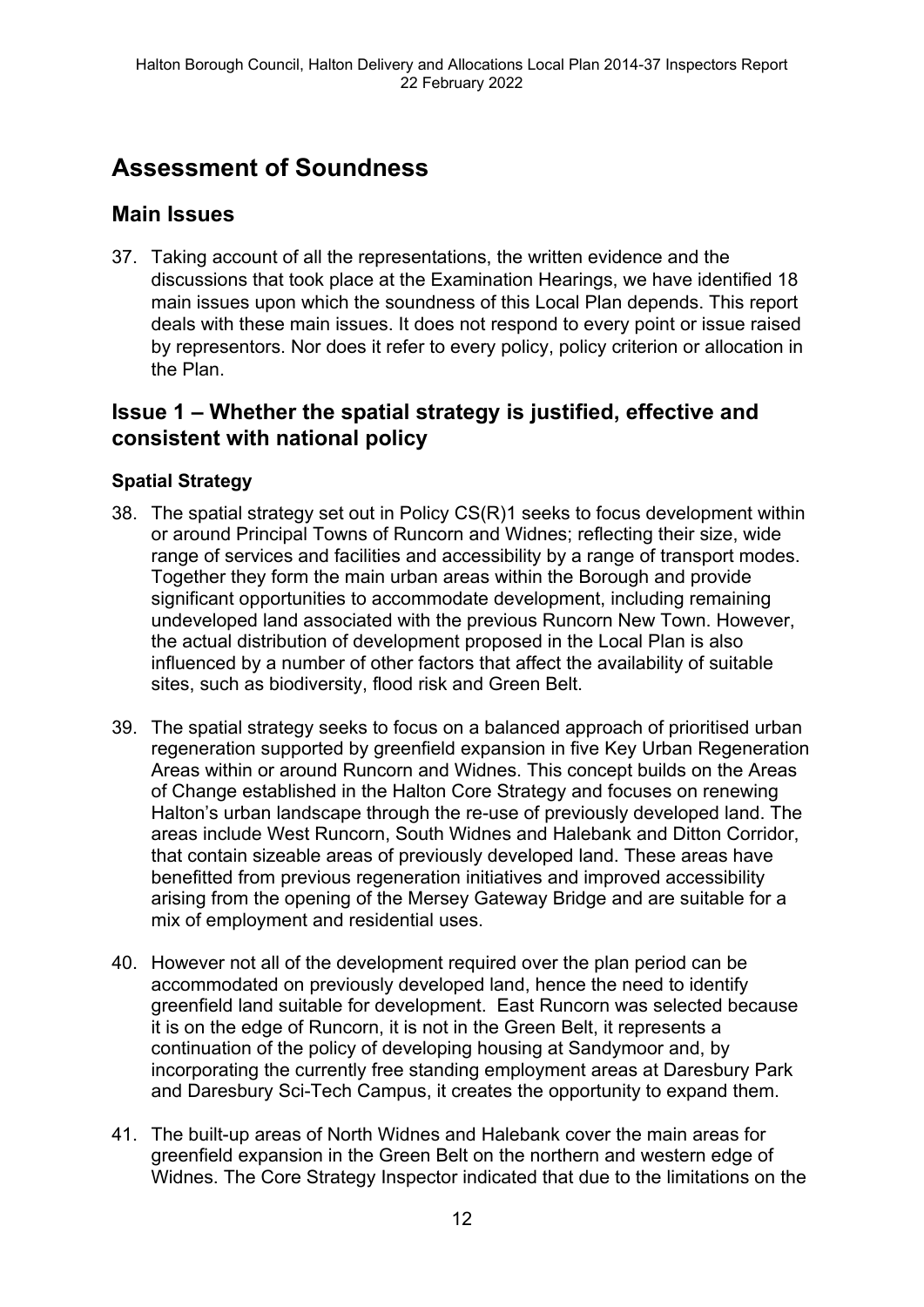supply of the previously developed land and limited scope for additional infilling, a review of the Green Belt boundaries would ensure the provision of a flexible and responsive supply of housing land on brownfield and greenfield sites over the Plan period. The areas on the edge of Widnes have reasonable access to a range of local services and facilities and public transport links and were considered against a range of reasonable alternative options.

- 42. Outside of the Key Urban Regeneration Areas and the Towns, in the villages of Hale and Moore, smaller scale development which would be commensurate with their limited size and range of services and facilities would be accommodated within these villages.
- 43. Overall, Policy CS(R)1 sets out a clear and effective strategy for the location of new development and the role of the Principal Towns of Runcorn and Widnes in meeting development needs. The spatial strategy and the approach to the distribution of development in the Borough is justified by the scale of the settlements concerned, the level of services and facilities and accessibility. It will provide a good range and choice and allow for the development needs of the Borough to be met effectively.
- 44. Main modification **MM004** is required to ensure that the Strategic Residential and Employment sites in the Key Urban Regeneration Areas are more clearly identified in the Key Diagram (Figure 6) so that the Plan is effective.

#### **Strategic approach to distribution of housing and employment between Runcorn and Widnes/Hale**

- 45. The Local Plan does not identify specific targets for the distribution of housing and employment between Runcorn and Widnes/Hale and some concerns were raised about the balance in the distribution and the higher proportion of housing against employment development in Runcorn and vice versa in Widnes/Hale. However, as noted above, the actual distribution of development proposed in the Plan is influenced by the availability of suitable sites having regard notably to limitations on the supply of the previously developed land, impact of biodiversity, flood risks and releasing land from the Green Belt. This approach was chosen by the Council following consideration of reasonable alternatives, consultation responses and the SA.
- 46. Various iterations of the SA undertaken during the preparation of the Local Plan identified benefits and disbenefits associated with the proposed strategy, against steering more development towards Runcorn or Widnes. However, the appraisal ultimately concludes that the changes to the proportions of new homes and employment between the principal towns that arise through the allocations made in the Plan would not affect its overall findings (SD07 in particular Appendix C pages 221-232). The proposed strategy would not undermine the aim of achieving sustainable patterns of development, or the vision and objectives set out in chapter 3 of the Local Plan.
- 47. Moreover, increasing the proportion of housing development in Widnes/Hale would require more land to be removed from the Green Belt or allocations in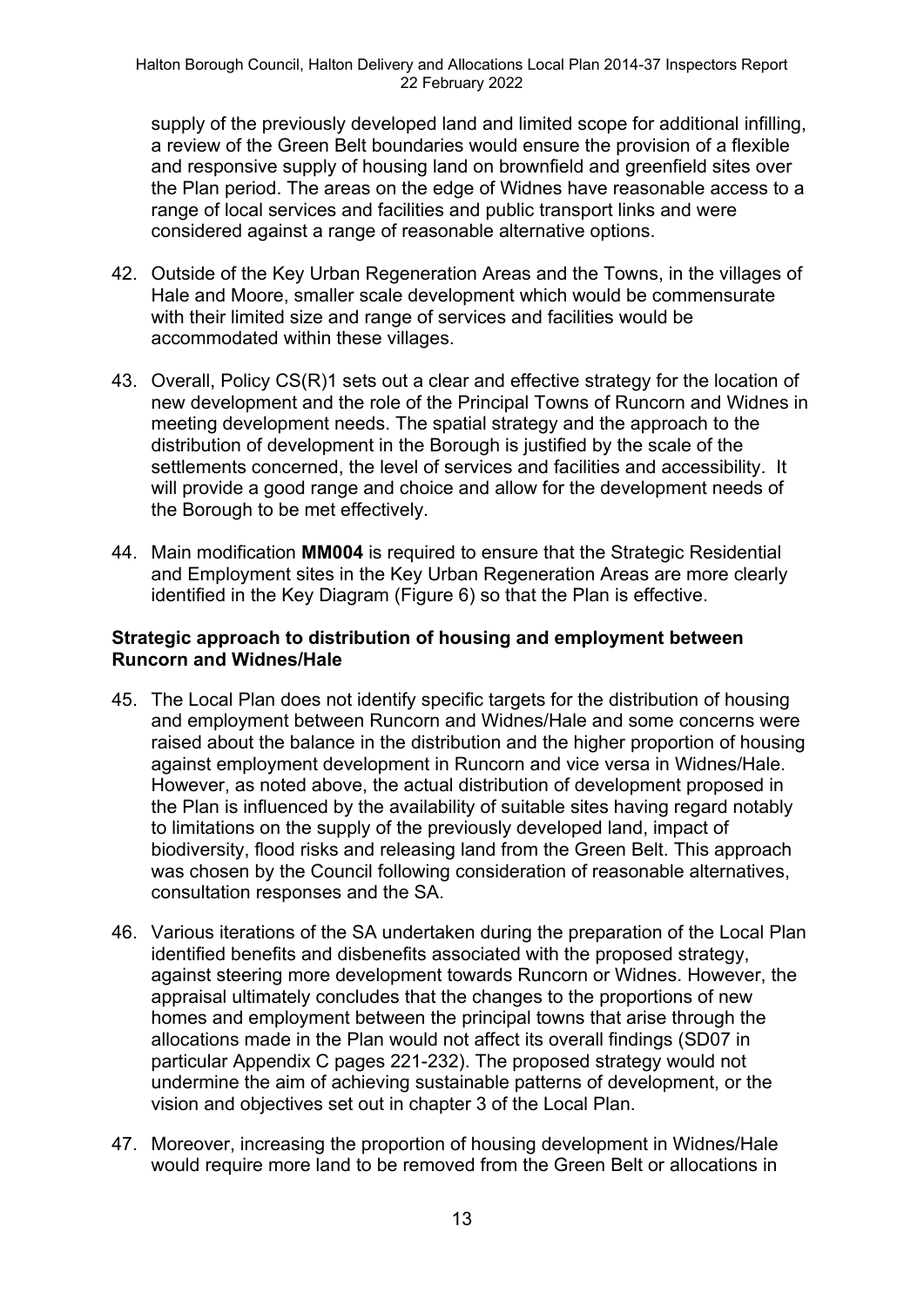high flood risk areas or that would be unsuitable for other reasons. It was reasonable for the Council to reject those alternatives, and there is no compulsion for the Plan to carry forward the previous approach in the Core Strategy of setting separate housing targets for the principal towns.

- 48. Furthermore, whilst it was reasonable to take localised housing needs in different parts of the Borough into account when determining the spatial strategy and deciding which sites to allocate, there is no requirement in national policy to meet needs on a settlement by settlement basis.
- 49. Decisions about the overall spatial strategy for an area and the broad distribution of housing and employment are ultimately based on judgements taking account of a range of factors that the local planning authority has primary responsibility for making. Thus, whilst others may have chosen a different spatial strategy for housing and employment development, that proposed through the allocations in the Local Plan is justified as it was informed by a wide range of proportionate and relevant evidence including the SA.

### **Conclusion**

50. Overall, subject to the MM set out above, the approach towards the Spatial Strategy is justified, effective and consistent with national policy.

## **Housing**

## **Issue 2a – Whether the Local Plan has been positively prepared and whether it is justified, effective and consistent with national policy in relation to the overall provision for housing and the housing requirement?**

### **Background**

- 51. The Halton Core Strategy (April 2013) (SD22) set out a housing requirement of 552 dwellings per annum (dpa), reflecting the then Regional Spatial Strategy requirement of 500 dpa plus an additional amount to reflect previous undersupply. Subsequently, the NPPF introduced the requirement for plans to quantify and then plan to meet their objectively assessed need (OAN) for housing. This resulted in the Council working together with partners in the preparation of two studies to quantify OAN.
- 52. The MM SHMA (EL026) identified that Halton formed part of the Mid-Mersey Housing Market Area together with Warrington and St Helens Councils. The MM SHMA considered trend-based population and household projections, migration projections, market signals, affordable housing and affordability and recommended a housing requirement of 466 dpa.
- 53. The subsequent LCR SHELMA (2018) (EL014/EL014a) supported the inclusion of Halton within the Mid-Mersey HMA. It was based on 2014 based Sub-National Population Projections (SNPP), rebased to reflect the 2015 mid-year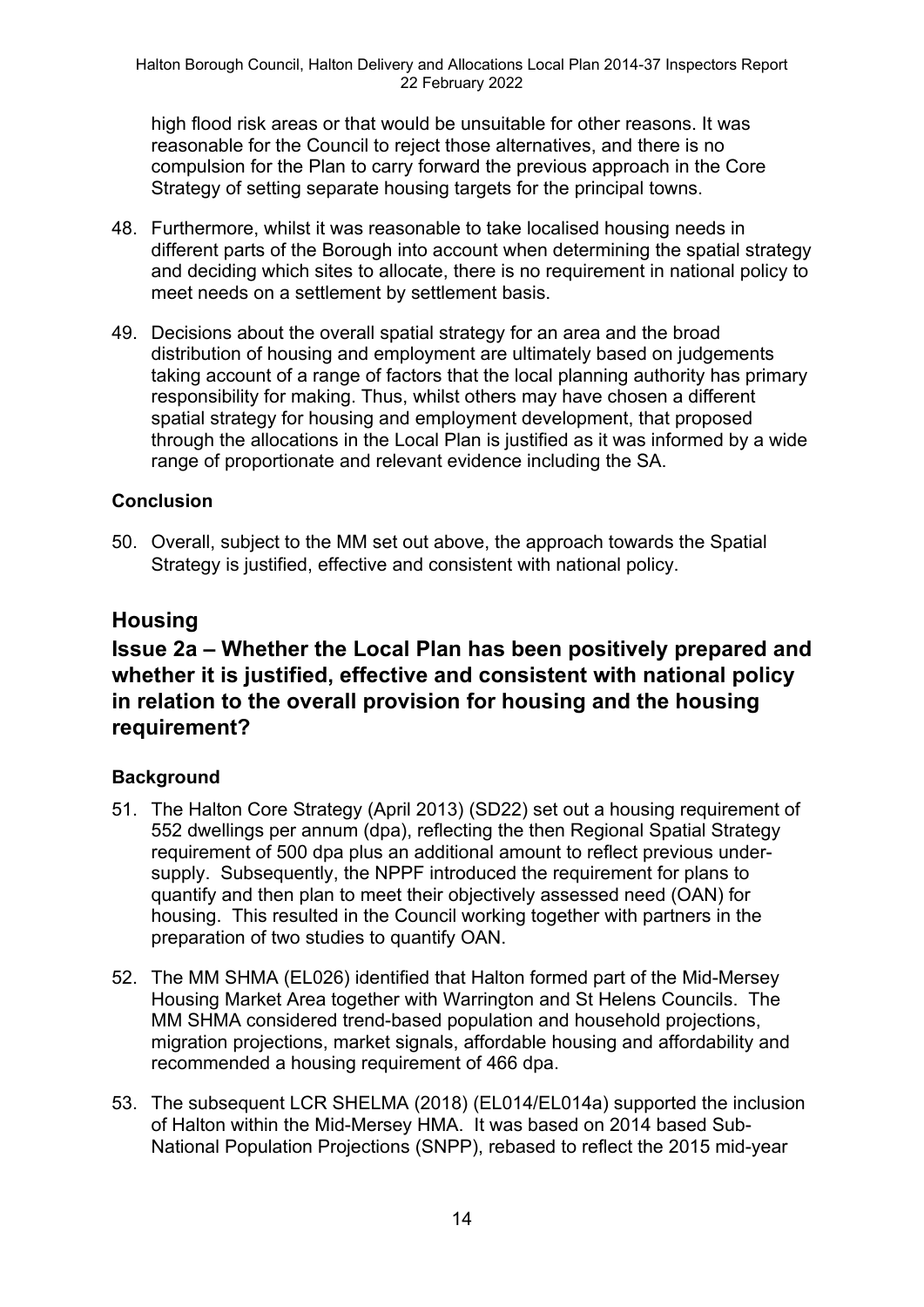population estimates and the 2014 Sub-National Household Projections (SNHP). It identified a demographic need of 254 dpa for Halton.

- 54. The LCR SHELMA considered separately the potential growth in jobs, number of employees, applied adjustments for commuting, 'double jobbing' and economic activity to arrive at the number of houses needed to serve the economic projections. Utilising data from Oxford Economics it considered a baseline and a growth scenario based on aspirations in the LEP's Growth Plan (EL017). The LCR SHELMA calculated a housing need of 326 dpa for Halton founded on the economic baseline scenario and a potential need of 565 dpa based on the growth scenario.
- 55. Whilst the SHELMA had been commissioned at the time of the Publication Draft Local Plan (2018) (EL083) it was not sufficiently advanced to inform the preparation of the Local Plan. Consequently, the Publication Draft of the Local Plan included the 466 dpa figure recommended by the MM SHMA.

### **Local Housing Need – Standard Method (May 2018)**

- 56. After consultation on the Publication Draft Plan the Government introduced the Standard Method for preparing Housing Needs Assessments with the revision of the NPPF and accompanying Planning Practice Guidance (PPG) in May 2018. Paragraph 61 of the NPPF states that in setting housing requirements, authorities should be informed by a housing needs assessment using the 'standard method' unless exceptional circumstances justify an alternative approach.
- 57. The Council's calculation of local housing need is set out in the Housing Needs Assessment 2018 (EL096) which identifies an annual requirement of 265 dwellings including an adjustment to account for local housing affordability. The 2018 calculation forms the starting point for the housing requirement set out in Policy CS(R)3 of the submission draft Local Plan. The calculation has been undertaken in accordance with the standard methodology set out in the PPG.
- 58. The PPG states that local housing need calculated using the standard method may be relied upon for a period of two years from the time that a plan is submitted for Examination. Consequently, the 2018 Housing Needs Assessment forms an appropriate starting point for the calculation of the housing requirement.

### **Is a higher level of housing need than the standard method justified?**

- 59. Policy CS(R)3 sets out a housing requirement of 8,050 net additional dwellings for the period 2014 to 2037 or 350 dpa (net). This equates to 85 dpa above the figure produced by the 2018 standard method calculation (265 dpa).
- 60. The NPPF expects strategic policy making authorities to follow the standard method for assessing local housing need. The standard method uses a formula to identify the minimum number of homes expected to be planned for, in a way which addresses projected household growth and historic under-supply. It identifies a minimum annual housing need figure - it does not produce a housing requirement figure.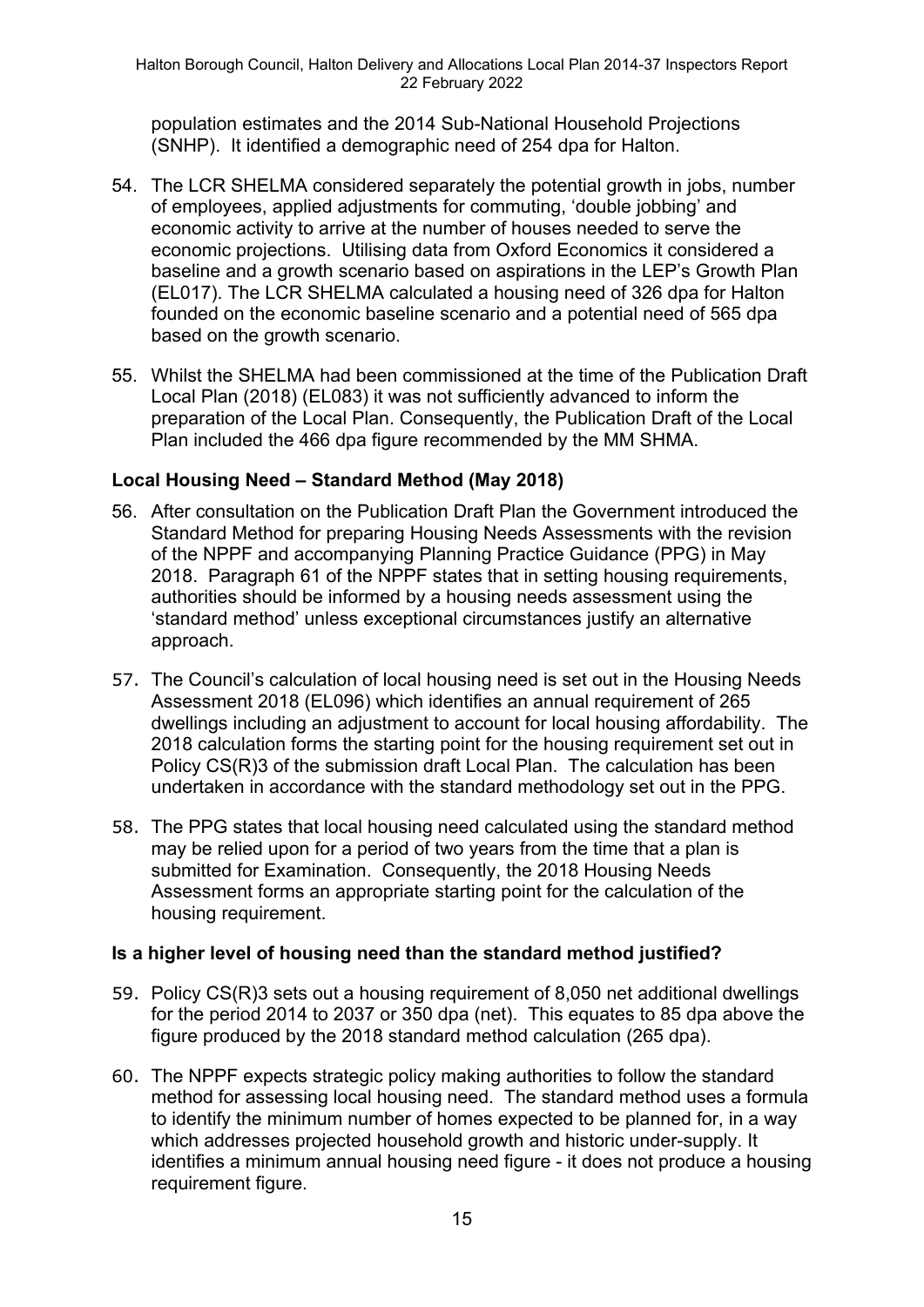- 61. The Planning Practice Guidance (PPG) sets out the circumstances where it is appropriate to consider whether actual housing need is higher than the standard method indicates. These include the presence of a growth strategy; strategic infrastructure improvements likely to drive an increase in homes; and taking on unmet need from neighbouring authorities. It goes onto say that there may occasionally be situations where previous levels of housing delivery in an area, or previous assessments of need (such as a recently produced Strategic Housing Market Assessment) are significantly greater than the outcome from the standard method.
- 62. The Housing Topic Paper (SD32) sets out the reasons for the Council proposing a higher figure than the standard method which include the presence of a Growth Deal for the Liverpool City Region and an Enterprise Zone; the presence of a recently produced SHMA, which includes a greater assessment of housing need than the standard method; and recent completion rates.
- 63. The Liverpool City Region LEP Strategic Economic Plan seeks to achieve GVA and jobs growth in order to increase productivity and to rebalance the economy. It identifies seven key growth sectors including the SuperPort, low carbon economy, visitor economy, advanced manufacturing, life sciences, digital and creative, and business and professional services.
- 64. The Liverpool City Region Growth Strategy: Building our Future outlines ambitions for economic growth over 25 years. The Growth Strategy is funded from a number of sources including: EU funding (EU Structural and Investment Funds Strategy [ESIF]); the Local Growth Fund-Growth Deal Funding from the Government; and the Strategic Investment Fund.
- 65. HBC Field is included as a transformational site in Halton as it is within a sector (manufacturing) which is forecast for decline in the general economic forecasts. Consequently, the jobs arising from the site would not have been captured in the baseline scenario of the SHELMA or Local Housing Need calculation.
- 66. Sci-Tech, Daresbury is a National Science and Innovation Campus which was established in 2006 and confirmed as an Enterprise Zone in 2012. It is home to high-tech companies in areas such as advanced engineering, digital/ICT, medical and energy and environmental technologies and is funded by Enterprise Zone Capital Grant and a proportion of European Regional Development fund. The majority of 'above-trend' jobs growth for Halton is due to the projected potential of the Sci-Tech Daresbury campus.
- 67. The projected economic growth arising from these transformational sites would be above that reflected in general economic projections and so will not have been captured in the standard method. It is, therefore, appropriate to take account of jobs growth from both sites within an economic uplift figure.
- 68. Table 1 of the Authority Monitoring Report Housing 2020 (EL101) shows an annual average of around 427 dpa (net) in the period 2010 to 2019/20. Previous levels of housing delivery have, therefore, been consistently significantly greater than the outcome of the standard method.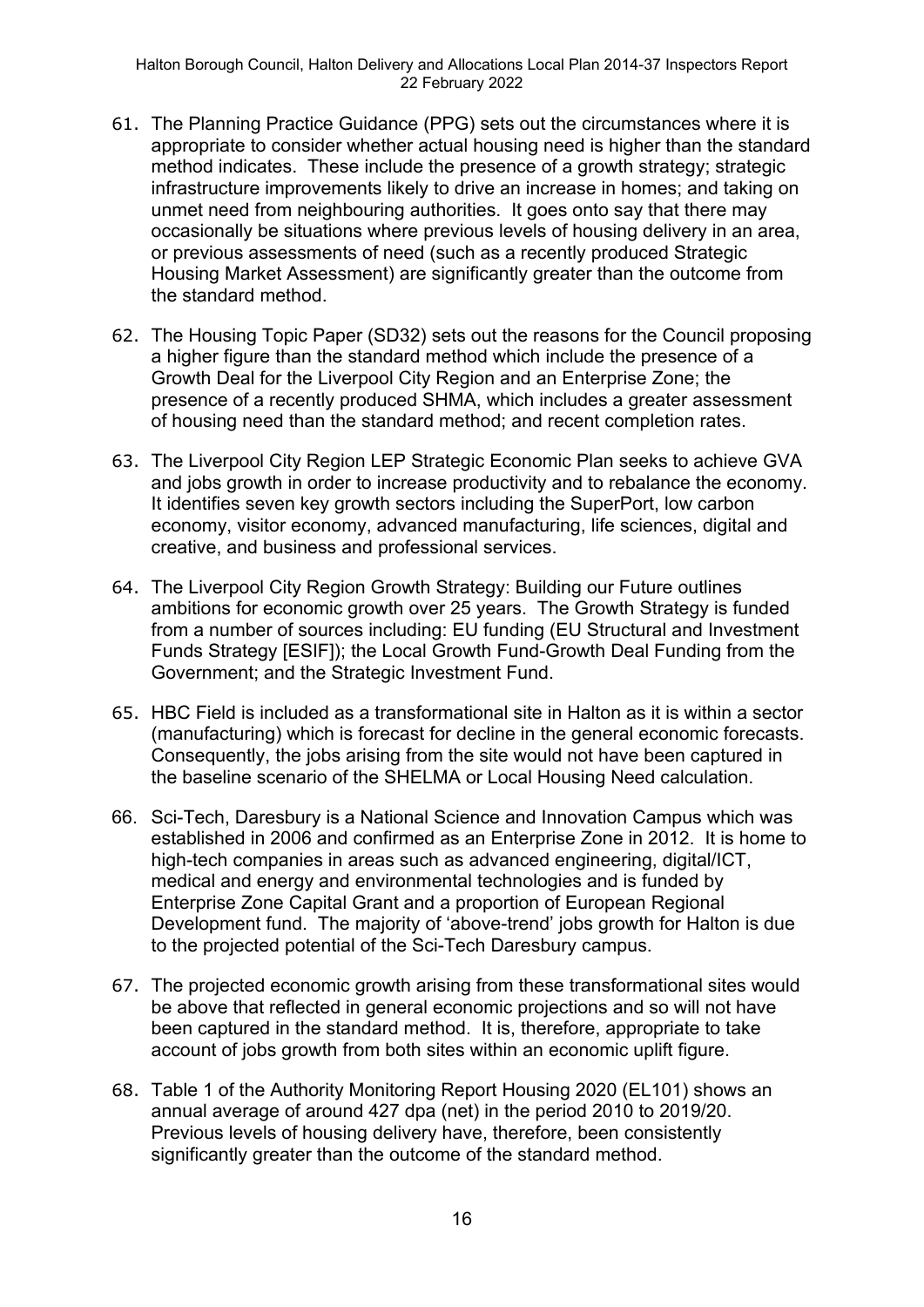- 69. Furthermore, both the MM SHMA and the LCR SHELMA recommend a significantly higher housing requirement than the outcome of the standard method.
- 70. In summary, taking the above factors into account, an uplift to housing need over and above the outcome of the standard method is justified in principle and meets the provisions of paragraph 010 [Reference ID: 2a-010-20201216] of the PPG.

### **Calculation of the Housing Requirement**

- 71. The Council considered that it was not appropriate to use the LCR SHELMA as it has been superseded by more recent population projections and as there was a lack of transparency in terms of how the economic scenarios had been calculated. Furthermore, the transformational sites were not proceeding at the rates originally envisaged.
- 72. The Council, therefore, used the standard method as the starting point for the housing requirement but utilised the LCR-SHELMA to inform an appropriate uplift figure. It applied adjustments to the LCR-SHELMA Growth Scenario requirement of 565 dpa to reflect changes in population and economic growth since the LCR SHELMA was produced. The approach is set out in the Housing Topic Paper (SD32) and subsequent responses to our further questions (EX04, Matter 4a and HBC PSD16). HBC PSD16 represents the Council's final position on the issue.

#### **DEMOGRAPHIC CALCULATIONS**

- 73. The Standard Method utilises the 2014-based household projections, as required by the PPG. However, the Council, in the Housing Topic Paper, sought to apply adjustments to the LCR-SHELMA Growth Scenario to reflect the 2016 based sub-national population projections which are lower than the 2014 based population projections reflecting changed mortality assumptions affecting older age ranges.
- 74. In contrast, the subsequent 2018-based population projections showed a significantly higher upward trend than previous projections, perhaps due to Unattributable Population Changes as occurred in the 2011 Census. Whilst mindful of these more recent and contradictory population projections, the PPG requires Local Housing Need to be based on 2014-based projections. Consequently, the 2018 Local Housing Need should form the demographic basis for any uplift calculations, as is now the Council's revised position.

#### **ECONOMIC UPLIFT CALCULATIONS**

75. The LCR SHELMA produced two economic scenarios. The baseline scenario used a trend-based jobs growth figure of 3,800 jobs for the period 2012-37, equivalent to 3,496 jobs in the Plan period. The Growth Scenario was based on jobs growth of 12,400 jobs for the period 2012-37, equivalent to 11,408 jobs in the Plan period. The economic projections were then converted into the need for additional dwellings by making adjustments to commuting patterns, double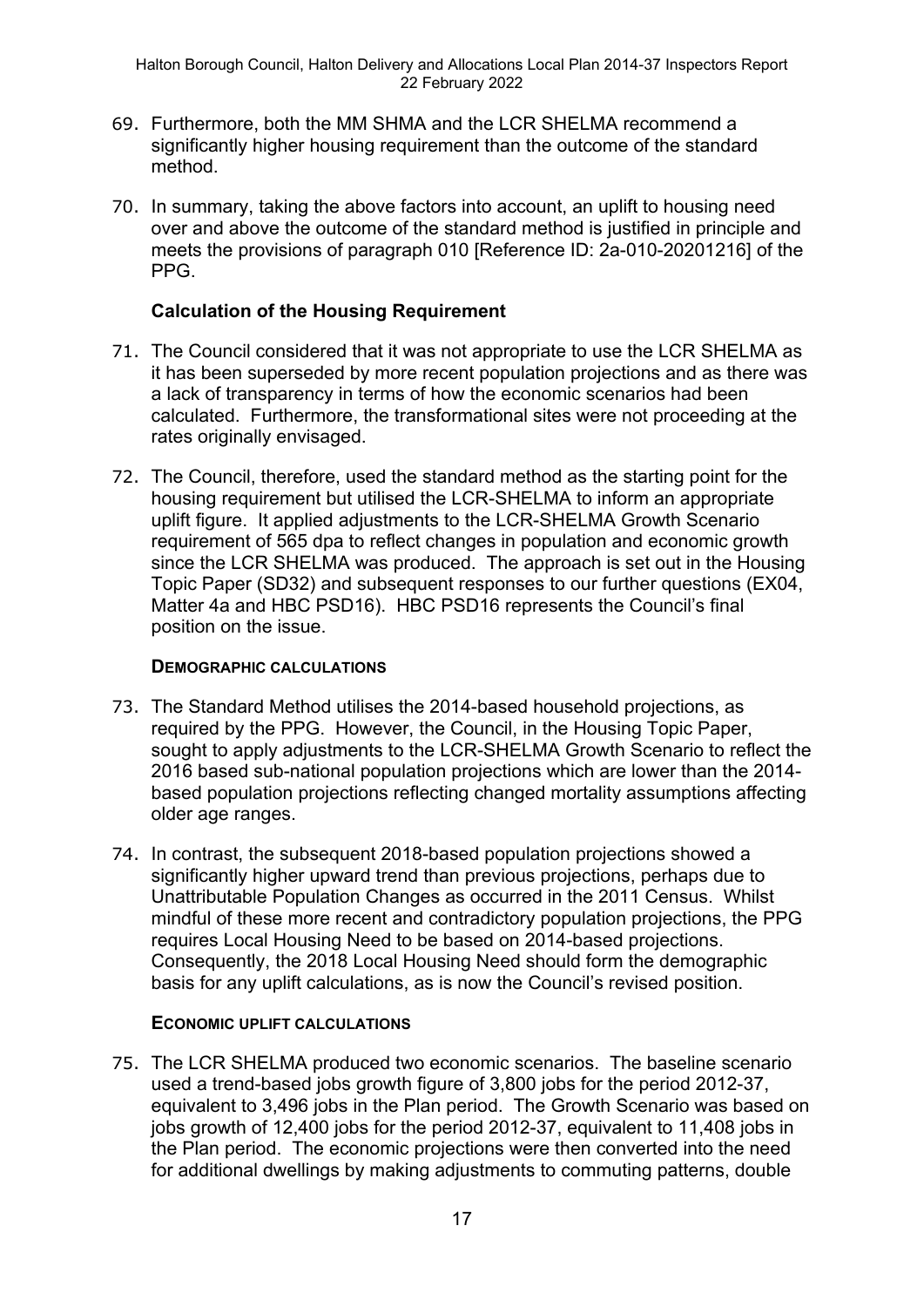jobbing and employment rates. This generated a need of 326 dpa in the baseline scenario and 565 dpa in the growth scenario.

- 76. The difference between the baseline and growth scenario in terms of jobs growth is 7,912 jobs over the Plan period. As the baseline scenario is trendbased, we consider that this is accounted for in the local housing need calculation of housing growth.
- 77. The difference between the baseline and growth scenarios in terms of the number of dwellings is 239 dpa. The 239 dpa figure, therefore, represents the number of dwellings above the baseline required to support the growth scenario. The Council then adjusted this figure to reflect lower jobs growth arising from the two 'transformational sites' than originally projected.
- 78. HBC Field, was originally projected to deliver 600 jobs within the Local Plan period, 300 of which were been completed on Phase 1 in 2018. Due to uncertainty regarding Phase 2, only the projected jobs growth from phase 1 (300 jobs) are included in the revised jobs growth calculations as this phase was completed within the Plan period.
- 79. Sci-Tech, Daresbury was originally projected to deliver a total of 13,201 jobs in the Plan period. The Council together with consultants acting on behalf of the Sci-Tech Daresbury Enterprise Zone have provided revised jobs growth forecasts which are set out at page 9 of HBC PSD16. These show that around 5,061 jobs, just under half of those jobs originally projected will now be delivered in the Plan period with the remaining jobs being delivered beyond due to the site progressing more slowly and lower jobs densities.
- 80. It is not easy to quantify precisely when sites will come forward and jobs will be provided. However, the Council has used the floorspace delivery timetable provided by Sci-Tech and applied an average figure of 11 square metres per worker for B1a Tech developments from the Homes and Communities Agency  $(3<sup>rd</sup> Edition)$  Jobs Density (2015) to the floorspace data to calculate the potential number of jobs. It is acknowledged that the sites may not come forward exactly at the rate envisaged; however, the figures provide the most up-to-date estimate of jobs growth.
- 81. Taking the projected jobs growth from Sci-Tech and HBC Fields together the total jobs growth arising from the transformational sites would be 5,361, around 39% of the original job growth estimates (13,801) from the transformational sites. Applying this pro-rata to the economic uplift figure of 239 dpa (239 x 39%=93 dpa) suggests an uplift of around 93 dpa to the Local Housing Need figure of 265 dpa. This results in a housing requirement of 358 dpa, very close to the proposed housing requirement of 350 dpa.
- 82. The Council has not commissioned an update to the SHMA/SHELMA to inform the proposed uplift to the local housing need figure. However, whilst the Council has taken a relatively simple approach there is a clear correlation between the predicted transformational jobs growth and the proposed economic uplift to the local housing needs figure. Furthermore, calculating the housing land requirement for an area is not an exact science and recommissioning a full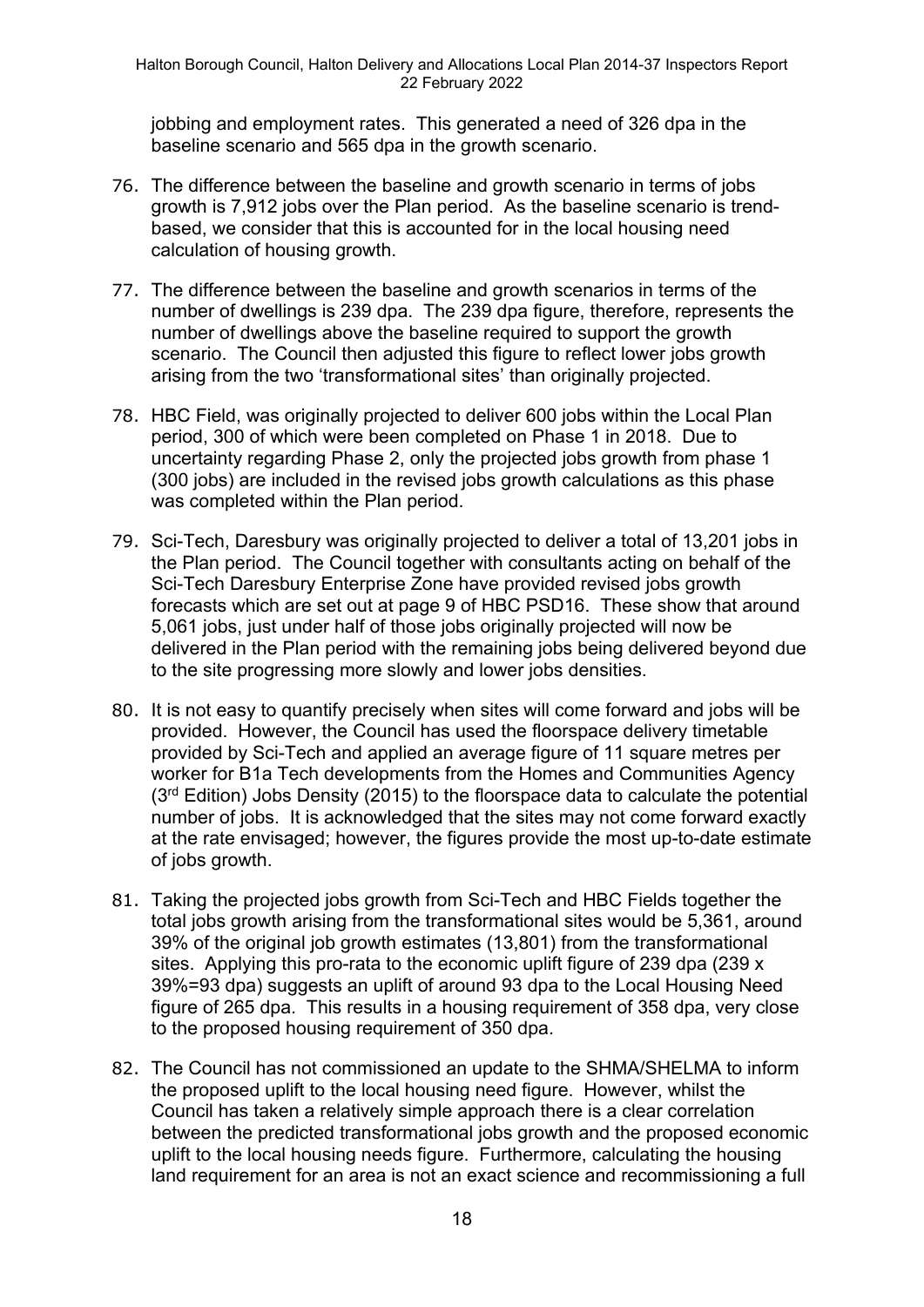update to the LCR SHELMA would not be consistent with the Government's move away from complex SHMA's.

- 83. There are a number of alternative housing requirement figures for the Borough ranging from the local housing need figure of 265 dpa, through to the LCR Growth Scenario of 565 dpa. Indeed, a site promoter has undertaken their own assessment based on the 2018-based SNHP and updated economic forecasts which concludes that the requirement should be between 344 dpa to 424 dpa. The Council's proposed housing requirement of 350 dpa lies within the range of all these forecasts. Whilst at the lower end of the range it, nevertheless, provides sufficient flexibility to enable economic growth and take account of emerging demographic forecasts.
- 84. The Council has exercised reasonable planning judgment in reaching the housing requirement based on proportionate evidence. The requirement sits above that indicated by the standard method and exceeds the minimum starting point and can, therefore, be considered sound.
- 85. The Local Plan is allocating around 180 ha of employment land which the Council acknowledges aligns with the full growth scenario set out in the LCR-SHELMA. However, the baseline economic growth should be reflected within the local housing need calculation and the transformational sites are not coming forward as quickly as originally envisaged. Furthermore, the higher employment land requirement and allocations will ensure that sufficient land is available of an appropriate scale and in the right location to respond to the market.
- 86. Moreover, as noted by the Core Strategy Inspector, Halton is situated within a densely populated region within short commuting distance to neighbouring towns such as Warrington and so any commuting to employment from other authorities in the region would be no less sustainable than commuting within the Borough.

### **Conclusion on Issue 2a**

87. We consider that the Plan is positively prepared, justified, effective and consistent with national policy in relation to the overall provision of housing and the housing requirement.

## **Issue 2b – Whether the Local Plan has been positively prepared and whether it is justified, effective and consistent with national policy in relation to the provision for other housing requirements and residential development?**

## **Housing Mix and Specialist Housing (Policy CS(R)12)**

88. It is appropriate for the Local Plan to seek a range of housing to meet the varied needs of the local community reflecting paragraphs 60 and 62 of the NPPF which require that the size, type and tenure of housing needed for different groups are addressed. However, **MM009** is required to Policy CS(R)12 to clarify that the housing mix in terms of dwelling size and specialist housing would be 'encouraged' as opposed to be a requirement under part 1 of the Policy in the interests of effectiveness.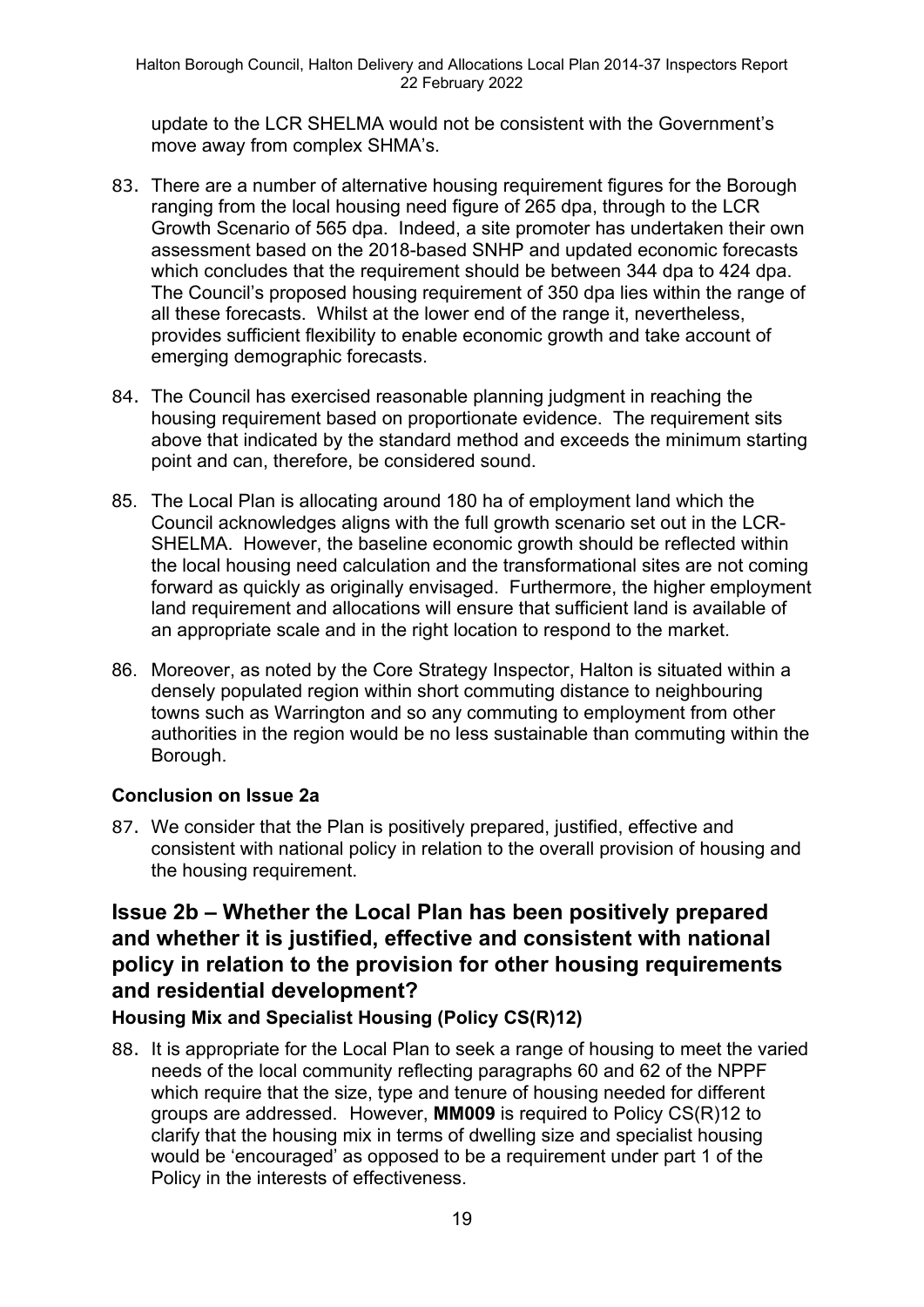- 89. Part 5 of the Policy encourages the delivery of homes which meet 'Lifetime Homes' standards; however, this standard has now been superseded by the optional higher standard set out in Part M4(2) Accessible and Adaptable Dwellings Standards of the Building Regulations. This is an optional standard and the PPG [Paragraph: 002 Reference ID: 56-002-20160519] states that Local Planning Authorities have the option to set additional technical requirements exceeding the minimum standards required by Building Regulations in respect of access and the Local Planning Authorities will need to gather evidence to determine whether there is a need for additional standards in their area and justify setting appropriate policies in their Local Plans.
- 90. It goes on to say that based on their housing needs assessment and other available datasets it will be for local planning authorities to set out how they intend to approach demonstrating the need for Requirement M4 (2) (accessible and adaptable dwellings) and/or M4 (3) (wheelchair user dwellings) of the Building Regulations.
- 91. The Council draw on evidence from the SHMA which shows that, in 2014, 16.6% of the population of Halton was aged 65 or over which is slightly lower than other authorities in the Mid-Mersey area. Halton is expected to see a notable increase in the older person population with the total number of people aged 65 and over expected to increase by 63.6% at 2037. Furthermore, the SHMA highlights that there will be a 94% increase in the number of people with mobility problems.
- 92. It is a priority of the Housing Strategy (2013-2018) (EL028) to increase the supply of housing for older and vulnerable people and it seeks to achieve an aspirational target of a 25% increase in the number of Lifetime Homes Standard (subject to site viability). However, whilst there is high level evidence of an ageing population; no detailed analysis is available as to how this translates into the size, location and type of housing, the accessibility and adaptability of existing housing and how needs vary across tenure.
- 93. The additional costs associated with reaching optional Part M Building Regulations are assessed at section 8 of the WPVA. It makes an allowance for 20% of new residential development to meet Part M4(2) of the Building Regulations and 10% to meet Part M4(3) of the Building Regulations; however, it is not clear how these proportions have been determined.
- 94. Consequently, we do not consider that sufficient evidence is before us to justify the approach of encouraging the higher optional requirement. Nevertheless, the approach of encouraging designs of dwellings that can be adapted should they be required is appropriate. Main Modification **MM009** remedies the above concerns in order for Policy CS(R)12 and its supporting text to be justified, effective and consistent with national policy.

## **Affordable Housing (Policy CS(R)13)**

95. Policy CS(R)13 sets out a mechanism to deliver affordable homes as a proportion of the total housing on sites. The Mid-Mersey SHMA [EL026]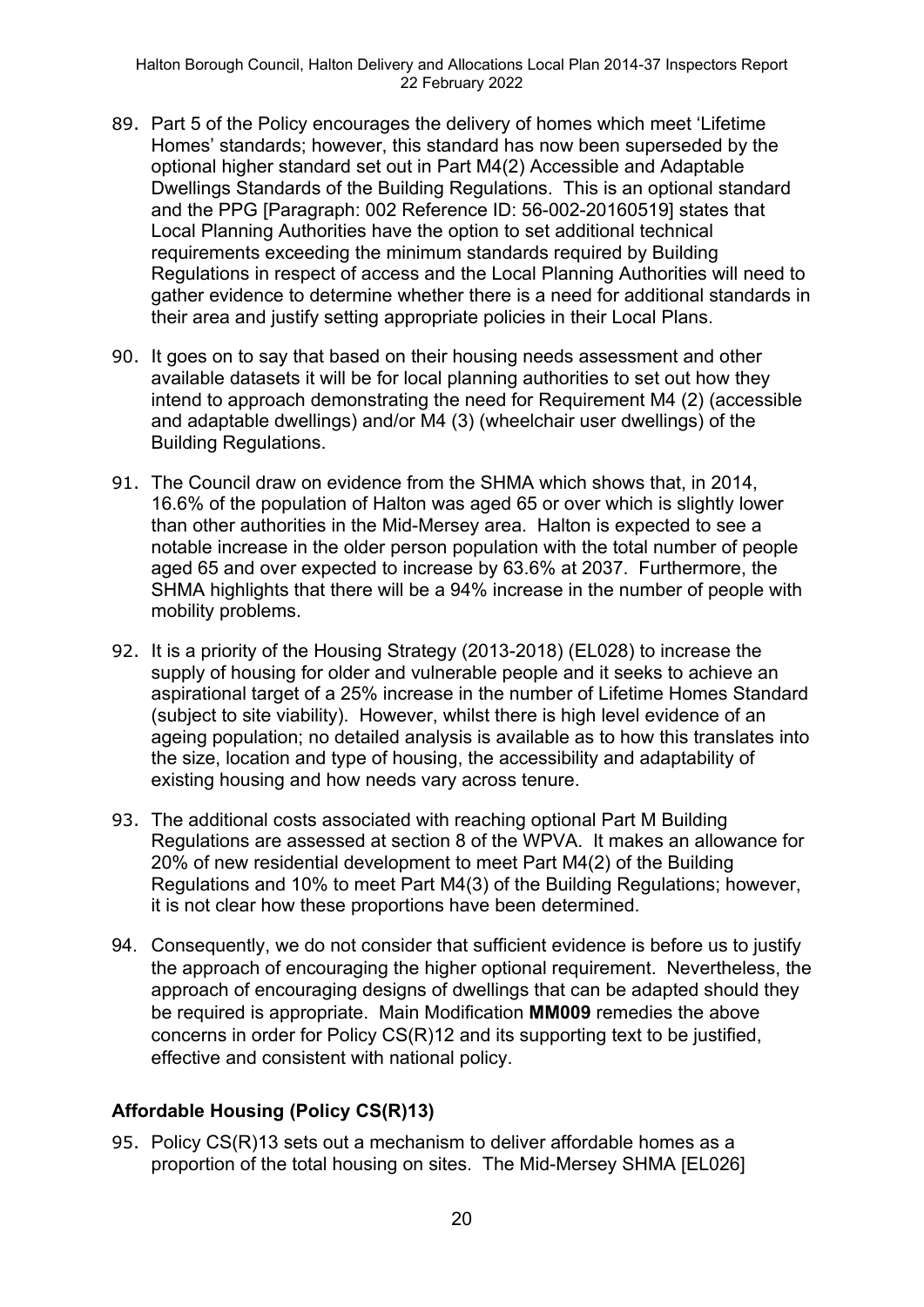identifies a need of 199 affordable units per year across Halton, a substantial proportion of the overall housing requirement. This need equates to around 58 dpa year in Widnes and 61 dpa in Runcorn with a need for around 25% intermediate housing in both locations.

- 96. The WPVA [SD04] recognises that viability differs across the site typologies and that a blanket 25% affordable housing target across the Borough would not be deliverable. Strategic sites are likely to have higher infrastructure costs and a lower net developable area, and this is reflected in the lower percentage target of 20% on these sites. Smaller greenfield sites are the least constrained and can, therefore, support a higher requirement of 25%.
- 97. The Policy does not seek affordable housing on brownfield sites in recognition of challenging viability issues associated with these sites. However, reference to the brownfield sites at Part 1c of the policy is contradictory and is, therefore, relocated to the beginning of the policy. **MM010** remedies this matter to be effective.
- 98. The threshold above which affordable housing would be sought is set at 10 dwellings or 0.3 ha. The site size threshold does not reflect the definition of 'major development' set out in The Town and Country Planning (Development Management Procedure) (England) Order 2015 which defines major residential development as 10 or more dwellings or development on a site area of 0.5ha. **MM010** addresses this point to be consistent with national policy.
- 99. Part 3 of the Policy requires that affordable housing should be provided as 74% affordable or social rent and 26% intermediate, based on evidence in the Mid-Mersey SHMA. The SHMA used information relating to incomes in the Study area to estimate the proportion of households who are likely to be able to afford intermediate housing and the number for whom only social or affordable rented will be affordable.
- 100.The percentage split in the policy should be the starting point for the consideration of housing mix. Nevertheless, the SHMA is now somewhat dated and furthermore, there may be circumstances where varying the tenure mix may be appropriate. For example, in some locations it may be preferable to seek a particular tenure in order to address imbalances in the local supply and varying the tenure mix may improve the viability of a scheme without necessarily reducing the overall proportion of affordable housing. Consequently, it is necessary for the policy to afford some flexibility but only where demonstrated by evidence which justifies a departure from the requirement. **MM010** addresses this point for the policy and the supporting text to be effective.
- 101.Paragraph 65 of the NPPF requires that planning policies and decisions should expect at least 10% of the total number of homes to be available for affordable home ownership (as part of the overall housing capacity) which is reflected in part 2 of the Policy. However, were the 10% requirement to be applied to the Council's affordable housing requirement of 20% on Strategic Housing Sites, or 25% on Greenfield sites it would not be possible to secure the 74% affordable or social rent tenure mix requirement set out in part 3 of the Policy. Consequently, there is inherent conflict in the policy as written.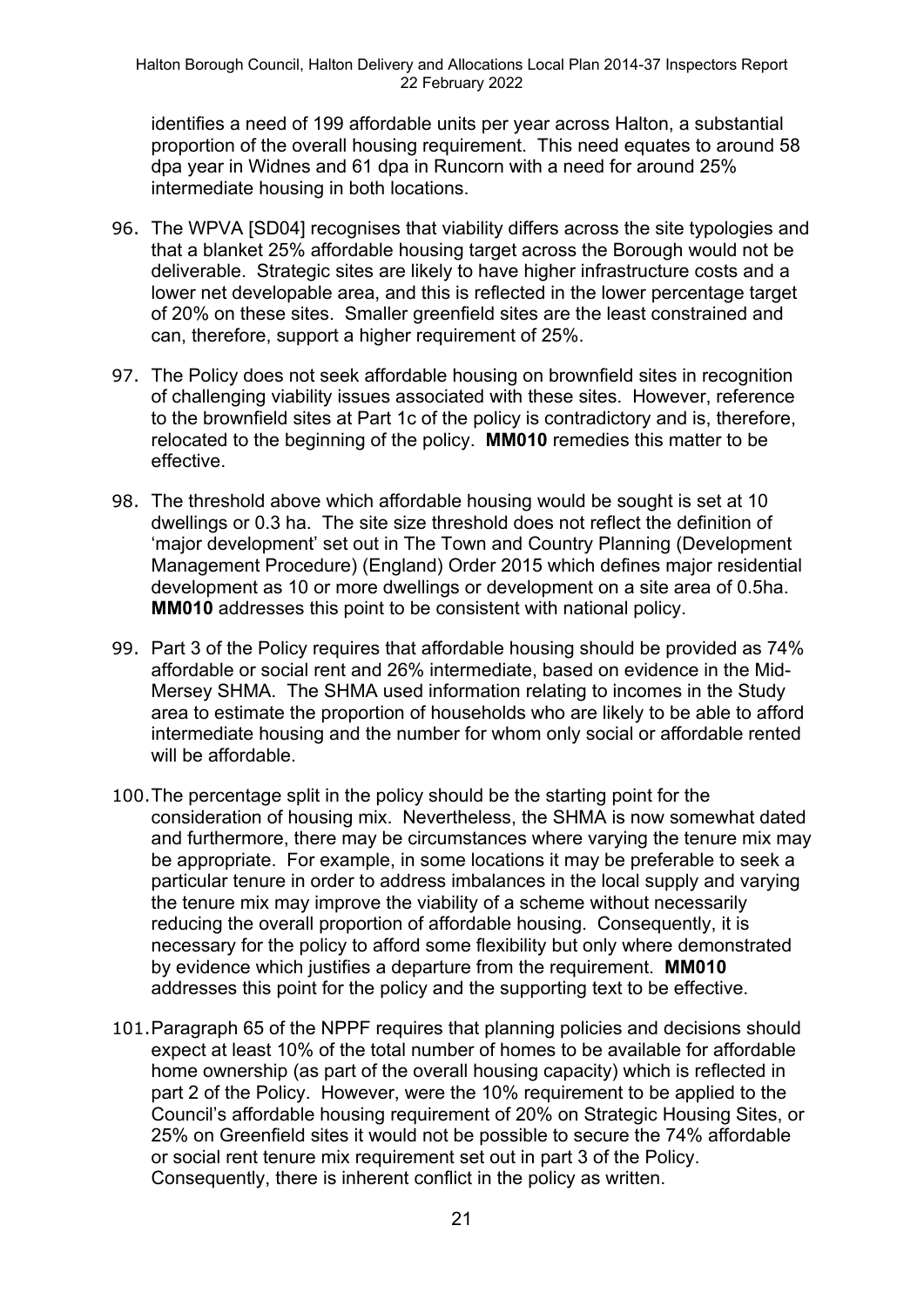- 102.The evidence before us points to an overwhelming predominance of need in relation to affordable housing for rent. NPPF paragraph 65, moreover, contains a caveat that 10% affordable home ownership provision should not be sought where this would 'significantly prejudice the ability to meet the identified affordable housing needs of specific groups'.
- 103.Applying the 10% affordable home ownership requirement would significantly prejudice the ability to meet the identified affordable housing needs of residents who can only afford to access affordable or social rented homes due to low incomes. Consequently, in these specific circumstances, we consider that a 10% blanket affordable home ownership requirement would not be justified or appropriate. **MM010** remedies this matter and instead requires homes for affordable home ownership to be provided within the intermediate proportion of affordable housing provision for effectiveness.
- 104.Policy CS(R)13 makes reference to 'starter homes'; however, the scheme is no longer available and so references at part 2 and part 6 of the Policy and the supporting text are deleted (**MM010**) in the interests of effectiveness and consistency with national policy.
- 105.In principle, affordable housing should be provided in perpetuity; however, with shared ownership or shared equity homes, the owner has the option to 'staircase' to outright ownership. Consequently, it is necessary to amend part 4 of the Policy to reflect this flexibility and **MM010** address this point to be effective. An additional change has been made to the supporting text (new paragraph after 7.90) of the Policy in response to MMs consultation to ensure consistency between the Policy and the supporting text to be effective (**MM010**).
- 106.In accordance with paragraph 63 of the NPPF part 5c of the Policy requires that affordable housing is provided on site unless it can be proven that on site provision is unviable. However, to reflect paragraph 63b of the NPPF it is necessary to refer to the objective of creating mixed and balanced communities and **MM010** addresses this point to be consistent with national policy.
- 107.An additional criterion is also necessary to reflect that custom build housing can be a source of affordable housing in the interests of effectiveness and **MM010** addresses this point.
- 108.The Government's policy on First Homes came into effect on 28 June 2021, pursuant to the Written Ministerial Statement of 24 May 2021. However, that Ministerial Statement explains how plans submitted for Examination before 28 June 2021 are not required to reflect First Homes policy requirements, as is the case here. In our view, review provisions and statute will provide appropriate opportunity for consideration of First Homes in time.
- 109.There is concern that the affordable housing mechanism would render developments unviable in an area where viability is already marginal. Indeed, the Council acknowledge that no affordable units have been delivered through the application of the predecessor Core Strategy policy due to viability issues. Nonetheless, the WPVA has assessed the Strategic Sites and a range of site typologies and has proposed a tailored approach to percentage targets.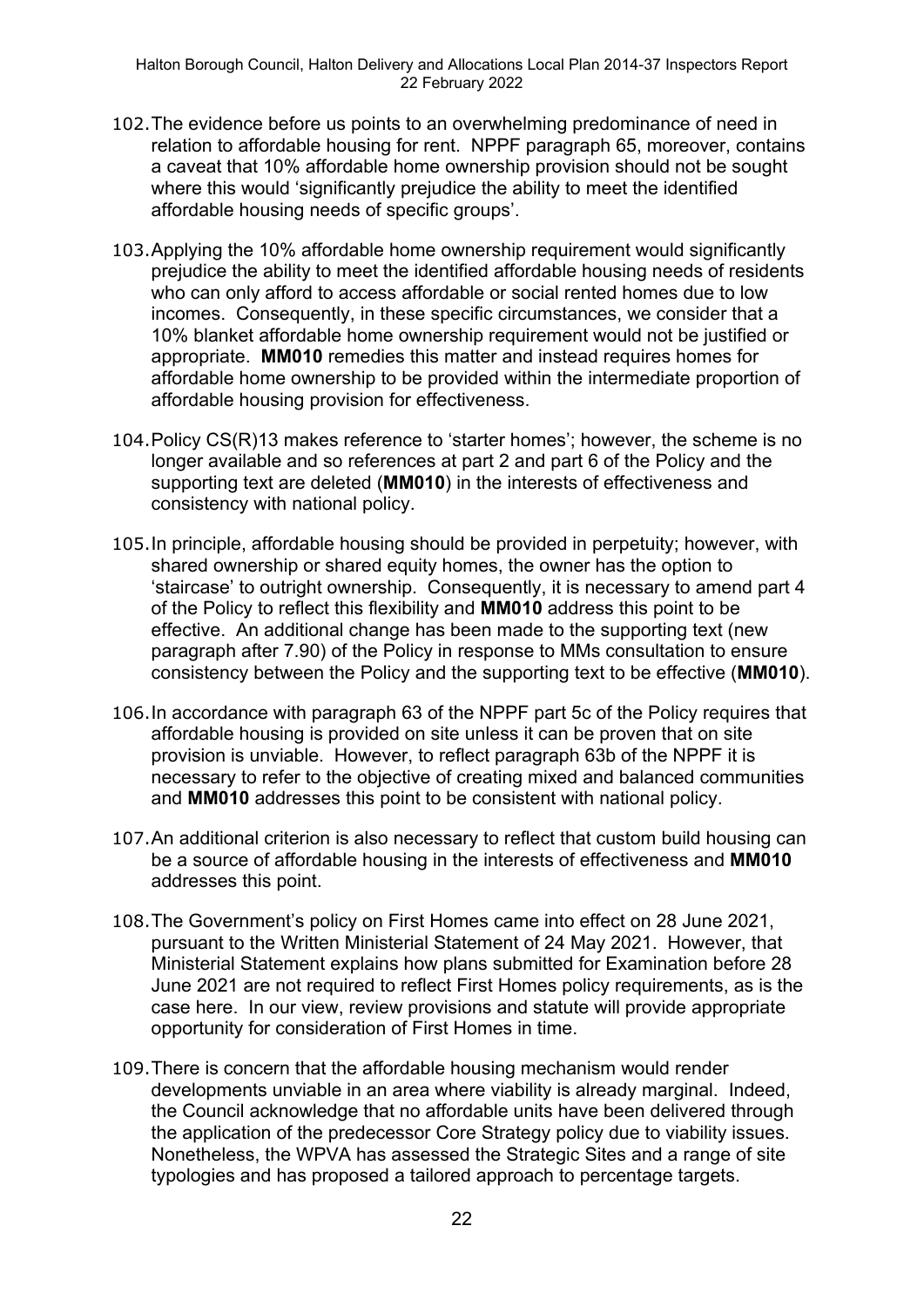Indeed, no affordable housing is sought on brownfield sites. Moreover, with the proposed MMs, the policy would provide sufficient flexibility to reduce the affordable housing contribution or vary the tenure mix where supported by robust evidence.

110.Although the mechanism set out in Policy CS(R)13 is unlikely to deliver the identified need for affordable housing in full there is a good track record of delivery by registered providers with around 576 affordable units having been delivered in the first six years of the Plan period, representing around 18% of all completions. Consequently, the affordable housing need is likely to be met through a combination of direct provision and the policy mechanism. With Main Modification **MM010** the policy is justified, effective and consistent with the NPPF.

### **Gypsy, Traveller and Travelling Showpeople (Policy CS(R)14 and RD2)**

- 111.The Cheshire East, Cheshire West, Halton and Warrington Gypsy, Traveller and Travelling Showpeople Accommodation Assessment 2018 (GTAA) (ORS) identifies the need for 4 additional pitches to meet the known need; an additional 1 pitch for households that may meet the planning definition; and a need for 12 additional pitches for Gypsy and Traveller households who do not meet the planning definition up to 2032. There is no identified need for plots for Travelling Showpeople as none were identified as living in the area. Overall, having reviewed the evidence we consider that the 2018 GTAA provides a robust assessment of need in Halton.
- 112.A relatively high proportion of households were not able to be interviewed resulting in 24 unknown households that may meet the planning definition. In order to estimate the future need arising from the unknown households ORS applied a net growth rate of 1.50% to the 24 unknown households to give a future need of 6 additional pitches to 2032. It then goes on to apply the ORS national average (ORS Technical Note on Population and Household Growth [2015]) of 10% which would result in a need for one additional pitch.
- 113. The application of a 10% standard allowance could result in an underestimate of need. We note that the proportion of households in Halton that meet the planning definition is higher (14%) than the 10% ORS national average; however, due to the small numbers involved this would also result in a need for one additional pitch and still result in a need of 5 pitches overall.
- 114.Policy CS(R)14 sets out a positive approach to the provision of additional pitches to meet identified need and provides a framework for the consideration of site allocations and planning applications. It requires provision for the 4 additional pitches which meet the definition of planning need and *up to* (our emphasis) 6 additional pitches for Gypsy and Traveller households that may meet the planning definition which would be 100% of the newly arising need from unknown households.
- 115. At our request the Council provided additional information [EX52] in relation to how the existing and proposed sites set out in Policy RD2 would meet the 5 year supply of sites and the requirement over the Plan period. This information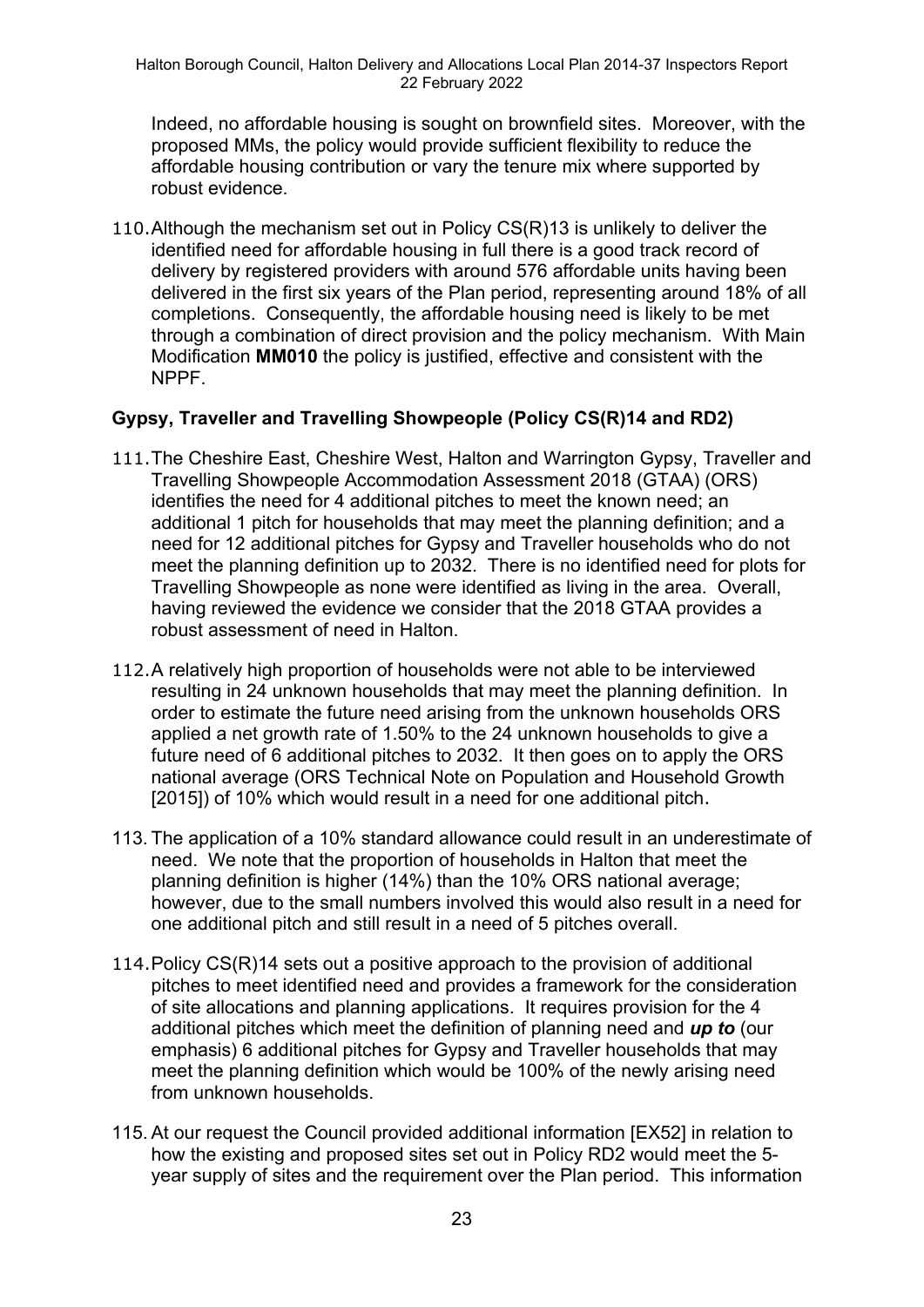confirms that even including 100% (6 pitches) of the need arising from unknown households the proposed supply would represent a 143% of the 5-year requirement, equivalent to a 7.1-year supply. Adding the contribution from the 4 vacant units on the Canalside site, the total supply would rise to 13 pitches, significantly ahead of the 5-pitch requirement in the Study and the 10-pitch requirement including the 100% need arising from unknown households. Consequently, we are satisfied that both the 5-year supply and requirement to 2032 would be met by the sites identified in Policy RD2.

- 116. Transit provision has been made at Runcorn Transit site (GT2) which provides 12 transit pitches. It is a good facility which is well used and has resulted in a significant reduction in roadside encampments. Consequently, it is considered to meet the need for transit provision in Halton.
- 117. Any need arising beyond 2032 would need to be addressed as part of any local plan review. Furthermore, should any further applications for accommodation come forward in the Plan period they can be determined in accordance with the criteria in Policy CS(R)14. The proposed allocated sites to meet this need are discussed at issue 15 below.
- 118.**MM011** is required to CS(R)14 to ensure that any proposal conserves and enhances affected heritage assets and maintain the enjoyment of the historic environment to be effective. With **MM011** we consider that Policies CD(R14) and RD2 provide a justified, effective approach to meeting the needs of Gypsies, Travellers and Travelling Showpeople which is consistent with national policy.

### **Custom Build Housing (Policy RD6)**

- 119.Policy RD6 seeks to support Custom and Self Build housing in the Borough. The need for such housing is identified in the Council's Self-Build Register. At December 2020 there were 13 entries representing demand for 14 units. Annual registrations in the first three reporting periods since the Register began point to identified need of around 3 units per annum, equating to around 69 dwellings over the Plan period.
- 120.As a number of sites have already been developed within the Plan period, the Council sought to assess the potential for delivery on the remaining sites over 20 dwellings in size. Applying a 5% requirement the remaining number of sites could deliver around 205 custom and self-build units over the Plan period; however, this would result in a significantly greater number of self-build units than the register indicates.
- 121.The Self-Build Register is the starting point for the consideration of the need and there is no analysis of how the number of registrations would translate into the requirement. Although reference was made in the hearing sessions to Build Store data which shows demand or interest for 317 units, this has not translated into interest on the register. Neither is the Build Store Data put forward in evidence nor is it explained how this secondary data has influenced the requirement.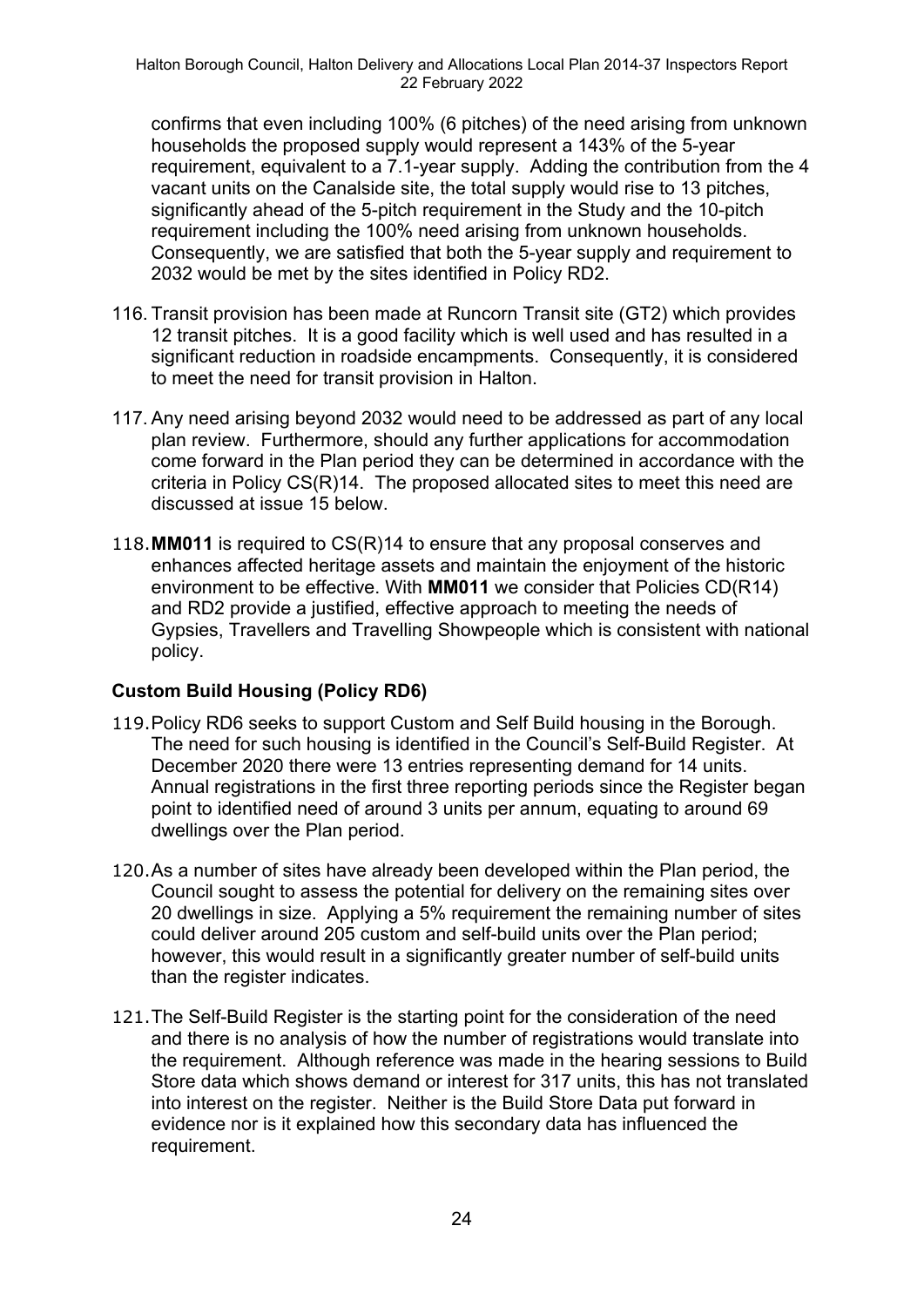- 122.There appears to be no analysis of the quality of the data on the Register. For example, of the 13 entries on the Register around 20% have also registered an interest in Warrington and around 20% have also registered an interest in Cheshire West and Chester Council so there may be duplication of interest which would reduce the Halton requirement. Furthermore, the Register shows that the majority of those on the Register would prefer a plot with other selfbuilders, as opposed to a plot on a larger market housing site.
- 123.Moreover, the Annual Monitoring Report [2020] shows that there was a total of four entries seeking a total of four plots on the register at the end of the annual accounting period 2 (Oct 2017) and there were 5 plots specifically identified as being self-build over this period. Consequently, the requirement for the period October 2017 to October 2020 was met.
- 124.Taking the above into account, we do not consider that the evidence supports a percentage requirement for custom/self-build housing as a proportion of housing sites.
- 125. **MM026**, therefore, deletes the existing criteria-based policy and replaces it with a positively worded policy to support proposals for self-build homes in locations consistent with the spatial strategy utilising the Council's self-build register as a source of evidence to determine demand. This MM is required for the policy to be justified and effective.

### **Other residential policies**

- 126.Policy RD6 sets out the approach to the consideration of dwelling alterations, extensions, conversions and replacement dwellings. It is necessary to clarify that the harmful concentration of residential conversions relates to matters of amenity and highways in part 2i of the policy. **MM024** address this point in the interests of effectiveness.
- 127.The overarching approach to open space and Green Infrastructure is set out in Policies CS(R)21 and Policy HE4. These policies and the updates to the Open Space Study (June 2021) are discussed at Issue 9 below. Policy RD4 sets out how the Council will approach green space provision for residential development. **MM025** is necessary to include the accessibility standard within Table RD4.1 in order for the Policy to be effective. In addition, it is necessary to clarify that contributions will be sought where there is an identified need to ensure that they are necessary and reasonably related to the development. **MM025** addresses this point to be consistent with national policy.
- 128.Following consultation on the MMs, a further amendment is required to part 4 of the policy to clarify the circumstances where off-site provision or financial contributions will be agreed and where a viability appraisal would be required. **MM025** addresses this matter in the interests of effectiveness.
- 129.Furthermore, standards for outdoor sports and playing pitches will not be included in the Playing Pitch Strategy. Hence, following consultation on the MMs, a further change is required to part 5 of the Policy to address this and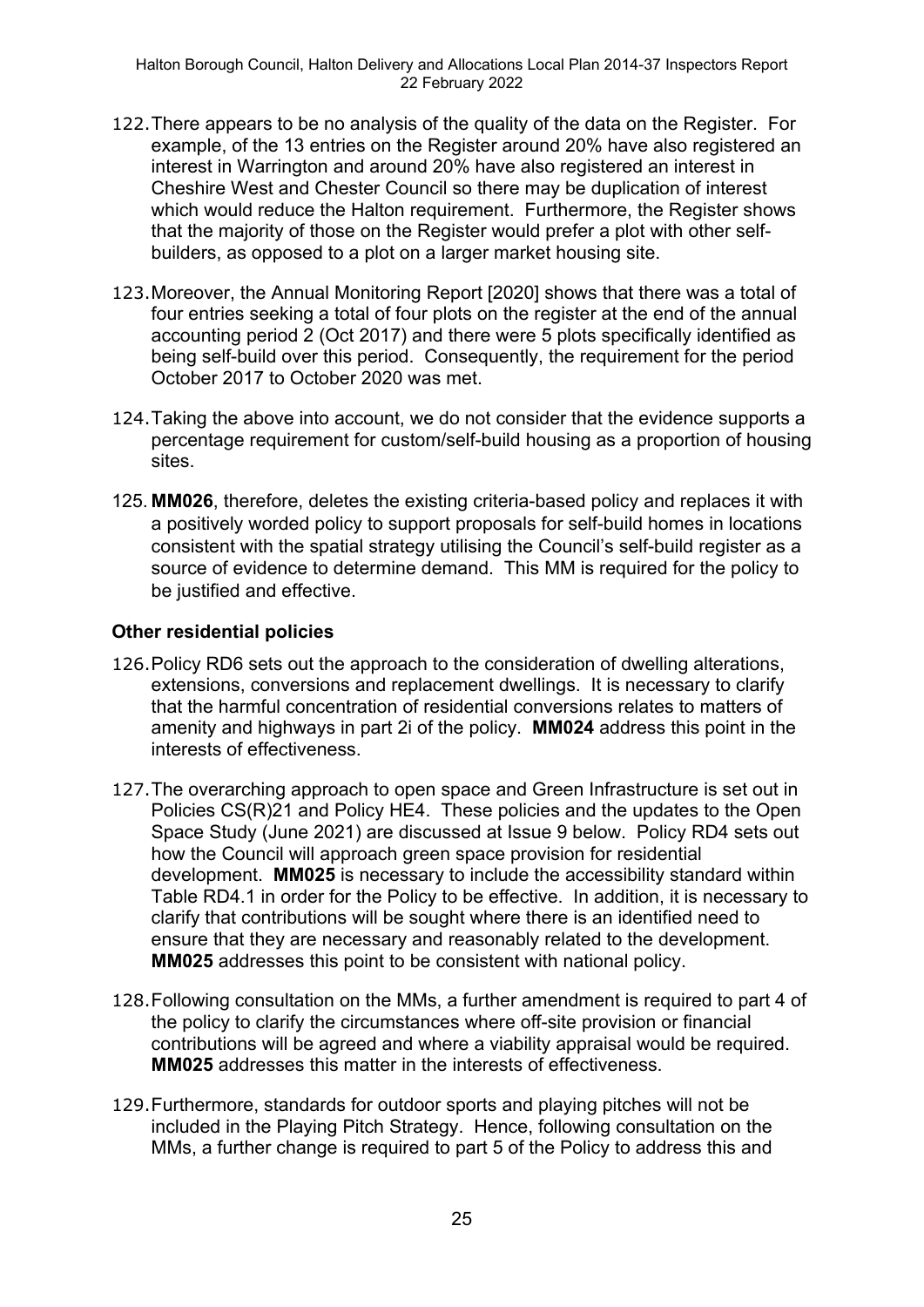clarify that requirements for indoor and outdoor sports provision are contained in Policy HE6. **MM025** addresses this point in the interests of effectiveness.

### **Conclusion on Issue 2b**

130. Subject to the MMs set out above, the plan has been positively prepared and is justified, effective and consistent with national policy in relation to the provision for other housing requirements and residential development.

## **Employment**

## **Issue 3 – Whether the Local Plan has been positively prepared and is justified, effective and consistent with national policy in relation to employment development?**

### **Employment land requirement**

- 131. Policy CS(R)4 of the Local Plan sets out the employment land requirement of approximately 180ha (gross) between 2014 and 2037. It is derived from the historic monitoring of employment completions by the Council and the LCR-SHELMA. It considered jobs led and population driven scenarios along with the continuation of past trends in take up of employment land.
- 132. The LCR-SHELMA employment growth calculations use forecasts from the Oxford Economic forecast model together with information from the LCR LEP and additional data from each local authority about future development projects and proposals in their respective areas. Over the period from 2012-2037, the SHELMA produces a baseline and growth scenario for each of the local authority areas.
- 133. For Halton, the SHELMA forecasts a growth of 3,500 full time equivalent (FTE) iobs in the baseline scenario and the 11,200 full time equivalent (FTE) jobs in the growth scenario, based largely on additional job growth from the identified transformational sites in Halton. Based on this, the SHELMA recommended an employment requirement of 131ha (net) in the baseline scenario, 142ha (net) in the growth scenario and a requirement of 223ha (gross) based on the past take up rate (HBC Hearing Statement on Employment (Matter 6)).
- 134. The forecasts are a starting point. It needs to be recognised that development constraints and other economic trends may well have affected these projections. The Council's Local Economy and Employment Topic Paper (SD33) outlines that, based on the historic monitoring of employment completions by the Council, there is a requirement for between 171ha (gross) (based on past take rates from 1996-2020) and 192ha (gross) (based on past take up rates from 1996-2014), including a 20% flexibility buffer and an allowance for large scale B8 development.
- 135. The Council chose the requirement of 180ha as the mid-point between the past take-up rates based on the historic monitoring of employment completions by the Council. Such a long term trend, which covers peaks and troughs in the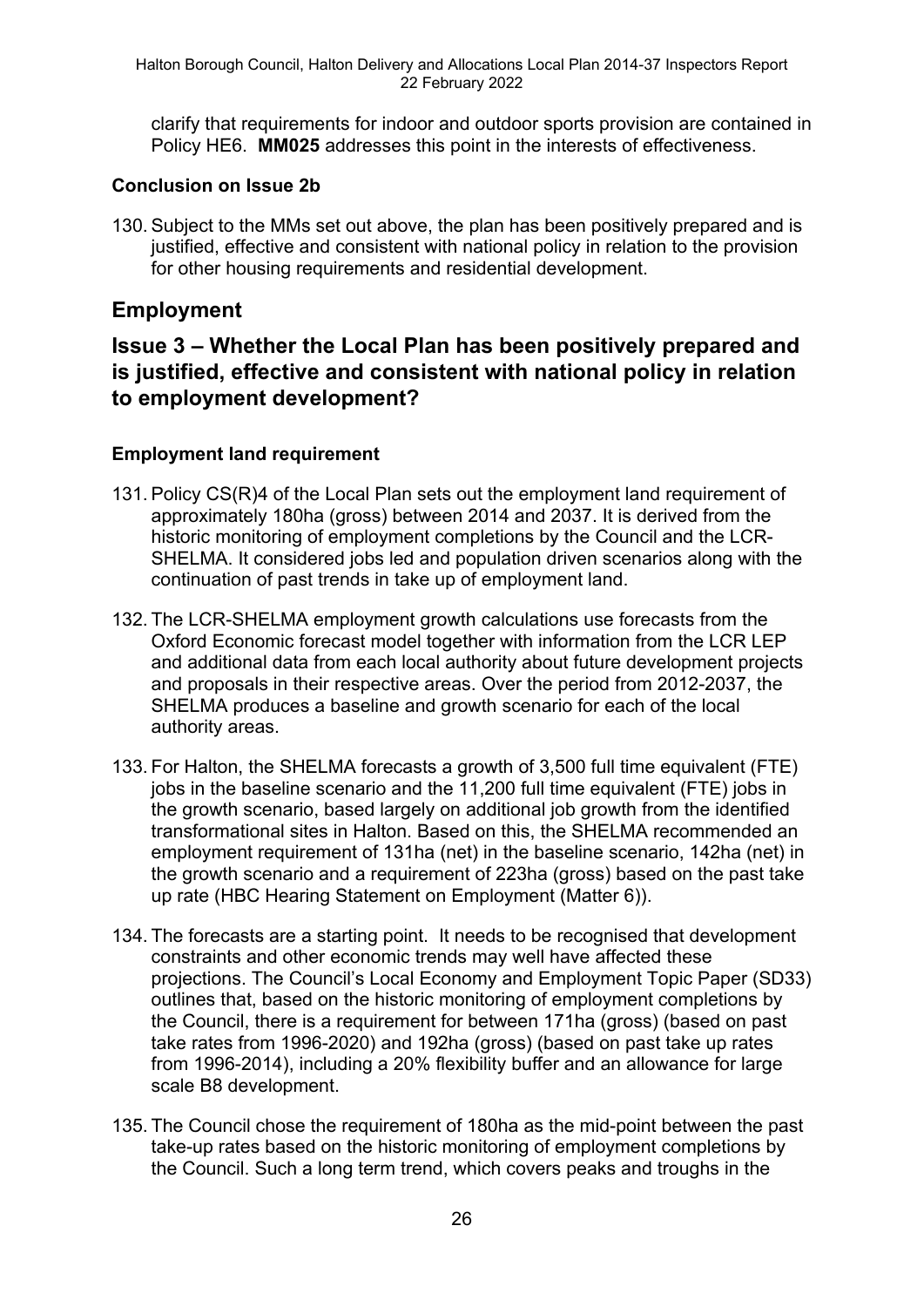property market, provides a more robust basis than the lower forecasts from the SHELMA. It is a tempered outlook for economic performance providing flexibility and choice that is supported by the high rates of jobs growth of the last few years. Evidence shows that there has been a growth in employment of 12,000 jobs in Halton since 2014 which is broadly similar to the job growth forecast for the entire period 2012-2037 in the SHELMA Growth Scenario (ONS Business Register and Employment Survey – HBC Hearing Statement Matter 4a Appendix 2).

- 136. In addition, as the residual large scale B8 requirement from the SHELMA was not disaggregated by the Local Planning Authorities in the LCR, the Council made an allowance of 30ha for large scale B8 development based on an assessment of the replacement and reuse of the existing large scale B8 uses in Halton. Based on the assumptions from the SHELMA that the anticipated lifespan for large scale B8 buildings would be on average around 30-35 years before they become obsolete and would be recycled (i.e. replaced, rebuilt or refurbished), the Council's assessment looked at a range of factors, including the age, location, planning status and the recent investment activity.
- 137. The Council's land use monitoring showed a total of 12 large scale B8 sites in Halton covering around 78ha or 350,000 sqm of floorspace. Of these, 7 sites covering around 39ha were developed before 2002 and therefore would be over 35 years old and become potentially obsolete at the end of the Plan period. The Council's assessment identified that all of the large scale B8 sites were located in existing employment areas (3MG, Ashmoor, Manor Park and Whitehouse) to be retained for employment use in the DALP, had good road accessibility and have recent investment demonstrating market confidence in the locations. One of the sites (LIDL, Manor Park) saw recent investment in 2017, so was discounted, thus leaving around 30ha of large scale B8 to be recycled during the Plan period (SD33).
- 138. There was criticism about some of the assumptions used by the Council. However, the Council's approach takes into the account the availability of the existing B8 stock to serve the market demands in the short-medium term and, the lack of growth provided to serve both regional and national demand for large scale B8 development. In the absence of the disaggregation of the residual large scale B8 requirement from the SHELMA by the Local Planning Authorities in the LCR, the approach appears to be both reasonable and proportionate in the circumstances.
- 139. The existing supply of sites identified in the Plan provides a good range and choice of sites that would be available in the short to medium terms to serve the demand for large scale B8 uses, including a 20% flexibility buffer. It is realistic to assume that a certain proportion of the existing large scale B8 uses will be recycled in Halton during the Plan period. Whatever amount this might be, this land will only add to the existing supply of employment land available and provide a more sustainable approach to the delivery of employment land in this area. It can be monitored and if necessary, an early review of the Plan can be undertaken if required.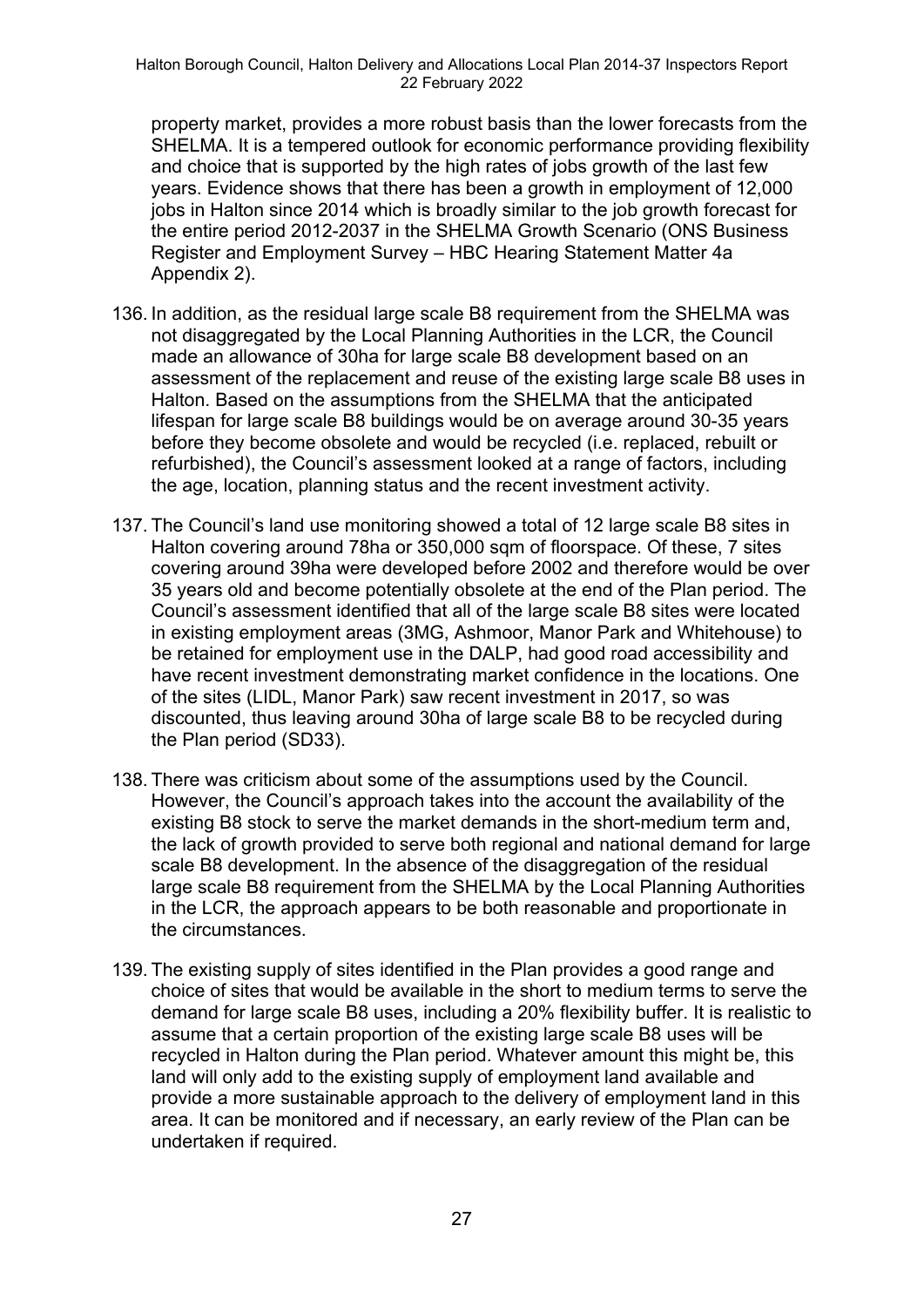- 140. Additionally, forecasting employment land is subject to numerous variables which require a degree of caution. Consequently, even if the overall requirement was increased to 190ha as suggested as an alternative, the submitted shortfall of 10ha at approximately 5.5% of the Borough's overall requirement is unlikely to impede local or sub-regional economic growth in the short term.
- 141. On this basis we consider that the provision of approximately 180 ha (gross) of employment land would meet the forecast needs and strike the right balance between being aspirational and realistic.

### **Overall supply of Employment Land**

- 142. The Employment Annual Monitoring Report 2020 (EL102) provides the latest position on the supply of employment land that stands at 186.39ha, as of 31 July 2020, including commitments and allocations identified in Policy ED1. This would be over and above the employment land requirement set out in Policy CS(R)4.
- 143. The Joint Employment Land and Premises Study 2010 (EL023), Technical Site Assessments 2018 (EL069) and SA (SD07) have examined reasonable options to meet the need for additional employment land. The employment allocations in Policy ED1 will provide a range of sites in terms of type and location. The allocation at the Sci-Tech Daresbury (SEL1) will include provision for office, research and development and light industrial uses. Allocations and committed floorspace includes some specifically for general industrial and storage and distribution uses and a significant amount of land for all types of employment use. Opportunities would also exist for additional employment development to come forward under Policy ED2.
- 144. The proposed sites are, in general terms, deliverable and have been assessed for potential market attractiveness. Therefore, in quantitative terms the sites make adequate provision, with a reasonable degree of flexibility in supply to accommodate changing circumstances, such as the non-delivery of any of the sites. This can be reviewed on a regular basis through the AMR process to ensure that sufficient land is readily available to meet the demand for employment development during the Plan period.

### **Other Employment Policies**

- 145. Policy ED2 provides a positive and flexible approach to the development of employment uses in a range of locations whilst setting out appropriate criteria in relation to the potential adverse effects of such development. The Council has carried out a comprehensive assessment of the quality of existing employment sites which concludes that the vast majority perform a valuable role in the provision of employment land and premises.
- 146.Policies ED2 and ED3 give a suitable level of protection for such sites whilst providing reasonable flexibility to allow for redevelopment for other uses and complementary services and facilities under specific circumstances. However, **MM021** is required to Policy ED2 to ensure the policy is justified, effective and consistent with national policy in terms of assessing the future flexibility for a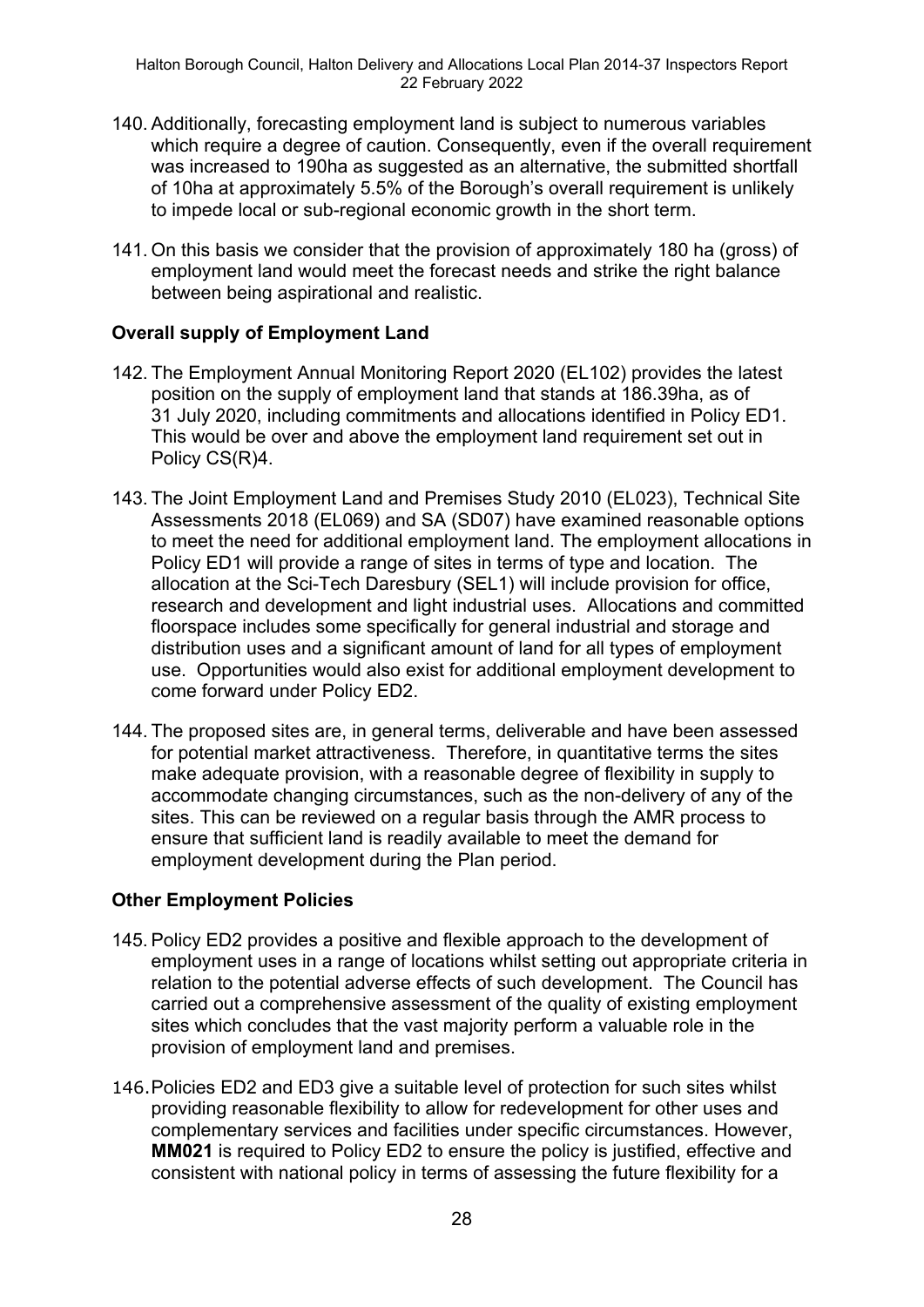range of uses as part of proposals for new economic development and to reflect the new Use Classes Order.

### **Conclusion**

147. Subject to the MM set out above, the Local Plan has been positively prepared and is justified, effective and consistent with national policy in relation to the approach to employment development.

## **Halton's Centres**

## **Issue 4 – Whether the Local Plan has been positively prepared and whether is it justified, effective and consistent with national policy in relation to Halton Centres?**

- 148.Halton contains three principal centres including Widnes Town Centre, Halton Lea serving Runcorn New Town and Runcorn Old Town. The regional centre of Liverpool is situated 10 miles to the west and Chester City to the south west. Warrington Town Centre, a sub-regional centre lies to the north east.
- 149.Policy CS(R)5 sets out a hierarchy of centres identifying Widnes and Halton Lea as Town Centres; Runcorn Old Town as a District Centre; and a series of local centres. Part 2 identifies two new centres to serve planned new developments.
- 150.The Halton Retail Study 2017 (HRS) identified that Widnes and Runcorn captured the majority of convenience goods expenditure arising from within the area, although there was some leakage to Warrington and some to Liverpool. In terms of comparison goods, Widnes captured the largest share of the comparison goods expenditure, followed by Warrington, Liverpool and Internet shopping. Runcorn captured less than half the expenditure of Widnes, due to poor performance in the clothes sector. Widnes also captured the largest share of bulky comparison goods expenditure.
- 151.The HRS identified the potential need for additional floorspace in Halton. At 2037 the HRS identified the need for around 1,429m<sup>2</sup> of convenience goods floorspace across the three centres; around 7,756m<sup>2</sup> of non-bulky comparison goods in Widnes and Runcorn (Halton Lea and Runcorn Old Town); and 5,112m<sup>2</sup> of bulky comparison goods in Widnes and Runcorn (Halton Lea and Runcorn Old Town).
- 152.Halton has seen some significant new retail developments in the past including Widnes Shopping Park (Phase 1); Tesco Extra (Widnes) and Bridge Retail Park in Runcorn. However, reflecting the national downward trends, plans for a new retail park development were abandoned and several high-profile stores closed. The site owners of Halton Lea (Shopping City) have also gone into administration. The only significant retail investment has come from food discounters in both Widnes and Runcorn.
- 153.The Local Plan is making some modest allocations across the Borough in order to meet the identified retail requirement and retain a higher proportion of retail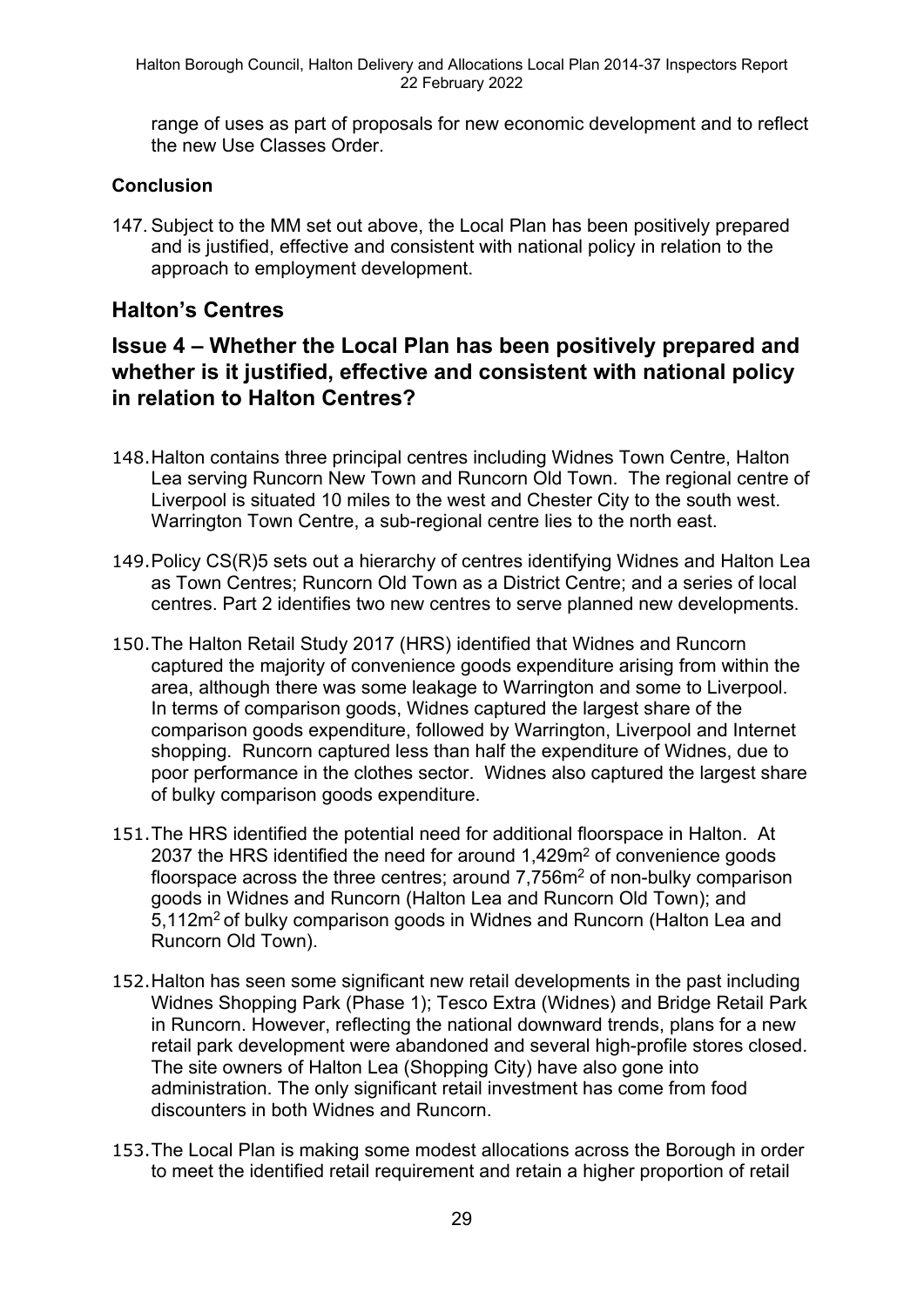expenditure in the Borough. Two sites are identified in Policy HC2, TC3 (Widnes Retail Park Phase 2) and TC9 (Albert Square Car Park) which have the capacity to accommodate the majority of the retail requirement for Widnes. Three sites identified in Runcorn/Halton Lea would more than meet the requirement for this sub-area. Some of these sites are allocated for both retail and leisure or mixed retail, leisure and residential uses in order to provide flexibility for alternative uses or mixed-use schemes.

- 154.The centres listed in Policy CS(R)5 are designated following the Local Centres Review (2015) (EL047). Two new local centres are also proposed at South Widnes and Daresbury to support new developments in these areas. The hierarchical approach to centres is consistent with paragraph 86a of the Framework. **MM006** is necessary for the supporting text of Policy CS(R)5 to properly reflect the new Use Classes Order and to be effective.
- 155.Some of the proposed allocations would be brought forward by the private sector and some would be part of wider regeneration schemes led by the Council as part of a public/private partnership. Whilst the delivery of the allocations is dependent on a fragile retail sector the Local Plan, nevertheless, takes a positive approach by ensuring that suitable sites are available to meet the requirement and respond to the market.
- 156. Policy HC1 sets out the Council's approach to retail and other town centre uses in the town, district and local centres. Part 5 deals with proposals for retail uses at edge of centre locations. However, part 5a fails to clarify that proposals would need to demonstrate through the sequential approach that there are no appropriate town centre sites available in the *Primary Shopping Centre*. Furthermore, a new criterion is required to refer to the need for proposals to be situated in a well-connected area and within 300m of the primary shopping area to be consistent with the definition of 'edge of centre' in the glossary of the NPPF.
- 157. It is also necessary to amend part 6 to clarify that retail uses in out-of-centre locations will only be permitted where it is demonstrated through a sequential test that there are no appropriate sites in the *Primary Shopping Centre or edge of centre sites* available.
- 158. An additional criterion is required to differentiate the approach to non-retail town centre uses in edge of centre locations from the approach to retail uses to be consistent with national policy. For the same reason, a modification to part 7 to clarify that the threshold for an impact assessment is required for retail proposals outside of the Primary Shopping Area, but leisure proposals outside of the *town centre*. In addition, parts 9 and 11 require amendment to reflect the new Use Classes Order in the interests of effectiveness. Similarly, it is necessary to amend Policy HC3 to ensure that it reflects the new Use Classes Order. **MM031** and **MM032** remedy the above matters and are necessary for Policies HC1 and HC3 and the supporting text to be effective and consistent with national policy.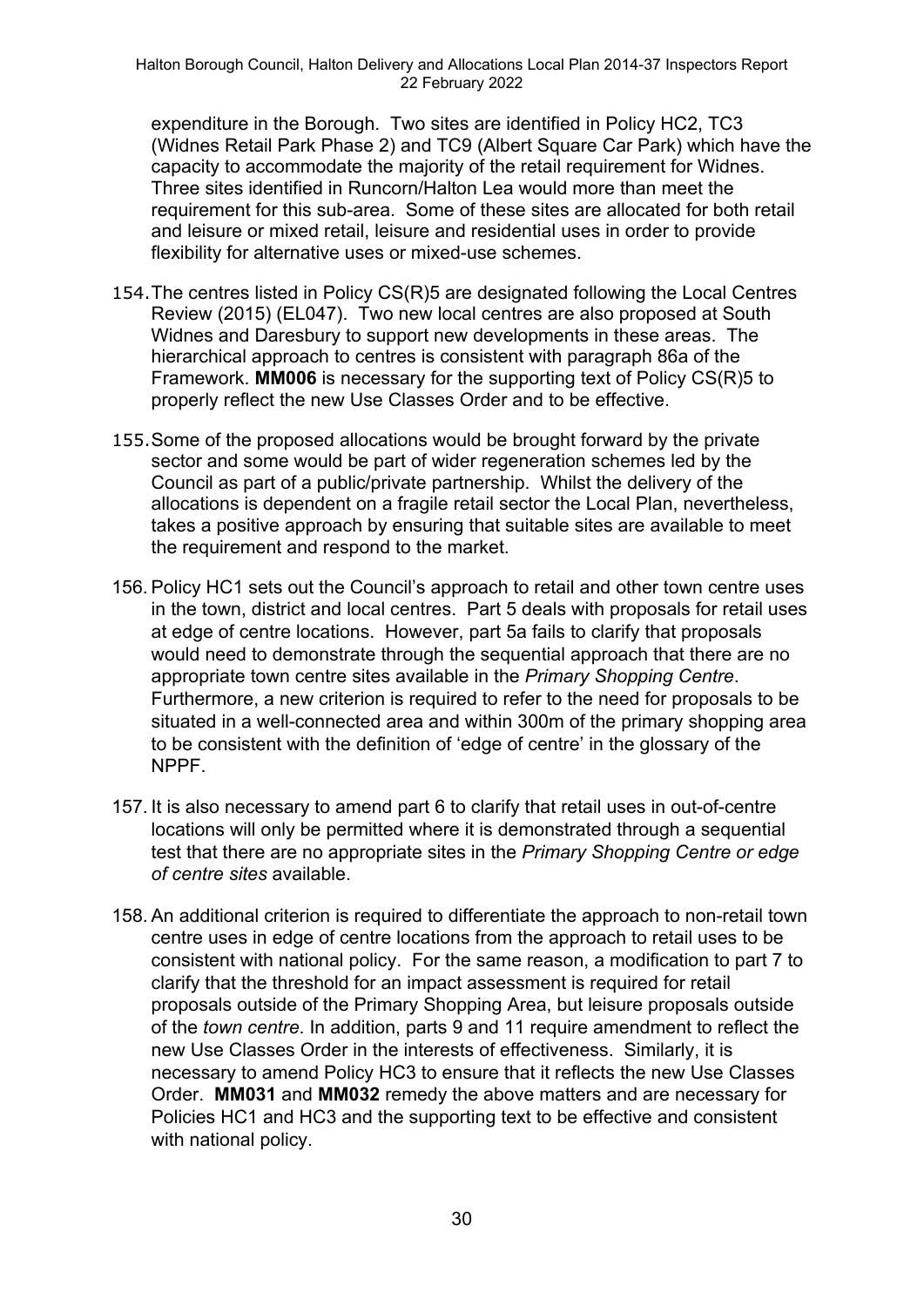- 159.Policy HC4 sets out the Council's approach to considering applications for shop fronts, signage and advertising. **MM033** is necessary to ensure that part d of the policy is effectively worded in terms of conserving and enhancing features which contribute to the significance of heritage assets and their settings to reflect national policy.
- 160.Policy HC5 sets out the Council's approach to community facilities and services. Part 6 of the policy seeks to protect the Halton Hospital Campus as a key community facility whilst also providing guidance on the range of uses that would be acceptable from opportunities which may arise from the consolidation and reconfiguration of uses within the site. We consider that the range of uses are acceptable for the site. **MM034** is necessary for the policy to properly reflect the new Use Classes Order and to be effective.
- 161.Policy HC8 sets out the Council's approach to the consideration of applications for food and drink uses. Part 2 of the policy relating to Hot Food Takeaways lacks clarity in terms of the thresholds for the percentage of hot food takeaways that would be allowed as a proportion of the total number of units in each type of centre. **MM035** clarifies the approach in the different types of centre in the interests of effectiveness. **MM035** is also necessary for the policy to properly reflect the new Use Classes Order in order for it to be effective. Consequential amendments are necessary in the supporting text to the policy (paragraphs 11.35 and 11.36) and additional paragraphs are required to provide further clarity on how the policy will be applied. **MM035** addresses this point in the interests of effectiveness.
- 162.**MM036** is required to ensure that Policy HC9 properly reflects the new Use Classes Order and in order to be effective.

### **Conclusion on Issue 4**

163. Overall, the subject to the MMs set out above, the Local Plan has been positively prepared and is justified, effective and consistent with national policy in relation to Halton's Centres.

## **Issue 5 – Whether the approach to the alteration of the Green Belt and development within it is justified, effective and consistent with national policy?**

- 164.The Council has carried out a comprehensive assessment of the potential capacity to accommodate housing through the SHLAA (HBC, 2017) (EL031). The SHLAA was based on an appropriate methodology which took account of environmental and other constraints and the assessment of potential sites in light of the spatial strategy and other policies. It reaches justified conclusions in terms of housing land availability.
- 165. Taking into account existing commitments, there is a residual requirement of 2,515 dwellings to meet the housing land requirement. As already discussed, the SHLAA has identified a significant amount of land within the urban area to meet the housing requirement and to minimise the release of Green Belt land; however, most of this land is within Runcorn. Whilst there would be a small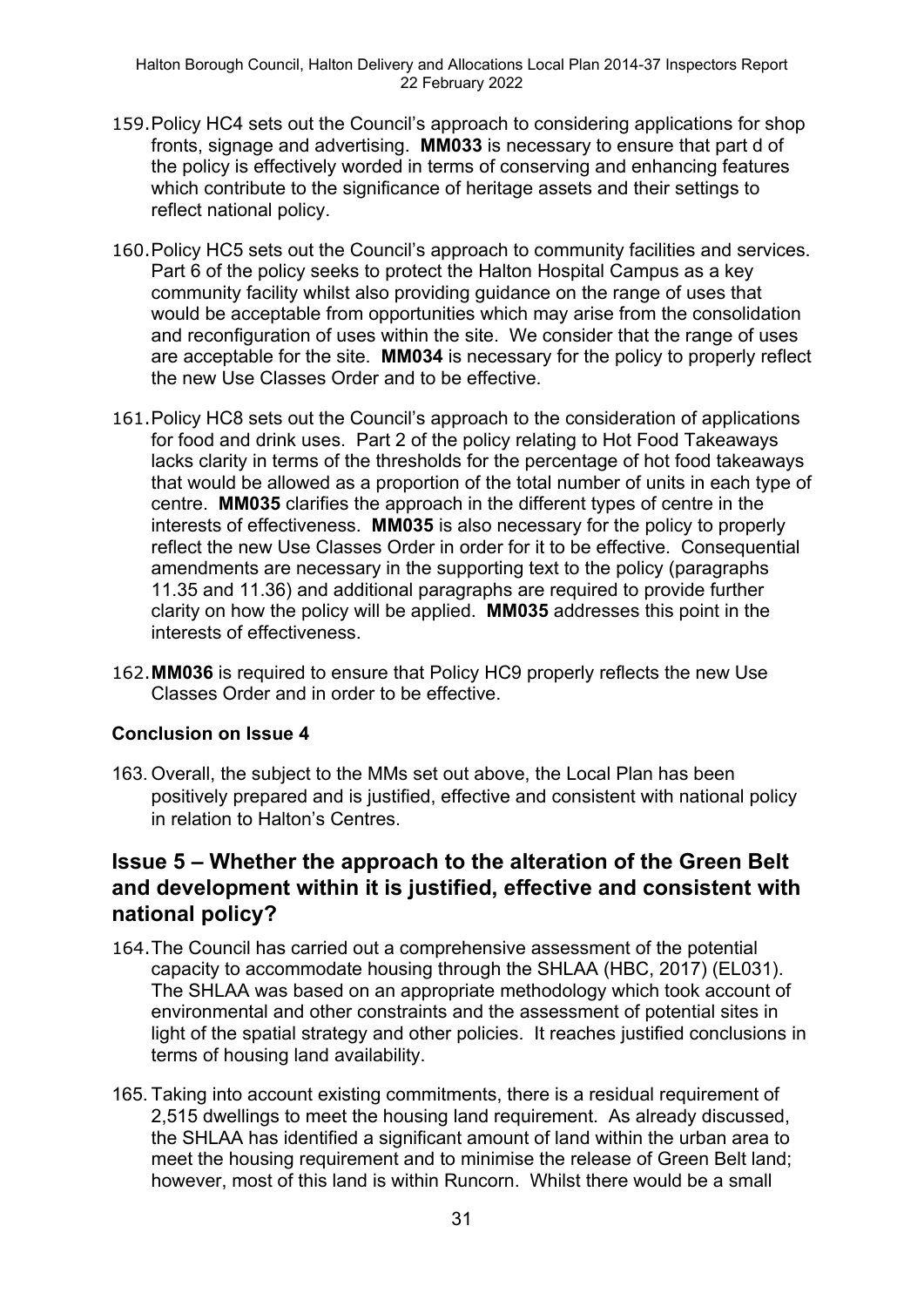surplus of housing land in the Borough as a whole (25 dwellings), without Green Belt release only 392 dwellings would be provided within Widnes/Halebank.

- 166. The Core Strategy Inspector considered that Runcorn and Widnes act as largely separate housing markets and as a result there would need to be a review of the Green Belt to meet the housing needs of Widnes. The Inspector supported a 57:43% split in Runcorn and Widnes respectively. As set out at Issue 1 above, we do not consider that it is necessary to set specific housing targets for each settlement. Nevertheless, we agree that Runcorn and Widnes act as largely separate housing markets. Consequently, there is a need to ensure the provision of land in Widnes to maintain its population and to meet local housing need whilst also taking account the availability of non-Green Belt land in the Borough and the availability of employment land. We consider that the proposed distribution of development in the Local Plan achieves an appropriate balance.
- 167. PSD025 Housing Figures (Rev2b) provides the final update of Table 4 from the Council's Exceptional Circumstances Paper (EL001). It sets out the housing supply situation for the Borough showing the 57:43% split in the Core Strategy. Whilst we do not support the use of specific settlement targets, Table 4 is nevertheless useful to illustrate the need for Green Belt release in Widnes/Hale. Based on the previous 57:43% split there would be a shortfall of around 1,130 dwellings in Widnes relying on sites only within the urban area, equivalent to around 7.5 years. Consequently, the housing need for Widnes/Hale can only realistically be met by allocating strategic sites on land currently within the Green Belt.
- 168.The Halton Green Belt Review 2017 (EL003) (the Green Belt Study) provided a comprehensive assessment of the contribution of areas of land to the purposes of the Green Belt. The definition of broad areas of land and specific land parcels inevitably involves an element of professional judgment, as do the conclusions regarding the contribution that a particular broad area or land parcel makes to the purposes of the Green Belt. We are satisfied that the assessment was carried out in a consistent, objective and robust manner, following an appropriate methodology.
- 169.The Council used the findings of the Green Belt Study as a key fact in preparing the Local Plan and identifying site allocations. The Local Plan avoids site allocations on land which makes a significant or essential contribution to Green Belt purposes. A number of the site allocations are situated on land which is identified as making a moderate contribution to Green Belt purposes. On such sites, even with suitable mitigation, despite the potential for on or off-site mitigation, significant built development would undermine one or more purpose.
- 170.The Council's Exceptional Circumstances Paper (EL001) examines the objectively assessed need for development and development constraints in the Borough. It also looks at other reasonable options including maximising the use of previously developed land and land within the urban area, drawing on the SHLAA. The Council has discussed the potential for other authorities to accommodate some of its housing and employment requirements and none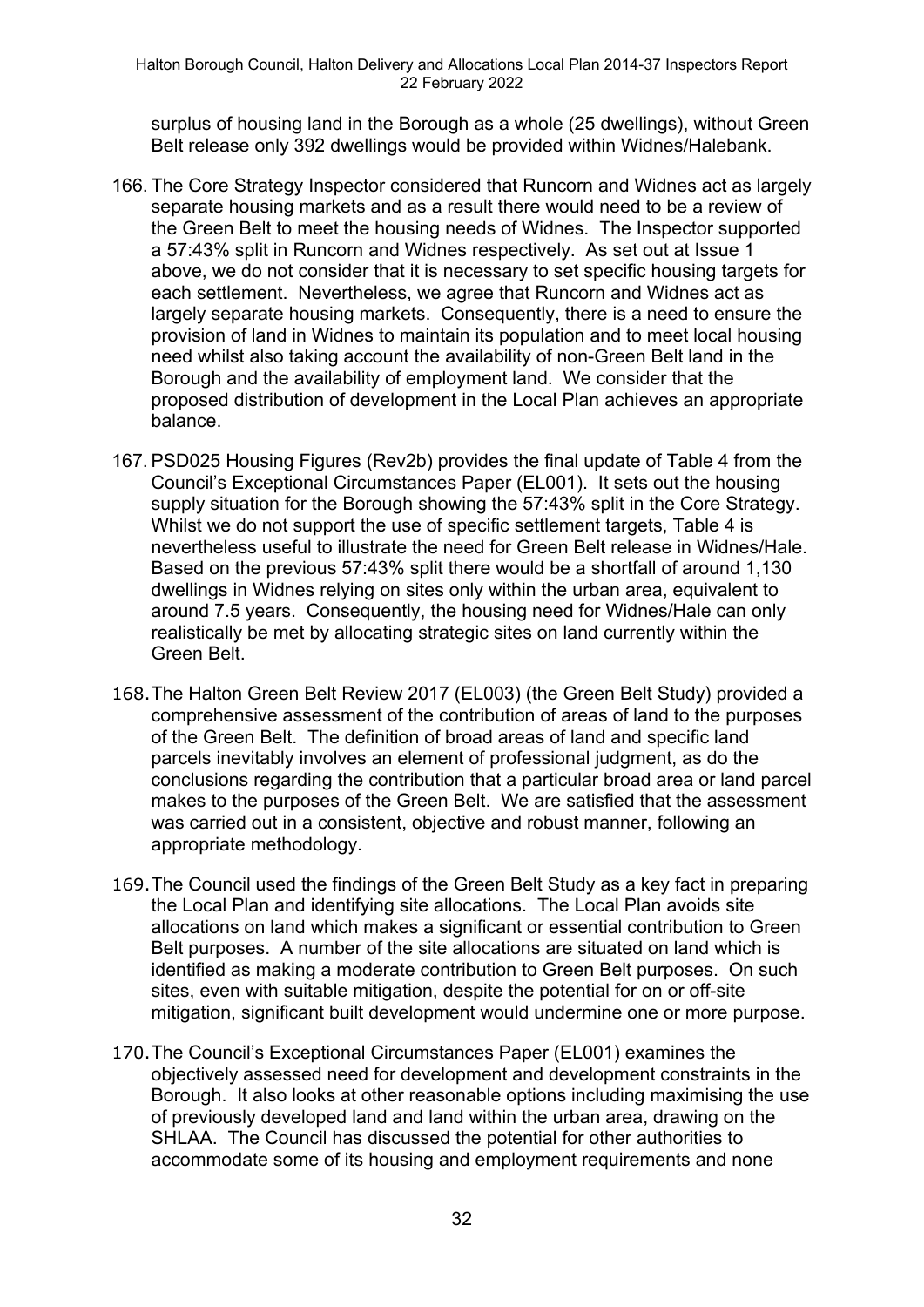have stated that they would be able to do so. It concludes that there are exceptional circumstances to release land from the Green Belt.

- 171. The Council has focused a greater proportion of housing development in Runcorn reflecting the availability of non-Green Belt land whilst also ensuring an adequate supply of housing land to the north of the river Mersey. There is a clear need to meet the housing need in Widnes and Hale and the future need for employment land in the Borough. Furthermore, the Council has identified sites which do not make a significant or essential contribution to any of the Green Belt purposes. The approach taken by the Council is logical, justified and consistent with national policy. Consequently, due to the need to make suitable provision for housing and employment and the lack of sufficient non-Green Belt alternatives, we agree that there are exceptional circumstances to alter the Green Belt in principle.
- 172. Paragraph 143c of the NPPF states that when defining Green Belt boundaries, plans should where necessary, identify areas of safeguarded land between the urban area and the Green Belt, in order to meet longer-term development needs stretching beyond the Local Plan period. Policy GB2 identifies several safeguarded sites of around 155.3 hectares in total.
- 173. It is difficult to identify at this stage the extent of land which would be required for new development in the next Local Plan period. However, the Council consider that the 155.3ha would be equivalent to 6.3 years supply based on standard annual average requirements in the submission draft local plan and densities for employment and housing sites (paragraph 1.59 HBC Green Belt hearing statement). Taking account of the proposed deletions to the safeguarded sites in Daresbury and an amended site size at SG11, as discussed elsewhere in this Report, there would be a total of 148.4ha of land equivalent to 6 years supply of land. Whilst sites are not identified for a particular purpose the Council's Green Belt hearing statement makes it clear that they would be either for employment or housing purposes.
- 174. Based on the current annual average housing requirement the sites would not provide a full 15-year requirement. Whilst the safeguarded sites at Daresbury are to be deleted, these would have made a relatively small contribution to the supply of safeguarded land reducing the overall supply by only 0.3 years. In addition, the Council's calculations of Local Housing Need indicate that the Local Housing Need calculation is likely to reduce and there would be opportunities within the urban area for development. Given the healthy supply of housing land in the Local Plan period, the uncertainty of the future requirement beyond the Plan period and the great importance which the Government attaches to Green Belts, a cautious approach to the release of safeguarded land is justified.
- 175. On the evidence before us the identified safeguarded land provides a range of sites to accommodate housing and employment needs in the longer term beyond the Local Plan period. Furthermore, the Council has avoided safeguarded sites which make a significant or essential contribution to at least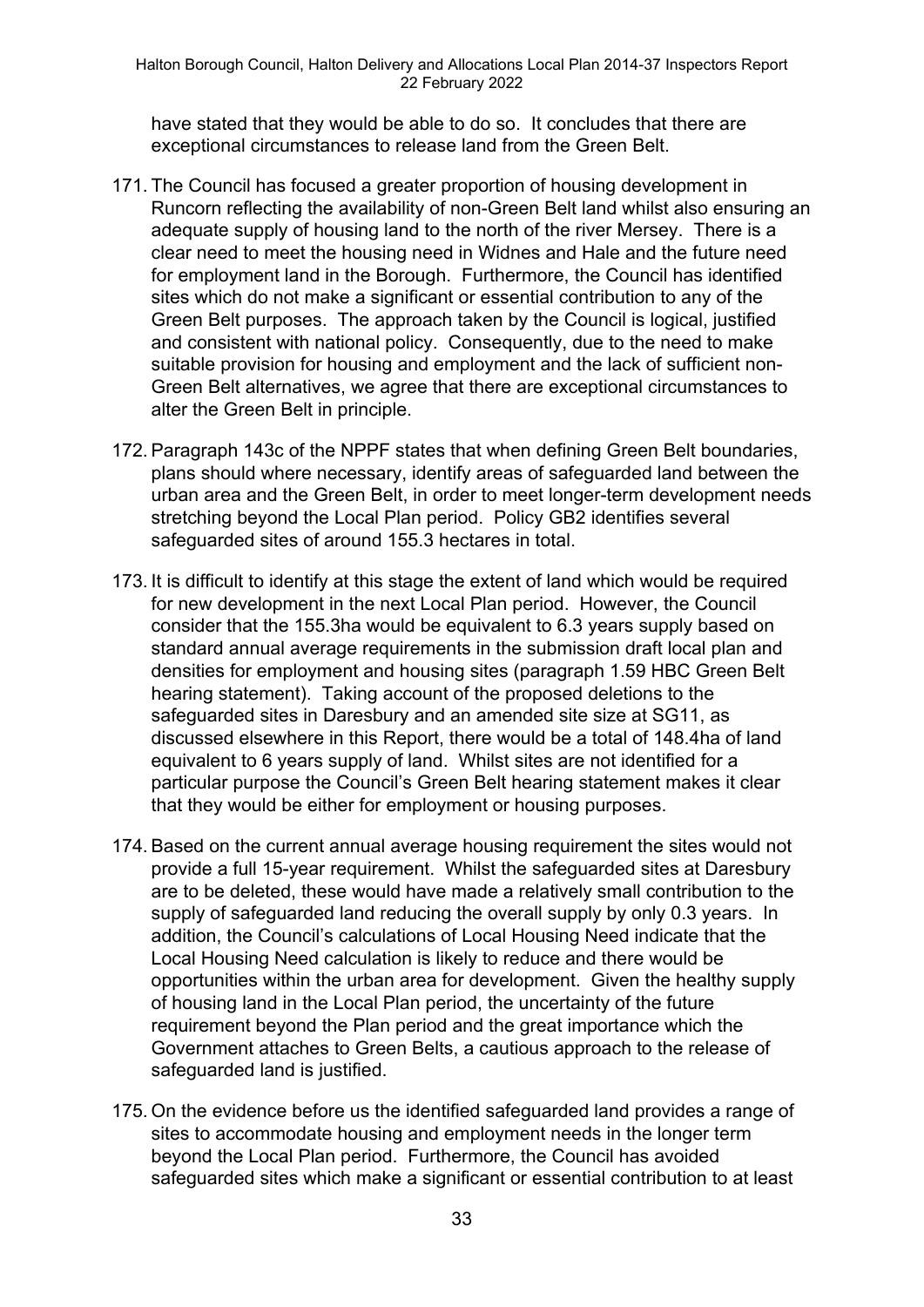one Green Belt purpose. Exceptional circumstances, therefore, exist to release Green Belt land to meet future development needs beyond the Plan period.

- 176. Land is proposed to be released from the Green Belt to the east of the Chester Road around the small village of Daresbury. The proposed eastern boundary formed by the safeguarded sites would be mainly composed of weak field boundaries and intermittent hedgerows and trees. In contrast, the current Green Belt boundary formed by the A56 Chester Road is very strong.
- 177.The building frontages and low walls and hedges provide an element of enclosure within the linear core of the village. However, the village has an open feel to the northern edge created by the setting of mature trees by the Church and scattered along its main street and the Vicarage is set in open grounds. In particular, the entire land to the west and south of the village, enclosed by the Chester Road contributes to the open feel of the village. There are also views across open land to the east of the village from gaps in frontages such as the field opposite the school. Rear and side gardens of properties also contribute to the openness of the Green Belt. Consequently, we consider that the rural setting forms an integral part of the character of the village and that the village cannot be considered in isolation. It, therefore, contributes to the openness of the Green Belt and should remain as 'washed over' by the Green Belt.
- 178.The sites are discussed in more detail below; however, given the strong supply of housing land in Runcorn taken together with site specific factors, we do not consider that exceptional circumstances exist to release land from the Green Belt in this location. The Green Belt boundary should remain as the A56 Chester Road. **MM022** and **MM055** address the site deletions in order for the Plan to be justified and consistent with national policy.
- 179. The village of Moore is currently within the Green Belt; however, Moore is a larger village with significant and relatively dense built development and so does not contribute to the openness of the Green Belt. Furthermore, the linear urban park to the north is more closely associated with the urban area of Runcorn. Consequently, the retention of Moore within the Green Belt would be contrary to paragraph 144 of the NPPF. A more logical and defensible boundary would be to the east of the village.
- 180. Land is to be released at Preston-on-the Hill to meet strategic housing need in the Local Plan period and beyond. The land is situated in one of the wider gaps between settlements and it is clear from Map 12a of the Green Belt Study that these sites perform less well in terms of the contribution the sites make to Green Belt purposes.
- 181. Land is to be released from the Green Belt to the north of Widnes and at Halebank. Whilst land at north east Widnes is one of the narrow gaps between settlements, the Council has selected sites which make only a partial or moderate contribution to Green Belt purposes and development is required to meet housing needs north of the River Mersey.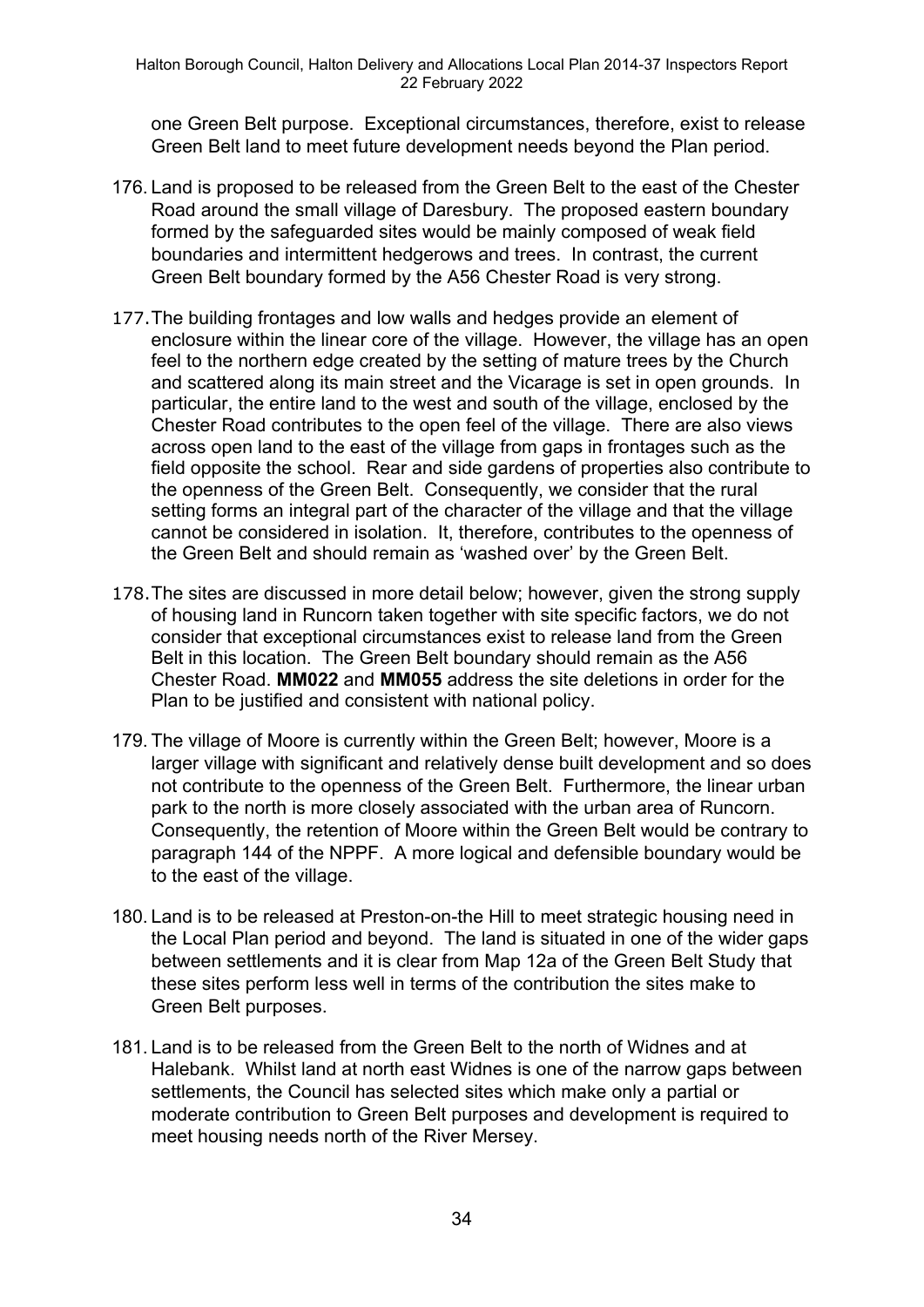- 182. Policy CS(R)6 is a strategic policy which seeks to protect the Green Belt from inappropriate development. **MM007** is necessary to reflect paragraph 142 of the Framework which requires strategic policy makers to set out ways in which the impact of removing land from the Green Belt can be off set from compensatory improvements to the environmental quality and accessibility of remaining land.
- 183. Following consultation on the Main Modifications, an additional paragraph is required to the supporting text to Policy CS(R)6 to clarify the types of compensatory improvements which could be required to be consistent with the PPG. **MM007a** addresses this point to be consistent with national policy.
- 184. Policy GB1 sets out the approach to the consideration of development proposals in the Green Belt. It is necessary to amend part 1b to refer to burial ground and allotments to be consistent with the NPPF and **MM054** addresses this point.
- 185. Amendments are necessary to Policy GB2 to clarify that safeguarded land is not allocated for development at the present time to be consistent with paragraph 143 of the NPPF. Amendments are also necessary to clarify the position in terms of extensions to existing development and that development should not prejudice the future comprehensive development of safeguarded land. **MM055** addresses these points in the interests of effectiveness.
- 186. Following consultation on the MMs, a further change is required to paragraph 14.9 as it states that safeguarded land would be protected from development as if it were Green Belt implying that Green Belt policies would apply. **MM055a** remedies this point and clarifies that such land is safeguarded for potential future development should a future Local Plan Review deem it necessary for the policy to be effective and consistent with national policy.

### **Conclusion on Issue 5**

187. Overall, subject to the MMs set out above, the approach to the alteration of the Green Belt and development within it is justified, effective and consistent with national policy.

## **Transport and Communications**

## **Issue 6 – Whether the Local Plan is justified, effective and consistent with national policy in relation to Transport and Communications?**

### **Sustainable Transport and Transport Networks**

188. Policy CS(R)15 outlines the Council's strategic approach to transport whilst Policy C1 sets out the framework for promoting sustainable transport options and dealing with the potential impacts of development on the transport networks. Transport assessment work has been prepared in order to assess the potential impact of Local Plan proposals on the local and strategic road network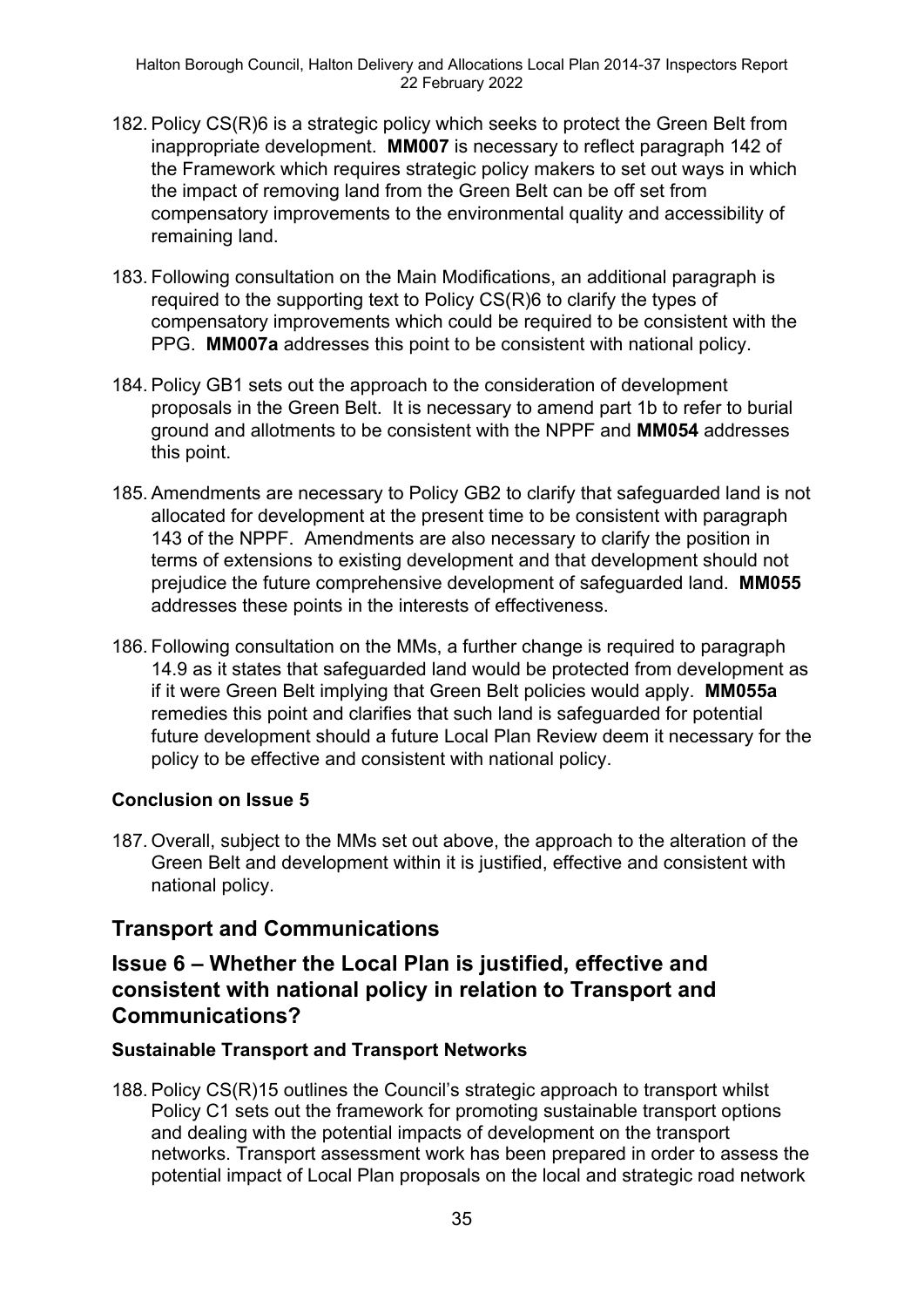including the Halton Local Plan Transport Modelling work (EL091) and motorway junction studies (M62 Junction 7, M56 Junction 11 and M56 Junction 12) that have been agreed with National Highways. The Infrastructure Delivery Plan 2020 (EL103) identifies strategic transport priorities and the specific infrastructure requirements for the strategic sites. Some site-specific infrastructure requirements will be identified through a transport assessment at the point of a planning application.

- 189.It would not be justified to assess development proposals in Policy CS(R)15 against the transport strategies and priorities in the Local Transport Plan (LTP) and the Transport Plan for Growth (TPG), which are not examined development plan documents. **MM012** would address this by removing the policy requirement for compliance with the LTP and TPG and adding additional explanatory text to Policy CS(R)15 recognising the role and objectives of the LTP and TPG which proposals should have regard to, as material considerations.
- 190.**MM027** is required to ensure that the approach to sustainable transport and accessibility under Parts 1 and 2 of Policy C1 is consistent with national policy and effective. As the new motorway junction scheme at Junction 11A of the M56 has been removed from National Highways Road Investment Strategy and is no longer due to go ahead in the Plan period, Policy C1 needs to be amended to reflect this change. Policy C1 needs to more clearly identify the transport hubs and potential transport hubs shown on the Policies Map and refer to air freight infrastructure, as well as water or rail freight infrastructure under Part 12 of Policy C1. **MM027** deals with these concerns and is necessary for the policy to be effective.

## **Parking**

191.Policy C2 sets out the Council's approach to car parking, cycle parking and motorcycle parking standards for new development. **MM028** is required to ensure that the supporting text to Policy C2 is effective in being clear that the cycle parking and motorcycle parking standards will be sought in line with the standards set out in Appendix E. **MM056** is necessary for Appendix E to be effective and consistent with national policy by ensuring that the parking standards reflect the new Use Classes Order.

### **Telecommunication infrastructure**

192.Policy C3 provides an appropriate policy framework for dealing with the promotion and delivery of telecommunication infrastructure in accordance with the NPPF. **MM029** is required to ensure that the approach to telecommunication infrastructure within the Green Belt under Part 2 of the Policy is consistent with national policy.

## **Conclusion**

193. Subject to the MMs set out above, the Local Plan is justified, effective and consistent with national policy in relation to transport and communication.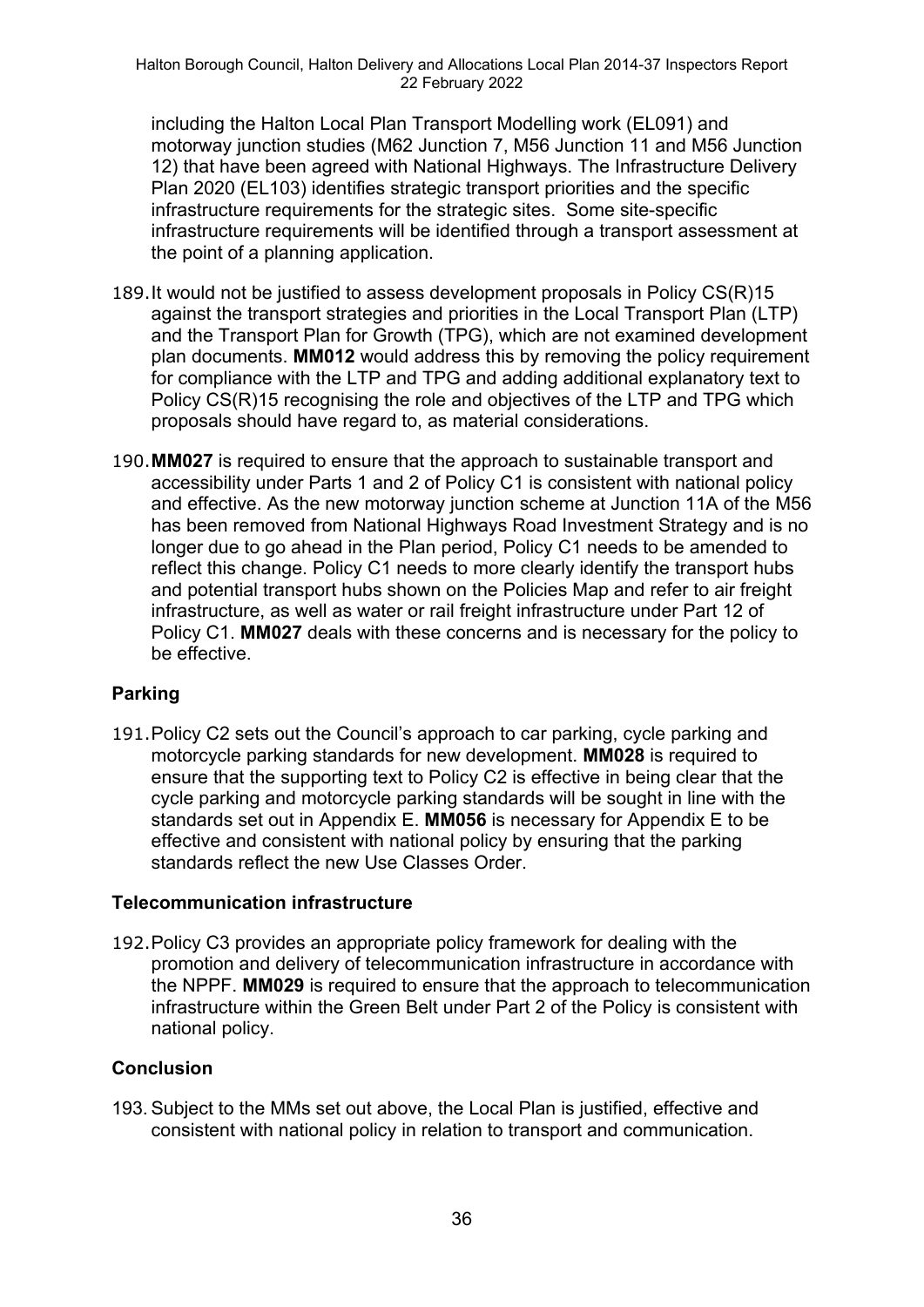# **Liverpool John Lennon Airport**

# **Issue 7 – Whether the Local Plan is positively prepared, justified, effective and consistent with national policy in relation to Liverpool John Lennon Airport?**

### **The Importance and Purpose of the Green Belt**

- 194. The bulk of Liverpool John Lennon Airport (LJLA) is in Liverpool rather than Halton but a proposed runway extension and an associated road extend into the Borough on land within the Green Belt. This extension, which is referred to in the Halton Core Strategy, would require a minor change to Green Belt boundaries and the possibility of this is anticipated in Policy CS17 of the Core Strategy, with an Area of Search for the runway extension in the Green Belt.
- 195. The part of the site currently Green Belt comprises a primarily undeveloped area of land that is partially enclosed by the airport's boundary perimeter fence and contains a mix of scrub and rough grassland. The site is bounded by the buildings and facilities associated with LJLA to the west, housing to the north and east and the River Mersey to the south. A number of runway localiser structures further reduce any intrinsic landscape value. The openness and tranquillity of the area is significantly affected by the proximity of the airport including prominent buildings and aircraft activity. The principal contributor to openness at this location is the expansive Mersey estuary. Overall, we find the modest area of land makes only a limited contribution to a sense of openness at this location.
- 196. The Green Belt Review concludes that the northern parcel of land proposed for inclusion within LJLA performs moderately against the purposes of Green Belt. Some parcels of land (GB079, GB221 & GB229) mainly to the south of Bailey's Lane are identified as making a relatively strong contribution to the purpose of safeguarding the countryside from encroachment.
- 197. In terms of safeguarding the countryside from encroachment, a relatively modest area of countryside would be developed with attendant harm in terms of physical loss of countryside. However, it does not form part of the wider fabric of cohesive countryside extending out from Liverpool. The proposal in the Plan to protect a strip of land adjacent to the Mersey would retain an element of the countryside at this location. Overall, we consider that there would be moderate harm in relation to this purpose of Green Belt.
- 198. In terms of the other purposes of the Green Belt, due to the small scale and contained nature of the site, it has very limited functionality in checking urban sprawl of large built-up areas and does not serve to prevent neighbouring towns merging into one another. Bailey's Lane, Hale Road and the Mersey estuary form a readily recognisable and permanent physical boundary to the east, north and south of the site, respectively.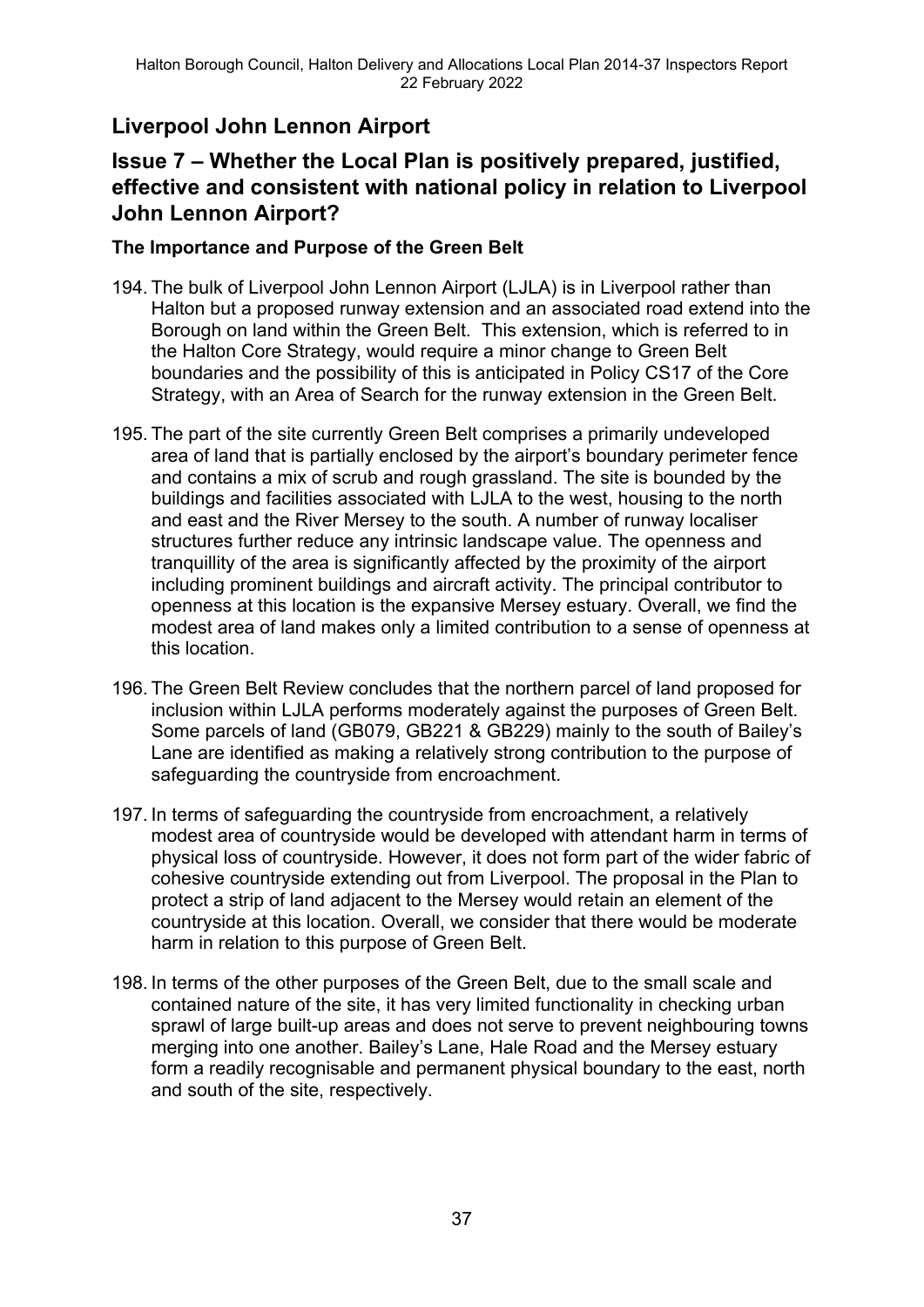## **The Need for the Proposed Runway Development**

- 199. In terms of need for the proposed runway development, the airport masterplan predicts a growth in passenger numbers over the period to 2050, reflecting recent trends. The forecast growth would require an operational expansion, including additional runway length (314 metres to create a 2,600 metre runway) and additional starter strips at each end of the runway for safety.
- 200. In terms of passenger growth, the airport operators have considered the Department for Transport's forecasts, and adjusted for local circumstances, and anticipate potential growth up to 7.8 million passengers per annum (ppa) rising to 11 million ppa by 2050. In the most recent pre-pandemic data, the airport was handling around 5 million ppa making it one of the busiest regional airports in the country. It represents a continuation of an identifiable recent trajectory of growth together with reasonable allowances to accommodate passengers within the airport's catchment that are flying from other airports due to route availability.
- 201. The impacts of the Covid 19 pandemic have inevitably caused some uncertainty. Initial indications, following the lifting of restrictions seems to point towards a strong demand for tourism and holiday flights, which is the core business at LJLA. However, it was recognised at the Hearing that it may take a couple of years to return to pre-pandemic passenger numbers and for projected growth to occur from that point forward, but would be well within the Plan period to 2037.
- 202. Overall, in our judgement, it is too early to conclude what the longer-term impacts of the pandemic will be on aviation. Prior to the pandemic there was clear evidence, including the robust York Aviation forecasts, to justify the LJLA masterplan and the approach in Policy CS(R)17. It is therefore difficult to justify leaving the airport, and key investments relating to the airport that are of subregional importance to the LCR, pending a Local Plan review.
- 203. In terms of the evidence to support the proposed runway extension, the York Aviation forecasts include the provision of long haul passenger services. There is some dispute about the realism of a sustainable business model for long haul, including value transatlantic flights and whether such services, depending on the model of aircraft used, would require the extended runway. Clearly additional runway capacity would allow for new passenger services within the wider parameters of clawing back leakage from other airports and maintaining a reasonable competitiveness and future choice at LJLA.
- 204. The potential of LJLA handling a greater share of the air freight market whether that be freight on longer haul flights, ad-hoc freight services or integrated cargo and logistics can be readily foreseen. Other comparable regional airports (e.g. Newcastle, Doncaster-Sheffield) are in a similar position, where runway size can accommodate the larger aircraft generally used for freight services. The opening of the LCR Superport will increase the potential for further growth in freight traffic at LJLA. Overall, based on the submissions and evidence provided (EL041, pages 30-32; CD041f, including paras 4.1-4.17], we conclude that there is justified need for a runway extension at the airport.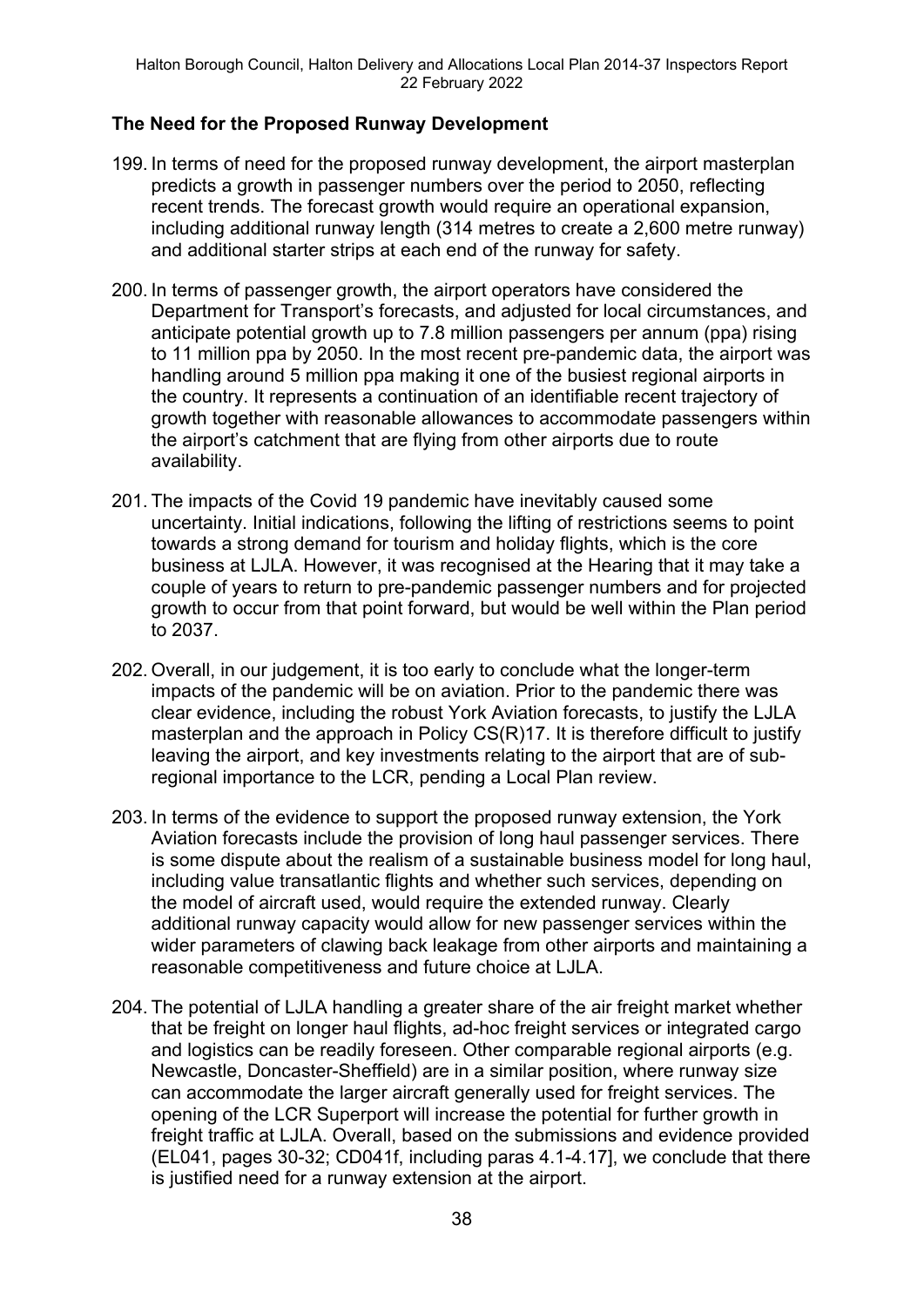- 205. LJLA is of unique and strategic importance to the growth and regeneration of the LCR and based on the implementation of the LJLA masterplan is forecast to have significant social and economic benefits through creating an estimated 8,770 full-time equivalent jobs and £605 million (gross value added) by 2030 across the LCR (EL041f, para.6.1). The airport, which is in an area of severe deprivation, is a major employer and its expansion would enable other businesses in the area to flourish.
- 206. Furthermore, given the significant constraints and limited area of land available adjacent to LJLA, the Green Belt to the east of LJLA represents the only option available capable of accommodating the runway extension in this location. Overall, we are satisfied there are no reasonable alternative options to meet the requirement for the runway extension at the airport.

## **Biodiversity and Air Quality**

- 207.The site adjoins the Mersey Estuary SPA and Ramsar site and contains qualifying features (bird species) of biodiversity value. None of these environmental attributes indicates the site should not be developed subject to detailed project-specific HRA, bird surveys and mitigation. **MM013** in Policy CS(R)17 would clarify the need to protect the adjoining European Protected site and consult with the appropriate statutory bodies and we recommend it so that the Plan is justified and effective.
- 208.Whilst anticipated increase in air and ground traffic may impact on air quality, the Council's monitoring of nitrogen oxide and particulars (PM10), confirms air quality remains within existing UK objectives near LJLA (EL041f). However, in line with the SoCG with Natural England (PSD03d), the further assessment of the airport expansion at project level would ensure no adverse effect of atmospheric pollution on integrity of European protected sites, especially the Sefton Coast SAC. **MM013** in Policy CS(R)17 deals with this concern and we recommend it so that the Plan is justified and effective.

#### **Climate Change**

- 209. Halton, like many areas, has made a climate emergency declaration such that is suggested by some that it would be detrimental for the Plan to support the runway extension and promote airport related growth. However, in terms of the Greenhouse Gas Emissions, aviation emissions are not counted as part of individual authority figures on carbon footprint and whilst the Government's Carbon Budget Order 2021 reflects a need to accelerate the reduction in carbon emissions by 2035, including the UKs contribution to international aviation, there remains little practical detail on how this is to be done.
- 210. In terms of what is in the remit of this Plan on carbon emissions in relation to the LJLA. The LJLA Hearing Statement and the airport masterplan (EL041) describes sustainability measures to minimise the impact on climate change. The LJLA Environmental Management Strategy indicates that the airport has implemented a range of energy saving measures and has plans to deploy photovoltaic cells on buildings and land and increased use of renewable energy. The LJLA Airport Surface Access Strategy (ASAS) (EL041e) aims to increase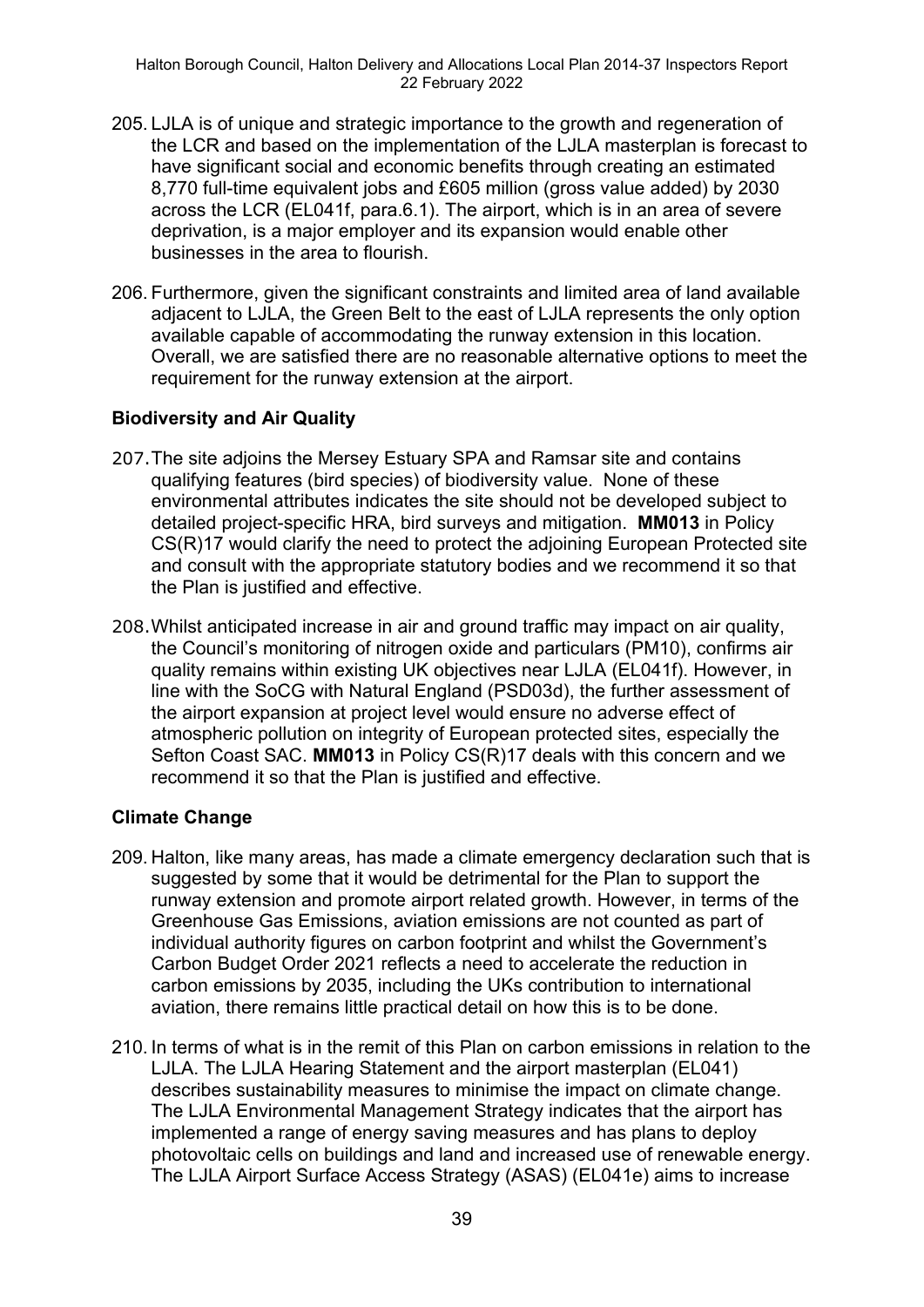the proportions of journeys by passengers and employees to the airport taken by walking, cycling and public transport. The LJLA strategy aims to deal with leakage of passenger and freight from the airport's catchment area to other airports and improve accessibility.

211. Whilst there is some scepticism about the effectiveness of this approach, the evidence presented by LJLA shows that the airport is taking steps to secure the development and the use of land that will contribute towards the mitigation of and adaptation to climate change and Policy CS(R)17 will provide an appropriate policy framework to deal with these matters. The enhancement of the attractiveness of the airport to its catchment population, combined with recent improvements at the A562 Mersey Gateway crossing, Liverpool Parkway station and the proposed Eastern Access Transport Corridor is likely to attract additional airline operators and passengers not currently flying from LJLA, thus reducing a wider need to travel.

## **Eastern Access Transport Corridor**

212. The Eastern Access Transport Corridor (EATC), whilst not directly linked to the proposed expansion of the airport, forms part of the Halton Local Transport Plan 3 (EL043) and the Liverpool City Regional Combined Authorities (CA) LCR Transport Plan 2019 (EL042) that seek to improve transport connections in this part of Halton and South Liverpool and to further support its regeneration. The recently commissioned feasibility work by the CA will allow the EATC to progress to a full business case and enable the scheme to access future national or local infrastructure funding. The inclusion of the EATC in the Plan, including its indicative line on the Policies Map, is therefore both positively prepared and justified.

## **Conclusions - Whether Exceptional Circumstances exist**

- 213. Overall, the site is well placed to contribute to a sustainable pattern of development and the proposed runway extension at the airport would have significant social and economic benefits that would make a significant contribution to the growth and regeneration of the LCR. Compensatory improvements can be made through improvements to the environmental quality of the area and accessibility to the open space alongside the Mersey Estuary and the Green Belt to the east of the site. These are balanced against the general absence of any specific and significant environmental harm, the moderate harm of safeguarding the countryside from encroachment and limited harm in relation to the other purposes of the Green Belt.
- 214. Consequently, within the context of the overall strategic considerations and the lack of reasonable alternatives, taking all of the site-specific factors into account, there are the exceptional circumstances to justify altering the Green Belt boundary in this location.
- 215. Policy CS(R)17 and C4 would provide an appropriate robust and comprehensive framework and the mitigation measures for dealing with the potential social and environmental impacts of the proposed expansion of LJLA, including biodiversity, air quality and climate change. Policy C4 will provide an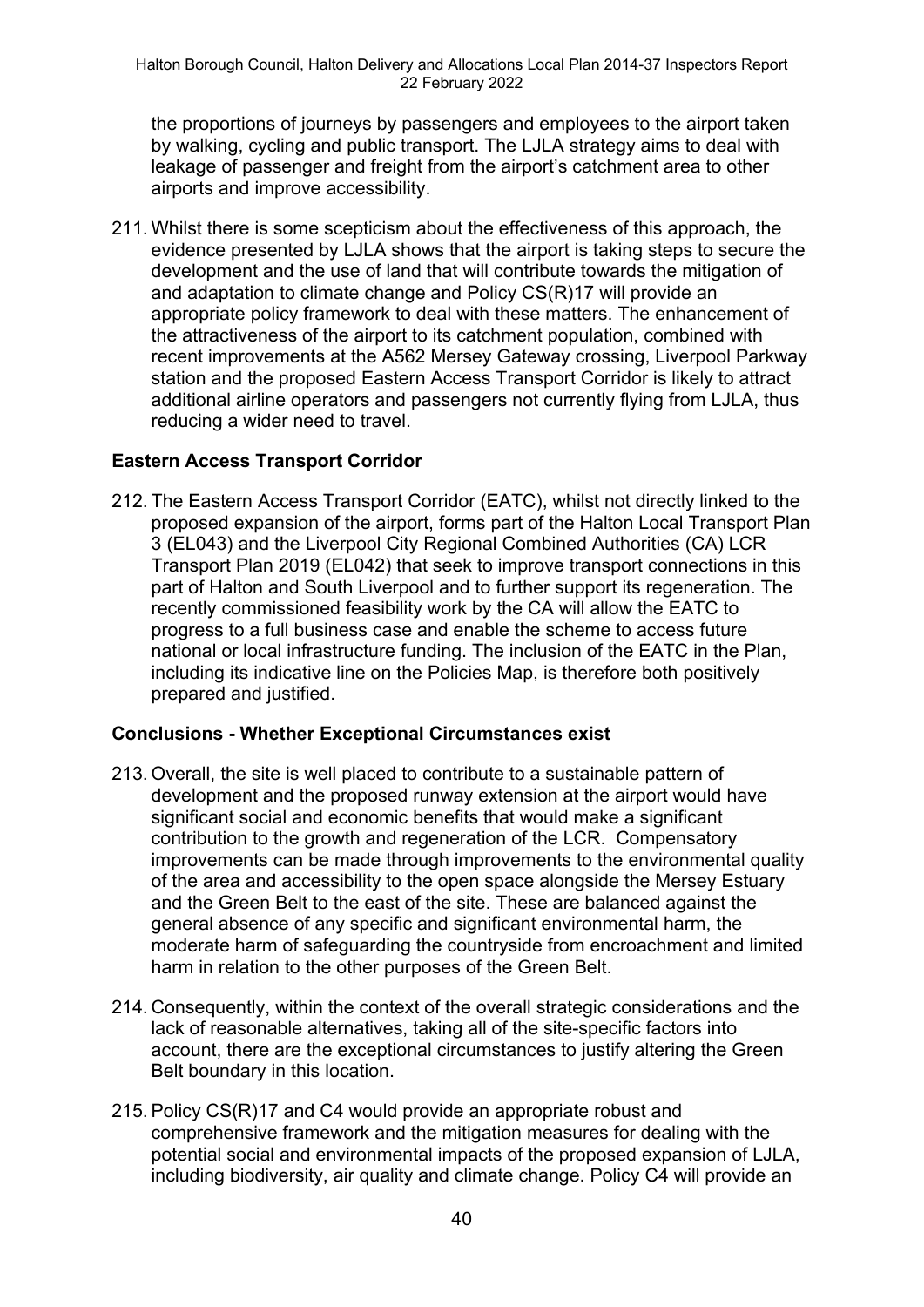appropriate framework for supporting the operational needs of the airport, including amendments to the Public Safety Zone associated with the expansion of the airport and runway extension.

216.**MM013** is necessary for Policy CS(R)17 to be justified, effective and consistent with national policy, in line with the SoCG with Historic England (PSD03a), in order to ensure that the policy provides an appropriate framework for the protection of the historic environment. It would not be justified to require proposals at the airport in Policy C4 to be in accordance with the ASAS, which is not an examined development plan document. **MM030** would address this by removing the policy requirement for compliance with the ASAS and adding additional supporting text to Policy C4 recognising the objectives of the ASAS and is necessary to ensure that Policy C4 is justified and effective.

## **Conclusion**

217. Subject to the MMs set out above, the Local Plan is positively prepared, justified, effective and consistent with national policy in relation to Liverpool John Lennon Airport.

## **Minerals**

## **Issue 8 – Whether the Local Plan is justified, effective and consistent with national policy in relation to Minerals?**

- 218. As Halton Borough Council, is a Minerals Planning Authority, the Plan deals with the matter of Minerals (Policy CS(R)25, HE10 and HE11). However, it is not a strategic issue in the Borough which contains only a limited number of small potential mineral sites, some of which are potentially sterilised by existing development. In these circumstances it is appropriate for Mineral Safeguarding Areas and Minerals Areas of Search to be identified.
- 219.**MM019** is required to ensure that Policy CS(R)25 is effective in terms of assessing the unacceptable adverse impacts on the integrity of geological structures under the Oil and Gas exploration stage of the Policy and more clearly defining in the supporting text the least sensitive locations in which onshore Oil and Gas exploration will be considered. **MM019** is also required to ensure that Policy CS(R)25 is effective by distinguishing between the Mineral Safeguarding Areas and Minerals Areas of Search and more clearly identifying that the criteria in Policy HE11 apply to both exploration and potential extraction of minerals and other subterranean resources.
- 220.**MM048** is necessary for Policy HE10 to be justified and effective to ensure that the Mineral Safeguarding Areas and Minerals Areas of Search are clearly identified. An additional change has been made in response to MMs consultation to ensure consistent with national policy relating to the approach to safeguarding mineral resources. **MM049** is necessary for Policy HE11 to be effective in order to provide flexibility in its approach, where appropriate, to the restoration of minerals workings and any enhancements required.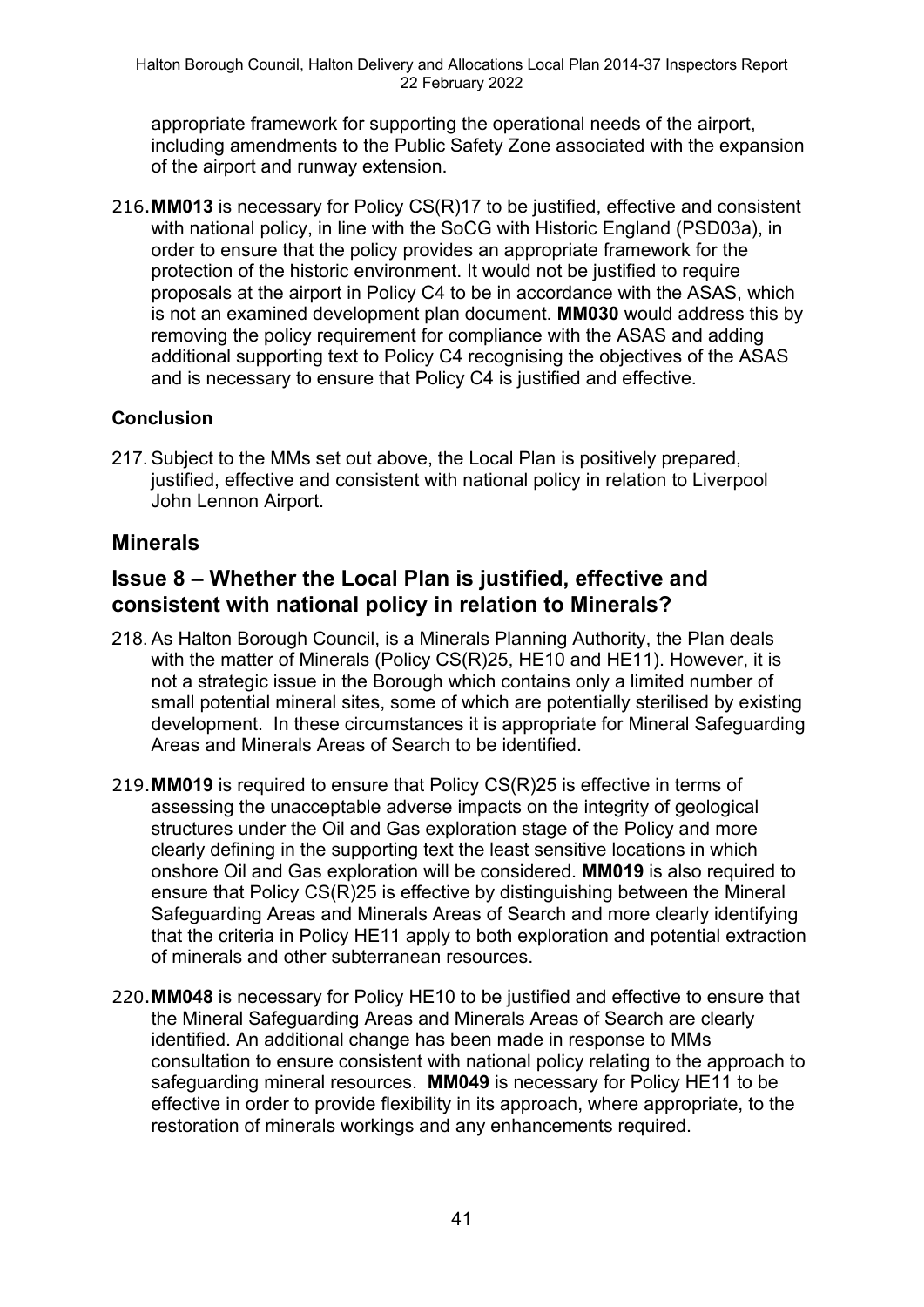## **Conclusion**

221. Subject to the MMs set out above, the Local Plan is justified, effective and consistent with national policy in relation to Minerals.

# **Natural and Historic Environment**

# **Issue 9 – Whether the Local Plan is justified, effective and consistent with national policy in relation to Natural and Historic Environment?**

## **Natural and Historic Environment**

- 222.Policy CS(R)20 outlines the Council's strategic approach to the natural and historic environment. **MM016** is necessary for Policy CS(R)20 to be justified, effective and consistent with national policy, in line with the SoCG with Historic England (PSD03a), in order to ensure that the policy provides an appropriate framework for assessing the potential impacts of development on the historic environment and local landscape.
- 223.Policies CS(R)20 and HE1 aim to protect, maintain and enhance international, nationally, regionally and locally important sites and features of the natural environment, ensuring mitigation where appropriate. The HRA of the Local Plan reviewed the approach to the mitigation of development on International Nature Conservation sites which include the Mersey Estuary SPA and Ramsar site, Dee Estuary Special Area of Conservation, Dee Estuary SPA and Ramsar site, Liverpool Bay SPA and Mersey Narrows and North Wirral Foreshore SPA and Ramsar site. **MM016** is necessary for Policy CS(R)20 to be justified, effective and consistent with national policy, in line with the advice from National England, including the SoCG (PSD03d) and their response to the MMs consultation, in order to ensure that the policy provides an appropriate framework for assessing the potential impacts of development on the natural environment and the Internationally protected European sites.
- 224. The HRA of the Local Plan identified that without appropriate mitigation, planned development (either alone or in combination with development elsewhere) would be likely to have a range of significant effects on a number of protected European sites, or that significant effects could not be ruled out. These include potential effects on the coastal and estuarine plants and species due to the effects of recreational disturbance on the accessible European protected sites on or near the Mersey Estuary and the coastline in the LCR arising from an increased population, and traffic emissions along the M62 adjacent to part of the Manchester Mosses SPA.
- 225. The HRA identified that appropriate mitigation measures would need to be in place to ensure that the proposed development can take place without a harmful impact on the integrity of the protected European sites.
- 226.However, Policies CS(R)20, HE1 and their supporting text need to clearly set out the appropriate mitigation measures to address the recreational disturbance on the accessible European protected sites on or near the Mersey Estuary and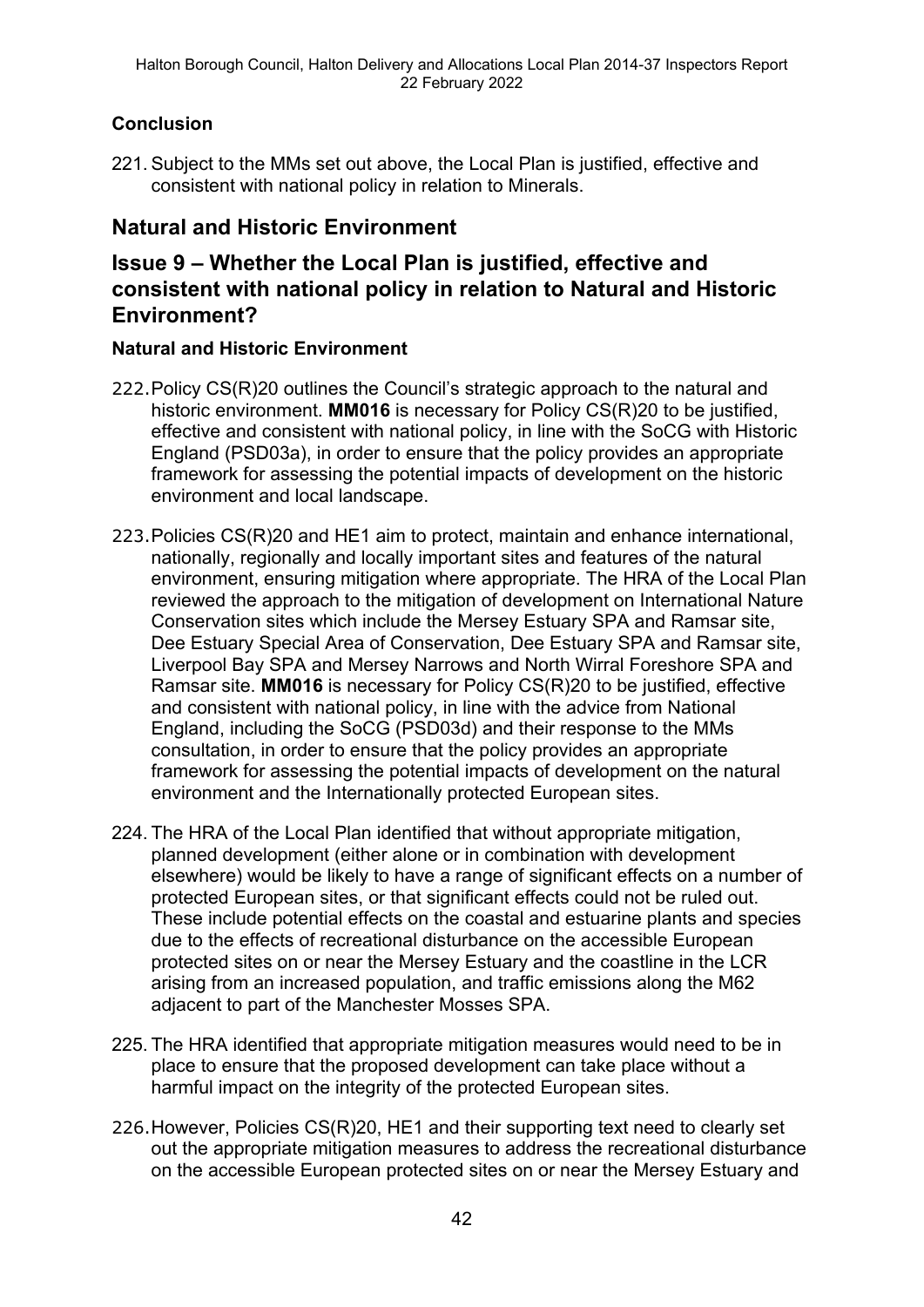the coastline in the LCR. **MM016** and **MM037** address these concerns. This will be supplemented by detailed guidance set out in the Halton Interim Recreational Mitigation Strategy (IRMS) (PSD04) and the LCR Recreational Mitigation Strategy (RMS) to be completed in the early part of the Plan period. An additional change has been made to Policy HE1 in response to MMs consultation to ensure the approach would be in line with any subsequent RMS updates for effectiveness.

- 227. For residential development within 5km of protected accessible coasts providing a net increase of 10 or more dwellings and certain major tourism development, financial contributions would be required towards the provision of avoidance and mitigation measures including projects for the provision of Suitable Alternative Natural Greenspace and recreational routes, access and visitor management and monitoring.
- 228. The HRA concludes that reliance can be placed on the mitigation provided by Policies CS(R)20 and HE1, the IRMS and the LCR RMS to adequately mitigate potential recreation pressure from development proposed by this Local Plan and that adverse effects on integrity due to recreation pressure can be ruled out on the European protected sites both alone and in combination. Natural England confirms that the proposed approach would avoid or mitigate potentially significant recreational impacts on the protected European sites arising from future development (SoCG (PSD03d)). We give particular weight to this favourable conclusion by Natural England given its statutory role and its experience of the implementation of similar mitigation strategies elsewhere.
- 229.On this basis, subject to the MMs, we consider that the approach in Policies CS(R)20 and HE1 would provide effective mitigation for the potential recreational impacts of residential development. **MM003** is also required for Policy CS(R)1 and its supporting text to be justified, effective and consistent with national policy to ensure direct and combination potential adverse effects resulting from increased recreational pressure on accessible European protected sites as a result of major housing and tourism development across the area is addressed in combination with Policies CS(R)20 and HE1.
- 230.Policy HE1 needs to give appropriate consideration and more clearly set out the approach to the Core Biodiversity Area and Nature Improvement Area identified in the LCR Ecological Framework and the Policies Map, which is amended to make a clearer distinction between the different environmental designations covered by the policies in the Plan. **MM037** addresses these concerns in the supporting text to the Policy and incorporates further changes in response to the MMs consultation under Part 8 of Policy HE1, as well as ensuring that the approach to significant development and proposals on the best and most versatile agricultural land under Part 10 of Policy HE1 is effective and consistent with national policy.
- 231.Policy HE2 seeks to conserve and where appropriate, enhance the historic environment. **MM038** is necessary for Policy HE2 and its supporting text to be justified, effective and consistency with national policy, in line with the SoCG with Historic England (PSD03a), in order to ensure that the policy provides an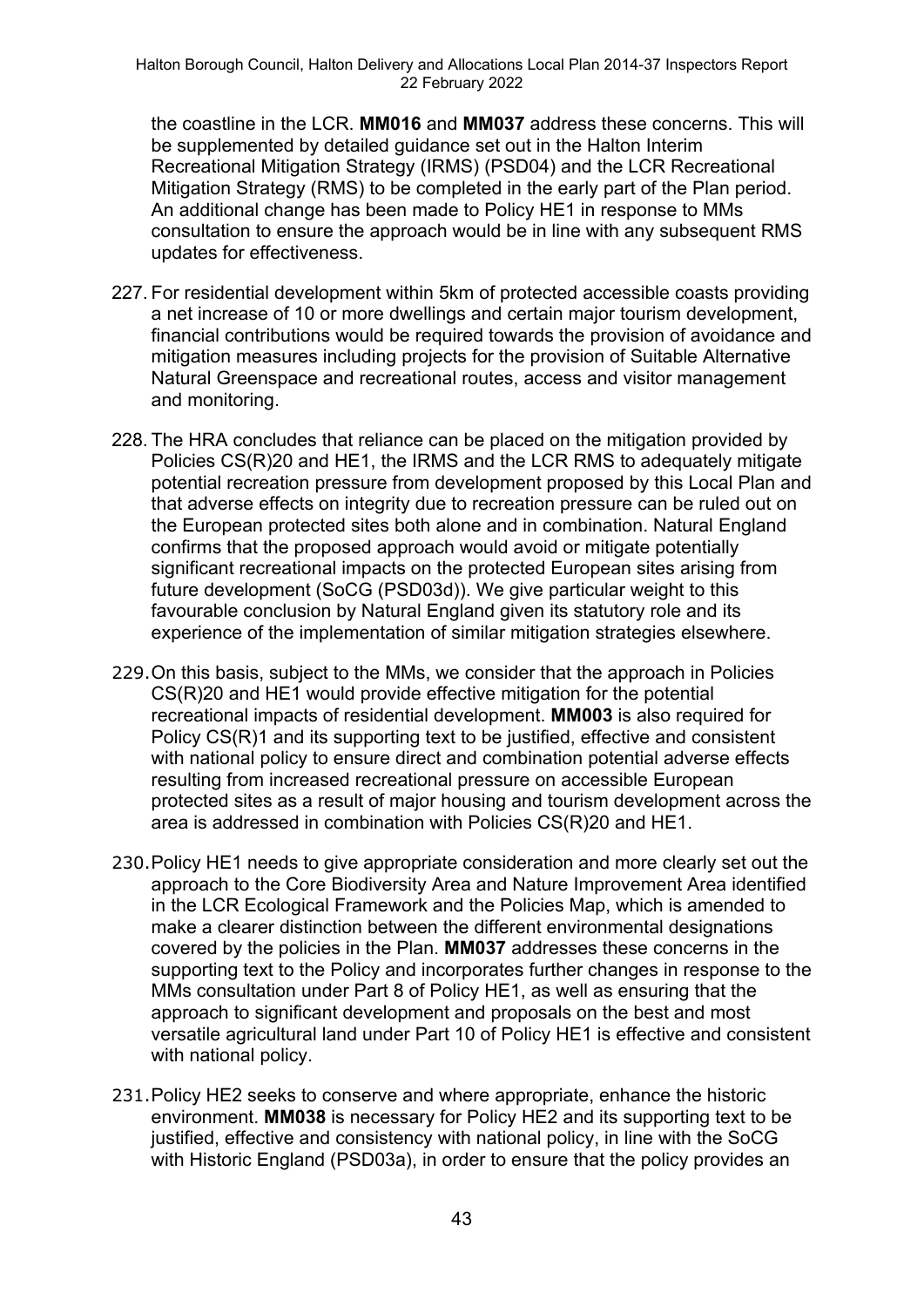appropriate framework for dealing with the potential impacts of development on the historic environment.

### **Waterways, Trees and Landscaping**

- 232.Policy HE3 provides a justified and effective basis to protect and enhance the waterways and waterfronts in the Borough including its wildlife and cultural heritage. **MM039** is necessary for Policy HE3 and its supporting text to be justified, effective and consistency with national policy, in line with the SoCG with Environment Agency (PSD03b), in order to ensure that the policy provides an appropriate framework for dealing with the potential impacts of development on the waterside and to more clearly set out the approach to Coastal Change Management Areas identified in the Local Plan.
- 233.Policy HE5 seeks to ensure that development conserves and enhances the woodlands, trees, hedgerows and landscape in the Borough. **MM043** is required to ensure that the presumption in favour of the retention and enhancement of existing woodlands, trees and hedgerows and the approach to landscaping as part of development proposals as well as adjacent to highway and service infrastructure is justified and effective.

### **Open Space and Green Infrastructure**

- 234. Policy HE4 seeks to retain, maintain and enhance the identified green infrastructure and greenspace within the Borough. The policy complements Policy CS(R)21 that outlines the Council's strategic approach for the enhancement and ongoing management of the green infrastructure network.
- 235. In term of evidence to support the Council's approach to identified green infrastructure and greenspace in the Borough. The submitted Halton Open Space Study June 2021 (PSD022a) only covers a quantitative update on open space and a review of the open space standards. The previous comprehensive Open Space Study 2005 (EL111) is dated. However, there has only been a relatively small increase in the population of the Borough since the preparation of the original assessment and whilst there have been some changes in the open space typologies in some areas, the latest study highlights the continued overall surplus of green infrastructure and greenspace across the Borough. Moreover, a number of proposed allocations provide key opportunities to secure meaningful greenspace in accordance with Policies RD4, HE4 and HE6.
- 236. The Policies Map identifies the green infrastructure and greenspace to which Policies CS(R)21, HE4 and HE6 apply. The green infrastructure and greenspace appropriately respond to the evidence in, amongst other sources, the LCR Ecological Framework provided by the Merseyside Environmental Advisory Service, Halton Landscape Character Assessment 2009 (EL054) and the Halton Open Space Study 2021 (PSD022a-c). Additional work has been undertaken by the Council during the course of the Examination, including a comprehensive Open Space assessment (PSD024), to support and more clearly define the different categories of green infrastructure and greenspace identified on the Policies Map.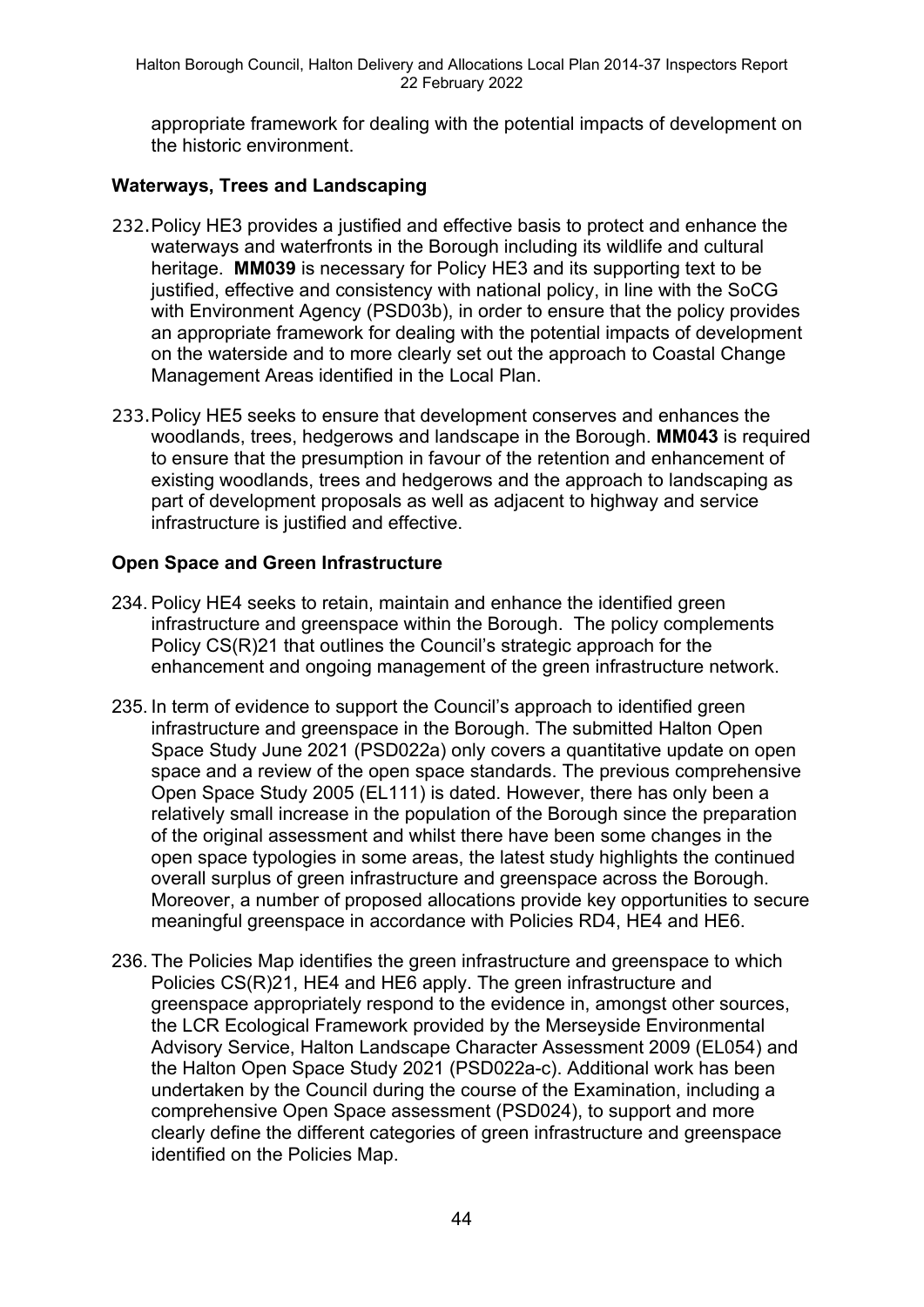- 237. In these circumstances, we consider that a full quantitative and qualitative update of the open space study is not required and that this approach is consistent with national policy which requires the evidence base of Local Plans to be proportionate. The submitted Open Space Study 2021 also provides adequate justification for green infrastructure and greenspace standards used in the Plan.
- 238. In our view the approach to the green infrastructure network is in line with the PPG which states that Local Plans should be tailored to the needs of each area. Although some criticisms have been raised regarding some areas identified as green infrastructure and greenspace through this process, in our view, the Council's approach appears to be both reasonable and proportionate in the circumstances and, in every case that has been drawn to our attention, the designation is justified.
- 239.Given the significant scale of development proposed in the Borough, Policy HE4 is vital in securing an appropriate dividend of amenity greenspace, parks, natural and semi-natural green space, green corridors and other greenspace, such as allotments, to support biodiversity, promote health and well-being, climate change and flood management. However, as submitted Policy HE4 is ambiguous and includes duplication which affects the policy effectiveness. **MM042** is required to set out an effective approach to green infrastructure and greenspace and more clearly define in the Policy and its supporting text, the type of green infrastructure and greenspace that would be covered by Policy HE4 in contrast to Policy HE6. Additional changes have been made in response to MMs consultation to address the effectiveness of the Policy. The Policies Map has also been amended to make a clearer distinction between the different green infrastructure and greenspace designations covered by the Policies in the Local Plan.
- 240.Policy HE6 seeks to retain, maintain and enhance the recreation and sports facilities as part of the local green infrastructure network within the Borough. However, as submitted Policy HE6 is ambiguous and includes duplication with Policy HE4 which affects the policy effectiveness. **MM044** is required to set out an effective approach to recreation and sports facilities, including indoor and outdoor sport provision, taking into account the particular demands and identified needs for sports and playing pitch facilities in the latest Halton Playing Pitch Strategy 2020 (PSD08a). The amended wording to Policy HE6 and its supporting text deals specifically with this issue, in line with advice from Sports England and we recommend this for effectiveness and consistency with national policy. **MM017** is also required to remove the outdoor sports facilities and formal playing fields standards in Table 10 under Policy CS(R)21 in order to be effective and consistency with national policy.
- 241.In addition, in order to seek contributions from developers towards the improvement of existing or the provision of new open space, recreation and sports facilities in the local green infrastructure network, there needs to be upto-date evidence of either a quantitative or qualitative deficiency of open space, recreation and sports facilities in order to be consistent with paragraph 98 of the NPPF. Consequently, it is necessary to clarify that contributions will be sought where there is an identified need in order to ensure that they are necessary and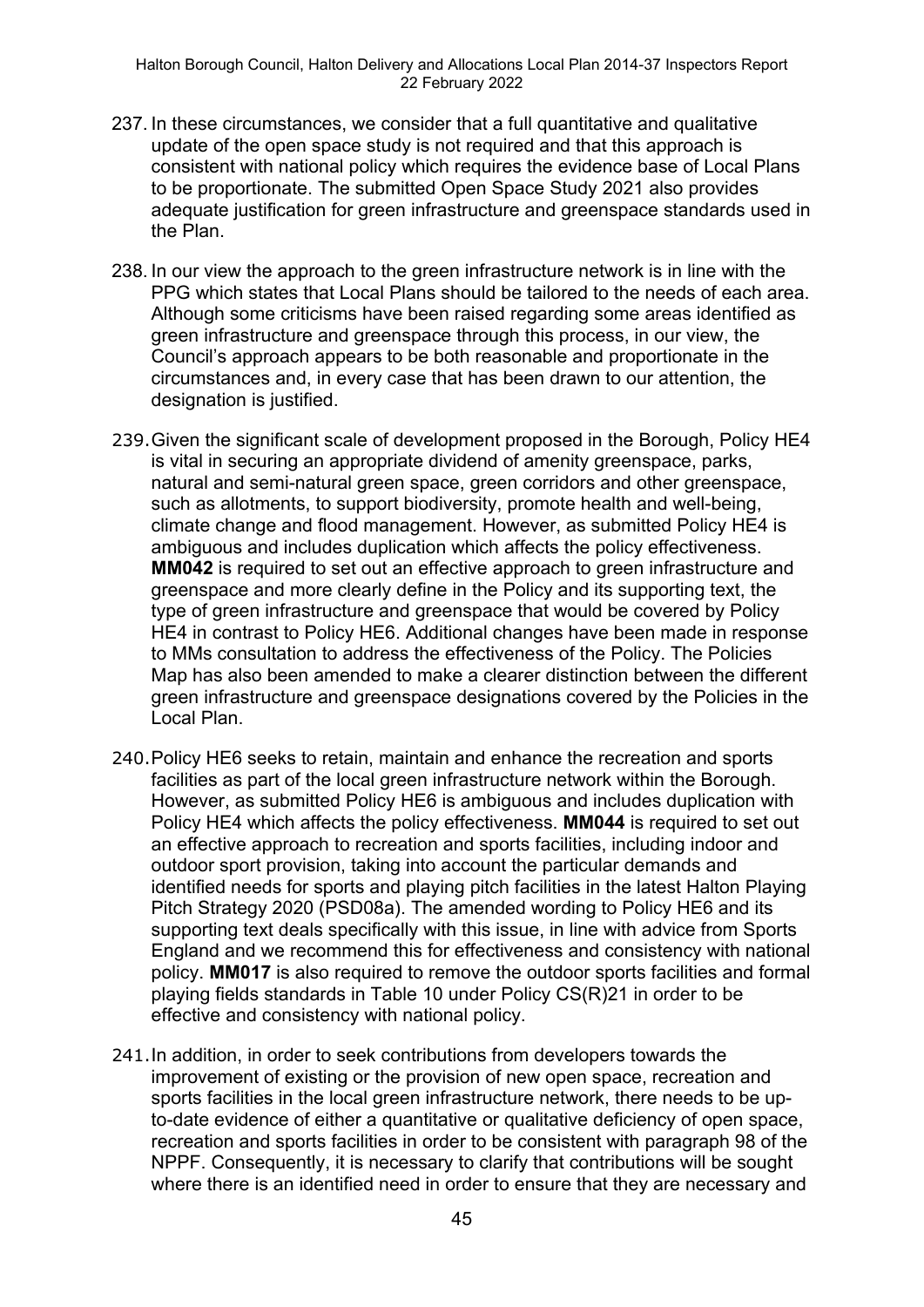reasonably related to the development. Furthermore, amended wording to Policies HE4 and HE6 is necessary to reflect the exceptions test in paragraph 99 of the NPPF. **MM043** and **MM044** addresses these points and are necessary to ensure Policies HE4 and HE6 are justified, effective and consistent with national policy, with further refinements made to Policy HE6 in response to the MMs consultation to more clearly reflect the exceptions test in the NPPF.

## **Pollution, Water Management and Flood Risk**

- 242.Policies HE7 and HE8 seek to ensure that development does not result in pollution or nuisance which would prejudice the health and safety of communities and their environments and address land contamination issues. **MM045** and **MM046** are necessary for Policies HE7, HE8 and their supporting text to be justified, effective and consistent with national policy in terms assessing the impact on designated nature conservation sites, ensuring appropriate mitigation measures are in place in line with the Local Plan HRA and the SoCG with Natural England (PSD03d) and, more clearly setting out the approach to contaminated land affecting controlled water resources.
- 243.Policy HE9 seeks to avoid development in areas at risk of flooding and ensure effective sustainable drainage and water management measures are in place. **MM047** is necessary for Policy HE9 and its supporting text to be justified, effective and consistency with national policy, in terms of assessing the impact of development proposals on flood risk and water resources, in line with the SoCG with the Environment Agency (PSD03b), as well as ensuring sustainable drainage and infrastructure is delivered in a holistic and co-ordinated manner.
- 244.It would not be justified to assess development proposals in Policy HE9 against the thresholds and drainage discharge run-off rates in the Department for Environment, Food and Rural Affairs (DEFRA) non-technical standards for sustainable drainage systems, which is not an examined development plan document. **MM047** would address this by removing the policy requirement for compliance with the DEFRA non-technical standards and adding additional explanatory text to Policy HE9 recognising the role and objectives of the DEFRA non-technical standards which proposals should have regard to, as a material consideration.

## **Conclusion**

245. Subject to the MMs set out above, the Local Plan is justified, effective and consistent with national policy in relation to the Natural and Historic Environment.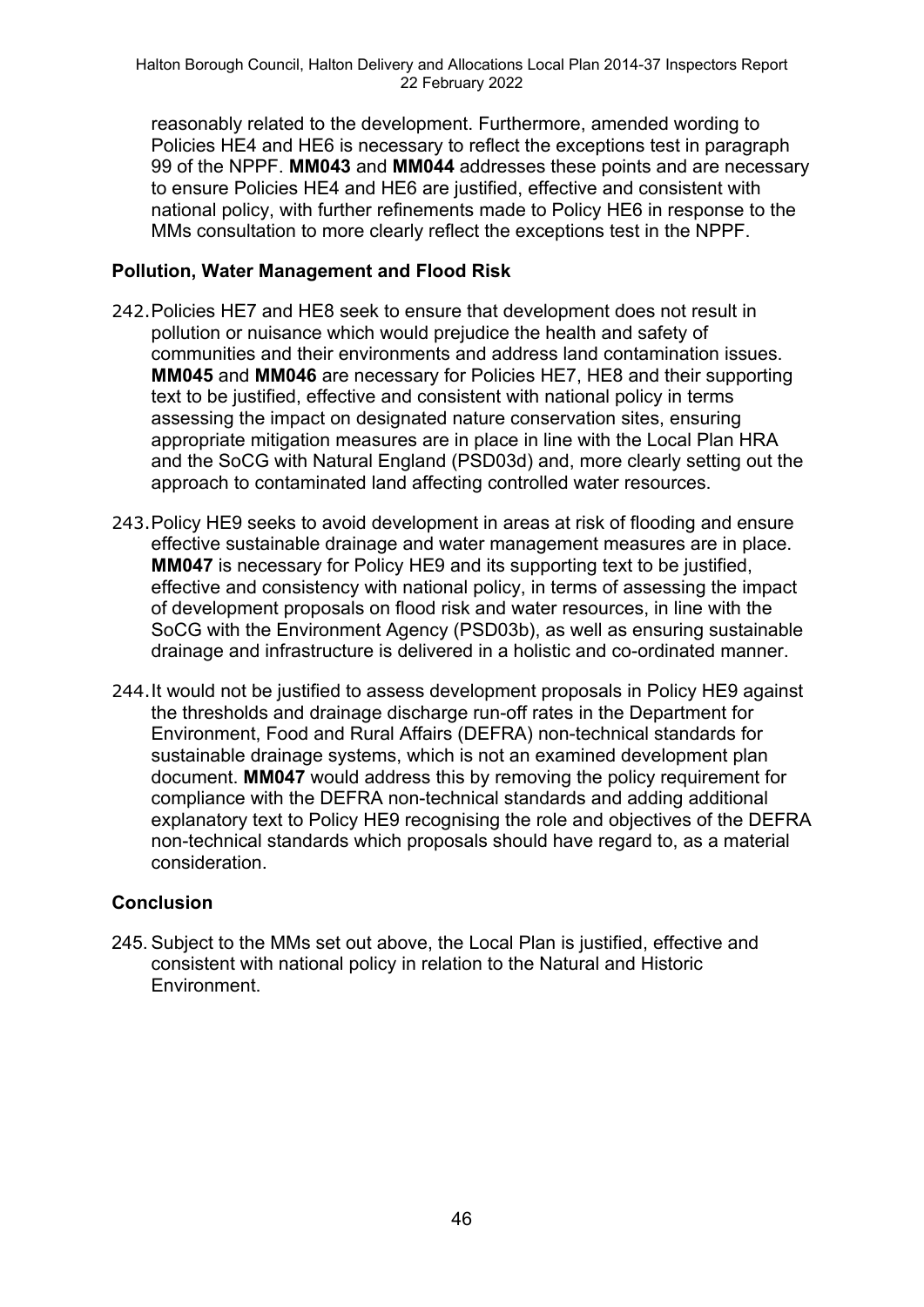# **Design and Sustainable Development**

# **Issue 10 – Whether the Local Plan is justified, effective and consistent with national policy in relation to Design and Sustainable Development?**

- 246.Policy CS(R)18 outlines the Council's strategic approach to high quality design whilst Policies GR1 and GR2 set out the framework for dealing with the potential impacts of development on the design and amenity. **MM014** and **MM050** are necessary for Policies CS(R)18, GR1 and their supporting text to be justified and effective in terms of ensuring development proposals are sufficiently flexible and adaptable to respond to the environmental needs of the Borough and are consistent with national policy.
- 247.Policy GR2 deals with amenity. **MM051** is necessary for Policy GR2 to be justified, effective and consistent with national policy in terms of assessing the potential impacts of development proposals on amenity.
- 248.Policy GR3 deals with boundary treatment. **MM052** is necessary for Policy GR3 and its supporting text to be justified and consistency with national policy in terms of the approach to proposals for boundary fences and walls.
- 249. Policy CS(R)19 outlines the Council's strategic approach for sustainable development and resilience to climate change whilst Policies GR1 and GR5 sets out the framework for dealing with these matters as part of major development and assessing the potential impacts of renewable energy and low carbon energy proposals.
- 250.**MM015** and **MM050** are necessary for Policies CS(R)19 and Part 4 of GR1 to be justified, effective and consistent with national policy, in terms of the approach to encouraging sustainable design and construction methods in major development proposals, taking into account site specific viability, and the advice in the National Design Guide and National Model Design Code on achieving resource efficiency and resilience to climate change.
- 251.Paragraph 7.119 of the Local Plan requires higher energy efficiency standards that are over and above those set out in National Building Regulations. However, there are no local circumstances in Halton to warrant this. **MM015** is necessary for paragraph 7.119 to be justified and effective by making it clear that these standards will be encouraged rather than required in line with Policy CS(R)19.
- 252.**MM053** is necessary for Policy GR5 to be justified, effective and consistent with national policy in order to ensure that the policy provides an appropriate framework for assessing the potential individual and cumulative impacts of major renewable energy and low carbon energy proposals against the wider benefits of delivering renewable and low carbon energy.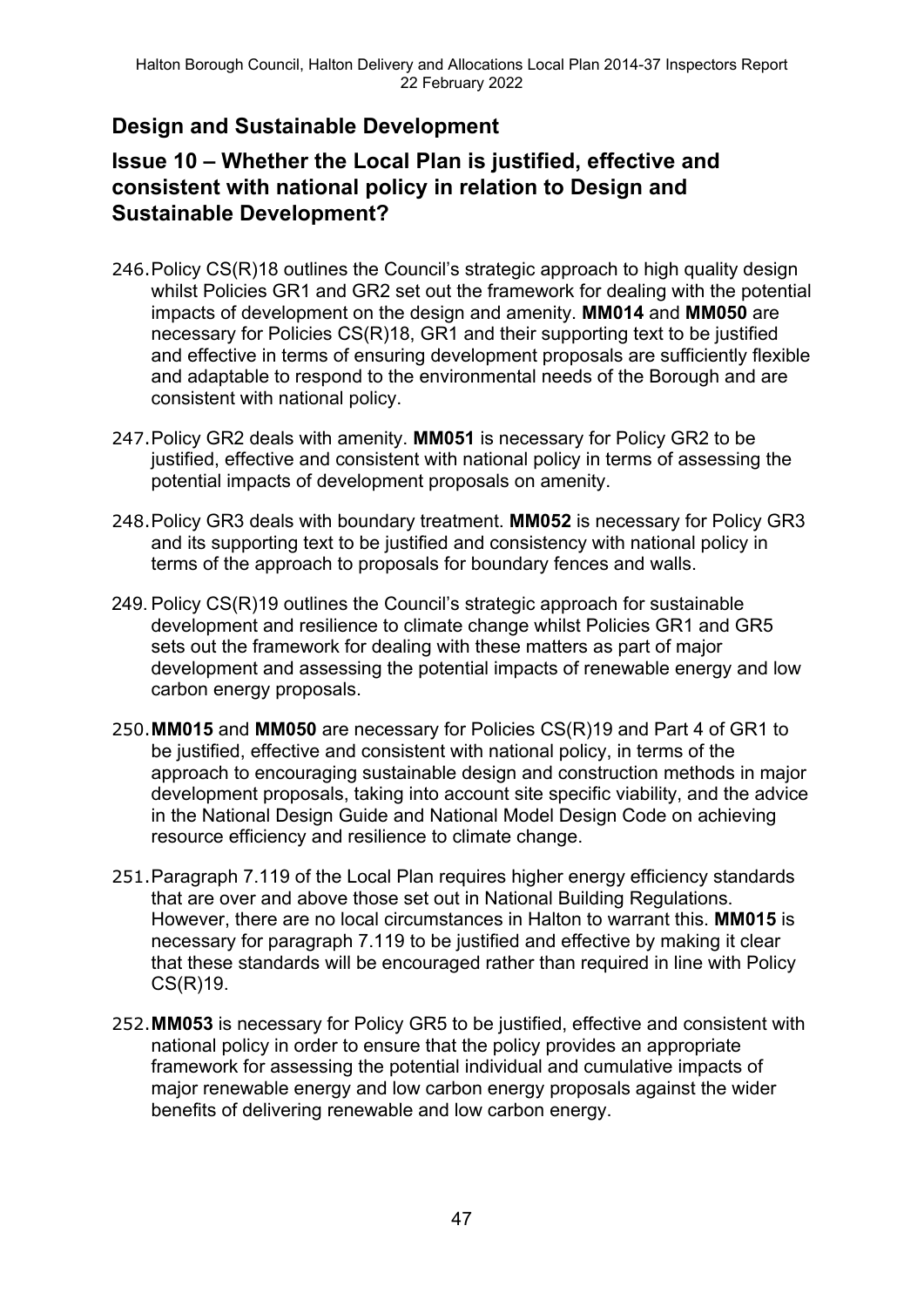## **Conclusion**

253. Subject to the MMs set out above, the Local Plan is justified, effective and consistent with national policy in relation to Design and Sustainable Development.

## **Housing allocations**

## **Issue 11 – Whether the proposed housing allocations are justified, effective and consistent with national policy?**

## **Strategic sites**

### **SRL1 Delph Lane West, Daresbury, Runcorn**

- 254. The site is situated to the north-east of Runcorn and to the west of Sci-Tech, Daresbury and it was previously identified as a strategic site in the Core Strategy. It is around 19 hectares and is identified for approximately 295 dwellings reflecting the full planning permission for the site.
- 255. The site is within the single ownership of a volume housebuilder (other than private residential properties on Delph Lane). It is at an advanced stage of planning and all site constraints have been identified and addressed though technical work.
- 256. In terms of securing a sustainable pattern of development, the Section 106 obligation for the site (and part of SRL2) covers potential highway improvements including the dualling of the A558 (in part), public transport improvements, public open space, including the creation of a Linear Park and greenways.
- 257.Following discussion at the Hearing session and subsequent to the MMs consultation, the site capacity of SRL1 is amended to 300 dwellings and **MM022** addresses this point in the interests of effectiveness. The developer confirms that the site is viable and that the first dwellings would be completed on site in 2022 at a rate of around 50 dwellings per annum. Overall, the site is well placed to contribute to a sustainable pattern of development and contribute to housing land supply and is available and deliverable/developable.

## **SRL2 Central Housing Area, Daresbury, Runcorn**

- 258. SRL2 comprises three main parcels of land equating to around 57 ha of land in total with a notional capacity of around 1000 dwellings. Part of the site - R32 Central Housing Area, between the canal and the railway, was previously identified as a strategic site in the Core Strategy (2013) and is identified for around 255 dwellings.
- 259.Half of R32 is included in an outline planning application and associated s106 obligation which also covers SRL1 for 550 dwellings, 15,000m<sup>2</sup> offices, research and development and a local centre. The remainder of SRL2 which lies outside of the outline is referred to as the 'future development phase'. It is around 13ha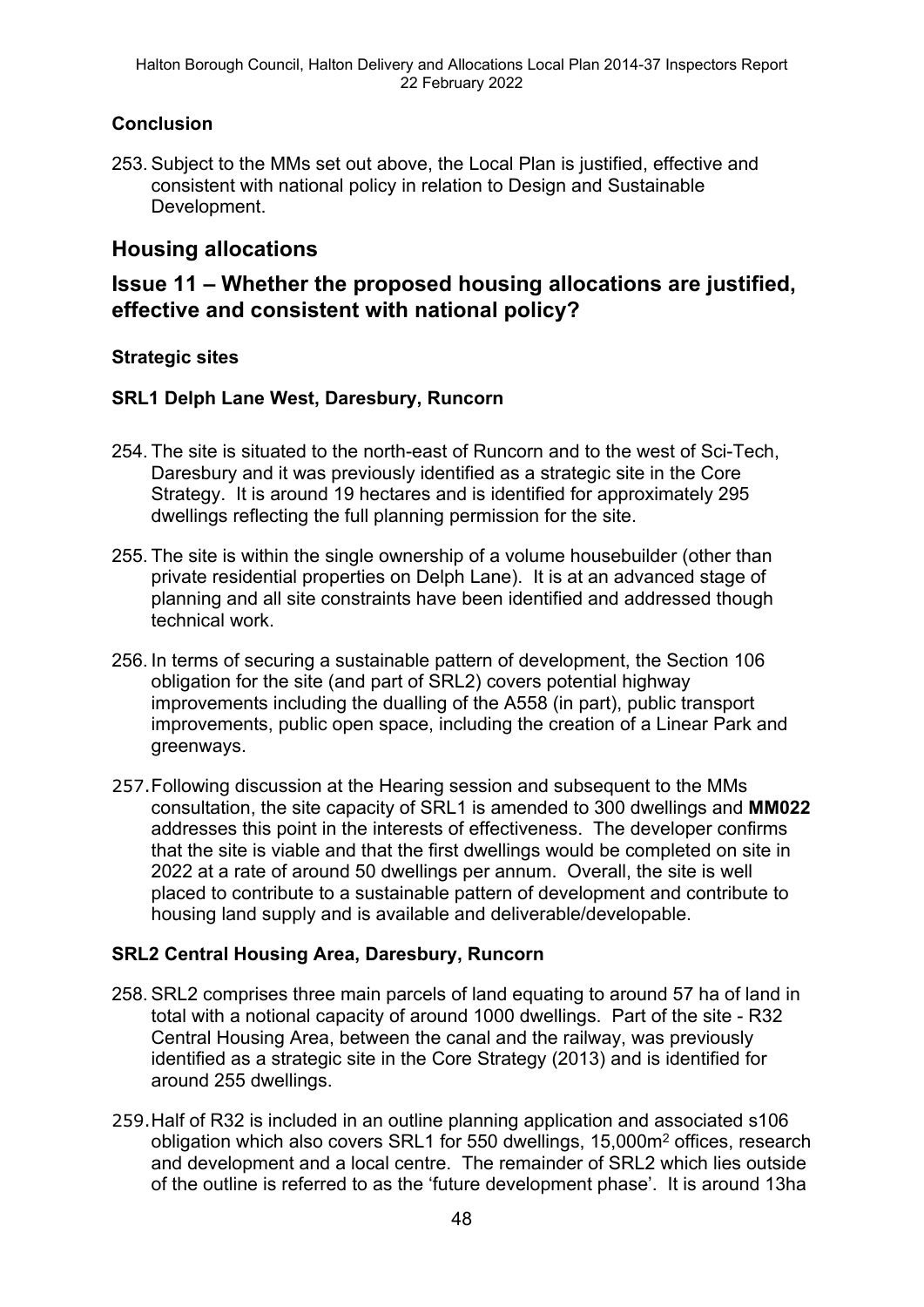and has the potential to deliver an additional 250-300 dwellings. However, the notional capacity of R32 in Policy RD1 only reflects the part of the site which has planning permission. Following consultation on the MMs, the capacity of R32 requires amendment to 500 dwellings which is addressed by **MM022** in the interests of effectiveness.

- 260. The part of R32 subject to the outline planning permission is at an advanced stage of planning. All site constraints have been identified and addressed and the 106 obligation covers infrastructure and mitigation requirements. Furthermore, there are no constraints which would preclude the 'future development area' coming forward. A connection over the Bridgwater Canal may be required subject to capacity studies. If it is required, the site promoter confirms that the future development would be viable even taking this into account.
- 261. R40 and R41 were identified as a residential allocation in the Core Strategy. The notional capacity of 339 dwellings for the sites does not directly align with the extant hybrid planning permission, which includes a maximum of 300 dwellings. Various amendments to the hybrid permission are pending determination, reflecting engineering challenges and drainage issues which would result in a total of around 259 dwellings. **MM022** addresses this point in the interests of effectiveness, following consultation on the MMs.
- 262. Sites R32, R40 and R41 are within the ownership of a developer and a financial viability assessment confirms that they are viable. Development of the part of R32 with planning permission is likely to follow completion of SRL1 with a buildout rate of around 50 dpa. The future development phase of R32 is likely to come forward at a later date, following on from SRL1; R40, R41 and the earlier phase of R32.
- 263. Parcel R84 is situated between The Office Village, Daresbury Park and the Bridgewater Canal and is identified with a notional capacity of around 417 dwellings. It was previously an employment allocation as part of Daresbury Park. However, the delivery of the park has slowed down in recent years and the site is now proposed for housing development.
- 264. There is a recent outline application for residential development on the eastern part of the site for 350 dwellings. In terms of securing a sustainable form of development, discussions are advanced on this part of the site and so matters of landscaping, access, open space provision including the provision of a greenspace to buffer the adjacent employment area; crossing of the railway line to SRL3 and public transport into the site are substantially resolved.
- 265. The landowner is keen to sell the land to a developer and on this basis, it is likely that development would commence towards the end of 2022 with a lower output in the first year and around 50dpa thereafter. Overall, strategic allocation SRL2 is in a suitable location for development, maximising the use of land within the urban area. Furthermore, it is available and deliverable/developable.

## **SRL3 Wharford Farm, Runcorn**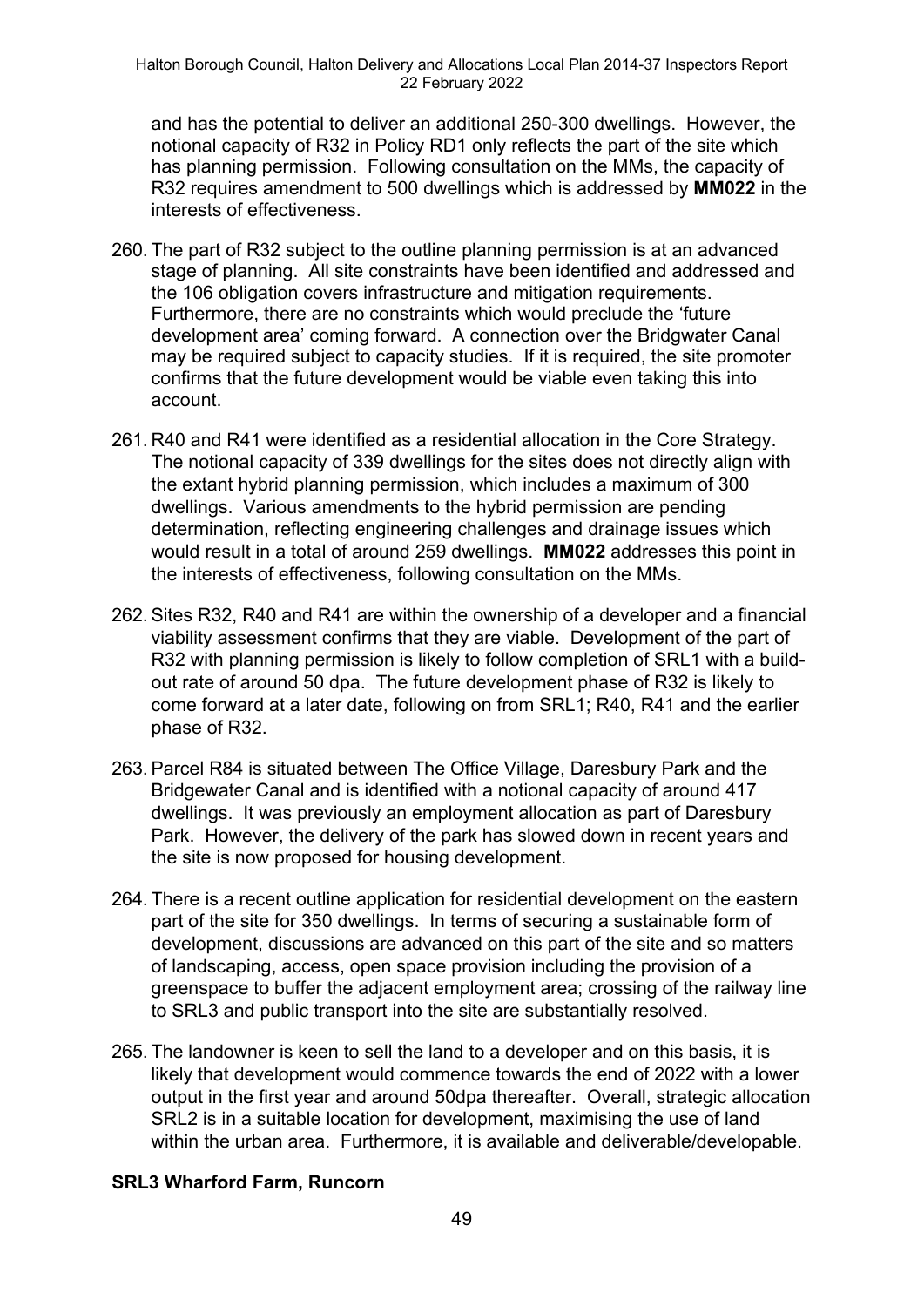- 266. Wharford Farm, together with Sandymoor, phase 2 represents the completion of the new town areas of Runcorn. The site was previously allocated for residential development in the UDP and Core Strategy as part of the wider Daresbury Strategic Site.
- 267. The site is around 17.48 ha and has a notional capacity of around 300 dwellings in the submission draft plan. The site comprises two main ownerships: Homes England (R38; R39) to the north; and Peel Group (R67) around the marina to the south. The notional capacity reflected some uncertainty around the final access arrangements that will have to traverse the Bridgewater Canal and possibly the Chester-Warrington railway which may constrain the capacity of the site.
- 268.Homes England are at an advanced stage of preparing an outline planning application for the site. Further technical work and the ability to secure two access points enables a revised capacity of around 600 dwellings at Wharford Farm, North and Central, excluding the marina area to the south. It is necessary to amend the notional capacity in Policy RD1 to reflect the revised capacity. **MM022** addresses this point so that the policy is effective.
- 269. Mitigation measures have been identified within the Environmental Statement. In terms of infrastructure, a new canal bridge to serve Wharford Farm is required, along with an access through into Sandymoor South under the railway. A bus route will be provided to the site along with greenways, footpaths, bridleways and cycle routes to enable access to the site by sustainable means.
- 270. A viability exercise has been undertaken by Homes England to inform the phasing strategy considering the timing of infrastructure requirements. The increase in capacity can be accommodated in the local highway network subject to detailed engineering and technical works. With the assistance of Homes England, the development is anticipated to yield 50 dpa, continuing at the same rate until 2035.
- 271. The southern part of the site (R39) is owned by the Peel Group. The Marina will remain; however, the area of land to the north can be developed for around 57 dwellings. The site capacity reflects the retention of the marina which creates an irregular shaped site; the presence of the west coast main line railway; and the site being situated within a core biodiversity area.
- 272.The site has a willing landowner; however, it is likely to come forward later in the Plan period being dependent on the provision of a new access road, facilitated by the Homes England part of the site. It is anticipated that there would be a 7 year lead in time and build rate of around 30 dpa. Given the different land ownerships, R39 should be represented separately in Policy RD1 whilst retaining the SRL3 notation. **MM022** addresses this point to be effective.
- 273. Overall, strategic allocation SRL3 is in a suitable location for development, maximising the use of land within the urban area. Furthermore, it is available and deliverable and developable.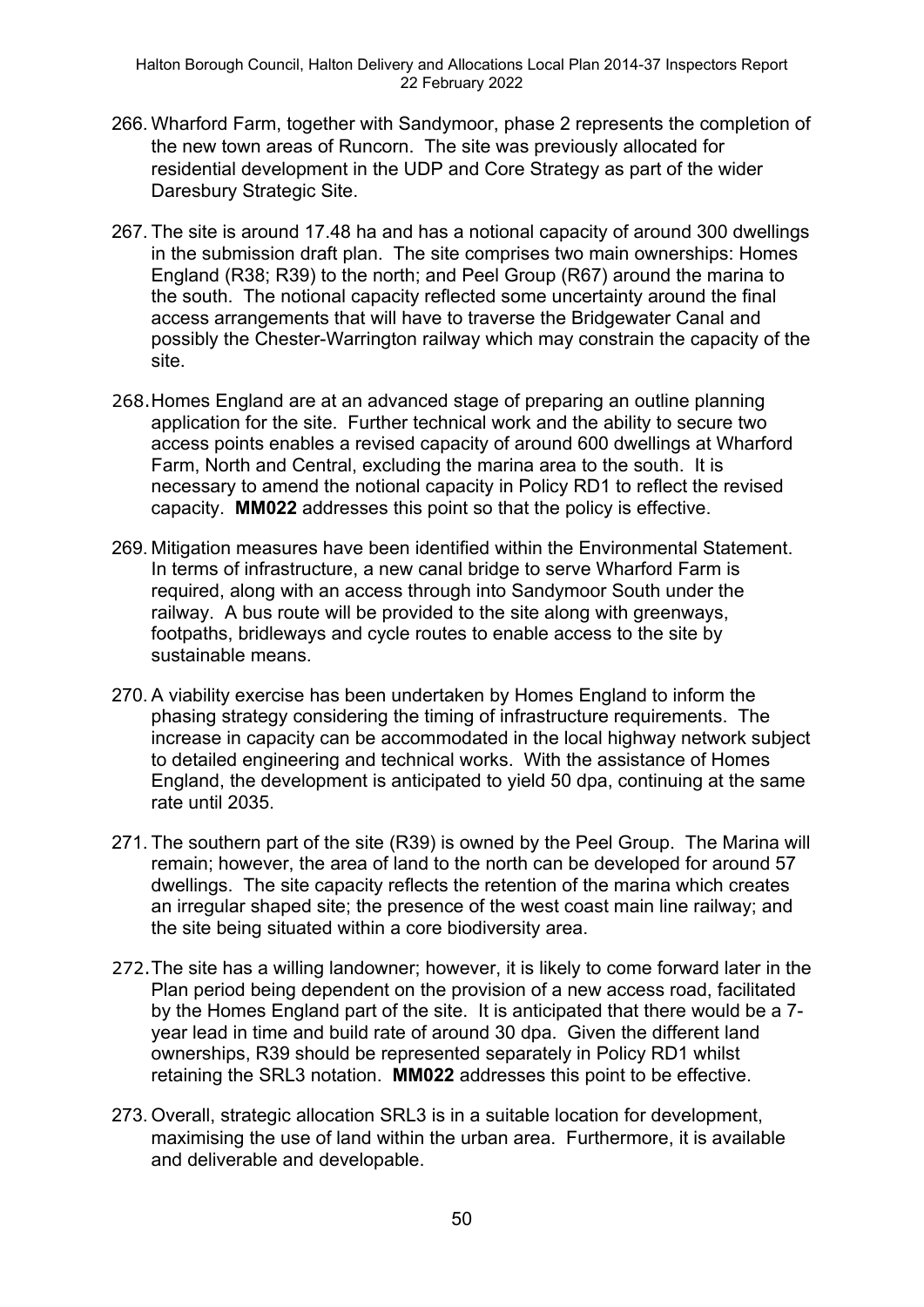## **SRL4 Sandymoor, Runcorn**

- 274. The SRL4 allocation represents the final phase of residential development in the original Sandymoor Master Plan. The sites have previously been allocated for housing development in the UDP and Core Strategy. In total the parcels of land making up SRL4 are around 40 hectares of land with a notional capacity of 734 dwellings indicated in the submission Local Plan.
- 275. The largest parcel of land to the south of Walsingham Drive (R29) is owned by Homes England who is preparing a planning application for the site. The site is around 16.63 hectares with a notional capacity of 349 dwellings. Measures have been identified through the Environmental Statement to ensure that any likely environmental impacts are appropriately mitigated. In addition, the site also has requirements set out within the adopted Sandymoor SPD to adhere to. An access under the railway line between SRL3 and SRL4 is proposed.
- 276.Detailed technical work and master planning has informed a proposed revised capacity for this particular site of 250 dwellings reflecting site constraints. This is addressed by **MM022** to be effective.
- 277. The site is covered by an existing s106 agreement for the wider Sandymoor area which requires the developer to make a fixed contribution per dwelling towards the required infrastructure to support development in the Sandymoor Area in order to create a sustainable development. Based on known infrastructure requirements and residential capacity the developer has confidence that the development is viable and deliverable within the Local Plan period. Development is anticipated to begin in 2023 with an annual output of around 40 dwellings per annum.
- 278. The remaining parcels of land (R30, R37, R31 and R79) are at various states of the planning process with some of the sites under-construction and/or with planning permission.
- 279. Overall, strategic allocation SRL3 is in a suitable location for development, maximising the use of land within the urban area. Furthermore, it is available and deliverable/developable.

## **SRL5 Halton Lea**

- 280. Halton Lea is made up of a grouping of four sites situated within the urban area comprising a total of around 5.32ha with a notional capacity for around 146 dwellings. The sites are within close proximity to Halton Lea centre with excellent accessibility to public transport, services and facilities. Consequently, the sites are within a sustainable location.
- 281. Site R1 and R81 are situated within the Hallwood Park neighbourhood and have become available due to the closure of a public house and the reconfiguration of a road junction. A planning application, including a recent one for 27 apartments on R1, the site of a former public house, shows the willingness of the landowner to bring the site to the market.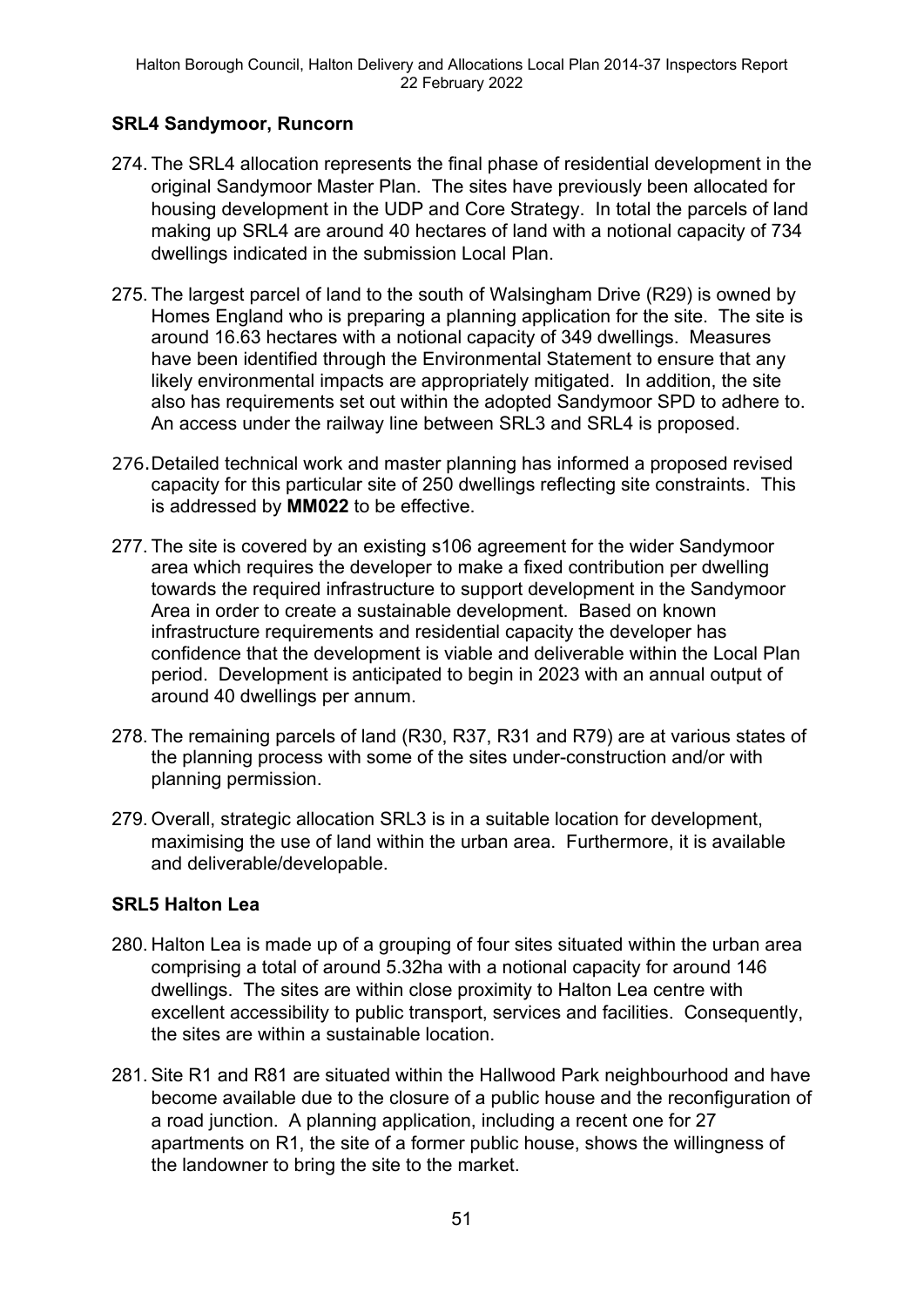- 282. R80 is constrained by the steep bank and road; however, the capacity of the site reflects this, and the wooded embankment provides the opportunity to buffer any future development from road noise. Access to R80 would need to come through site R1. Whilst development would result in the loss of open space allocated in the UDP, the neighbourhood is well served by public open space. Within the Council's ownership, it is anticipated that once formal allocation is confirmed the Council would seek a resolution to dispose of the site and/or be promoted by the major projects team.
- 283.R81 is situated behind the ambulance station to the south of the hospital. Glen Local Wildlife site to the south is to be retained. No prohibitive constraints have been identified and there has been some planning activity in the past.
- 284.R2 is situated to the east of Kestrel's Way and is the site of a former district heating plant. Due to the topography, the northern part of the site is most likely to be developed. The site is owned by Homes England which will assist in bringing the site to market.
- 285. The deliverability of some of these sites has been questioned; however, whilst the sites may not attract volume housebuilders, they are likely to be of interest to smaller housebuilders and Registered Social Landowners. The allocation of SRL5 will provide greater certainty and incentivise owners to bring them to the market. The sites are phased later in the housing trajectory accordingly.
- 286. Overall, strategic allocation SRL5 is in a suitable location for development, maximising the use of land within the urban area. Furthermore, there is a reasonable prospect that the site will come forward within the Plan period.

#### **SRL7 North-East Widnes**

- 287. SRL7 is one of the larger housing sites in the Plan on the north-eastern edge of Widnes. There is one small parcel (W40) of previously developed land on a roundabout next to A557 Watkinson Way. The remainder of the site is currently Green Belt and is divided into separate parcels of mainly open pasture and arable farmland.
- 288. The land parcels W9, W10 and W11 are bisected by the A5080 Derby Road/ South Lane are bounded by housing and a railway line to the south and existing development to west on Mill Lane. Mill Green Lane and South Lane form a readily recognisable and permanent physical boundary to the north. The separate land parcel W49 is bounded by the existing development to the southwest and south-east and an established hedgerow along most of the northwestern boundary. A557 Watkinson Way forms a readily recognisable and permanent physical boundary to the north-east.
- 289. Accordingly, whilst there would be a loss of openness, development would not represent unrestricted sprawl, there would be no merging with nearby settlements and the local and strategic highways network would prevent encroachment into the wider countryside to the north. The Green Belt Review identifies the parcels of land proposed for allocation as performing mainly only either partially or moderately against the purposes of Green Belt.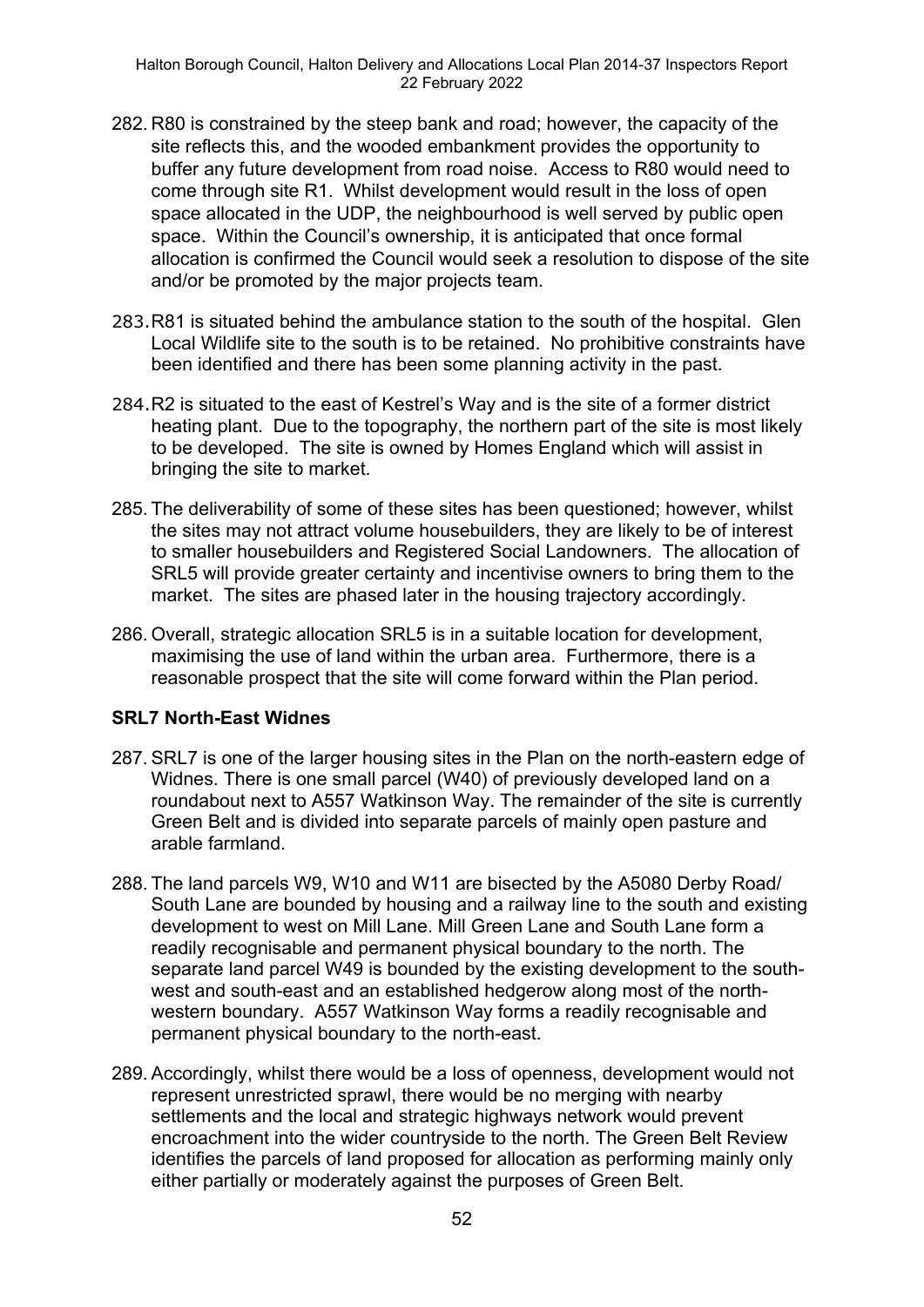- 290. A small parcel of land (GB048) to the south of South Lane is identified as making a relatively strong contribution to the purpose of safeguarding the countryside from encroachment; however, an additional landscaped buffer could be provided on part of this land alongside the railway in order to define a strong Green Belt boundary. Overall, the site makes a moderate contribution to Green Belt purposes. Furthermore, other sites assessed to the north of Widnes performed more strongly in relation to Green Belt purposes than the site allocation.
- 291. In terms of securing a sustainable pattern of development, the site would be well-related to day-to-day services and facilities, including good bus services into Widnes Town Centre and is close to a range of employment opportunities. Opportunities exist to improve pedestrian, cycling and public transport links as part of any development.
- 292. The IDP identifies potential mitigation measures and the multifaceted highway modelling using the Liverpool City Region Transport Model (LCRTM) (EL091) shows increased traffic by 2035, could lead to overcapacity on the local highway network including at north Moorfield Road, Derby Road roundabout and the need for localised improvements. The precise timing of mitigation will depend on when development comes forward. The impact of SLR7 alone, or in combination, can be reasonably mitigated and the residual impact would not be severe.
- 293. Part of the site is covered by a Nature Improvement Area and the Core Biodiversity Area in the LCR Ecological Network. There are no statutory environmental designations and there is no reason why habitats and any local biodiversity and protected species considerations cannot be addressed through other policies of the Local Plan. The initial technical work by the developers of the site, where prepared, has confirmed that the ecological matters can be satisfactorily mitigated as part of the development.
- 294. Parcel W40 has a resolution granted for outline planning permission with development anticipated to commence with 18 units in 2023 and 24 units in 2024. W10 has landowner interest, but with no developer at present and as such is shown as likely to be developed later in the Plan period.
- 295. Parcels W9, W11 and W49 are being promoted by housebuilders. Based on the known infrastructural requirements and residential capacity, the housebuilders have confirmed that the land parcels are viable and intend to submit planning applications following the adoption of the Plan. It is anticipated that development on W9, W11 and W49 would commence in 2023/24 with a lower output followed by 50-80 dwellings per annum thereafter. The strategic site is, therefore, considered to be viable and deliverable/developable during the Plan period.
- 296. Overall, strategic allocation SRL7 is well placed to contribute to a sustainable pattern of development and would make a significant contribution to the supply of housing and the provision of affordable homes. Compensatory improvements can be made through the provision of new green infrastructure and green space on the site. W9 is bisected by the United Utilities Vyrnwy aqueduct and is shown as a potential greenway on the Policies Map. These are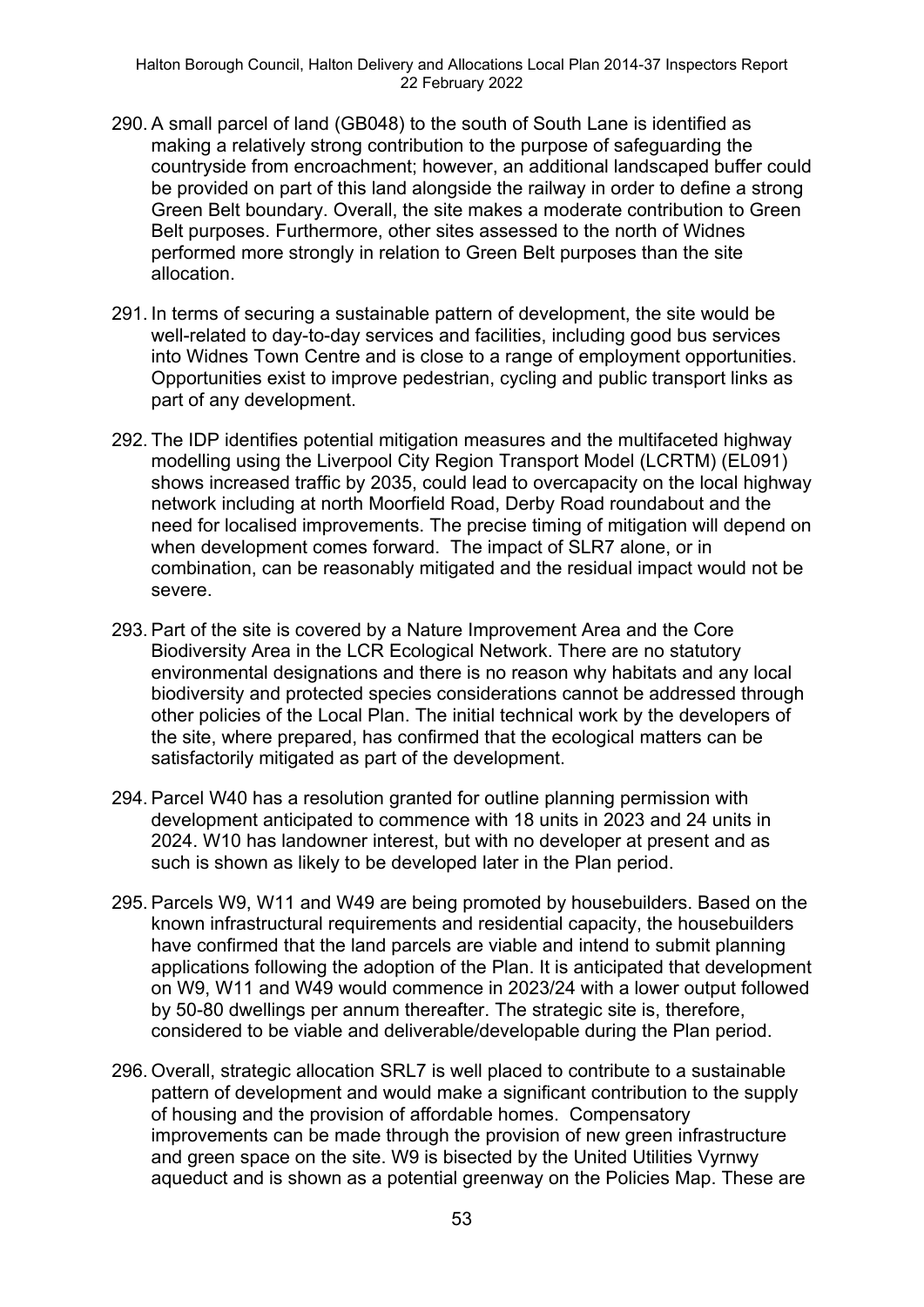balanced against the general absence of any specific and significant physical and infrastructural constraints, the moderate harm of safeguarding the countryside from encroachment and limited harm in relation to the other purposes of the Green Belt.

297. Consequently, given the strategic future need for housing in the Borough, in particular in Widnes/Hale, and the lack of sufficient alternatives, we consider that there are the exceptional circumstances to justify altering the Green Belt boundary in this location and allocate the site.

## **SRL8 North-West Widnes**

- 298. The site is currently Green Belt on the north-western edge of Widnes and comprises a patchwork of open pasture, arable farmland and woodland. The site (W4/W5) is bounded by housing to the south and east and is bisected by Sandy Lane, a gated public highway/bridleway. Open countryside to the north extends toward the village of Cronton, but an established hedgerow along most of the northern boundary provides a defensible limit.
- 299. The site contains buildings at Rose Farm which further reduce any intrinsic landscape value. Although a section of open footpath from Sandy Lane across the site would be subsumed within development, the rural character of the network of footpaths beyond to the north would not be affected. The contained nature of the site means that its development in line with the allocation would not result in unrestricted sprawl or wider encroachment into the countryside, with the northern edge of development aligning with the housing along Queensbury Way to the west. There would be no coalescence with neighbouring settlements within the Borough of Knowsley to the north.
- 300. The Green Belt Review identifies the parcel of land proposed for allocation as performing mainly only either partially or moderately against the purposes of Green Belt. A parcel of land (GB006 and GB008) on the north-western part of the site is identified as making a relatively strong contribution to the purpose of safeguarding the countryside from encroachment and maintaining the gap between the settlements of Widnes and Cronton. However, the retention of existing field boundaries and hedgerows will help to integrate the development into the landscape to the north and natural recreational greenspace or an additional landscaped buffer could be provided along the northern edge of the site in order to define a strong Green Belt boundary. Overall, the site makes a moderate contribution to Green Belt purposes. Furthermore, other sites assessed to the north of Widnes performed more strongly in relation to Green Belt purposes than the site allocation.
- 301. In terms of securing a sustainable pattern of development, the site would be well-related to day-to-day services and facilities, including good bus services into Widnes Town Centre and is close to a range of employment opportunities. Opportunities exist to improve pedestrian, cycling and public transport links as part of any development.
- 302. Part of the site is covered by the Core Biodiversity Area in the LCR Ecological Network. There are no statutory environmental designations and there is no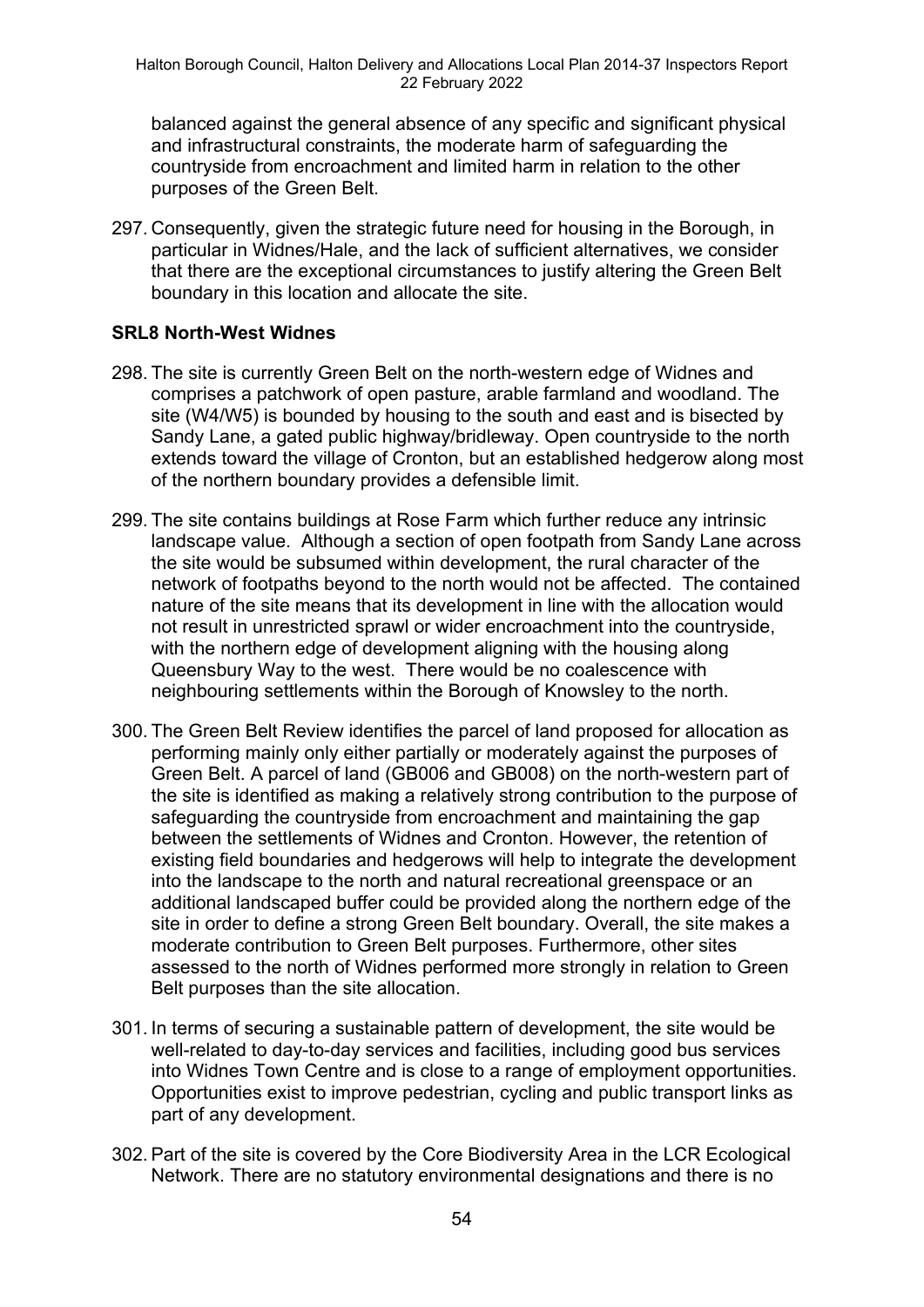reason why habitats and any local biodiversity and protected species considerations cannot be addressed through other policies of the Local Plan. The initial technical work by the developer of the site has confirmed that the ecological matters can be satisfactorily mitigated as part of the development.

- 303. The IDP identifies potential mitigation measures and the multifaceted highway modelling using the LCRTM shows increased traffic by 2035 could lead to overcapacity on the local highway network including at the Black Horse roundabout (A5080 Cronton Road/B5419 Birchfield Road) and the need for localised improvements. The precise timing of mitigation will depend on when development comes forward. The impact of SLR8 alone, or in combination, can be reasonably mitigated and the residual impact would not be severe.
- 304. Parcels W4 and W5 are being promoted by Taylor Wimpey, who has undertaken a significant amount of technical work. Based on the known infrastructural requirements and residential capacity, the developer has confirmed that the site is viable. It is anticipated that development would commence on W5 in 2024/25 with an output of 22 dwellings followed by 45 dwellings per annum thereafter. The strategic site is, therefore, considered to be viable and deliverable/developable during the Plan period.
- 305. Overall, the strategic allocation SRL8 is well placed to contribute to a sustainable pattern of development and would make a significant contribution to the supply of housing and the provision of affordable homes. Compensatory improvements can be made through the provision of new green infrastructure and green space on the site, including the retention and enhancement of Sandy Lane which forms part of the greenway network. These are balanced against the general absence of any specific and significant physical and infrastructural constraints, the moderate harm of safeguarding the countryside from encroachment and limited harm in relation to the other purposes of the Green Belt.
- 306. Consequently, given the strategic future need for housing in the Borough, in particular in Widnes/Hale, and the lack of sufficient alternatives, we consider that there are the exceptional circumstances to justify altering the Green Belt boundary in this location and allocate the site.

#### **SRL9 Halebank**

- 307. SRL9 is one of the larger housing sites in the Plan on the south-western edge of Halebank. There are number of small parcels of infill garden land (W45) within the residential ribbon development on the north side of Halebank Road.
- 308. The remainder of the site (W24) is currently Green Belt and comprises a mainly open and large-scale patchwork of arable farmland bounded by existing development to the north and east. Open countryside to the south extends toward the village of Hale but an established hedgerow along most of the southern and western boundaries provide a defensible limit. The site contains a number of farm buildings at Hope Farm which further reduce any intrinsic landscape value. Accordingly, whilst there would be a loss of openness,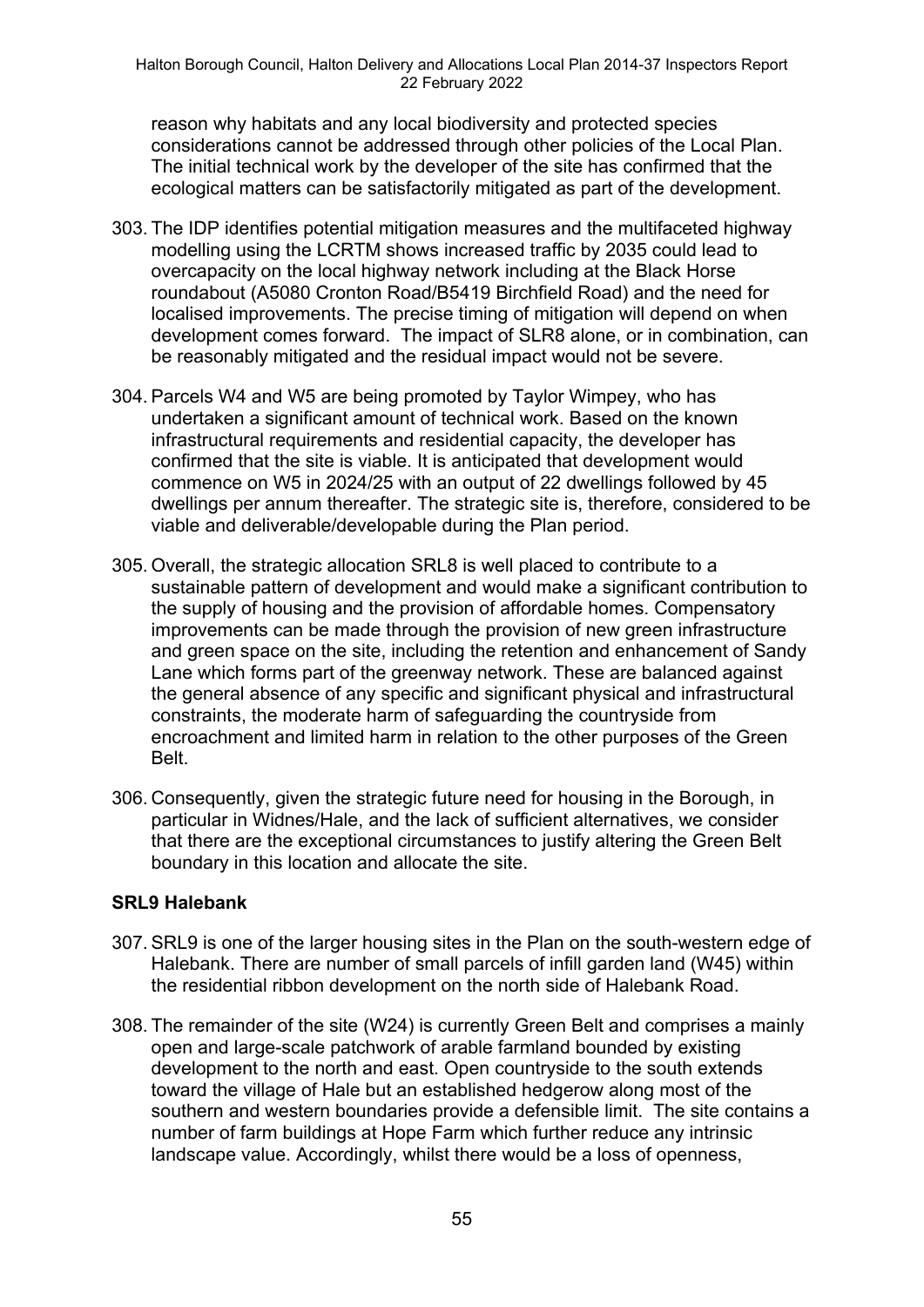development would not represent unrestricted sprawl or result in coalescence with neighbouring settlements.

- 309. The Green Belt Review identifies the parcel of land proposed for allocation as performing mainly only either partially or moderately against the purposes of Green Belt. A small parcel of land (GB171) on the south-eastern corner of the site is identified as making a relatively strong contribution to the purpose of safeguarding the countryside from encroachment and maintaining the gap between the settlements of Widnes and Liverpool. However, the retention of existing field boundaries and hedgerows will help to integrate the development into the landscape to the south and an additional landscaped buffer could be provided along the southern and western edge of the site in order to define a strong Green Belt boundary. Overall, the site makes a moderate contribution to Green Belt purposes. Furthermore, other sites assessed to the south of Halebank performed more strongly in relation to Green Belt purposes than the site allocation.
- 310. In terms of securing a sustainable pattern of development, the site would be well-related to day-to-day services and facilities, including bus services into Widnes Town Centre and is close to a range of employment opportunities within Widnes/Halebank. Opportunities exist to improve pedestrian, cycling and public transport links as part of any development.
- 311. The IDP identifies potential mitigation measures and the multifaceted highway modelling using the LCRTM shows increased traffic by 2035, but did not identify any links around Halebank that would be overcapacity as a result of the proposed development. A transport assessment at the planning application stage would reassess the potential impacts and the need for any localised improvements, if required. The precise timing of any mitigation will depend on when development comes forward.
- 312. There are no statutory environmental designations and no reason why habitats and any local biodiversity and protected species considerations cannot be addressed through other policies of the Local Plan. Opportunities exist for on-site and off-site greenspace within the initial technical work by the site promoter to off-set any potential impact on the nearby Mersey Estuary SPA. This would be in combination with a further requirement for additional bird survey work and contributions in line with the Halton Interim RMS. Part of the site is within the Health and Safety Executive middle and outer consultation zones of a hazardous installation and there is no reason why the development cannot be delivered wholly in line with the Council's policies on managing pollution and risk.
- 313. Parcel W24 is in a single ownership and being promoted by the Harworth Group who has undertaken a significant amount of technical work. Based on the known infrastructural requirements and residential capacity, the promoter has confirmed that the site is viable. It is anticipated that development would commence in 2023/24 with an output of 30 dwellings followed by 60-70 dwellings per annum thereafter. W45 is in Council ownership with no developer interest at present and as such is shown as likely to be developed later in the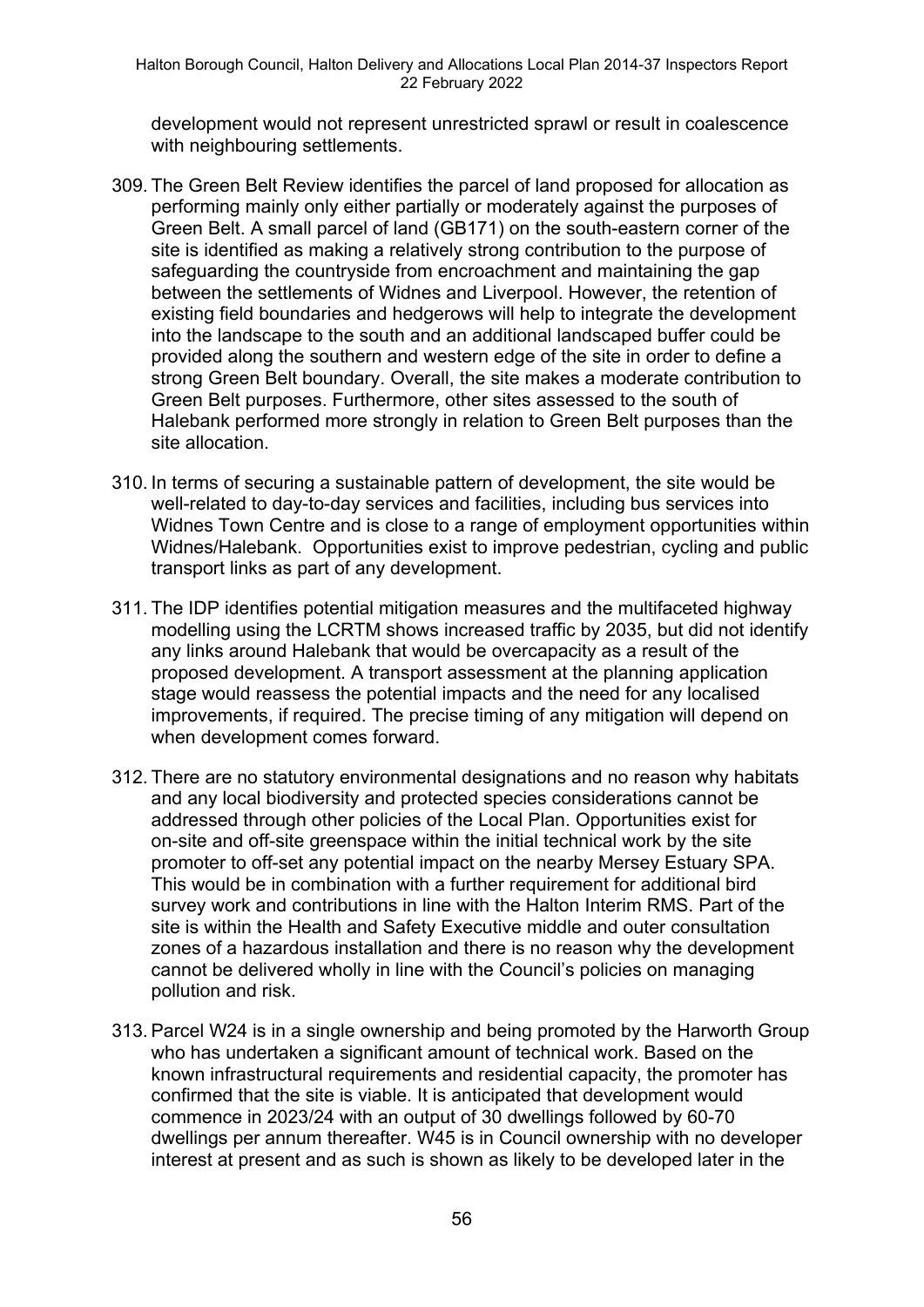Plan period. The strategic site is, therefore, considered to be viable and deliverable/developable during the Plan period.

- 314. Overall, the strategic allocation SRL9 is well placed to contribute to a sustainable pattern of development and would make a significant contribution to the supply of housing and the provision of affordable homes. Compensatory improvements can be made through the provision of new green infrastructure and green space on the site. These are balanced against the general absence of any specific and significant physical and infrastructural constraints, the moderate harm of safeguarding the countryside from encroachment and limited harm in relation to the other purposes of the Green Belt.
- 315. Consequently, given the strategic future need for housing in the Borough, in particular in Widnes/Hale, and the lack of sufficient alternatives, we consider that there are the exceptional circumstances to justify altering the Green Belt boundary in this location and allocate the sites.

## **Non-strategic Green Belt Sites**

### **D1 Land between Chester Road and Chester Road, Daresbury**

- 316.Daresbury is a small village situated to the west of Chester Road and the main settlement of Runcorn. The proposed site allocation is situated between Chester Road, a dual carriageway and the western edge of the village. It is proposed to accommodate 92 dwellings; however, the site capacity would be around 83 dwellings reflecting the area already developed fronting Chester Road.
- 317.The Daresbury Conservation Area includes the whole village and land up to the south-east boundary of the dual carriageway, including site D1. It is a traditional linear village built on a sandstone ridge above the valley of the River Mersey. It is situated within a rural landscape, screened from more urban areas of the fringes of Runcorn by Keckwick Hill, the woods and intervening landscape. The village comprises late 18<sup>th</sup> and early 19<sup>th</sup> century buildings, with a number of later buildings constructed at the end of the  $19<sup>th</sup>$  Century. A key landmark in the village is the church of All Saints which is located on the northern edge of the village, overlooking surrounding countryside. These factors combine to contribute to the significance of the Conservation Area.
- 318.The site has a sense of openness and as recognised in the Council's Site Allocation Heritage Assessment (EL061a) makes a moderate contribution to the significance of the Conservation Area. Indeed, the site was specifically included within the boundary of the Conservation Area.
- 319.Due to the relatively narrow nature of the site sandwiched between the road and the village, any residential development would effectively envelope the entire western edge of the village. There would be very limited opportunity to set the housing back to protect the linear character of the village. Glimpses of the proposed housing from the village would create a sense of depth, indicating development beyond the linear core. Consequently, the linear character of the village set within a rural landscape would be completely and irreversibly lost.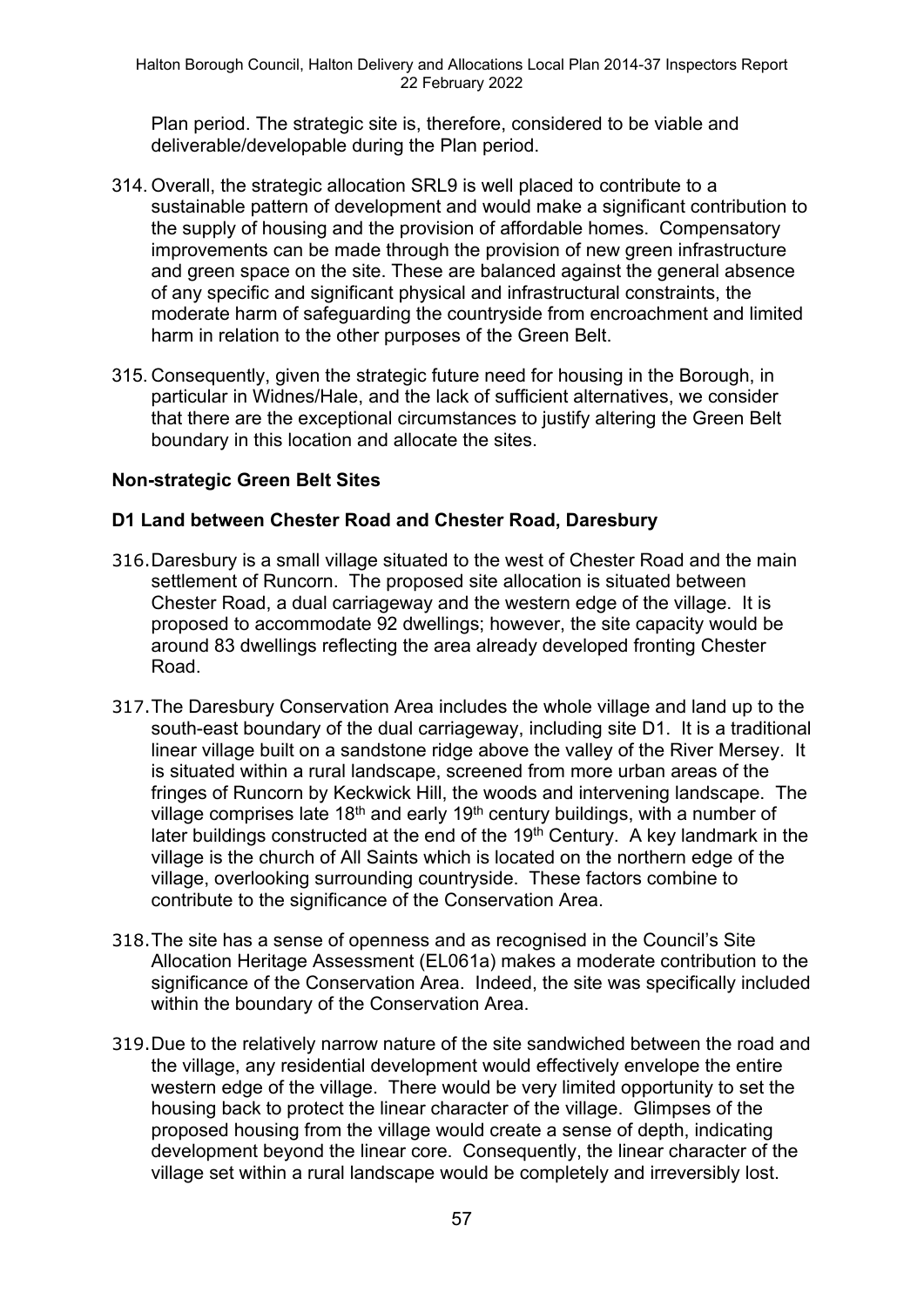- 320.The Conservation Area Character Appraisal 1967 (PSD10) recognises the importance of views out of the area by the inclusion of surrounding open spaces, where it appears that they form an integral part of the area. Furthermore, a specific conservation objective is to protect the surroundings of the Conservation Area, so that views out of the Area are not spoilt.
- 321.At present views of open fields are available on the southern approach to the village, to the south of the school. Any housing would be highly visible over the hedgerow adjoining the road and through any access point. The creation of visibility splays for the access point would also involve the removal of the stone wall and hedge. The proposal would, therefore, have a significantly urbanising effect on the approach to the village centre.
- 322.Furthermore, when walking along the public footpath which leads west from the village one has a sense of leaving the village behind. The proposed housing would be highly visible from the public footpath which leads west from the village and would undermine the views out of the area.
- 323.It is proposed to provide a car park for the school in order to alleviate parking problems within the village and potentially assist in securing the return of the bus service through the village. However, there is no firm evidence before us to indicate that the bus service would definitely return, and the car park could be secured on land without the provision of additional housing. Consequently, we only attach moderate weight to these factors.
- 324.Overall, we consider that the proposal would undermine the significance of the Conservation Area due to the loss of the linear character of the village and have a harmful effect on the character and appearance of the Conservation Area and its setting. Although serious, the harm to the Conservation Area would be less than substantial. However, the moderate public benefits of the proposal in terms of securing the car parking for the school and the potential return of the bus service would not outweigh the significant harm which we have identified.
- 325.Daresbury is currently 'washed-over' by the Green Belt and as such only limited infilling is permitted. The site has a strong boundary to the west created by the A56 Chester Road, reinforced by hedges and trees. The north-eastern boundary is weak created by the rear boundaries of properties and in places hedgerows. The south-eastern boundary is stronger, created by the Chester Road and a stone wall. The parcel would reduce the gap to Warrington, although it would remain more than 2km. The parcel is in partial use and is assessed as providing a moderate contribution to preserving countryside character. Overall, the Green Belt Study identifies that the site makes a partial contribution to the purposes of including land within the Green Belt.
- 326.The Green Belt boundary would run along the eastern edge of the safeguarded sites. However, we consider that the proposed Green Belt boundary would be relatively weak in comparison to the very strong boundary created by the A56 Chester Road. Furthermore, Daresbury is a very small village of only around 40 houses and as such any locally arising need would be extremely limited and could be met by infill development in the village and in Runcorn. Housing land supply in the urban area of Runcorn is sufficient to meet the needs of the town.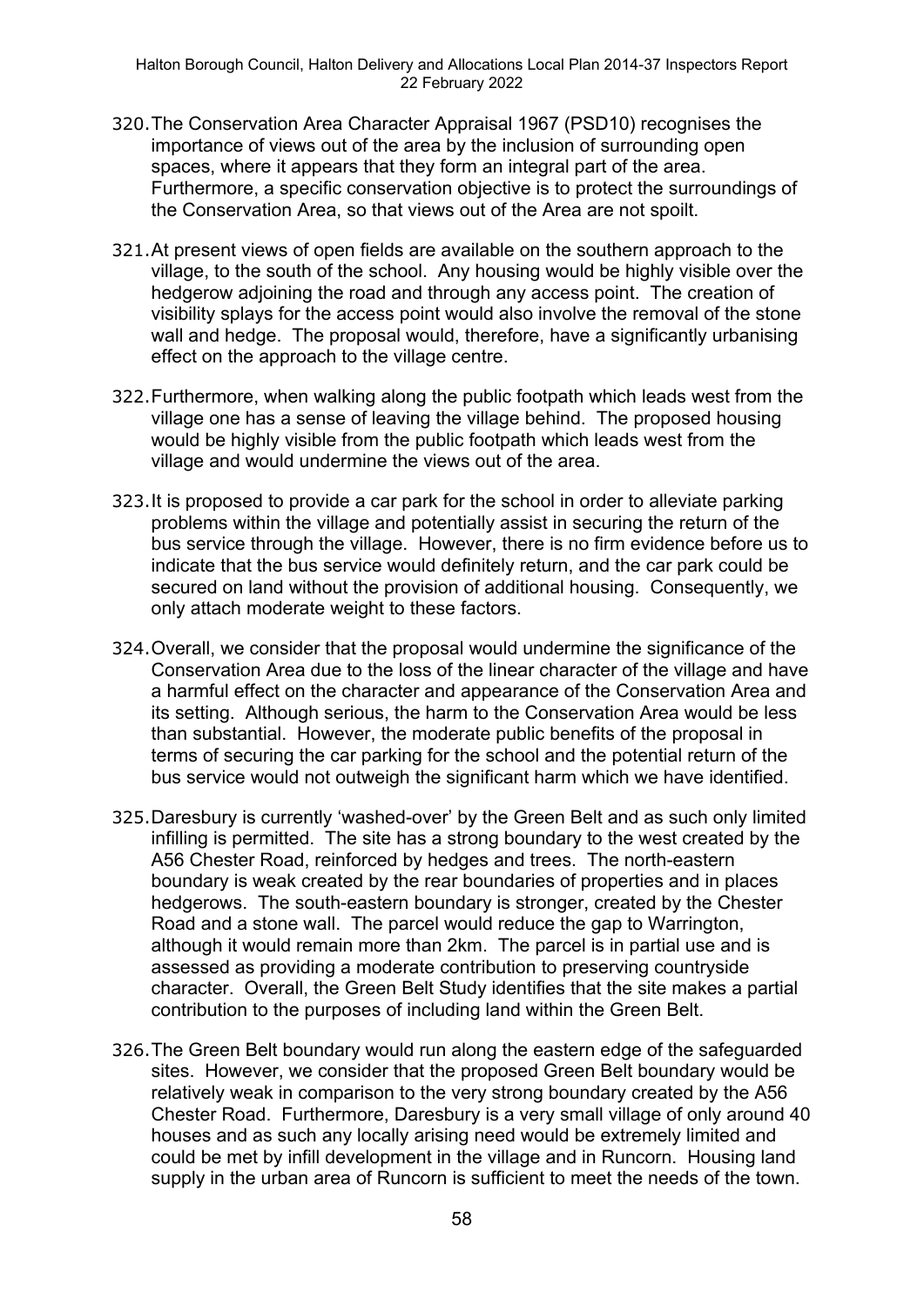Consequently, the release of this site would not be required to meet housing need.

- 327. The nearest employment is situated at Sci-Tech, Daresbury across the A56. The village has a primary school, public house and a church but no convenience store or other facilities. The nearest convenience store is some distance away at either Preston Brook or Windmill Hill. The nearest health facilities are some distance away at Murdishaw. We note that a new local centre is being built at Sandymoor; however, this would still be some distance from the village.
- 328.Furthermore, as outlined above the proposed car park could be provided on land within the site promoters ownership without the need for significant new housing and there is no guarantee that the bus service would return. Taking the above factors into consideration, we do not consider that exceptional circumstances exist to release this site from the Green Belt. It is necessary to remove the site from Policy RD1 and **MM022** addresses this point in order to be justified and consistent with national policy. A consequential amendment to the Policies Map is also necessary (PMM01).

### **M8 Land to the east of Runcorn Road, Moore**

- 329. The site is situated to the east of Runcorn Road and to the southwest of the village of Moore. The site is around 0.73 hectares with a notional capacity of 20 dwellings. The site is currently agricultural land and is contained to the south east by the railway line, residential development to the north east and residential development on the opposite side of Runcorn Road to the north. The site is close to services within the village including a primary school and is accessible by public transport.
- 330. The site is adjacent to the urban area but less than 50% of the boundary is adjacent to development and so is partially contained. The site is considered to have a very limited impact on the resultant gap between settlements and presents a clear rounding opportunity. The Green Belt Study identified the site as making only a partial contribution to Green Belt purposes overall.
- 331. Significant technical work has been carried out and there are no physical or infrastructure requirements which would preclude the site coming forward. Furthermore, the development of the site would not have an adverse effect on the character and appearance of the Moore Conservation Area which is some distance away. A planning application is anticipated soon with site preparation work commencing towards the end of 2022 and first completions in 2023. It is controlled by a single party, on behalf of two landowners and interest has been expressed from housebuilders.
- 332. Overall, the site is in a suitable location and development would be of an appropriate scale to meet the local housing needs of Moore village. Given the limited Green Belt harm and a lack of alternatives, exceptional circumstances exist to alter the Green Belt at this location.

## **P1 E-Scape, Preston-on-the-Hill**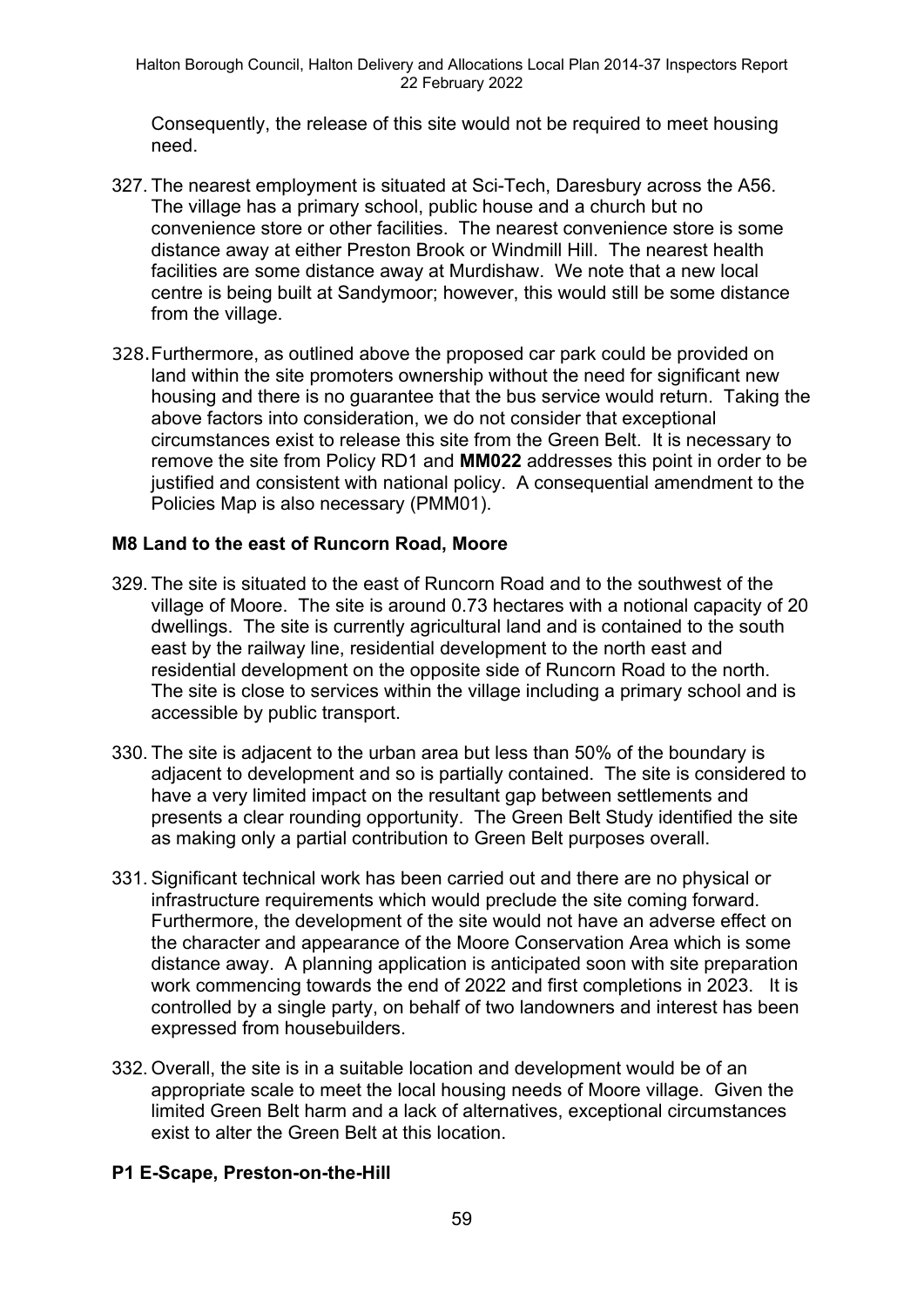- 333. P1 is situated to the west of Preston on the Hill. The southern part of the site is a former electric bike track, and the northern part is undeveloped. The site is around 4.89 hectares and has been identified for a notional capacity of 117 dwellings.
- 334. The site is adjacent to the urban area and is partially contained by development on Windmill Lane. It would have a very limited impact on the gap between settlements with the gap to Warrington remaining more than 4km. There are opportunities within the site for compensatory improvements. The Green Belt study has identified that the site makes a partial contribution to the Green Belt.
- 335. The site has good access to employment at the Whitehouse Industrial Estate and to a local centre at Preston Brook. Higher level services are at Murdishaw. Furthermore, a bus service runs along the main road. Opportunities exist to improve pedestrian, cycling and public transport links as part of any development.
- 336.There are no constraints that would preclude development of the site and viability has been confirmed by the developer. There are advanced discussions regarding the sale of the land potentially for a provider of affordable housing. A planning application would be submitted post adoption of the Local Plan. It is anticipated that development would commence in 2023 with an output of 20 units followed by 40 dwellings per annum thereafter. The site is, therefore, suitable and deliverable within the Plan period.
- 337. Overall, the site makes effective use of previously developed land and would make an important contribution to the supply of housing. In the context of the overall housing requirement and the lack of sufficient alternatives, exceptional circumstances exist to alter the Green Belt at this location.

#### **P2 Land between Chester Road and M56 at Preston-on-the Hill.**

- 338. The site comprises agricultural land situated between the A56 Chester Road and the M56. It is around 7ha and is identified as having a notional capacity of 146 dwellings.
- 339. The site is adjacent to the urban area and is partially contained. It is considered to have a very limited impact on the gap between settlements. The landowner has significant land holdings in the area and so there is scope to make compensatory improvements. Overall, the Green Belt Study identifies that the site makes a partial contribution to the purposes of including land within the Green Belt.
- 340. The notional capacity reflects the need for a landscaping bund to the M56 and canal and retaining the woodland to the north. As with site P1 the site has good access to employment at Whitehouse Industrial Estate and services at Preston Brook and access to public transport.
- 341. The site owner is amenable to bringing the site forward and a housebuilder is on board. A viability assessment has been undertaken by the developer which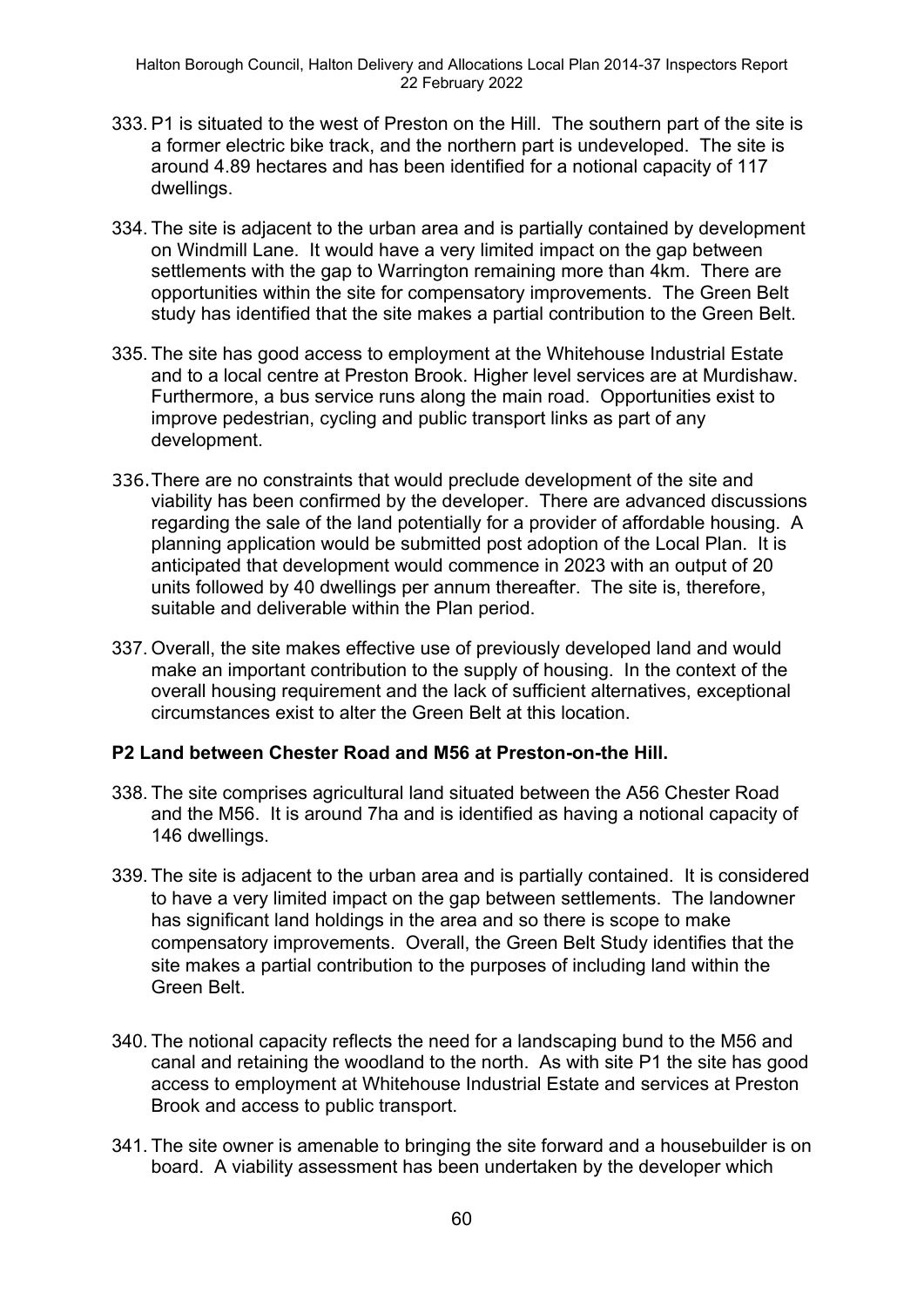confirms that development would be viable. Development is likely to start no later than 5 years from the date of adoption and would progress at around 30 dpa. Given the limited Green Belt harm and a lack of alternatives, exceptional circumstances exist to alter the Green Belt at this location.

### **Residential development within the urban area**

## **General**

- 342. A number of smaller, non-strategic housing sites have been identified through the SHLAA within the urban area of Runcorn, Widnes, Halebank and Hale through Policy RD1 and presents them on the Policies Map. The SA has appraised these sites individually (SD07a) and demonstrates that they would contribute to the most appropriate strategy.
- 343. In all cases the sites identified in Policy RD1 are subject to detailed policy requirements in the Plan which would ensure suitable landscaping and screening where appropriate and address a range of other matters such as flood risk, ecology, vehicular access and improvements to the wider highway network.
- 344. Several of the proposed allocations are existing open space designations under the UDP. As a former New Town, Runcorn has a significant amount of open space and the recent update to the Open Space Study confirms that overall, there would be sufficient open space of each typology to serve the residents of the town. At our request the Council has produced a summary for each site proposed for allocation which confirms that each site is surplus to requirements.
- 345. The deliverability of some of the proposed allocations has been questioned. In these cases where it is acknowledged that there may be additional constraints or no active developer interest, they are shown as being delivered later in the Plan period. The sites are all within a suitable location within the urban area and have a reasonable prospect that they would be available and viably developed at the point envisaged. The sites are contained within the later stages of the housing trajectory and so the Council can monitor their progress. Even without the sites in question, the Council would be able to meet its housing requirement and five year supply. The sites do not, therefore, affect the overall deliverability of the Local Plan. In our view, the Council's approach appears to be both reasonable and proportionate in the circumstances and, in every case that has been drawn to our attention, other than those referred to below, the site allocation is justified.
- 346. Furthermore, the allocation of the sites would provide greater certainty to landowners and incentivise them to bring sites to the market. Many of the sites would be attractive to smaller housebuilders and also Registered Social Providers. Overall, the approach of utilising sites within the urban area is one which should be supported to minimise Green Belt release in the Borough.
- 347.**MM022** would delete the housing site allocation at Land adjacent to the Foundry (RD1/W43) due to flood risk issues. This main modification is necessary to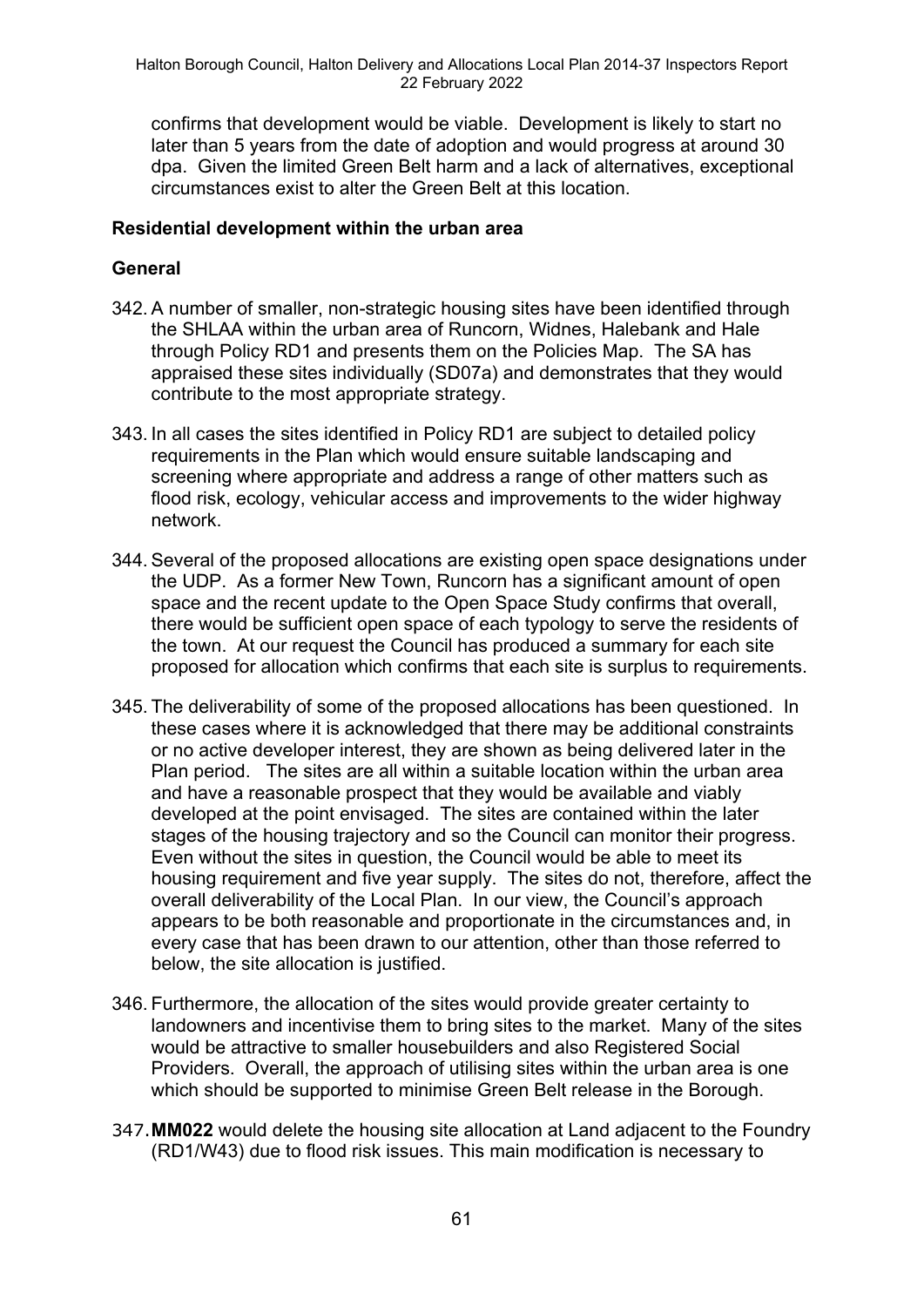ensure that Policy RD1 and the housing site allocations are justified, effective and consistent with national policy.

## **Sites within HSE Consultation Zones**

- 348. Due to the industrial past of the Borough a number of proposed residential allocations are situated within either the Inner, Middle and Outer Health and Safety Executive consultation zones. Consultation would take place with HSE on any application coming forward on these sites. Development can be achieved within the middle and outer zone subject to being appropriately configured in order to minimise potential risk. Consequently, development would not be precluded on allocated sites within the middle and outer zone.
- 349. A significant area of west Runcorn is covered by the HSE inner zone arising from the ex-ICI companies. There are four sites (R83, R70, R71, R77) proposed for residential use under Policy RD1 which fall within the Inner consultation zone as shown EL107. In addition, mixed use area MUA10 'The Heath' also lies within the inner zone. As set out in the draft Statement of Common Ground [PSD09] and as discussed at the Hearing session on HSE matters, the HSE advises against development in the Inner Zone, apart from a small number of exceptions including a limited number of very low population developments/land uses. HSE would only allow for one or two dwellings on sites within the inner zone.
- 350. We acknowledge that HSE's role in planning is advisory only and that the detailed design and layout of sites can be considered at the development management stage. We also recognise that development may not increase the population of an area overall due to a declining population in the neighbourhood; however, there is no cogent evidence before us on the matter.
- 351. The sites are situated within the Inner consultation zone which represent the greatest hazard or risk and there is insufficient evidence before us to demonstrate that the principle of residential development on those sites is acceptable given the serious and very real risk to the public. Furthermore, the HSE sustains its objection to the development of those sites.
- 352. Moreover, the sites fail to pass the test of developability in the NPPF as there is not a reasonable prospect that the sites would come forward within the Plan period given the significant constraint.
- 353.R83 Heath Road South/Highlands Road is proposed for residential development for around 116 dwellings. The site is currently identified as Green Space within the UDP. Policy HC9 identifies that a range of employment, residential, smallscale retail and small-scale ancillary facilities would be acceptable within mixed use area MUA10. MUA10 is the site of the office complex of a former chemical works which has been operating as a business park for several years providing incubator accommodation for local businesses. The existing owner is developing proposals for the reconfiguration and redevelopment of the site, together with proposals for residential development on R83 to create an innovative, sustainable campus comprising employment, residential and ancillary uses such as small-scale retail to serve local businesses and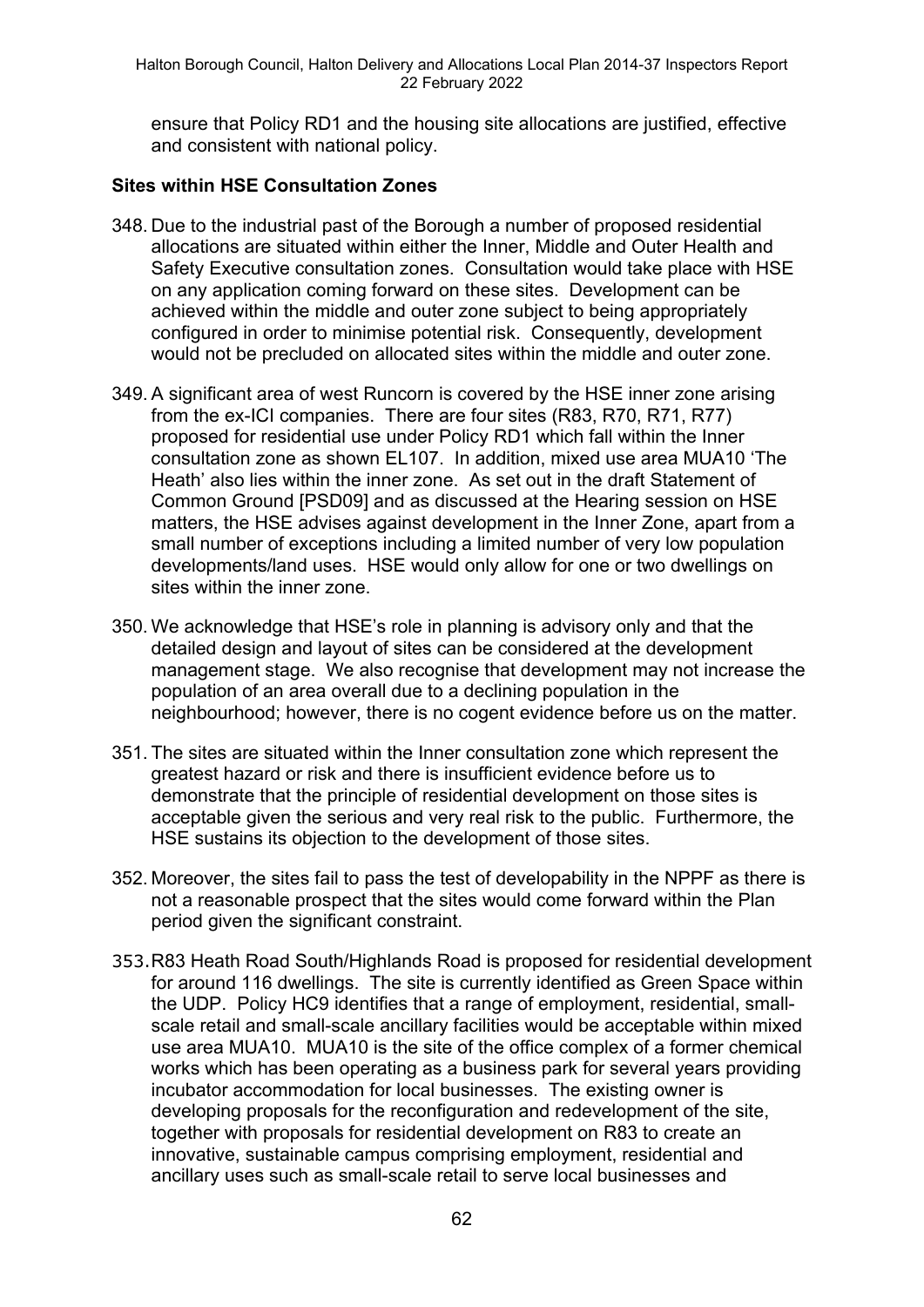residents. The campus would be a net zero carbon environment based on a green energy network and innovative concepts such as vertical farming.

- 354. We acknowledge that the innovative project would have significant regeneration benefits for Runcorn. However, the sites lie entirely within the inner consultation zone of a hazardous installation where the HSE would resist an intensification of any use within the inner zone. The proposed employment, retail and residential uses would attract people to a location which is at the highest public safety risk.
- 355. We acknowledge that the MUA10 site is in existing use accommodating around 2,500 employees and the Council considers that there would be no intensification of the site; however, without any indication of the scale or mix of the proposals we cannot be certain that this would be the case. Furthermore, the proposal to build 116 dwellings on a currently vacant site at R83 would represent a significant intensification of use.
- 356. In the absence of cogent evidence to the contrary, development of the sites could result in significant risk to human life. Consequently, we cannot be satisfied that the proposed uses for the sites are acceptable in principle. The deliverability of the proposals is also in doubt given the significant constraints.
- 357.Consequently, the allocations and proposed uses cannot be supported at this time. **MM022** and **MM036** addresses this point by deleting the allocations from the Local Plan as they are not justified. Consequential changes to the Policies Map are also required.

## **Conclusion on Issue 11**

358. Overall, subject to the MMs set out above, the proposed residential allocations are justified, effective and consistent with national policy.

# **Issue 12 – Whether the approach towards the supply and delivery of housing land is justified, effective and consistent with national policy?**

- 359.The supporting text to Policy CS(R)3 sets out a housing trajectory which shows how the housing requirement will be met. The table at paragraph 9.4 sets out the sources of supply which will contribute to meeting the requirement on 31 March 2019. It concludes that there was a residual requirement of 3,289 dwellings at this date.
- 360.At our request the Council produced additional information (HBC PSD016) to: clarify the sources of supply which contributed to the housing supply; update the Exceptional Circumstances paper; and to update the site capacities and delivery rates of the site allocations as a result of discussions in the Hearing sessions. This document informed discussion at the housing land supply session of the Hearings.
- 361. The Council had originally included sites from the SHLAA which were developable but not otherwise committed or allocated in the Plan (692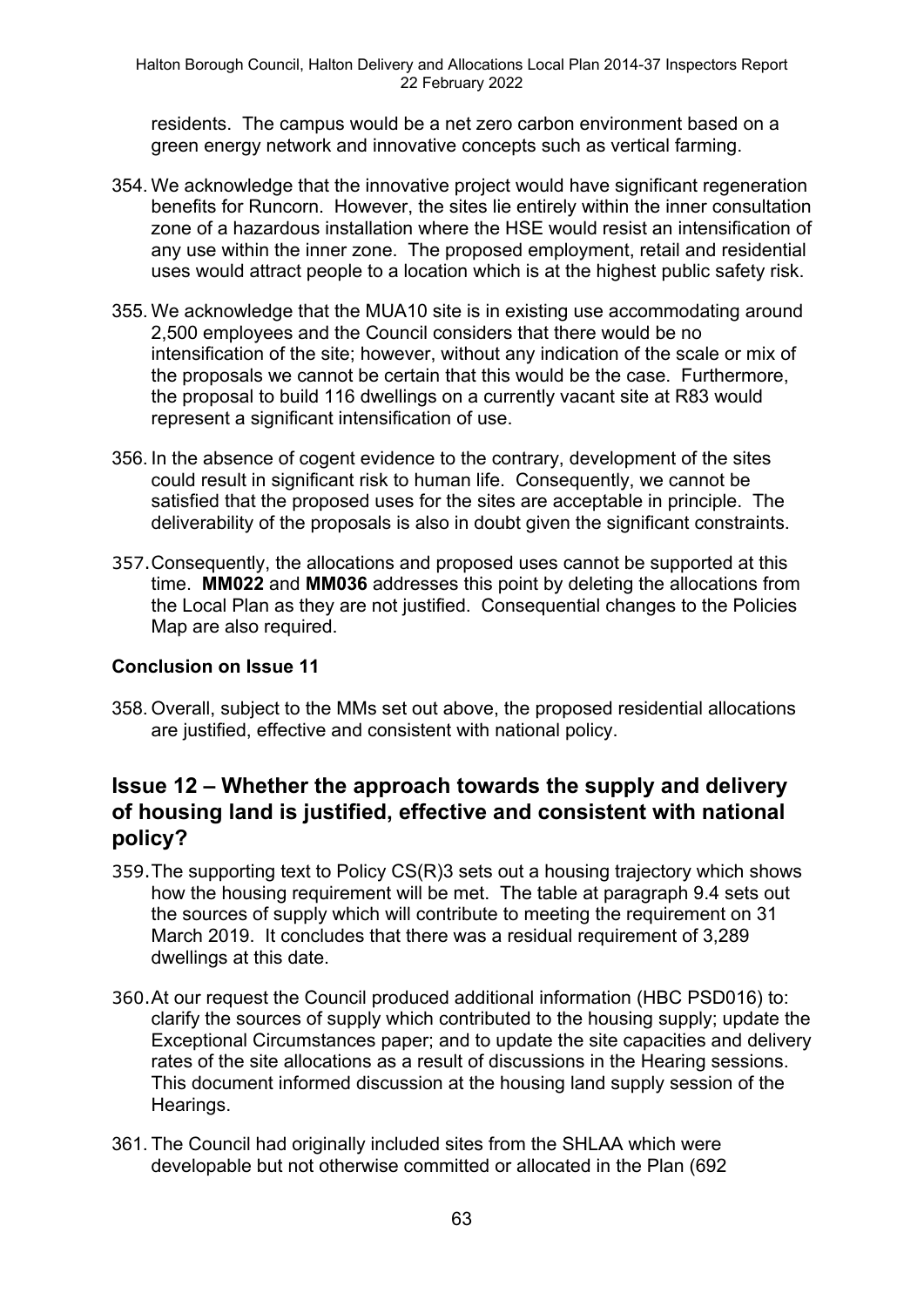dwellings). At our request the Council reviewed sites larger than 5 units against the definition of 'developable' in the NPPF. The outcome of this assessment is set out in HBC -PSD023. All but one of those sites were deemed not to meet the developable test in the NPPF and so were excluded from the supply.

- 362. At our request, sites below 5 units have been included within a 'small sites windfall allowance' of 20 units per annum (from 2022 onwards to avoid double counting). This is supported by monitoring evidence from 1996-2021 which shows that the long-term evidence for small sites has been constant throughout the period of around 20 units per annum. Consequently, there is compelling evidence that they will provide a reliable source of supply in accordance with paragraph 71 of the NPPF.
- 363. A vacant homes allowance of 10 units per annum and an estate regeneration figure and an allowance for long term vacant stock were originally identified; however, these have not been carried forward as there is only a small number of homes in long term vacancy and the Council does not have any programmed estate regeneration initiatives.
- 364. An additional update to the housing supply position (HBC-PSD023) which incorporated these further amendments and revised site trajectories was published after the Hearing sessions. Following our post-Hearings letter the Council has subsequently updated the housing supply position reflecting the deletion of five housing sites. The analysis of housing land supply below reflects the most up to date version HBC-PSD025 (Rev 2b).
- 365. Completions between 2014 and 2021 totalled 3,336 homes. As of 1 April 2021, sites with planning permission (including remaining units on sites underconstruction) had the capacity to deliver 2,199 dwellings which sensibly reflects a discount of 10% to provide some flexibility for actual numbers being delivered below that permitted. Existing commitments total 5,535 dwellings, leaving a residual requirement of 2,515 dwellings.
- 366.To meet this residual requirement, several strategic allocations have been proposed within the urban area of Runcorn with a capacity of around 1,510 dwellings. A further 979 dwellings are identified in the urban area of Runcorn and Widnes resulting in a capacity of 2,489 dwellings. The Council has taken a pragmatic approach by applying a 10% non-delivery allowance to these sources reflecting that some of the sites may not come forward resulting in a figure of 2,240 from sites within the urban area.
- 367.The small sites allowance of 20 dpa contributes a further 300 dwellings resulting in a total of 2,540 dwellings from within the urban area. Following consultation on the Main Modifications the 20 units dpa small sites windfall allowance has been excluded from the 10% non-delivery allowance as it is a trend-based source of supply. This would leave a surplus in the Borough of 25 dwellings.
- 368.The Inspector who considered the Core Strategy determined that Runcorn and Widnes act as largely separate housing markets and that there would be a need to review the Green Belt to meet the housing needs of Widnes, due to the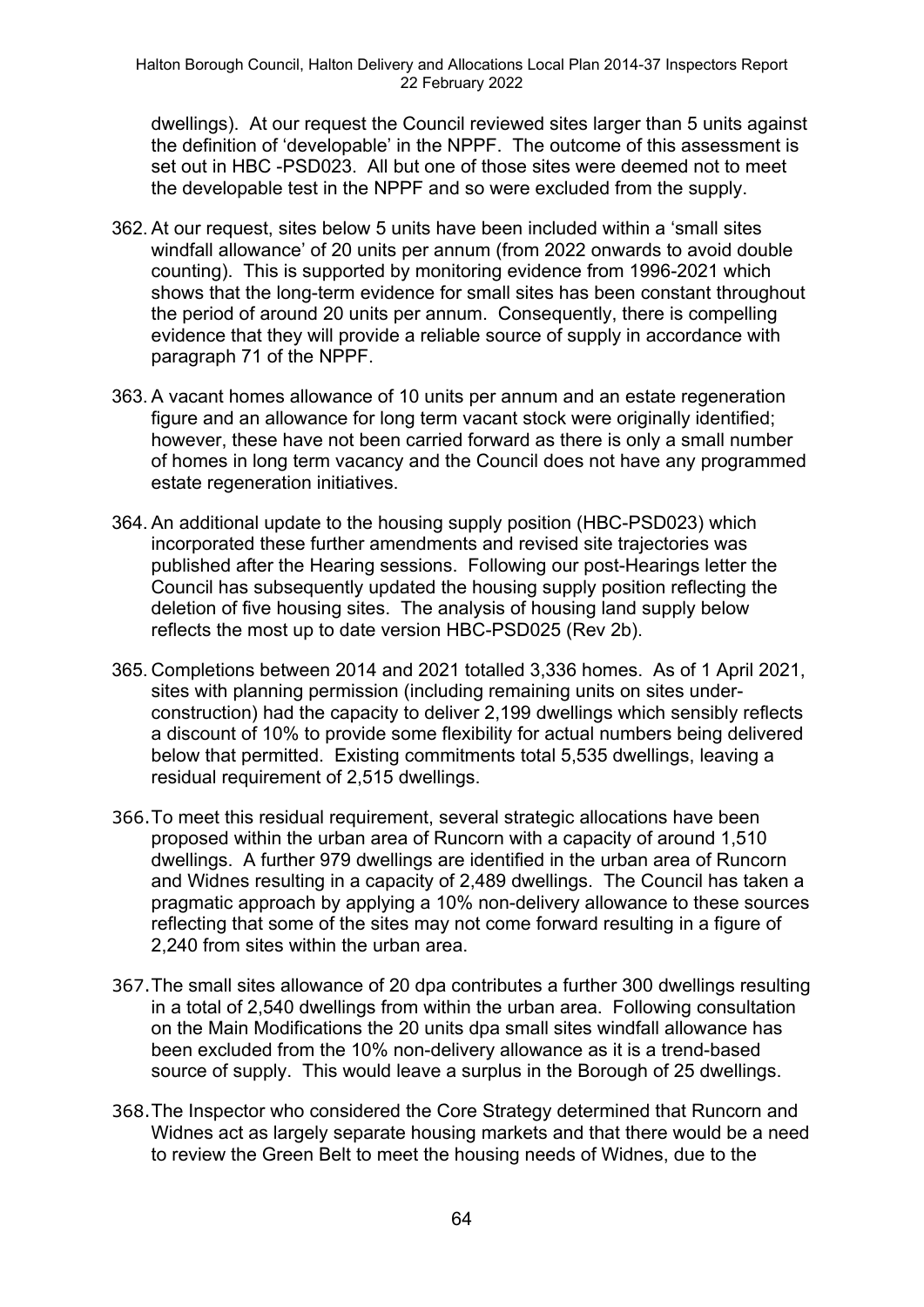shortage of previously developed land there. He supported the 57:43% (Runcorn: Widnes/Hale) split in the supply of housing land.

- 369.In the update to the housing supply figures in HBC PSD025 (Rev2b) the Council has shown the housing supply figures broken down into the 57:43% split in addition to a 50:50 split between the main towns. Whilst we consider that there is no compulsion to carry forward the previous approach of the Core Strategy in setting specific housing targets for the principal towns the analysis is, nevertheless, useful to illustrate the spatial implications of any potential surpluses or deficits arising from the proposed allocations.
- 370. Before allocating Green Belt land and taking into account the 57:43% percentage split between Runcorn and Widnes there would be a surplus of 1,155 dwellings in Runcorn against the requirement of 200 dpa and a shortfall of 1,130 dwellings in Widnes against a requirement of 150 dpa.
- 371.The SHLAA has identified a significant amount of land within the urban area to meet the housing requirement and to minimise the release of Green Belt land; however, most of this land is within Runcorn. Of the 2,540 dwellings within the urban area, 2,148 (85%) would be situated within Runcorn and only 392 (15%) within Widnes.
- 372. Whilst there is no shortfall at a Borough level against the housing requirement there would be a significant shortfall of housing land in Widnes. Consequently, there is a need to release Green Belt land to meet the housing needs of Widnes. A number of Green Belt housing land allocations are, therefore, proposed to meet this need at Widnes and at Halebank with the capacity to accommodate around 2,101 dwellings. This would result in an oversupply of around 6 years in Widnes were the sites all to come forward within the Local Plan period.
- 373. There would be an oversupply of housing land in the Borough as a whole for the Plan period of around 6.8 years, taking account of sites being deleted through the MMs. This partly results from the good supply of land within the urban area of Runcorn and partly from the need to provide housing land in Widnes. In the context of a Borough requiring Green Belt release, it would be illogical to deallocate land within the urban area in Runcorn purely based on oversupply.
- 374. For plan-making, the NPPF requires plans to meet the development needs of their area and that strategic policies should, as a minimum, provide for objectively assessed needs for housing (paragraph 11). The Halton Local Plan will meet and exceed, the housing needs of the area as set out above and so meets this requirement.
- 375. The oversupply of around 6.8 years Borough wide is considered to provide flexibility in the housing supply should sites not come forward and provides a five-year supply beyond the Plan period. Consequently, we consider that the approach is justified.

## **5 Year supply**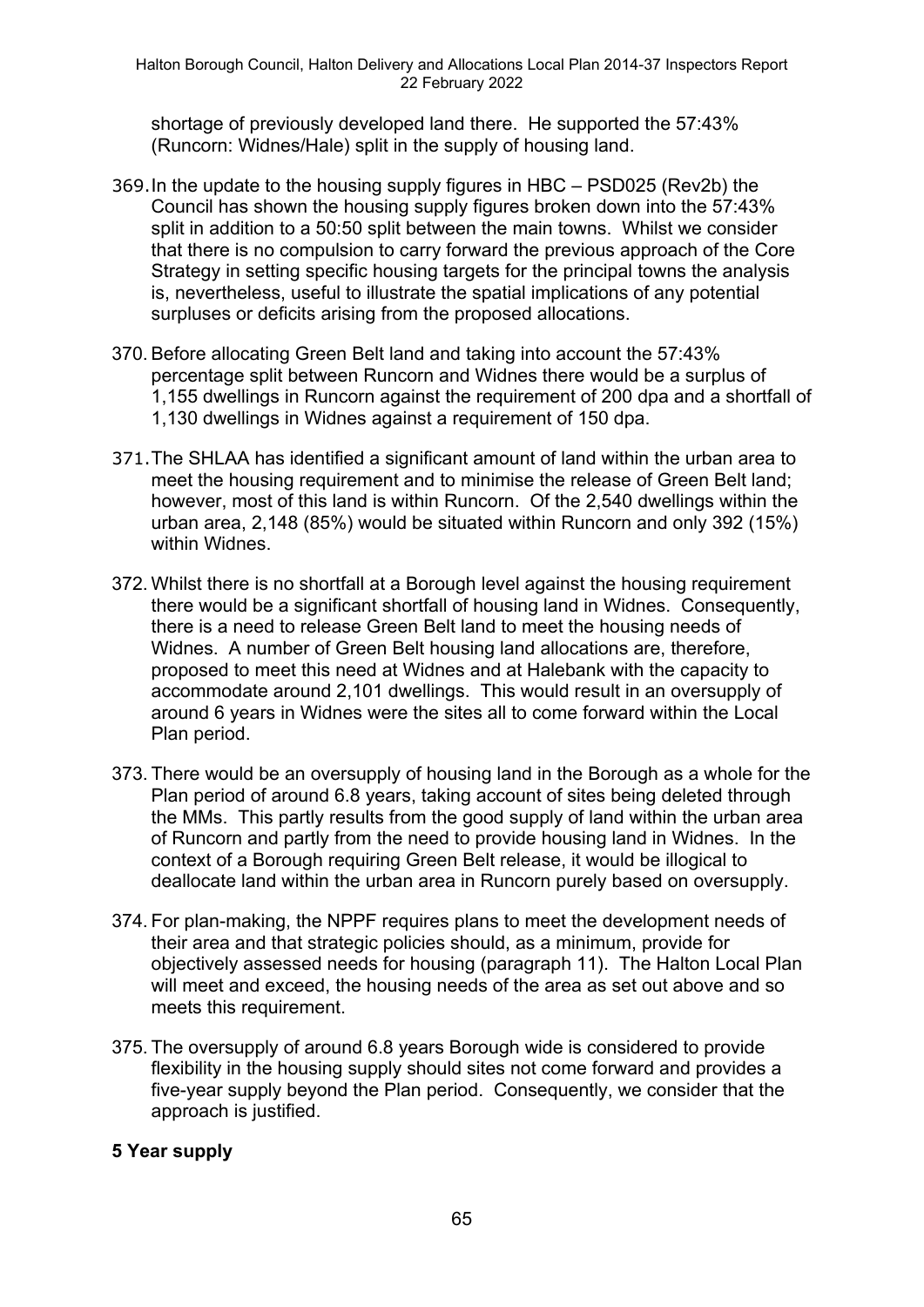- 376. The NPPF states at paragraph 68 that planning policies should identify a supply of specific, deliverable sites for years one to five of the plan period. When the start of the plan period is in the past, there would be no benefit in identifying a retrospective supply. Accordingly, it is important that plans identify a 5-year supply of deliverable housing sites at the point of adoption. This would accord with paragraph 75 of the NPPF which confirms that a 5-year supply can be demonstrated where it has been established in a recently adopted plan.
- 377. The housing requirement in the Plan is for at least 8,050 (net) additional dwellings for the Plan period equivalent to an average of 350 dwellings (net) each year. The Council's most recent calculation of 5-year housing supply is set out in HBC-PSD025 (Rev2b) which takes account of our Main Modifications for the deletion of 5 site allocations, considered later in this Report. The fiveyear supply period is from 1 April 2021 to 31 March 2026.
- 378. In calculating 5-year supply, the Council has taken account of completions since the start of the Plan period in 2014. From 2014 to 31 March 2021 completions have totalled 3,336 dwellings against a requirement of 2,450 (350 dpa) for this period. Consequently, there has been an oversupply of housing (886 dwellings) against the annual requirement since the beginning of the Plan period. The surplus has been deducted from the 5-year requirement of 1750 to give a residual 5-year requirement of 864 dwellings.
- 379. The NPPF is silent on whether past over-supply against a notional annual requirement based on dividing the whole plan requirement by the total number of plan years can be used to reduce the requirement over the remaining years of the plan. The PPG does acknowledge that past over-supply cannot be ignored and that it can be used to offset any shortfalls against requirements from previous years.
- 380. Paragraph 22 of the NPPF states that plans should look ahead over a minimum of 15-year period from adoption which the Local Plan will. Where the start date of the Plan period is in the past, as in Halton, it is entirely reasonable that the amount of housing completed in the earlier years before adoption is taken into account in determining the residual amount of housing to be planned for in the remaining plan period. If there had been an under-supply in the earlier years of the Plan, this would need to be made up in future years of the Plan in order to ensure that it meets its need. It is, therefore, logical to take into account any over-supply against a notional annual target applied retrospectively to past years. Neither the NPPF nor the PPG precludes this.
- 381.Furthermore, the approach is consistent with a recent judgment on this issue (albeit in the context of an appeal) that the decision whether or not to reduce the residual annual requirement having regard to previous over-supply is for the planning judgement of the decision maker<sup>1</sup>.
- 382. The Local Plan reasonably assumes a 5% buffer, in accordance with the NPPF, giving an estimated 5-year requirement of 907 dwellings or 181 dpa. The

**<sup>1</sup>** Tewkesbury Borough Council and SoS for Housing communities and Local Government and JJ Gallagher Ltd and Richard Cook [2021] EWHC 2782 (Admin)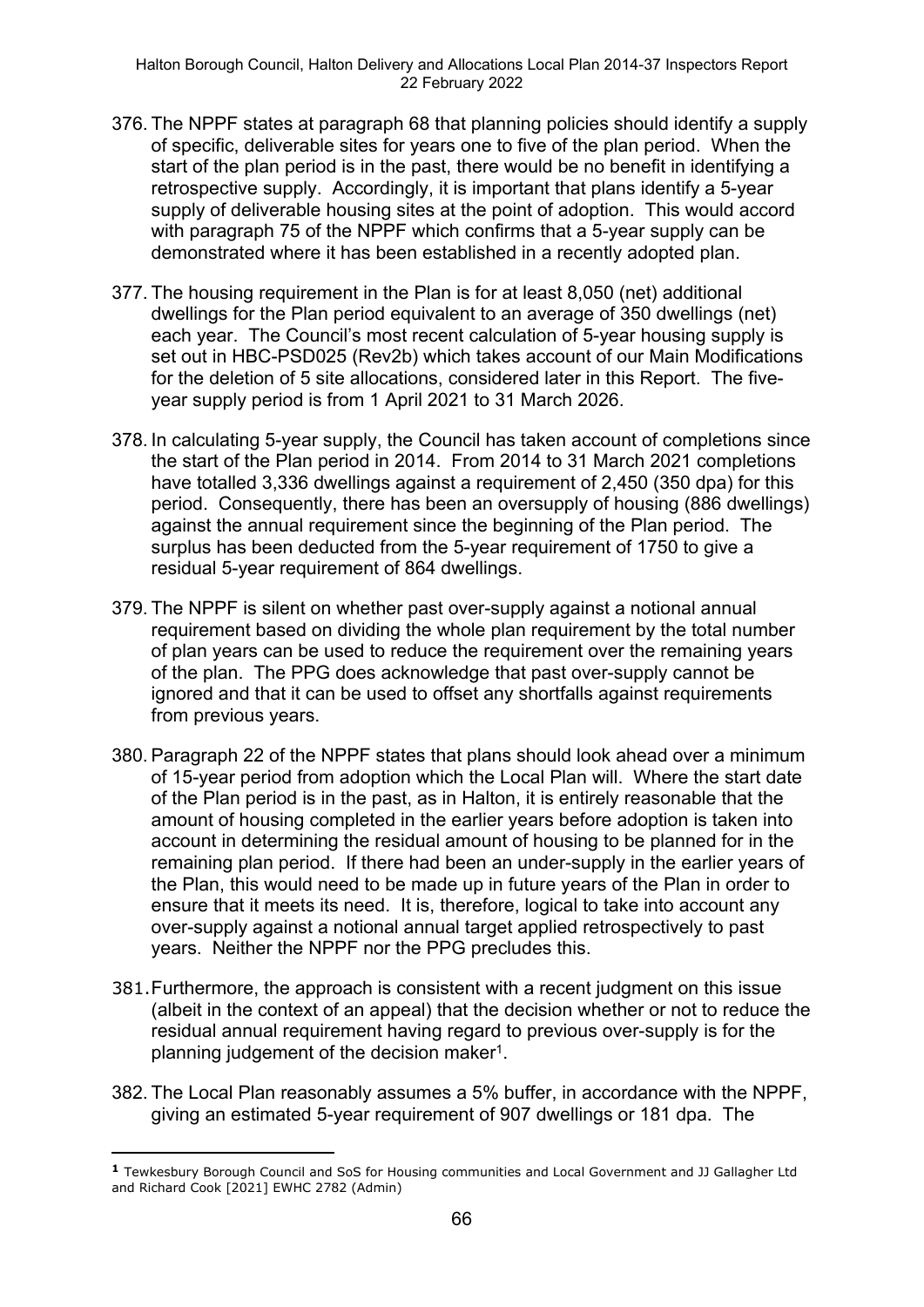evidence shows that there will be a supply of 1,810 dwellings, excluding Green Belt sites and 2,635 dwellings including Green Belt sites; a supply of 10 years and 14.5 years respectively (figures from HBC-PSD025 [Rev2b]).

- 383. Consequently, the Plan demonstrates that there would be well in excess of a 5 year supply of deliverable sites on adoption when measured against the housing requirement of 181 dpa. This is in accordance with both paragraph 68 and paragraph 74 of the NPPF.
- 384. Even had we decided that the over-supply in the early years of the Plan period should be ignored on the basis of the evidence before us the Local Plan would still be able to demonstrate a 5-year supply of land (5.2 years excluding Green Belt allocations; 7.5 years including Green Belt allocations). Consequently, regardless of whether the over-supply is taken into account the Plan can demonstrate a 5-year supply of land at the date of adoption.
- 385.The Council and developers agreed the start dates and annual output of each strategic site. For the larger sites an annual output of up to 50 units per annum per outlet was agreed. Given the obvious demand for housing in the Borough and previous build rates we consider this to be a realistic assumption. All but one of the Strategic Sites have an active developer. Based on the evidence in submissions and at the Hearing sessions we consider that the sites are deliverable, viable and will come forward as envisaged in the housing trajectory during the Plan period. Changes to Policy RD1 are required to reflect the revised capacities and **MM022** addresses this point in the interests of effectiveness.
- 386. The deliverability of some of the sites within the urban area was questioned. However, none of those sites had constraints which were prohibitive and whilst they may not be attractive to volume housebuilders they would appeal to smaller housebuilders and registered social providers who are active in the area.
- 387.The housing trajectory shows a peak in the delivery around 2024-2029 of around 800 dpa. This exceeds past rates of development which have achieved 500-600 dpa. However, there is a good mix of housing sites across Runcorn and Widnes and a mix of brownfield and greenfield sites. Furthermore, there is latent demand particularly in Widnes and developers would seek to provide a mix of housing types on their outlets. The Housing Land Supply table at Policy RD1 requires updating with the most up-to-date position and **MM022** deals with this in the interests of effectiveness. The Housing Trajectory at Figure 7 of the Plan also requires updating in the interests of effectiveness and **MM005** addresses this.

## **Conclusion on Issue 12**

388. Overall, subject to the MMs above, the approach towards the supply and delivery of housing land is justified, effective and consistent with national policy.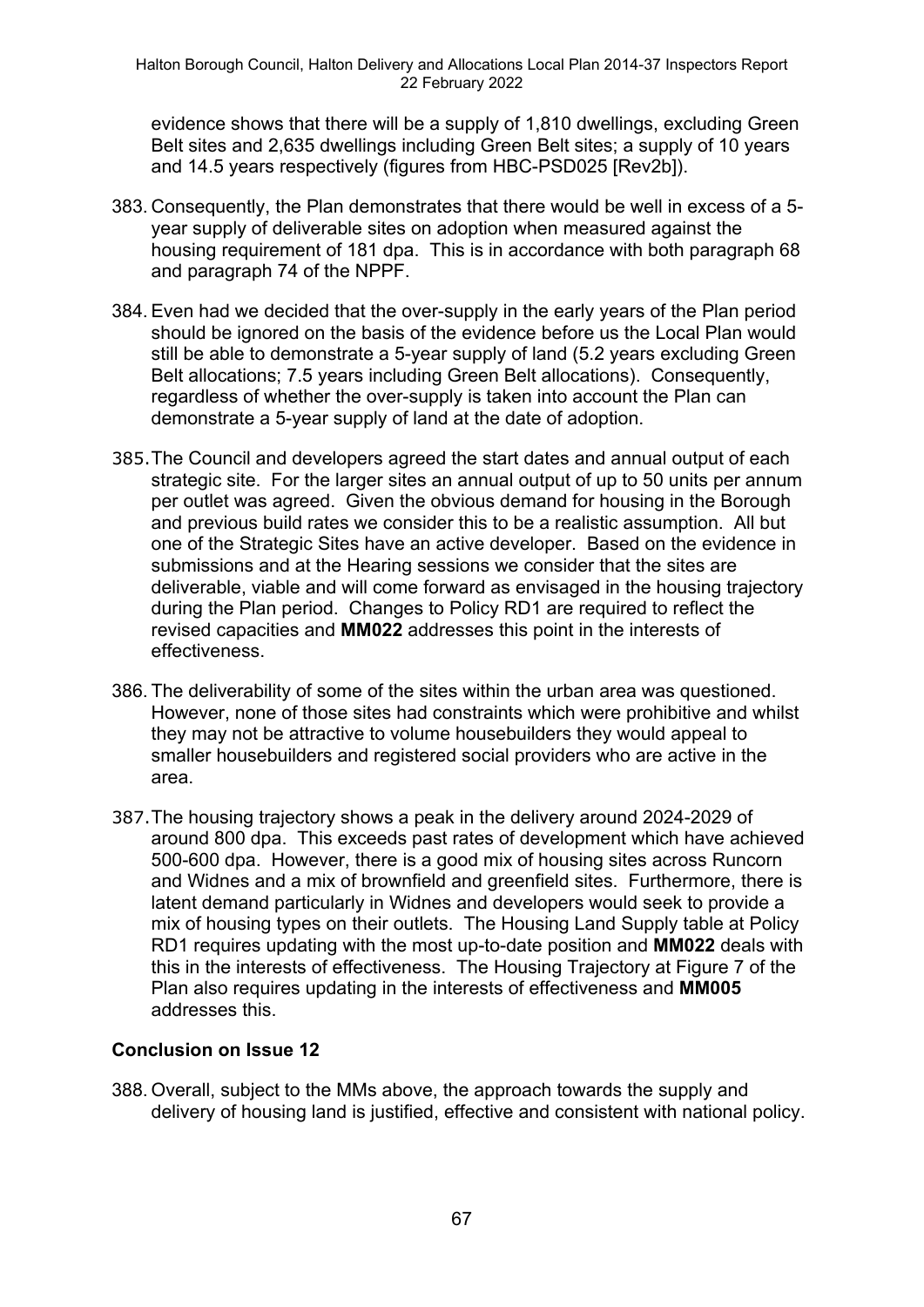# **Employment allocations**

# **Issue 13 – Whether the proposed employment allocations are justified, effective and consistent with national policy?**

## **Strategic Employment Sites**

- 389. Policies CS(R)4 and ED1 allocate a number of strategic sites for employment uses. These strategic sites are at Sci-Tech Daresbury (SEL1), 3MG, Widnes (SEL2), Widnes Waterfront (SEL3) and West Runcorn (SEL4).
- 390. Sci-Tech Daresbury is a nationally important Science and Innovation Campus that has significant job growth potential and the logic of selecting this site has not been seriously questioned. However, it was recognised during the Hearings that full-build out of this transformational site would take longer than originally envisaged. A revised jobs growth trajectory has been prepared by the Council together with consultants acting on behalf of Sci-Tech Daresbury that is more conservative, but nevertheless more realistic and achievable during the Plan period.
- 391. The 3MG site (SEL2) is based within the Ditton Corridor where there is scope for further employment development particularly that associated with logistics and distribution. The slower than anticipated build out rate of the transformational site at HBC Field within the 3MG site (SEL2) is reflected in the revised jobs growth trajectory prepared by the Council and considered to be a reasonable and proportionate approach, based on the evidence provided.
- 392. Widnes Waterfront (SEL3) and West Runcorn (SEL4) are both areas where previous regeneration initiatives have been undertaken, both are areas which benefit from the opening of the Mersey Gateway Bridge and both are suitable for a mix of employment uses. While these areas, together with the 3MG site (SEL2), are close to the river, none of them suffers from insurmountable flooding problems and based on the evidence before us, we are satisfied that these Strategic Employment Sites will come forward for employment uses during the Plan period.

## **Non-strategic Employment sites**

- 393. Two of the proposed non-strategic sites would involve alterations to Green Belt boundaries and are located at Land off Six Acre Lane (ED1/E28) and Land West of Moore Meadows (ED1/E29).
- 394. The sites make a modest contribution of some 6.69ha which has been presented in the Plan as part of the adjoining allocations to the Manor Park Employment area. The sites form part of a patchwork of open pasture fields, woodland and scrubland bounded by Moss Lane to the east and the employment uses to the west. Moss Lane forms a readily recognisable and permanent physical boundary to the east. Accordingly, whilst there would be a loss of openness, development would not represent unrestricted sprawl, there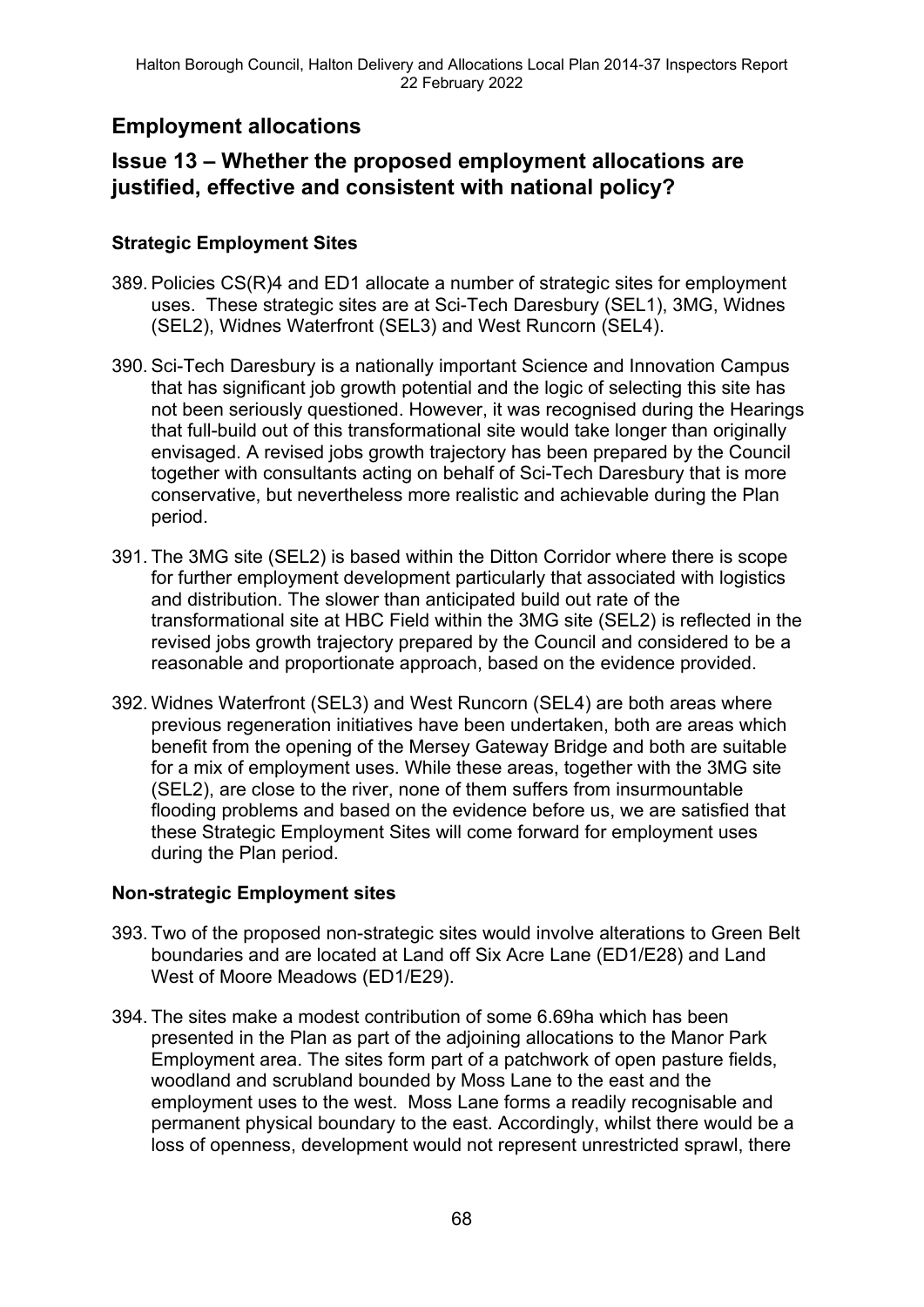would be no merging with nearby settlements and the local highway network would prevent encroachment into the wider countryside to the east.

- 395. The Green Belt Review identifies the parcels of land (GB265 & GB424) proposed for allocation as performing only a partial contribution against the purposes of Green Belt. Furthermore, other sites assessed to the east of Runcorn performed more strongly in relation to Green Belt purposes than the site allocation.
- 396. In terms of securing a sustainable pattern of development, the sites would be well-related to services and facilities, including bus services into Runcorn. Part of sites E28 and E29 are within Flood Zones 2 and 3. The Environment Agency confirms that the proposed employment allocations are acceptable in principle and no further detailed Strategic Flood Risk Assessment are required (Council's response to Inspectors Initial Questions (EX08) and Statement of Common Ground (PSD03b)).
- 397. Part of the sites are covered by a Nature Improvement Area and the Core Biodiversity Area in the LCR Ecological Network. There are a number of Local Wildlife Sites (LWSs) located adjacent to the sites. The presence of the LCR Ecological Network and the proximity of the LWSs would not preclude development and there are no reasons why the habitats and any protected species cannot be addressed through other policies of the Local Plan.
- 398. Overall, sites E28 and E29 are well placed to contribute to a sustainable pattern of development and would make an important, albeit modest, contribution to the supply and choice of employment sites available. The sites would help deliver the employment land requirement in the Borough and provide a reasonable degree of flexibility in supply to accommodate changing circumstances, such as the non-delivery of any of the sites. Compensatory improvements can be made through improvements to the environmental quality of the area. These are balanced against the general absence of any specific and significant physical and infrastructural constraints and the partial contribution to the purposes of Green Belt. No neighbouring authority is able to meet any of Halton's employment needs. Consequently, given the clear necessity to meet the future need for employment land in the Borough and the lack of sufficient alternatives, we accept that there are the exceptional circumstances to justify altering the Green Belt boundary in this location and allocate the sites.
- 399. Policy ED1 allocates a number of other sites for employment uses. These are required to ensure an adequate supply of employment land and a good range of sites. In all cases the sites identified in Policy ED1 are subject to detailed policy requirements in the Plan which would ensure suitable landscaping and screening where appropriate and address a range of other matters such as flood risk, ecology, vehicular access and improvements to the wider highway network.
- 400. A number of the sites are within the HSE consultation zones of a hazardous installation or will have local flood risk, contamination, biodiversity and heritage considerations, including the setting of the Bridgewater Canal, and as such mitigation would be required in accordance with other policies of the Local Plan.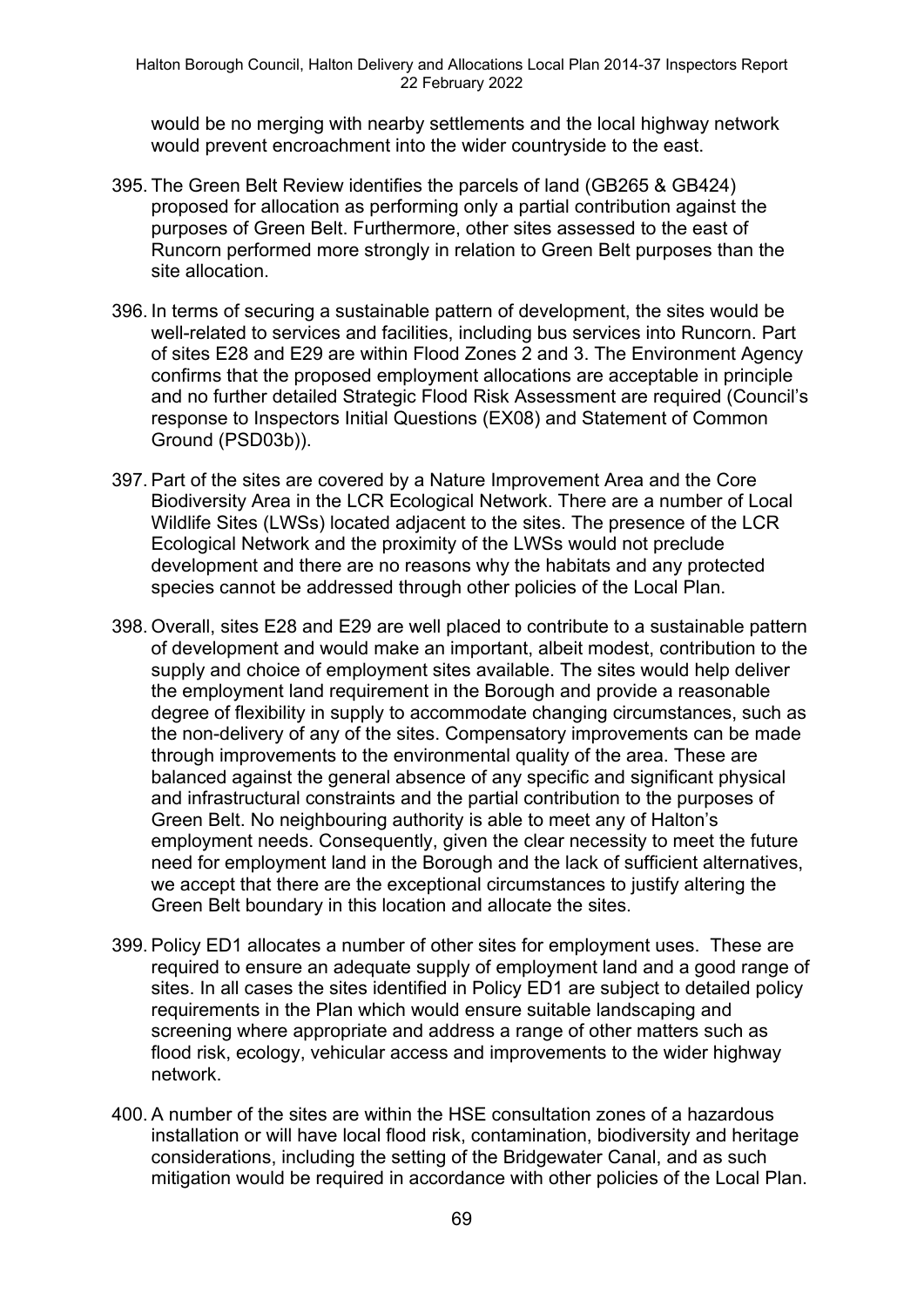In our view, the Council's approach appears to be both reasonable and proportionate, and all of the site allocations put forward for employment uses are considered to be deliverability during the Plan period.

401.**MM020** amends the description of the uses proposed on each of the employment sites in Policy ED1 and its supporting text to reflect the new Use Classes Order, as well as modifying the employment site at 3MG (East) Foundry Lane (ED1/E26) to reflect the up to date situation regarding the site area. This MM is necessary to ensure that Policy ED1 and its supporting text is justified, effective and consistent with national policy.

## **Conclusion**

402. Subject to the MM set out above, the Employment allocations are justified, effective and consistent with national policy.

## **Issue 14 - Whether the proposed Halton centre allocations are justified, effective and consistent with national policy?**

## **Retail and Town Centre Allocations (Policy HC1)**

- 403. A number of town and local centre allocations are proposed to meet the retail requirement set out in Policy HC1.
- 404. TC1 and TC2 are proposed for retail and leisure uses within Runcorn Old Town in order to support the regeneration of the town which has suffered since the establishment of Halton Lea 'Shopping City'. TC1 would utilise a vacant site to the forefront of the Brindley Theatre and will come forward as part of a wider 'Canal Quarter' redevelopment. There is scope to rationalise or replace the existing bus station and 'Island Building' to free up a retail site to anchor the centre. Both sites would be brought forward as part of a public, private partnership led by the Council as part of a wider regeneration scheme.
- 405. Several sites (TC5, TC7 and TC8) are proposed for mixed retail, leisure, office and residential use within Halton Lea centre. The sites are previously developed with former civic buildings remaining on site. The sites have good access to public transport and there are proposals by the Council to improve accessibility across the centre for pedestrians and cyclists. Redevelopment of the sites would be private sector led.
- 406. Two sites are proposed in Widnes Town Centre (TC3, TC9) to enhance the retail offer. TC3 would represent an extension of the Widnes Retail Park by redeveloping the bingo hall and garage to create an extended run of larger retail units along the north of the site. TC9 would be part of a wider regeneration of the Albert Square shopping area on a slightly larger footprint incorporating the car park. The whole of the site is in private ownership and any development is likely to be private sector led.
- 407. Three local centres are also allocated for development to support existing and emerging communities. TC6 Sandymoor Local Centre will serve the new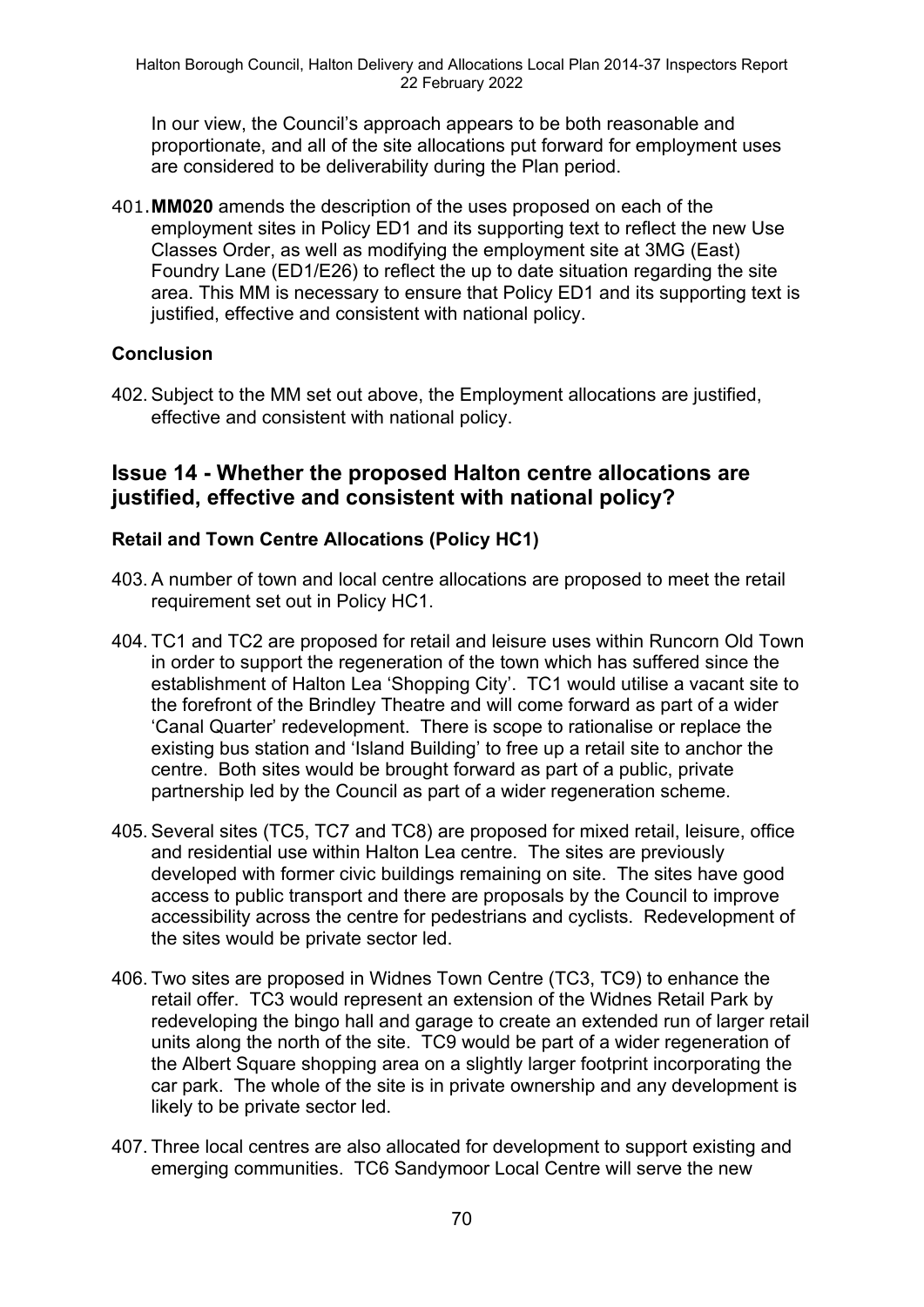development at Sandymoor and has commenced construction. A local centre is proposed at West Bank, South Widnes to serve a neighbourhood which is at risk of housing market failure and to support regeneration efforts.

- 408.TC10 Daresbury Local Centre is proposed to provide services for the new residential community and also to serve the needs of the adjacent employment centre. It is included in an outline planning application for residential development for 3,000m<sup>2</sup> of local centre. The land is set aside for retail and would be subject to a separate application to bring the site forward. The viability of the proposed local centre has been questioned, particularly given the proximity of Sandymoor local centre. However, Sandymoor local centre is not within walking distance of the Daresbury developments. Furthermore, it is anticipated that demand would be generated when the residential and employment development is delivered.
- 409.Overall, the proposed allocations are justified, effective and consistent with national policy.

## **Mixed Use Areas (Policy HC9)**

- 410. Some areas of the Borough do not have a single dominant land use, with a variety of development having grown up including businesses, shops, houses and community facilities. Many of the areas are in existing use or have vacant sites within them or sites which may come forward in the future. Policy HC9 does not allocate sites for specific uses; rather it is a development management policy which seeks to provide guidance as to the type of uses that would be acceptable in broad areas defined on the Policies Map. Some of these areas may be in transition, where a previous use is declining, and alternative uses are being established. Overall, the policy provides a flexible approach to the development of sites in the urban area, enabling an effective transition to new uses and aiding regeneration efforts. Sites MUA1-MUA7 and MUA9 within the urban areas of Runcorn and Widnes are justified. MUA10 is considered at paragraphs 298-303 above.
- 411.*MUA11 Daresbury Park* is within the consented business park at Daresbury. Part of the business park is now being proposed for residential use and the intervening section between R84 and E9 allows flexibility for the site owners to respond to the market for either residential or employment use. The site would provide a zone of transition between the employment use at E9 and the residential use. An application covering sites R84, E9 and MUA11 including residential, employment and small-scale retail, is being considered by the Council. We consider that the proposed uses for the site are acceptable in principle. However, a change is required to Policy HC9 to reflect the new Use Classes Order and **MM036** addresses this point in order to effective.
- 412. Overall, subject to the MM above the mixed use areas are justified, effective and consistent with national policy.

## **Education allocations (Policy HC10)**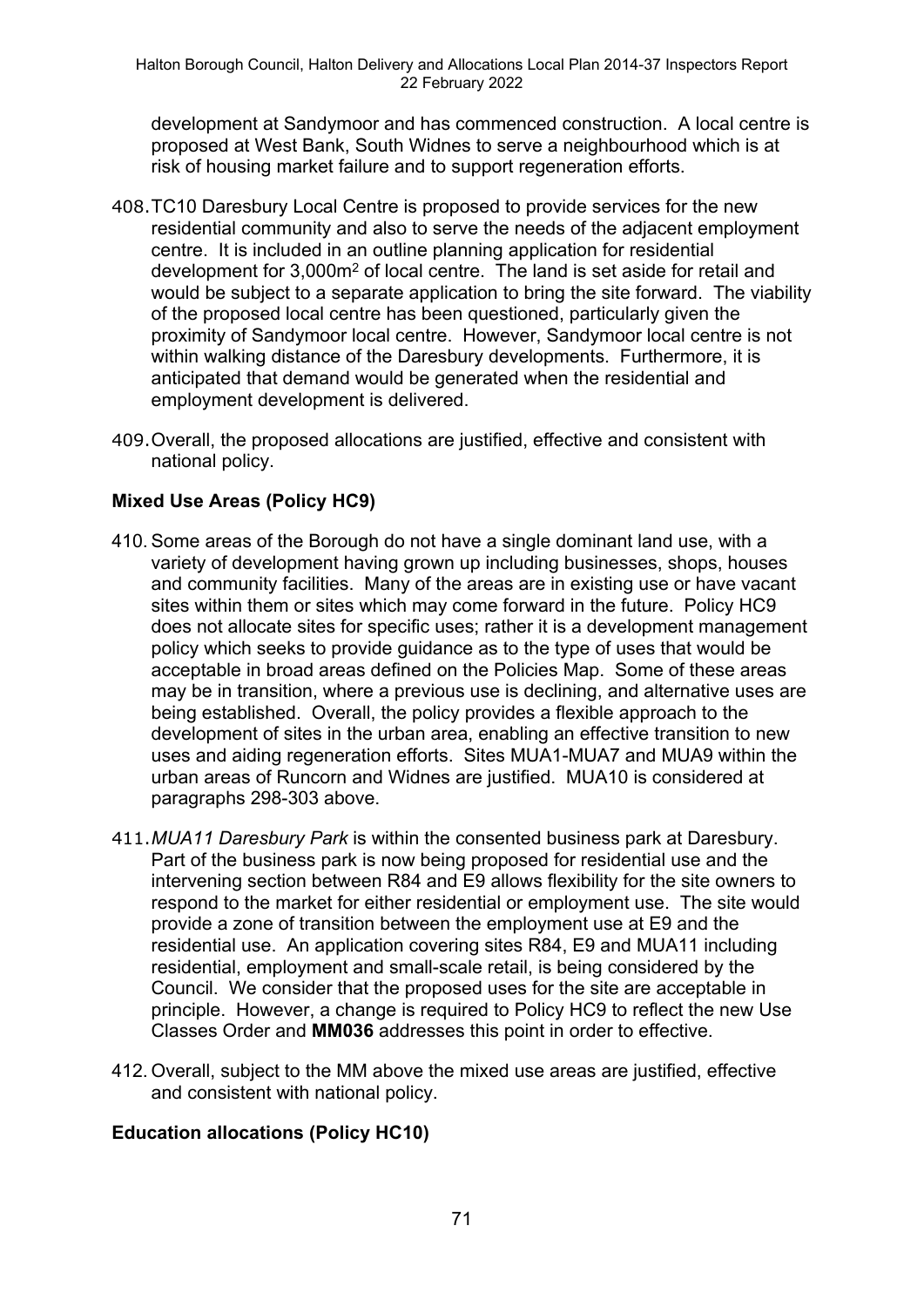- 413. EDU1 Sandymoor is allocated for a primary school as identified in the original masterplan for Sandymoor. It is included in a s106 agreement covering the area and the land can be transferred to the education authority should it be required in the future. EDU2 is identified for an SEN school. The project is being led by the Department of Education together with St Helens Council and is at an advanced stage. A planning application is anticipated soon, and a contractor has been identified for the project.
- 414.EDU3 is proposed for a primary school within the Green Belt at Halebank where the Council has identified the need for a school to serve the proposed development. Whilst Halebank Primary has recently been redeveloped, it lies within the middle consultation zone of a hazardous installation and so has no scope to add any additional capacity at its existing site. Consequently, EDU3 is reserved in case the school age population in Halebank increases sufficiently to warrant additional local educational provision.
- 415.The site does not narrow the gap between Hale and Halebank and would contribute towards rounding of the settlement. It has a significant level of visual encroachment from surrounding development. Compensatory improvements would be delivered as part of the wider residential development. The wider Green Belt parcel is identified as making a moderate contribution to Green Belt purposes overall. The need for additional education facilities would be likely to arise from the proposed residential development. Given the strategic housing requirement and the restrictions on the current school site we consider that exceptional circumstances exist for the release of the land from the Green Belt.
- 416.Furthermore, the site is not identified as supporting habitat for the Mersey SPA and educational use would not conflict with the conservation objectives. Overall, the education allocations are justified, effective and consistent with national policy.

## **Conclusion on Issue 14**

417.Subject to the MM set out above, the Halton Centre allocations are justified, effective and consistent with national policy.

## **Issue 15**– **Whether the proposed Gypsy, Traveller and Travelling Showpeople allocations are justified, effective and consistent with national policy?**

- 418.Policy RD2 allocates Sites GT5 and GT7 as Gypsy and Traveller sites to afford some protection to their continued use and to allocate an extension to GT1 at Warrington Road, Runcorn (GT6). Site capacities are based on the now withdrawn Government Guidance on Designing Gypsy and Traveller sites.
- 419.GT6 Warrington Road (extension) represents an extension of the existing site GT1, Canalside. Whilst the site is a greenspace designation in the UDP it serves no public open space function at present. The site may have low-level contamination due to the proximity to the Manchester Ship Canal; however, this can be addressed as part of any planning application. Part of the site adjacent to the canal is within flood zone 3 and part in flood zone 2. However, additional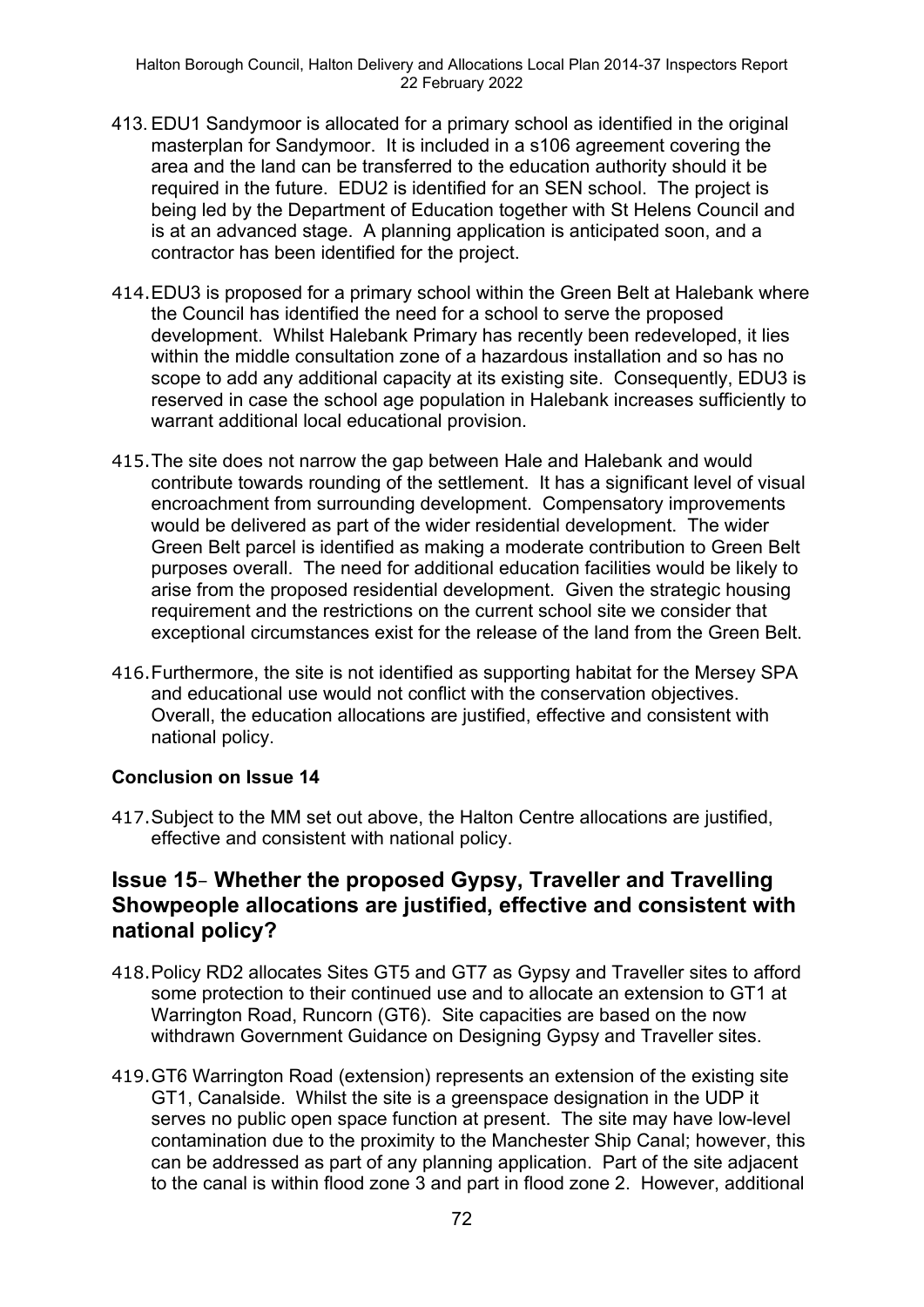flood modelling has been undertaken for the canal which shows that the extent of overlap with those sites has been reduced. Furthermore, there is potential to raise the site to take parts out of the flood zone. Nevertheless, the capacity of the site has been reduced from 12 pitches to 9 pitches in recognition of the revised flood risk maps. Further to consultation on the Main Modifications, the site area has been slightly revised to more accurately reflect the extent of Flood Zone 3 and this is shown on the additional revisions to the Policies Map. **MM023** addresses these points for the policy to be effective and consistent with national policy.

- 420.The site is in private ownership and the owner's preferred use is for employment given its location adjacent to the industrial estate. Whilst the availability of the site is in question, the Council have confirmed that it would negotiate and if necessary, use its compulsory purchase powers to bring the site forward taking account of its statutory duty.
- 421.Furthermore, it is logical to consolidate the existing Gypsy and Traveller use at Warrington Road which would assist site management enabling the shared use of existing facilities. Moreover, the existing use is established and there is no conflict with surrounding uses. Funding sources from Homes England could be utilised to facilitate the provision of the extension. Whilst the above issues would take some time to resolve the site would not be required immediately. Overall, we consider that the allocation is justified, effective and consistent with national policy.

### **Conclusion on Issue 15**

422. Subject to the MMs set out above, the Gypsy, Traveller and Travelling Showpeople allocations are justified, effective and consistent with national policy.

## **Issue 16 – Whether the land proposed for safeguarding is justified, effective and consistent with national policy?**

### **Safeguarded sites-Daresbury: SG2; SG4 and SG9**

- 423. Land to the east of Daresbury village is proposed as safeguarded land (SG2; SG4; SG9). The sites demonstrate strong countryside character and are only partially contained with less than 50% adjacent to the urban area. Development of the sites would reduce the gap to Warrington at this point; however, it would remain more than 3km. Site SG2 has limited visual encroachment, with most views open or with built development absent or well-screened. Sites SG4 and SG9 have some visual encroachment with views at certain points of the sites overlooked by development. Overall, the sites make a moderate contribution to the openness and purposes of the Green Belt.
- 424. The western boundaries of the sites are weak to moderate formed by boundary treatment to the rear of residential gardens at some points and hedgerows and intermittent trees. The eastern and southern boundaries which would form the new Green Belt boundaries are weak to moderate at present formed by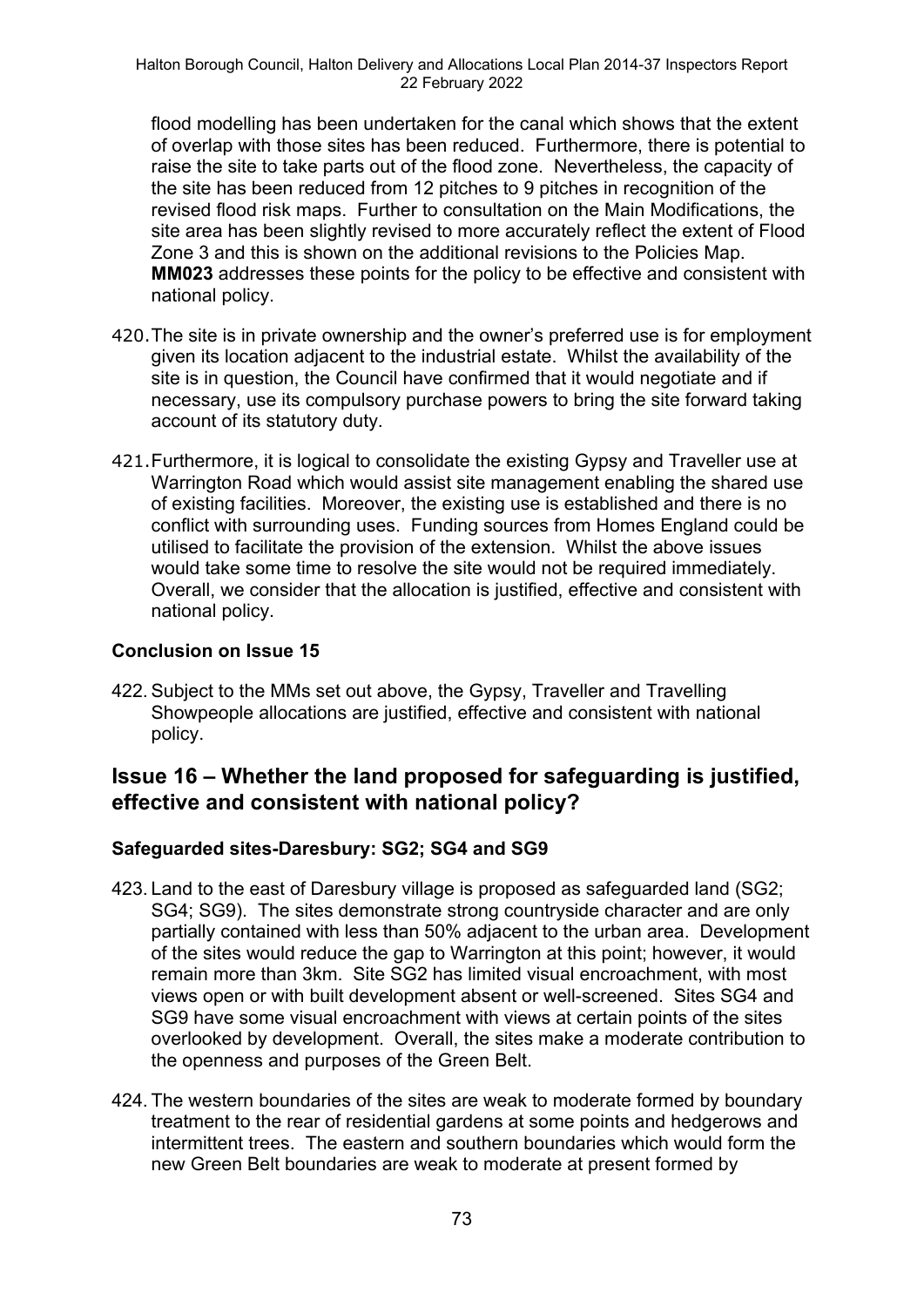hedgerows which are patchy in parts and intermittent trees. Whilst there would be potential to strengthen these boundaries with landscaping, this would take many years to establish. Consequently, a stronger, more logical and defensible boundary in this location is the A56, Chester Road bypass.

- 425. The Council seek to justify the release of housing land in this location based on the contribution it would make to future housing land supply at a strategic level; however, the village only has around 40 houses and so locally arising need would be extremely limited and could be met through infill development within the village.
- 426. Whilst not referred to in the Council's exceptional circumstances paper the Council explained at the Hearing sessions that the exceptional circumstances also relied upon the ability of the land to assist in addressing parking problems at the school and in relation to the safeguarded sites to provide playing pitches for the school. However, the car park and playing fields could be provided on land without the provision of housing and there is no firm evidence before us to demonstrate that the bus service would definitely return. Consequently, we do not consider that these factors justify the exceptional circumstances required to release the land from the Green Belt in this location.
- 427. Accessibility considerations are the same as for site D1. Furthermore, whilst the safeguarded sites are not proposed for development at present the cumulative effect of any proposed development of D1 and the safeguarded sites on the linear character of the village and the Conservation Area would be a very important consideration. In particular, SG4 is situated in close proximity to the Grade II \* listed Church of All Saints (within 50m of the site boundary). The effect of any development on the setting of the Church would also be a very important consideration.
- 428.In conclusion, the exceptional circumstances do not exist for release of this land from the Green Belt. **MM055** addresses this point to be consistent with national policy. A consequential amendment to the Policies Map is also necessary (PMM01).

### **Safeguarded Land-Preston-on-the-Hill: SG1, SG3, SG5, SG7 and SG8**

- 429. Preston-on-the-Hill is a small linear village, overlooking the larger settlement of Preston Brook. The settlement is proposed to be taken out of the Green Belt and identified as a Primarily Residential Area in recognition of its relatively dense urban form which does not contribute to the openness of the Green Belt. An opportunity exists to develop a partially previously developed site (P1) to the west of the village and a site (P2) between the A56 and the M56, both of which make only a limited contribution to the Green Belt. Together, these sites make a logical urban extension to the village.
- 430. A number of safeguarded sites are proposed to the south and east of the village. The release of these sites from the Green Belt would result in breaching existing strong Green Belt boundaries of the M56 and the railway line. However, significant development at Preston Brook and the Whitehouse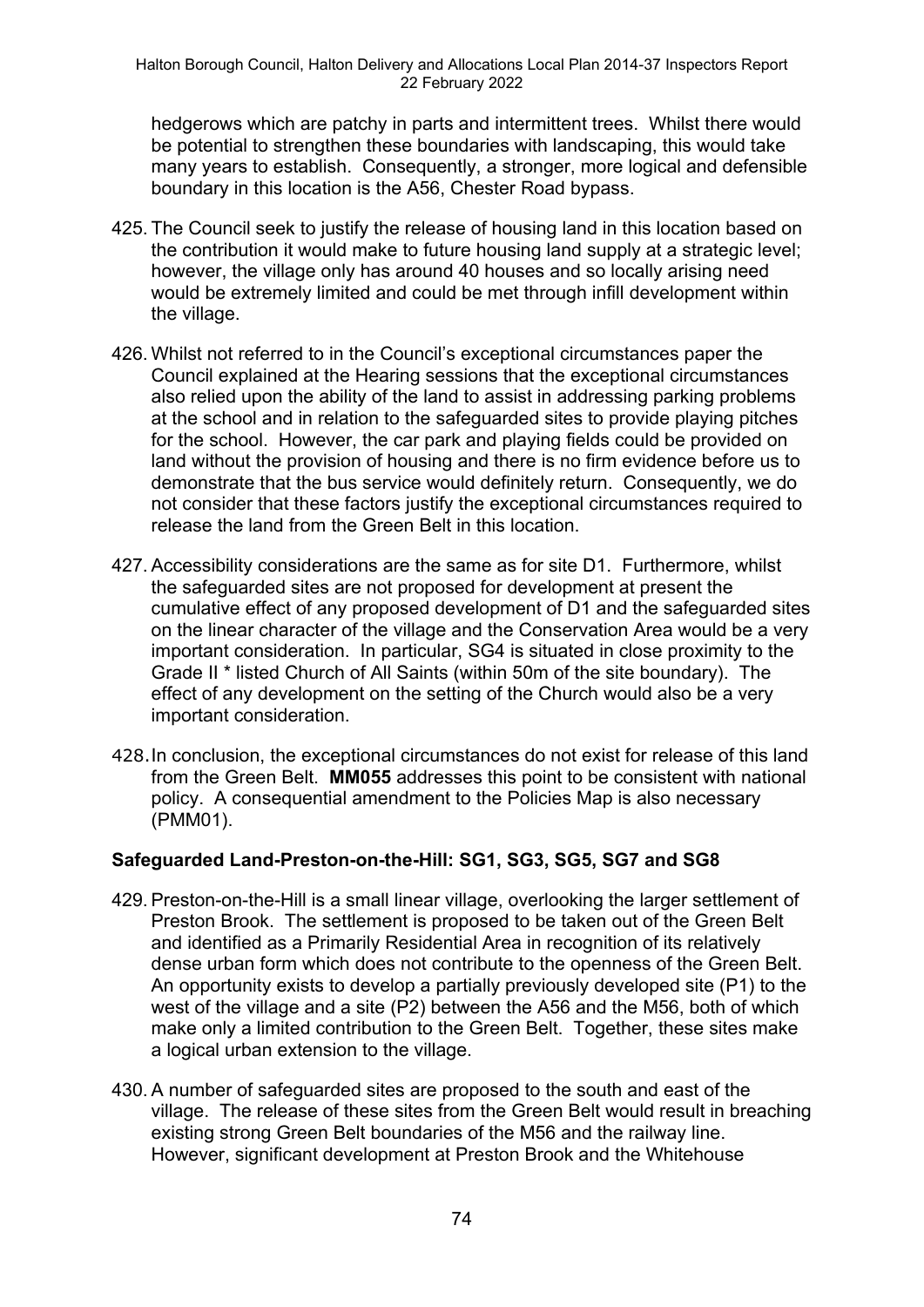Industrial Estate have already breached the M56 and the built form of Prestonon-the-Hill exists beyond the railway line and the canal.

- 431. The proposed sites are adjacent to the urban area of Preston Brook and the Whitehouse Industrial Estate and are therefore, partially contained. Sites SG5 and SG8 are only identified as making a partial contribution to the Green Belt, whilst SG7 and SG1 make a moderate contribution to the Green Belt.
- 432. Parts of the north-eastern boundary of SG7 and SG8 formed by field boundaries are weak; however, the creation of an access road off the A56 provides the opportunity to create a strong, defensible boundary. Furthermore, there is potential to create a link road from Junction 11 of the M56 to the A533 to the south which would have wider benefits for the road network. The link road would also provide opportunities to connect to existing bus routes, footpaths and cycle routes and improve sustainable transport modes. The link road is at the business planning stage and whilst not in the delivery schedule of the IDP it is referred to in the supporting text.
- 433. The sites are situated close to the local centre in Preston Brook which comprises a convenience store and post office. Opportunities to improve access to education and health facilities in Murdishaw and Sandymoor would need to be carefully considered.
- 434. The existing settlement of Preston-on-the-Hill would be surrounded by future development. However, the village is not a Conservation Area and given the scale of the sites, opportunities would exist to set development back to maintain a degree of separation in order to protect the linear core.
- 435. Whilst the sites have some constraints, it is apparent that those can be addressed as part of any detailed scheme and would not preclude or unduly constrain future development. The sites have a willing landowner and a housebuilder is involved with site SG8 and part of SG7. Consequently, there is no reason to doubt that the sites would be available for development in the future.
- 436. In summary, Map 12a of the Green Belt Study clearly shows that this location performs less well in terms of the contribution it makes to Green Belt openness and purposes. Furthermore, Preston-on-the-Hill is situated in one of the largest gaps between settlements in comparison to other locations.
- 437. Overall, we consider that the safeguarded sites in the broad location of Prestonon-the-Hill have the potential to form a logical strategic extension to meet future development needs beyond the Plan period. Given the future housing and employment needs of the Borough and the lack of alternative sites we consider that the exceptional circumstances exist to release the sites from the Green Belt.

#### **Safeguarded Sites, North Widnes: SG10 Pex Hill; SG12 Notcutts Garden Centre.**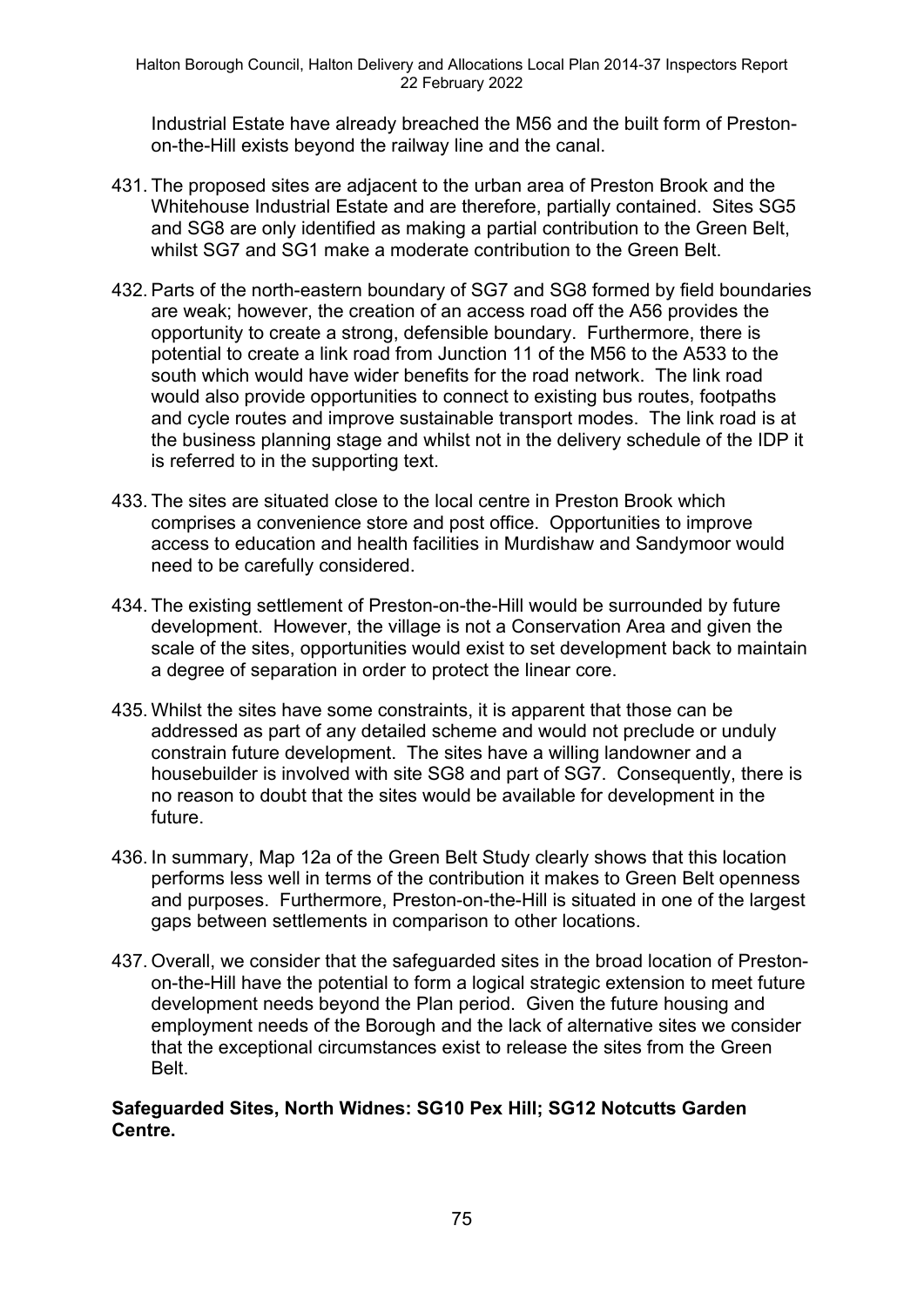- 438. Two sites are proposed as safeguarded land to the north of Widnes. SG10 Pex Hill is situated to the north of the A5080 and the west of Norland's Lane and is around 17 hectares. The smaller parcel of land comprises of a paddock, whilst the larger parcel is in agricultural use.
- 439. Around 50-70% of the boundary of the larger parcel of land is adjacent to development and so is largely contained. The site is within one of the narrower gaps between settlements and its development would reduce the gap from Widnes to Cronton and Widnes to Rainhill; however, there is already intervening development and it would not lead to the merging of settlements. Whilst the boundary strength on the north and eastern boundaries is weak, these could be strengthened through landscaping and an access road may strengthen the northern boundary. Whilst in isolation the boundaries of the smaller parcel of land are identified as weak; the site would be developed as part of the wider parcel of land and would not, therefore, form a Green Belt boundary. Furthermore, there is potential for off-site compensatory improvements.
- 440. Given the strategic future housing need for in the Borough and in particular in relation to need in the Widnes area taken together with the relatively contained nature of the site, we consider that exceptional circumstances exist to release the site from the Green Belt for future need.
- 441. In terms of creating sustainable patterns of development, there is potential to improve accessibility to services through connections to local bus services; footpaths and cycleways in addition to the Pex Hill Nature Reserve.
- 442. Some concern surrounds the access onto Cronton Road, due to the potential conflict with movements associated with the college; however, it is considered that those concerns could be resolved. Other identified constraints are deemed to be resolvable in the longer term through the consideration of a detailed planning application. The site is available and there is interest in the site from housebuilders. Consequently, there is no reason to doubt that the site would come forward in the future.
- 443. SG12 Land adjacent to Notcutts Garden Centre is situated to the north of an existing garden centre on the northern edge of Widnes and is around 4.17ha of land with a potential capacity for around 101 dwellings.
- 444. The site is adjacent to the urban area, but with less than 50% of the boundary adjacent to development and so is partially contained. The site would have a limited impact on the gap between settlements. The site has a strong boundary to the east formed by Twyford Lane and to the west by the former railway line. There is potential to strengthen the northern boundary on the site. Overall, the site makes a moderate contribution to Green Belt purposes.
- 445. There are opportunities to improve the Greenway which runs to the northern edge of the expressway as part of compensatory improvements to off-set the loss of Green Belt land. Given the strategic future housing need in the Borough and in particular in Widnes, we consider that the exceptional circumstances required to release the site from the Green Belt exist.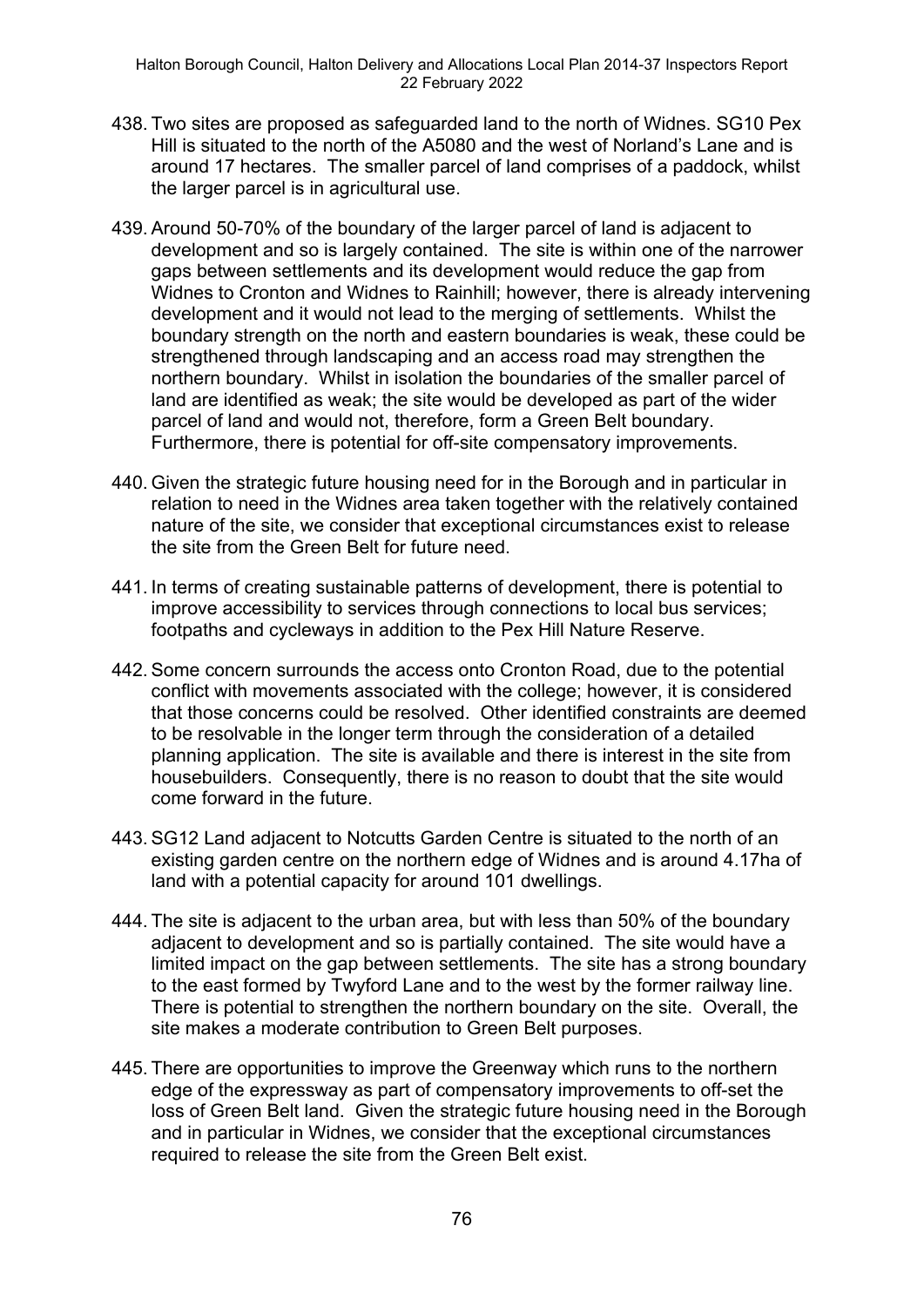- 446. In terms of creating sustainable patterns of development, the site is within 300m of a bus stop and within a reasonable distance of a supermarket. There is an existing access onto Mill Lane and a secondary access would be required on Tyford Lane. There are opportunities to improve pedestrian links via the Greenway and also as part of the wider development of North-East Widnes.
- 447. The land is within a single ownership and available has been subject to submarket testing. There is nothing to suggest that the site would not come forward in the next Plan period.

#### **Safeguarded Sites, Halebank: SG11 Land at Hale Gate Road; SG13 Land to the south of Hale Bank Road**

- 448. SG11 Land at Hale Gate Road is situated to the rear of existing residential properties on Hale Gate Road and to the west of Pickerings Pasture, a local wildlife site. It is around 22ha and is currently in agricultural use. A wastewater treatment works is situated to the south-east of the site.
- 449. The site is adjacent to the urban area, but with less than 50% of the boundary adjacent to development and so is partially contained. The site would contribute to the rounding of settlements and would have limited impact on the gap between Halebank and Hale. The southern boundary of the site is strong, formed by the access road to the waste-water treatment works. The eastern boundary is also strong, formed by a woodland belt for the most part. Whilst the western boundary is weak this would not form an outer Green Belt boundary in any event.
- 450. Overall, the main parcel of land is identified as making a moderate contribution to Green Belt purposes whilst the smaller parcel to the rear of Mersey View Road is identified as making a partial contribution to Green Belt purposes. Given the strategic future housing need in Widnes together with the limited Green Belt harm and the lack of alternatives we consider that exceptional circumstances exist to release the site from the Green Belt.
- 451. The capacity of the site is constrained by the proximity to the wastewater treatment works due to the potential noise and odour. A pipeline traverses the site, and the site is at potential risk of flooding from surface water. It is considered that these can be overcome through technical solutions in the longer term and by focussing development on the northern part of the site which would contribute to the rounding of the settlement.
- 452. The southern part of the site is more heavily constrained and could be used to create a standoff with the wastewater treatment works and provide compensatory improvements with linkages to the existing greenspaces and footpaths.
- 453. Provision of on-site greenspace and recreation would also off-set any potential impact on the SPA in combination with contributions in line with the Interim Recreation Mitigation Strategy. Initial survey work has not identified the site as being functionally linked land; however, there would be the requirement for additional survey work.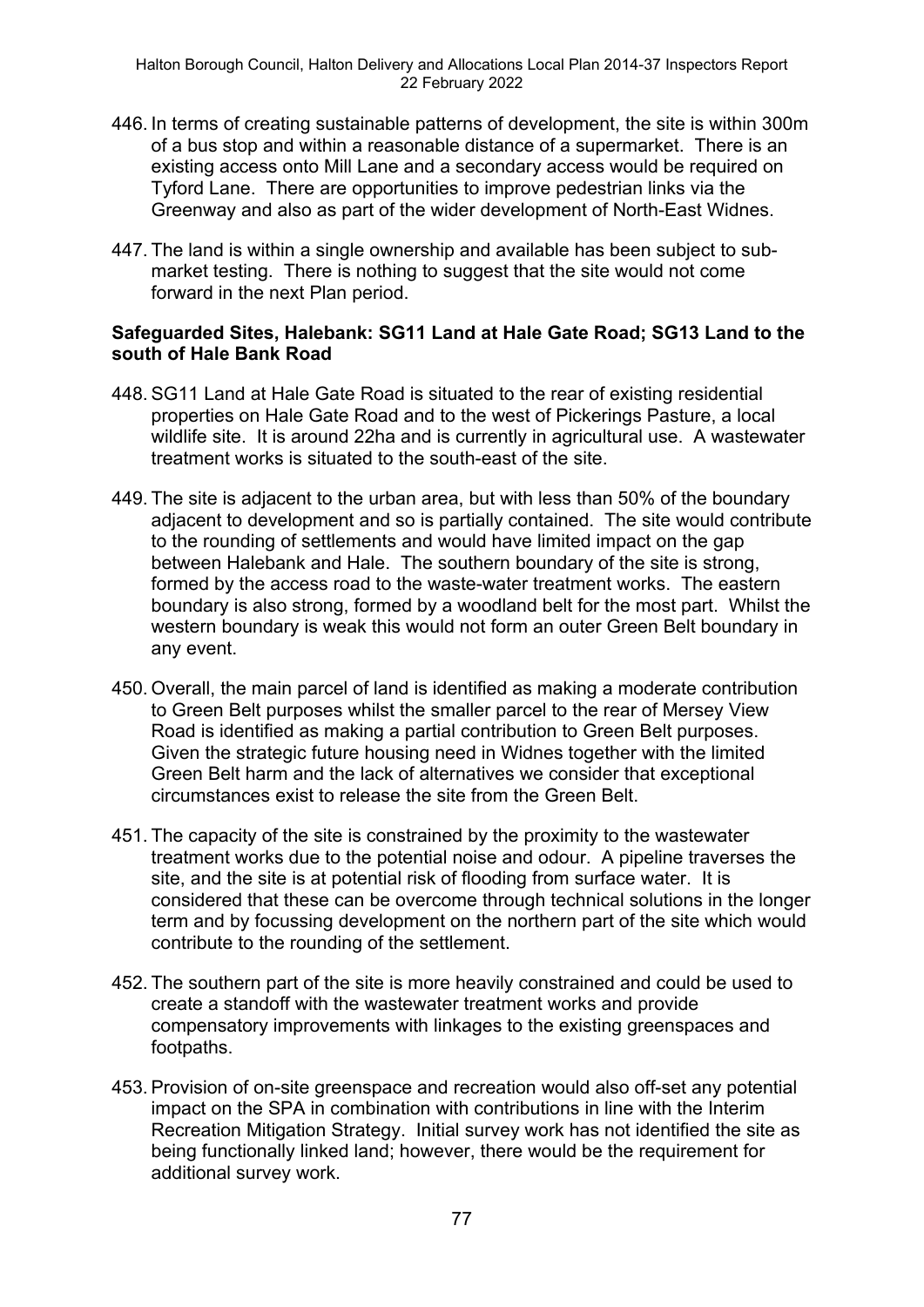- 454. There is sufficient capacity within the road network and while not straightforward, access issues are not insurmountable. Services and facilities are available in Halebank. A developer has an option to develop the site and so there is no reason to doubt that the site is available and developable in the longer term.
- 455.Main modification **MM055** is required to reflect a reduced site area taking account of the need for a stand-off from the waste-water treatment works for the Policy to be effective. A corresponding change to the Policies Map to show the reduced boundary along the edge of the site with the adjacent waste-water treatment works is required and formed part of an additional consultation on the Policies Map.
- 456. SG13 Land to the south of Hale Bank Road is situated to the south of the village and to the west of the proposed allocation W24. The site is adjacent to the urban area, but with less than 50% of the boundary adjacent to development and so is partially contained. The development of the site would reduce the gap between the western edge of Widnes and Liverpool and the southern edge of Halebank and Hale; however, sufficient separation would remain.
- 457. Due to the nature of the landscape, there is a lack of physical features which makes it difficult for any allocation to reflect strong boundaries on the ground, particularly on the south and west boundaries which would need to be strengthened through structural planting. The Green Belt Study identifies that the site makes a moderate contribution overall to Green Belt purposes. Given the future housing need and a lack of alternatives we consider that exceptional circumstances exist to release the site from the Green Belt.
- 458. The site is situated in close proximity to the Hale Bank Conservation Area (HBCA), the significance of which derives from its linear nature. Given the size of the proposed sites there would be the opportunity to set development back from the HBCA in order to protect the linear core of the village. Retaining important views through gaps in the frontages of the village to the open land beyond would help to avoid the perception of depth.
- 459. There are no identified constraints which could not be overcome, and the developer has confirmed that the site is available. Consequently, there is no reason to doubt that the site would come forward in the future.

### **Conclusion on Issue 16**

460. Subject to the MMs set out above, the land proposed for safeguarding is justified, effective and consistent with national policy.

# **Issue 17 – Other matters**

461. There are a number of other parts of the Local Plan that need to be modified to ensure soundness.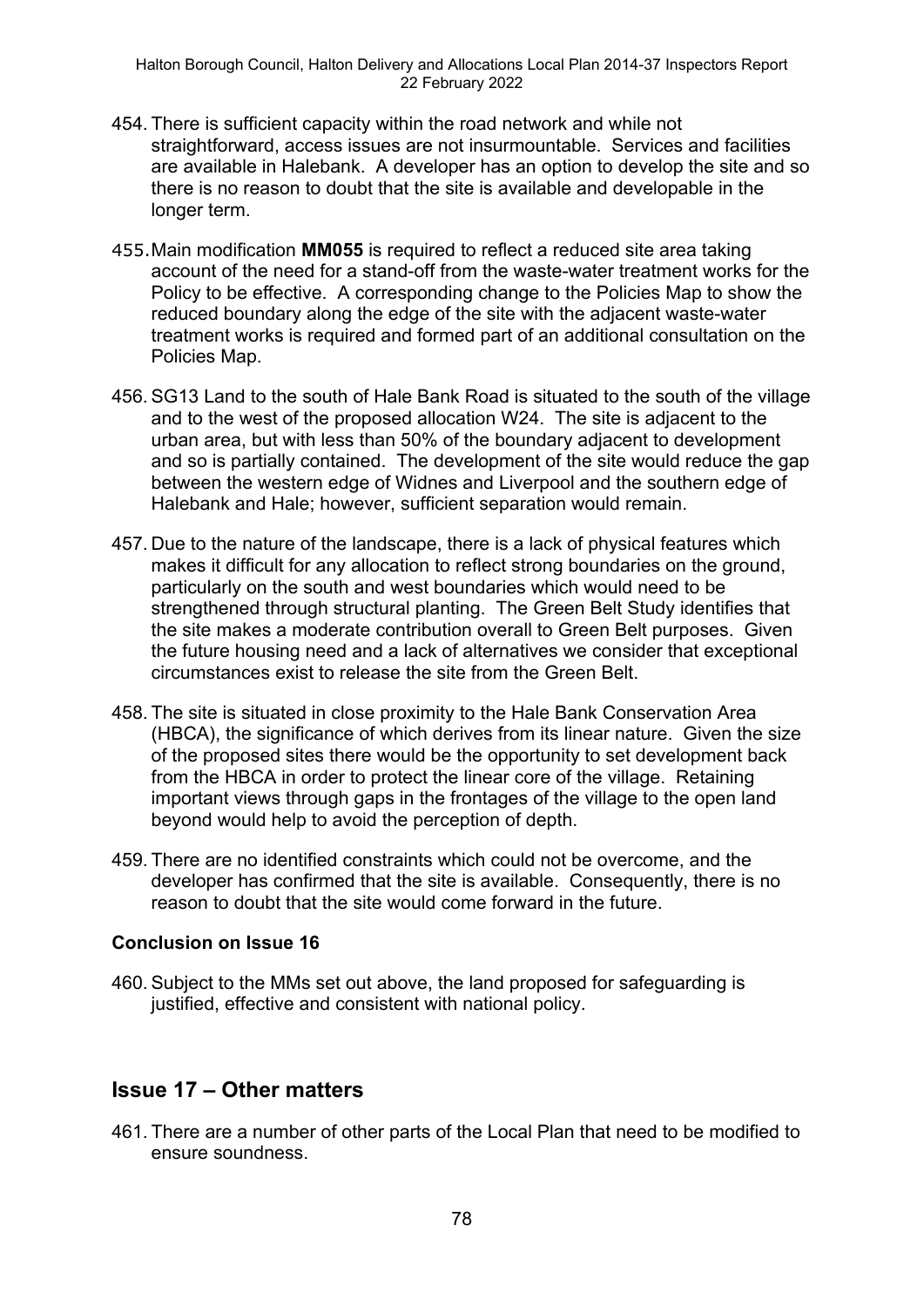462.**MM001, MM002** and **MM018** are required in the introduction to the Local Plan as well as Policy CS(R)22 and its supporting text to reflect the new Use Classes Order, so the Local Plan is effective and consistent with national policy.

### **Infrastructure Provision, Implementation, Monitoring and Viability**

## **Issue 18 – Whether the Local Plan is justified, effective and consistent with national policy in relation to Infrastructure Provision, Implementation, Monitoring and Viability?**

### **Infrastructure**

- 463. The Council has worked closely with a range of other organisations to identify key infrastructure requirements and a programme for delivery and these are set out in the Infrastructure Delivery Plan 2020 (IDP). There is a clear commitment to keep this under review. The IDP sets out clearly the specific infrastructure requirements for the Strategic and individual site allocations. The Council has also been active in pursuing funding opportunities to bring forward improvements to infrastructure such as for strategic highway and junction improvements and flood alleviation schemes.
- 464.**MM008** is necessary to Policy CS(R)7, in line with the SoCG with the Environment Agency (PSD03b) and SoCG with Natural England (PSD03d), to ensure that development proposals are supported by the timely provision of an appropriate level of infrastructure, including water supply and treatment and flood defence, in consultation with the relevant infrastructure/ service providers. In addition, the working arrangements with the infrastructure providers on the IDP is moved to the supporting text and the reference to the pooling of developer contributions is removed in light of the latest changes to the Community Infrastructure Levy Regulations. This MM is necessary to ensure that Policy CS(R)7 and its supporting text is justified, effective and consistent with national policy.

### **Implementation**

- 465. The Local Plan takes a pragmatic and realistic approach to developer contributions given the issues in terms of viability. Policy CS(R)7 gives sufficient flexibility to allow for viability to be taken into account.
- 466. Policies CS(R)21, HE4, HE6 and HC5 sets out an appropriate approach to green infrastructure as well as social, sports, recreation and community infrastructure and facilities.

### **Monitoring**

467.**MM057** and **MM058**, which would amend the Local Plan Monitoring Framework in Appendix G to take account of the non-strategic policies and other MMs, are necessary to ensure that there would be clear and effective mechanisms to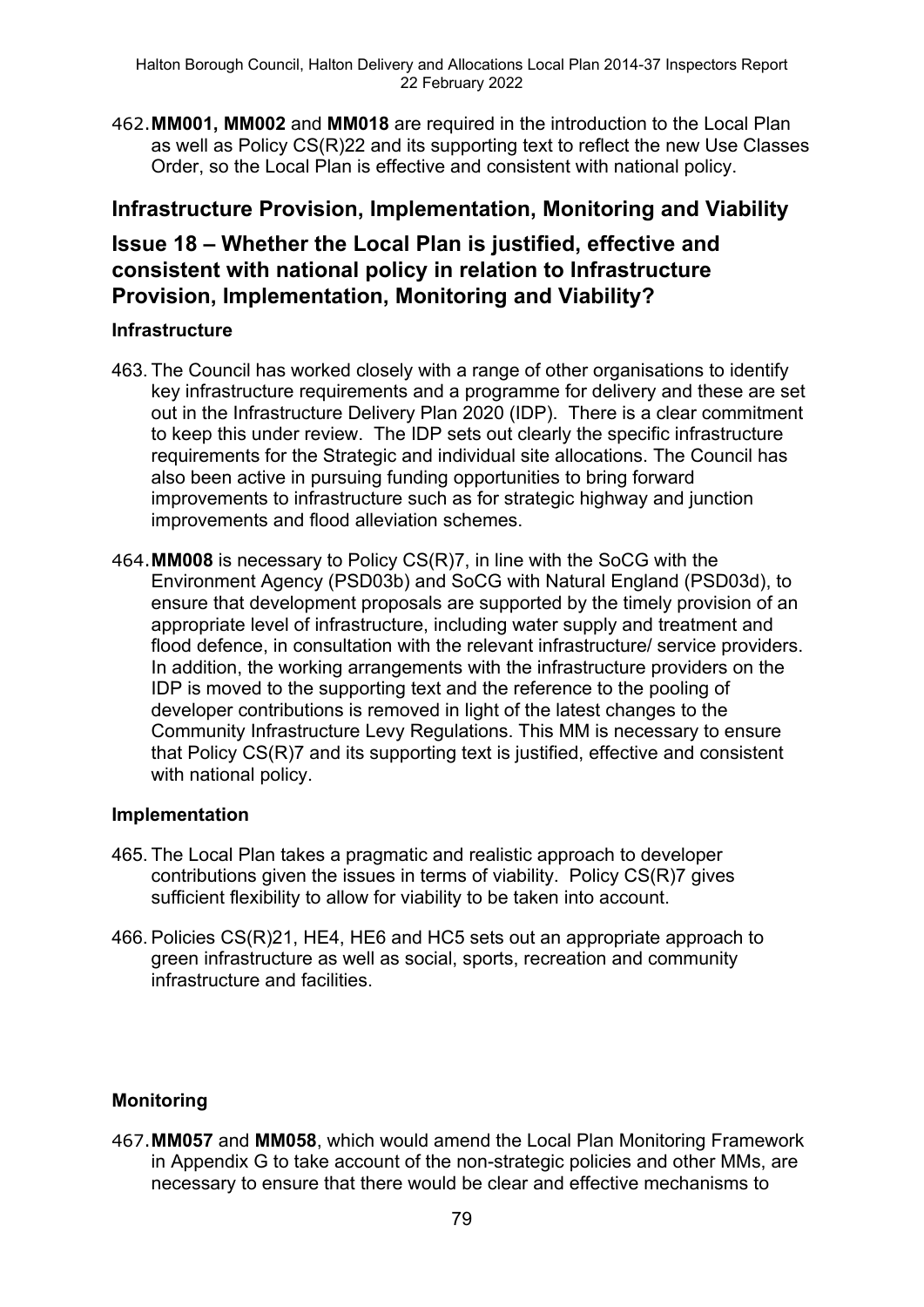monitor the implementation of the Local Plan. Additional changes have been made in response to MMs consultation to address the effectiveness of the monitoring indicators and targets, including those relating to Policies CS(R)1, CS(R)20, HE2, HE4, HE10 and HE11.

### **Viability**

- 468. A Whole Plan Viability Assessment (HDH, 2019) (WPVA) [SD04] was submitted alongside the Local Plan. The WPVA has been subject to consultation at various stages and the points raised were addressed and considered in the report. There is some dispute over inputs to the assessment including the base assumption unit s106 costs, benchmark land values, abnormal development costs and developer's profit. However, undertaking a WPVA is not an exact science there will always be an element of judgement in applying assumptions and reaching conclusions. From everything which I have read, and the evidence given by HDH at the examination, I find the methodology used and the inputs applied to be grounded in recognised data sources.
- 469. Furthermore, whilst detailed assumptions were challenged by developers, they, nevertheless, agreed at the hearing session on viability that overall, the Local Plan is viable. Indeed, developers were keen to emphasise at the hearing sessions on site allocations that their specific sites were viable.
- 470.The WPVA recognises that viability differs across the site typologies and that a blanket 25% affordable housing target across the Borough would not be deliverable. Strategic sites are likely to have higher infrastructure costs and a lower net developable area, and this is reflected in the lower percentage target of 20% on these sites. Smaller greenfield sites are the least constrained and can, therefore, support a higher requirement of 25%. Affordable housing is not sought on brownfield sites in recognition of challenging viability issues associated with these sites. Main Modifications to CS(R)13 have been made to ensure that the policy is applied flexibly to reflect viability issues. Similar adjustments have been made to open space policies to reflect viability.
- 471.Overall, the WPVA demonstrates that the cumulative requirements of the Plan would not undermine the delivery of the strategy of the plan by threatening the viability of development. Consequently, the plan would be consistent with paragraph 34 of the NPPF and paragraphs 001-006 and 029 of the NPPG.

### **Conclusion**

472. Subject to the MMs set out above, the Local Plan is justified, effective and consistent with national policy in relation to Infrastructure Provision, Implementation, Monitoring and Viability.

# **Overall Conclusion and Recommendation**

473. The Local Plan has a number of deficiencies in respect of soundness for the reasons set out above, which mean that we recommend non-adoption of it as